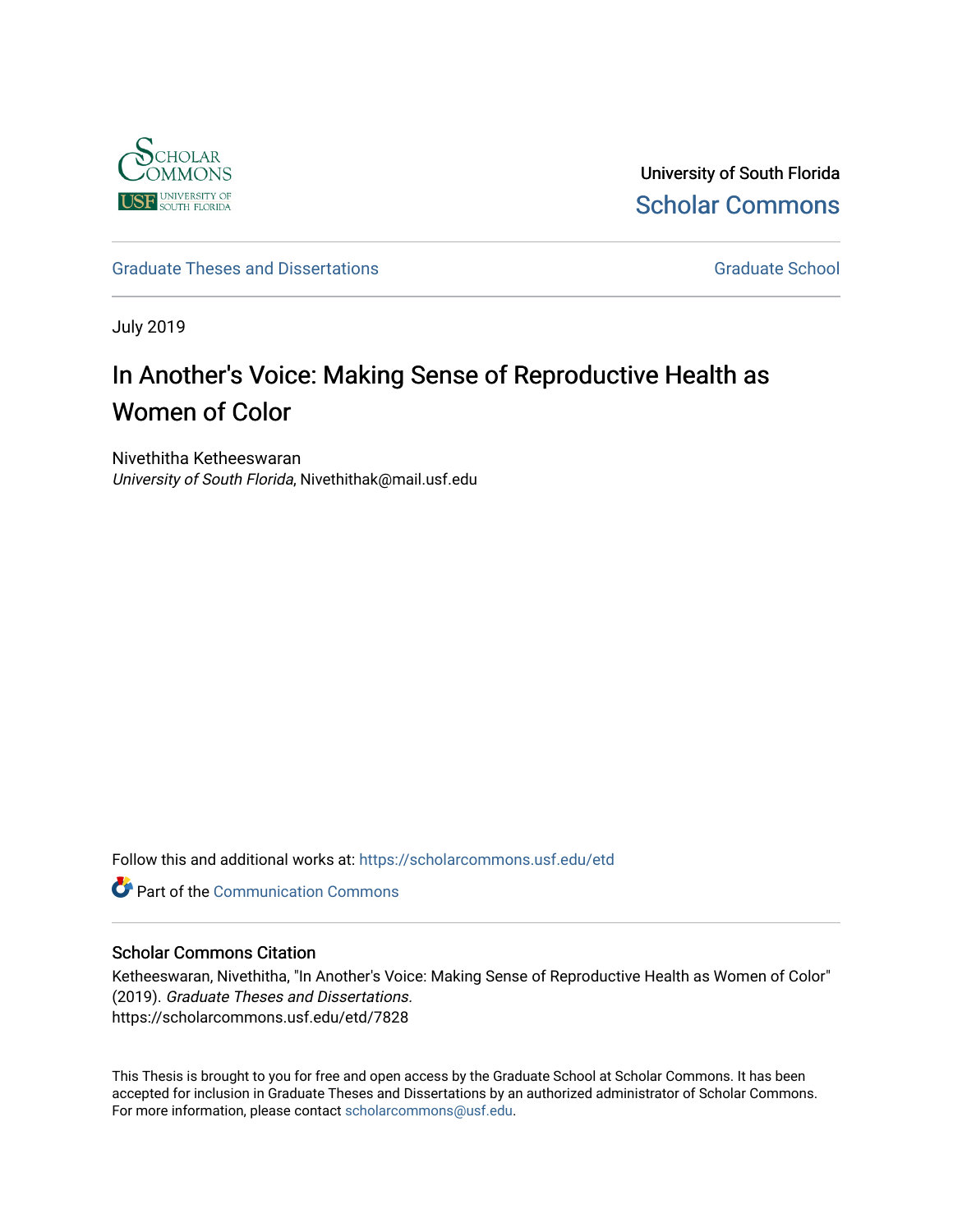In Another's Voice: Making Sense of Reproductive Health as Women of Color

by

Nivethitha Ketheeswaran

A thesis submitted in partial fulfillment of the requirements for the degree of Master of Arts Department of Communication College of Arts and Sciences University of South Florida

Major Professor: Ambar Basu, Ph.D. Marleah Dean Kruzel, Ph.D. Aisha Durham, Ph.D. Lori Roscoe, Ph.D.

> Date of Approval: April 30, 2019

Keywords: narrative medicine, postcolonial, racial projects, reproductive justice, patient-provider communication, medical racism, qualitative research

Copyright © 2019, Nivethitha Ketheeswaran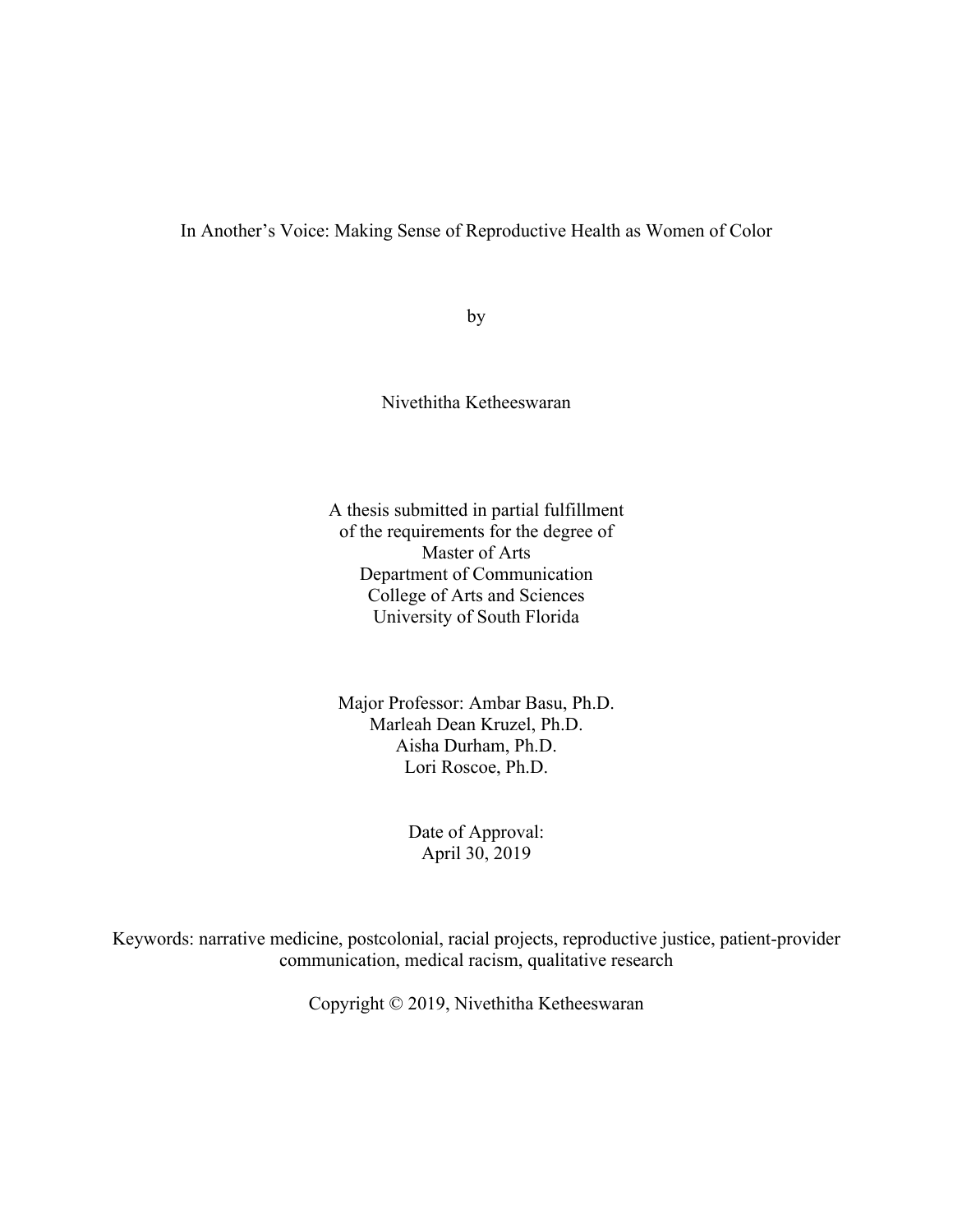# DEDICATION

For all the Women and their stories.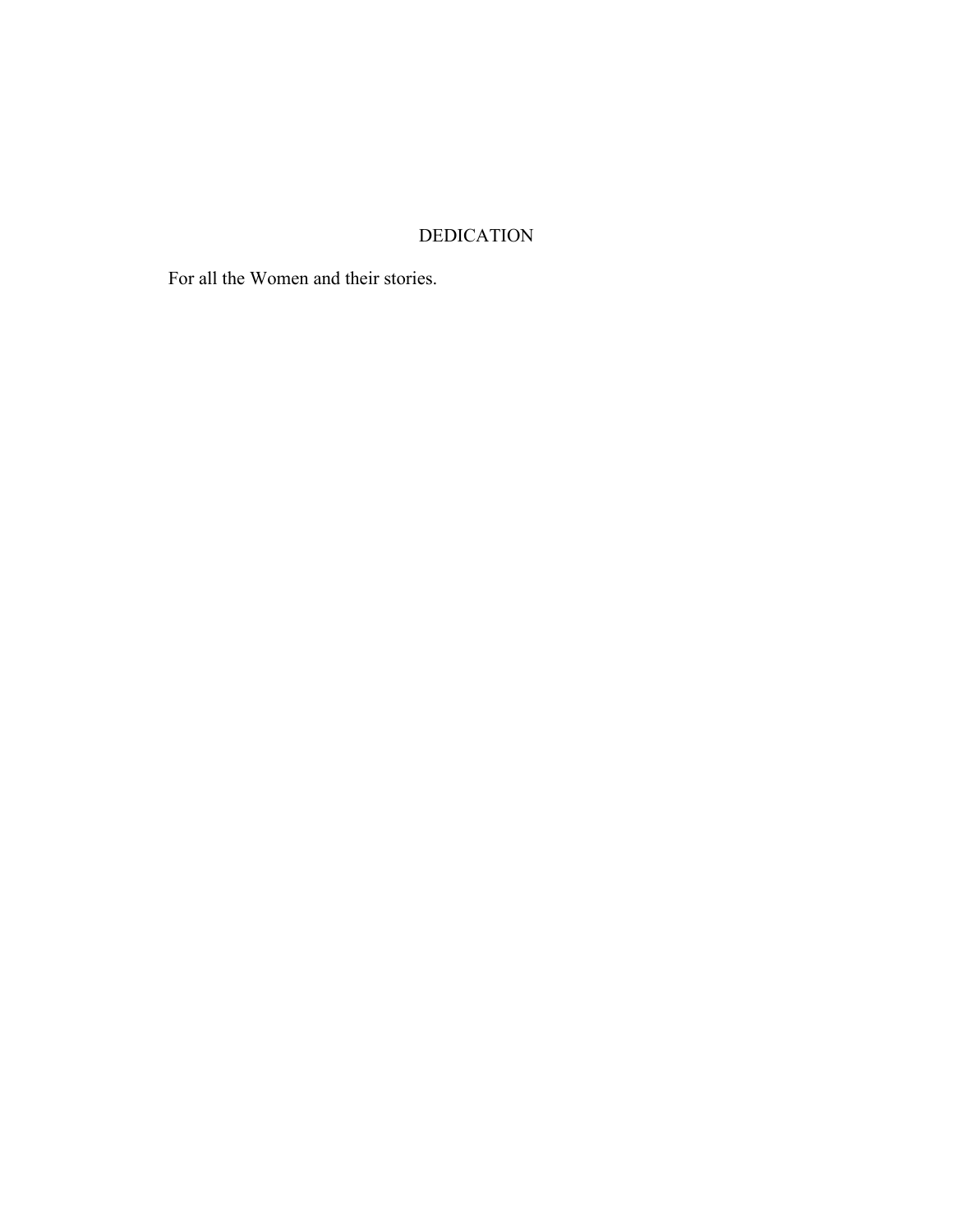## ACKNOWLEDGEMENTS

Thank you to all the Women who participated in this project, who shared with me their stories, and who helped me make sense of chaos. Thank you to my generous and patient committee members who have all opened my mind to new ways of inquiry. Thank you to my parents, whose shoulders I stand on. Thank you to Noorie, without whom I would not have made it through the hours of writing. Lastly, to sweet Bria I am endlessly grateful. This project would not have been possible without you and all the existential places you take me. You teach me how to witness kindly and live bravely. Thank you.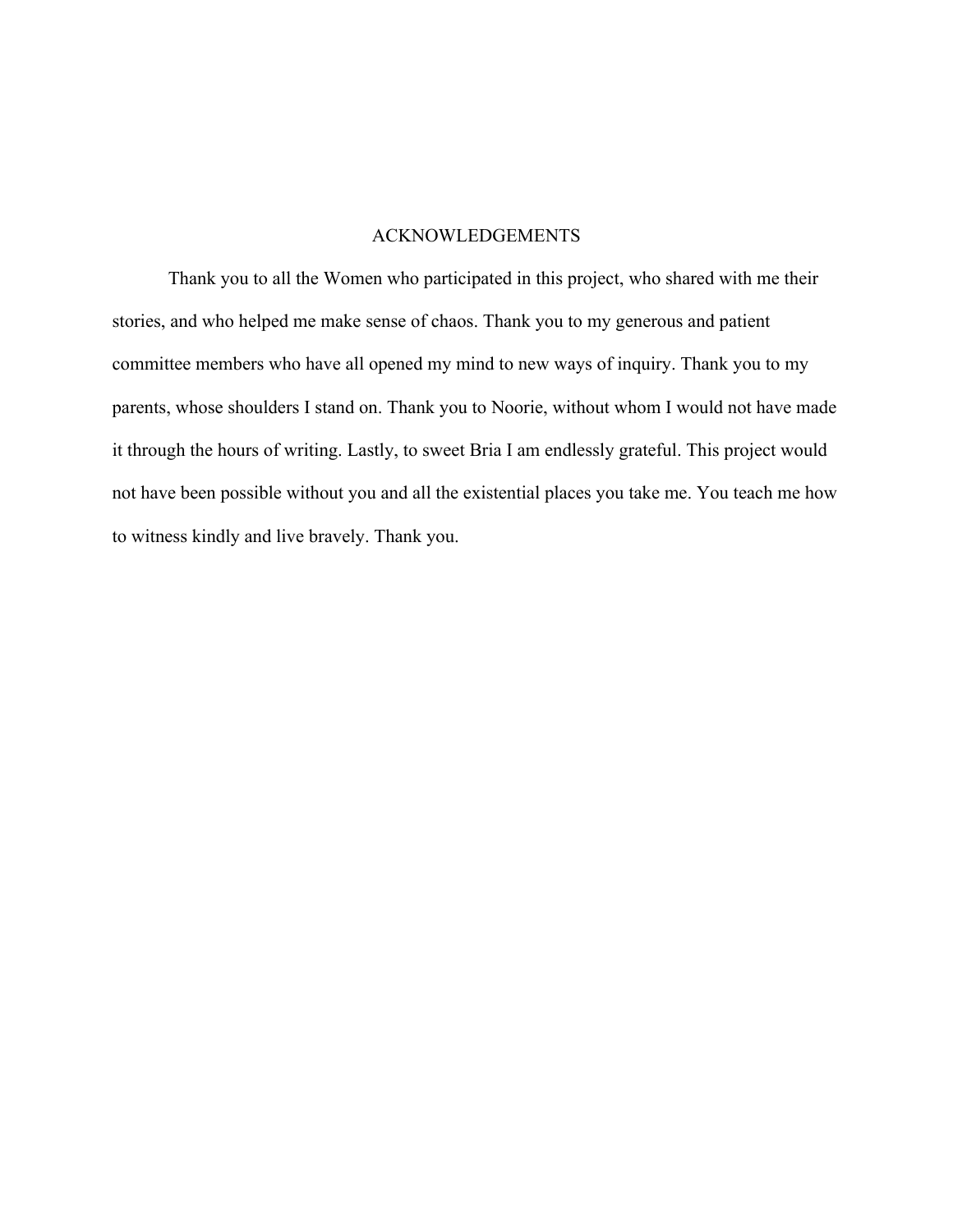# TABLE OF CONTENTS

| Narrative Based Stratification in Reproductive Health and Contraceptive Counseling24 |    |
|--------------------------------------------------------------------------------------|----|
| Current Understandings of Bias in Patient-Provider Communication25                   |    |
|                                                                                      |    |
|                                                                                      |    |
|                                                                                      |    |
|                                                                                      |    |
| Theoretical Grounding: Postcolonial Autoethnography and Interpretive                 |    |
|                                                                                      |    |
|                                                                                      |    |
|                                                                                      |    |
|                                                                                      |    |
|                                                                                      |    |
|                                                                                      |    |
|                                                                                      |    |
|                                                                                      |    |
|                                                                                      | 70 |
|                                                                                      |    |
|                                                                                      |    |
|                                                                                      |    |
|                                                                                      |    |
|                                                                                      |    |
|                                                                                      |    |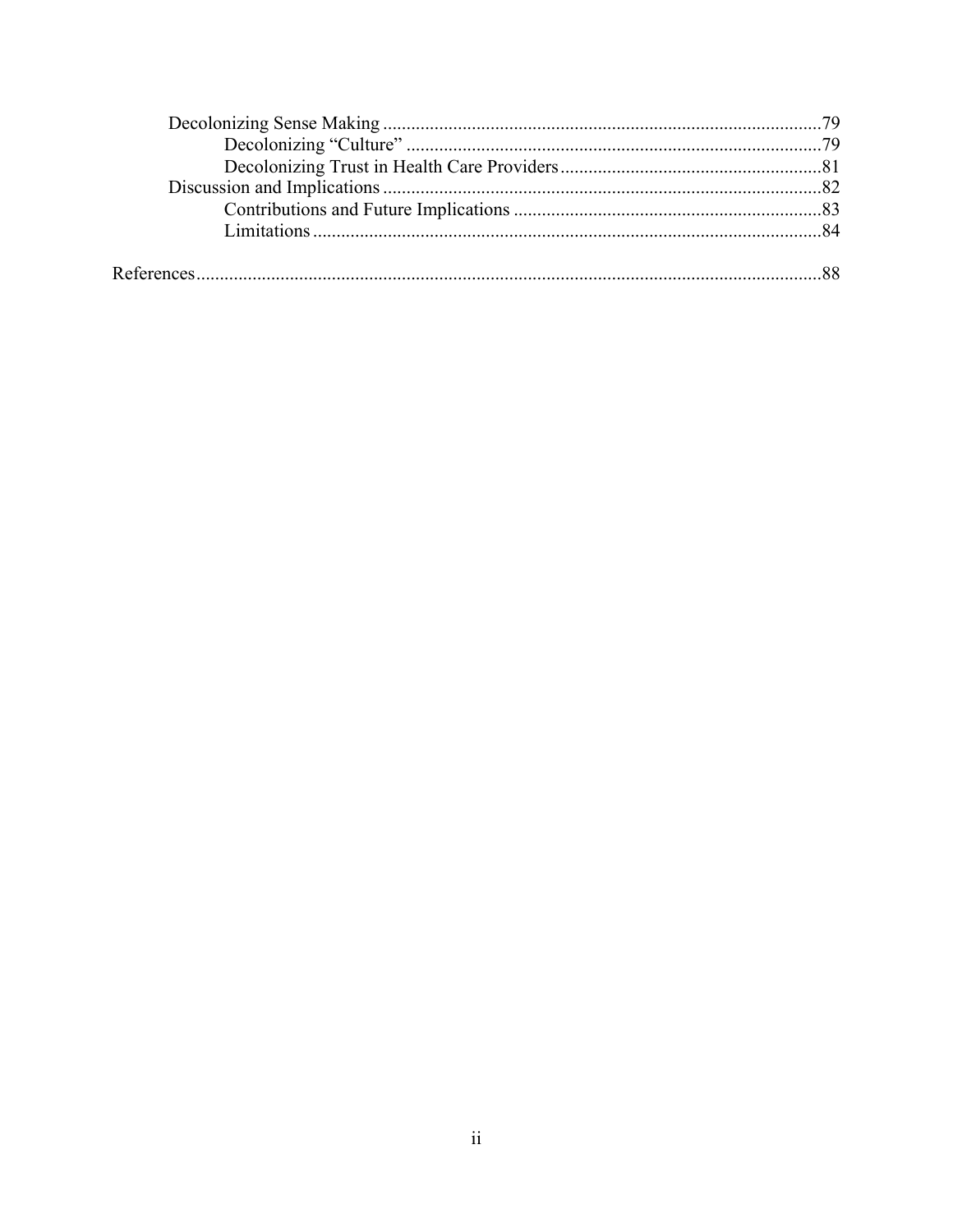### ABSTRACT

The goals of this project are twofold. The first goal is to articulate my sense making of reproductive health for Women<sup>1</sup> of color in the United States as a postcolonial condition; one that I trace back to the logics of elimination of settler colonialism (Wolfe, 2006) and frame as maintained through the colonial institutions, or racial projects (Omi & Winant, 2015), of the Prison Industrial Complex, the welfare system, and the health care system which create and perpetuate dominant cultural narratives of "the welfare queen", "the negligent Black mother", and "the wily patient". I show how these narratives colonize the minds of health care providers and contribute to the current stratification of health care.

My second goal with this project is to show how postcolonial interpretive ethnography can be used as a narrative medicine educational intervention for providers. Currently, Narrative Medicine asks providers to read themselves, their patients, and their interactions as literature to emphasize the personal and interpersonal tensions that are often lost in the fast paced biomedical world (Charon, 2001). With this project I aim to expand the field of Narrative Medicine to consider the ways patient-provider interactions are postcolonial, and how analyses of these interactions can be a method of decolonization. I do so by analyzing three interpretive

 

While I aimed for this project to be inclusive of trans and gender non-binary identities, I did not recruit inclusively enough, thus all of my participants were cisgender Women. Since the term "Woman" does not include every person capable of bearing children or who require the reproductive health services I discuss, the use of it in this project to refer normatively only to those who do is a level of erasure of trans and nonbinary identity and experience (Ross & Solinger, 2017, p.7). I am still learning how to be inclusive in the arguments I make and felt that I was not inclusive of trans identity here. In this project I use the word "Women" to refer to the cisgender Women of color I interviewed, captializing the "W" to refer to the identity category which discrimination is based on, but also recognizing the layers of dicrimination that exist within who is considered normatively to fit into that category. Similarly, I capitalize "Black", "Latina", "Brown", and "White" to refer to the dominant identity categories and not to individuals, noting also that this action is colonizing in itself for it erases and essentializes racial experience, as does the term "of color" (Ross & Solinger, 2017).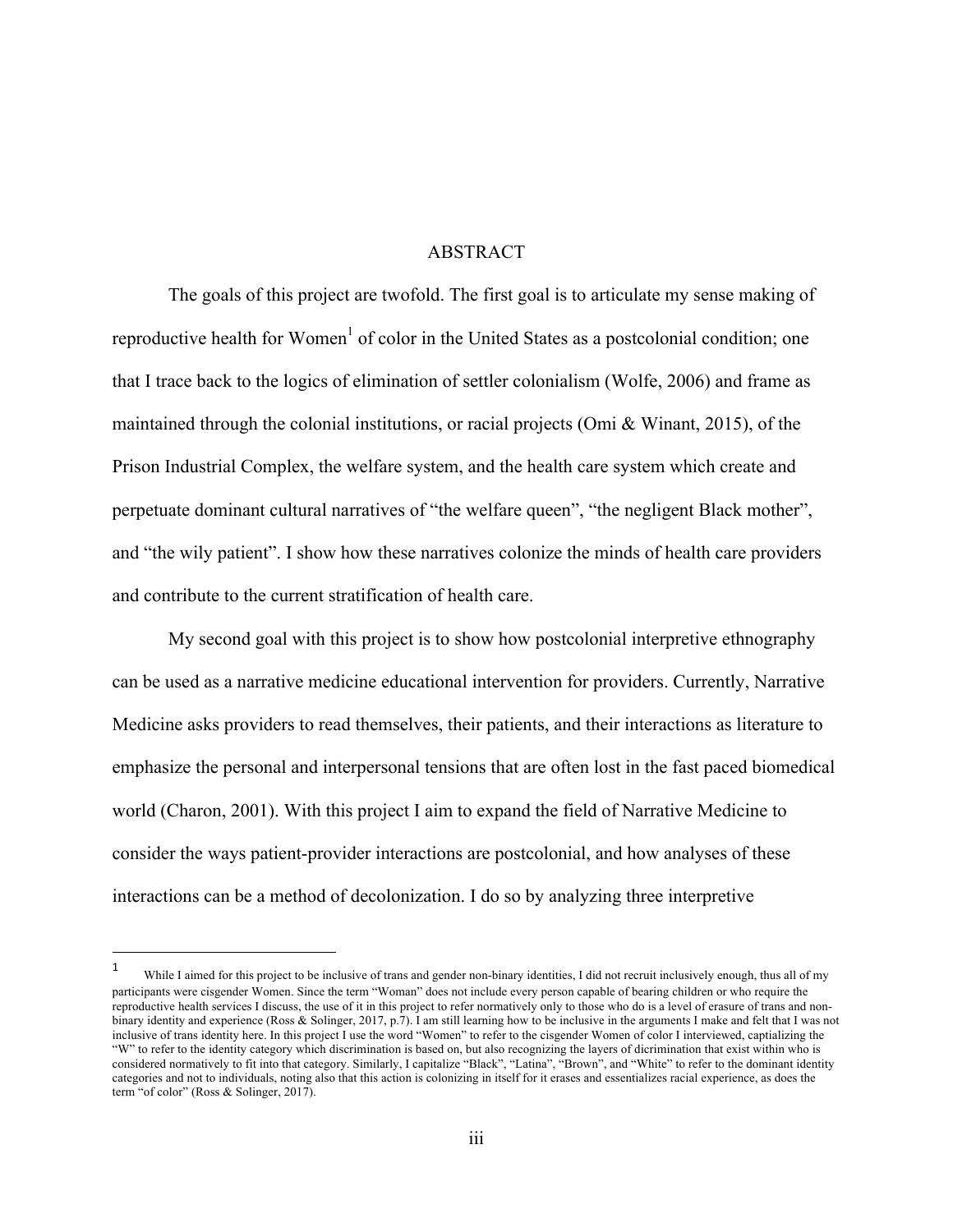ethnographic narratives that I have created which story my interactions with three Women of color: Tiffany, Rose, and Jane. I then analyze each of these interactions for colonizing and decolonizing sense making.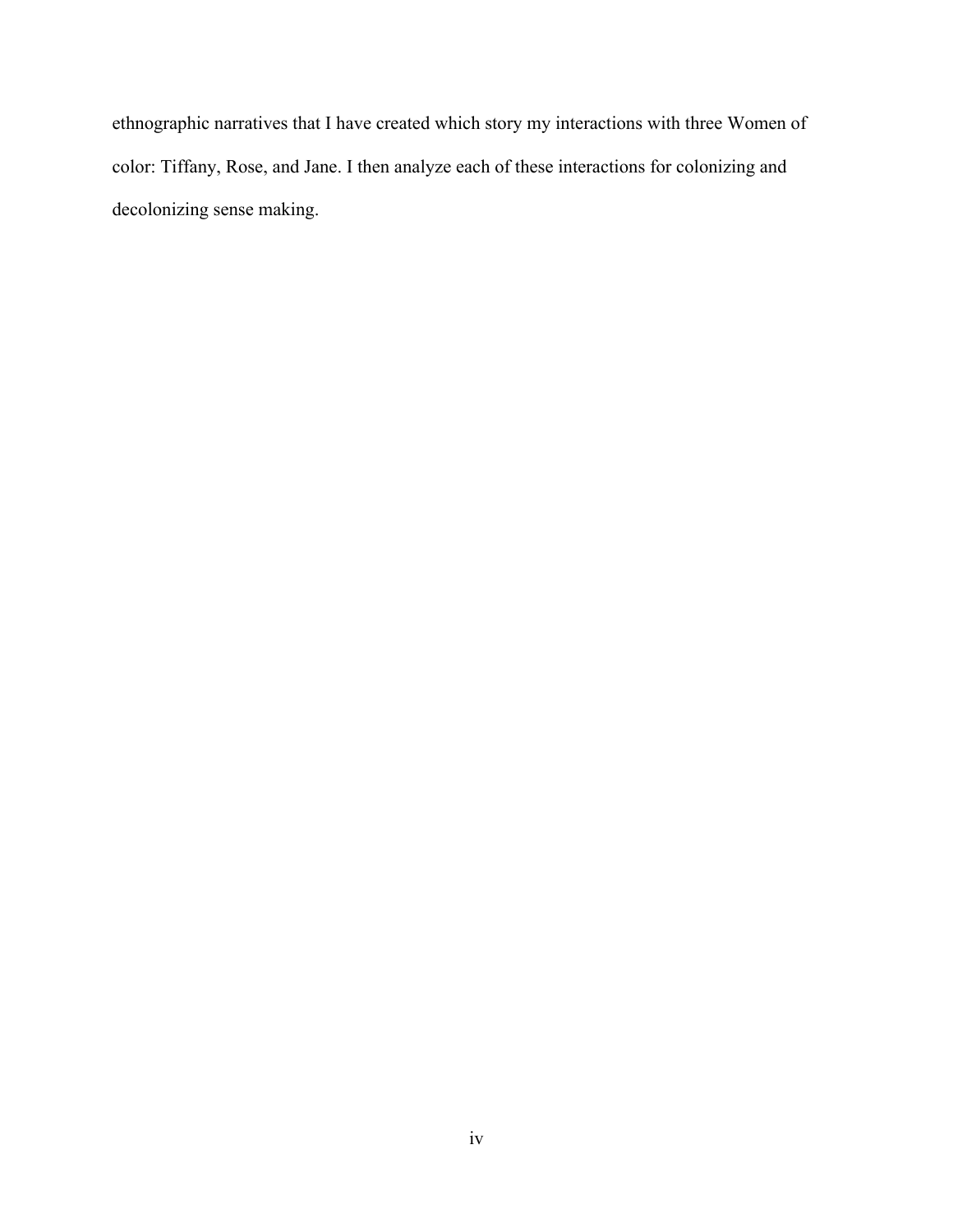#### **INTRODUCTION**

When Donald Trump won the presidency, Women around me began to worry about birth control access. I was told by many Women, "get it while you can", and "you never know what's going to happen." I was nervous about it. I had bad experiences with birth control in the past and having a looming deadline made me even more nervous. I wanted to know if others were experiencing what I was, and in what ways my own privileges of having reliable health insurance, having parents who were physicians, and fitting fairly well into a white normative society in my language, education, and career choices kept me safe from the dangers of a Donald Trump presidency (Mann, 2013). I figured that I could understand how this political moment had changed sense making about reproductive health, thus I asked the question: "How do patients of color make sense of their reproductive health in the current political climate?" However, as I began to talk to Women of color about their sense making, began to learn about postcolonial theory, my sense making of reproductive health and this project shifted. I realized that I could not isolate the ways in which reproductive health was political in this moment, if I did not attend to the ways it has always been political. I began to understand reproductive health through postcolonial eyes, began making connections between the goals of settler colonialism and current institutions that enact reproductive health today such as the prison industrial complex (PIC) and the welfare system (Wolfe, 2006; Solinger, 2005). Thinking postcolonially about reproductive health led me to make sense of how the narratives about Women of color that come from postcolonial institutions like the PIC and the welfare system colonize the minds of individuals to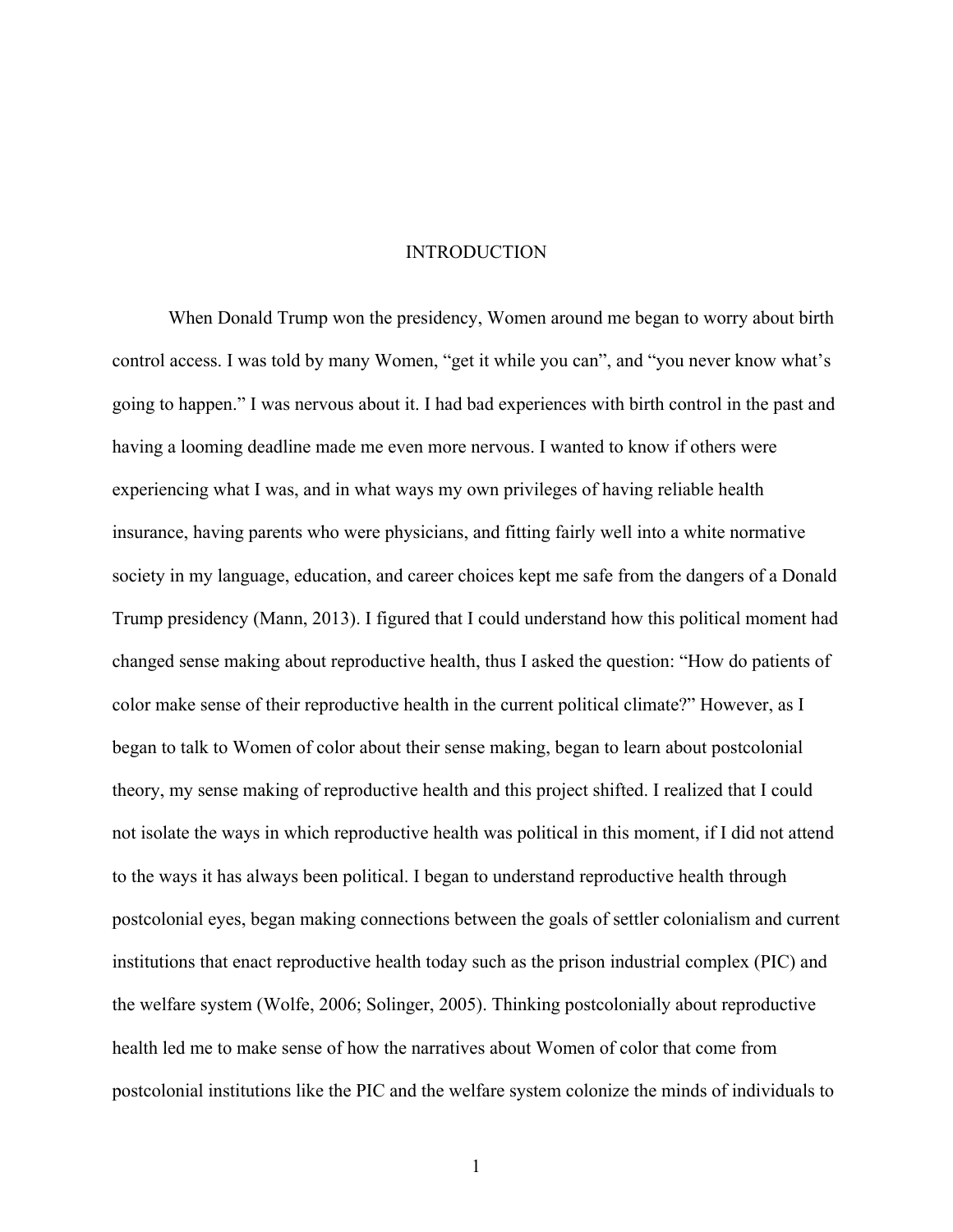justify the ways Women of color's reproduction is degressed and stratified (Roberts, 2017). My understanding of how the minds of healthcare providers specifically are colonized with dominant narratives came from working closely with Brianna Cusanno, whose thesis IRB was joined with mine, and whose original question was, "How do providers make sense of providing reproductive health care to patients of color in the current political climate?" Through conversations with Brianna about her data, I found that I wanted to attend specifically to how narratives colonize minds, and to understanding how the creation of such narratives were colonial. She told me of the ways that providers would tell her narratives about patients that were negative, that fit within the "wily patient" narrative, but when she asked them specifically of if they had an experience like that with a patient they would say no. This made me consider the ways we rely on dominant narratives despite our own experiences, and why, which lead me to consider how narratives colonize the mind.

While this project originally was aimed to be a thematic analysis of the ways that the Women, I interviewed made sense of reproductive health, the time constraints and my changing perception of methodology have led me to consider a subset of the twenty interviews I conducted. My understanding of my research question evolved from "How do patients of color make sense of reproductive health in the current political climate?" to, "How do I make sense of Women of color's reproductive health?" I decided to portray this sense making through postcolonial autoethnography, which I then analyze for the colonizing and decolonizing sense making my participicants and I engage in. I believe this method of postcolonial autoethnography and analysis could be used to create a narrative medicine educational intervention for medical students, who are asked to story themselves and their participants, but never to consider how those stories have already been half-crafted colonially through the unquestioned narratives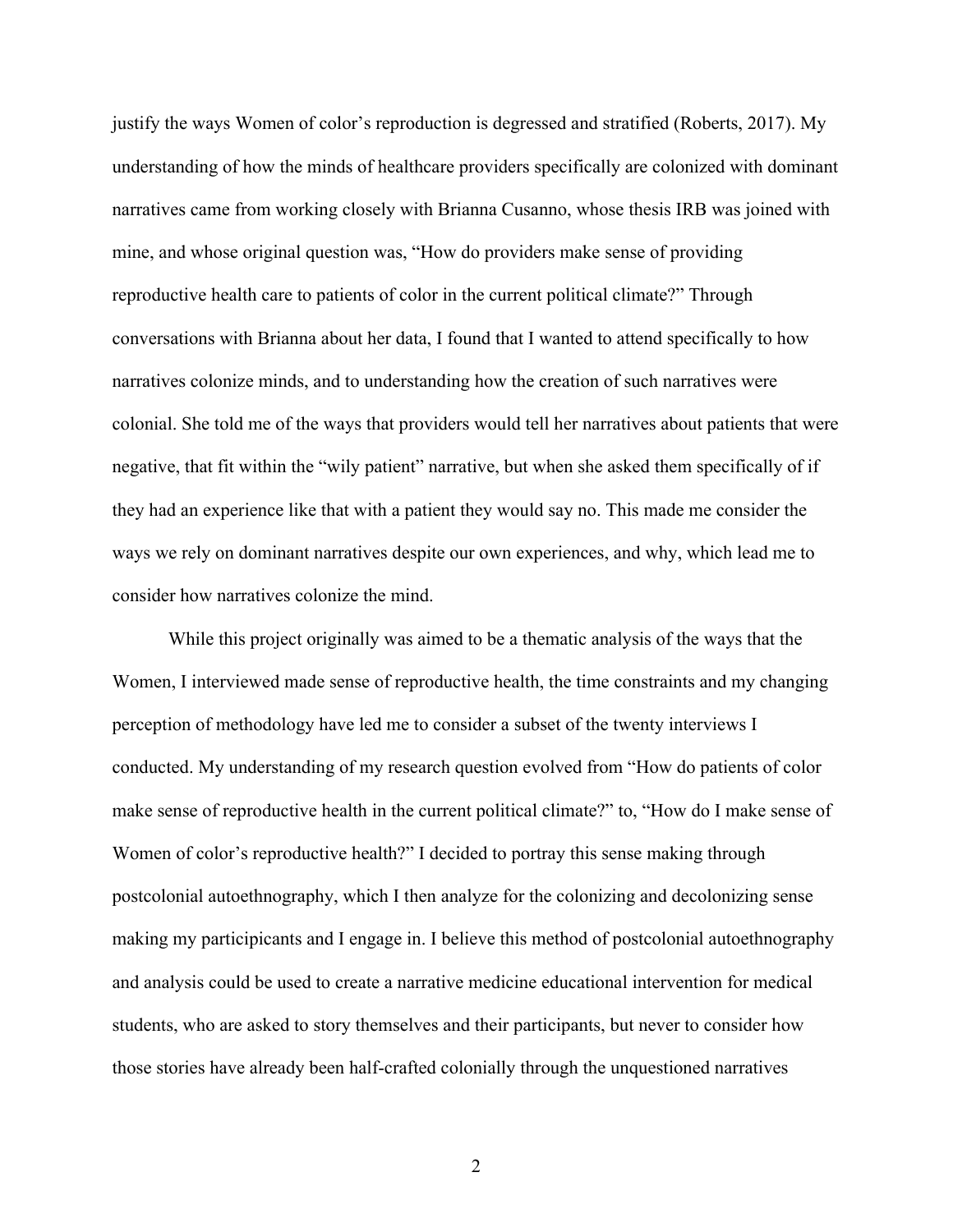employed in their sense making of patients. Chapter one articulates my postcolonial understanding of reproductive health and the stratifications within it as postcolonial, situated within Wolfe's (2006) settler colonialism's logic of elimination and Omi Winant's (2015) racial projects, and how racial projects function to colonize minds with negative dominant cultural narratives of Women of color, particularly Black women. Chapter two decribes how these dominant cultural narratives play out within healthcare and how provider's employ these narratives within their interactions with patients. Chapter three dicusses the methods I use within this project, applied in Chapter four which consist of three interpretive ethnography narratives I crafted: Tiffany, Rose, and Jane. In Chapter five I analyze these narratives for colonizing and decolonizing sense making.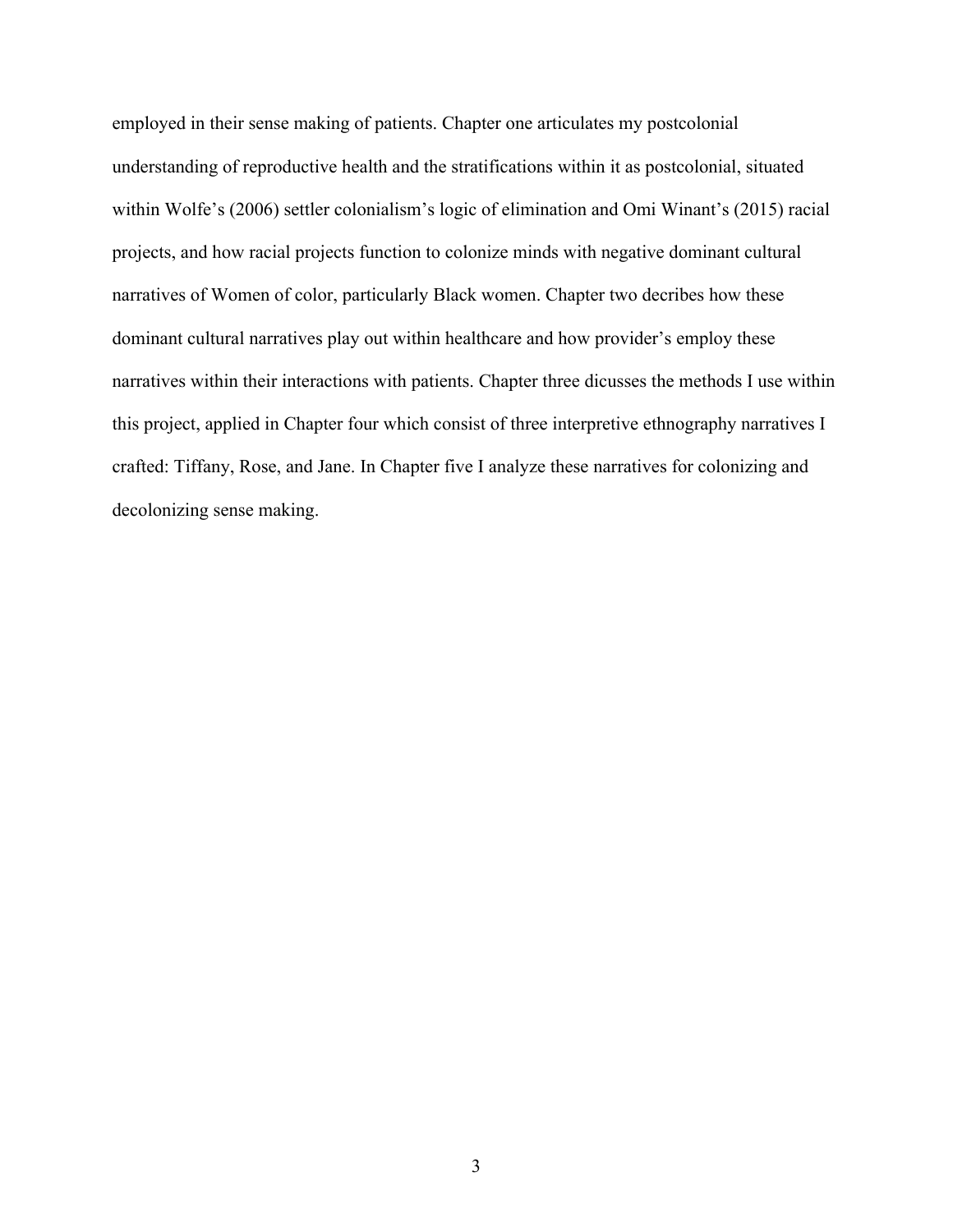## CHAPTER ONE

#### LITERATURE REVIEW

Within the United States exists significant disparity between men and Women's health care (Berotti, 2013). This disparity is largely due to the manner in which Women's need for unique reproductive health care is managed through inequalities in power (Sen Östlin, 2008). Sen and Östlin (2008) note that gender inequality, constituted by gender power relations, are "among the most influential of social determinants of health" (p.7). In addition to a natural need for unique reproductive health care given Women's menstruation cycles and reproductive capabilities, there exists a particular pressure on Women to carry the reproductive responsibility, and child care responsibility, of heteronormative relationships (Dudgeon Inhorn, 2004; Collumbien Hawkes, 2000; Bertotti, 2013). This responsibility creates significant disparities in health care; Bertotti (2013) notes that 40% of cohabiting or married couples use female sterilization methods of birth control while only 15% use vasectomies, despite female sterilization procedures being much riskier, more invasive, and less easily reversible than male sterilization procedures. Sen and Östlin (2008) write that the "gendered structural determinants of health" are further constituted by how gender intersects with "other bases of discrimination and bias such as economic class, race, or caste" (p.11), evidenced by even more disparities that exist in reproductive health for Women of color (Harris Wolfe, 2014). Black and Latina Women experience more severe rates of cervical cancer, maternal mortality, pregnancy complications, preterm delivery, low birth weight delivery, stillbirth delivery, and a lack of access to prenatal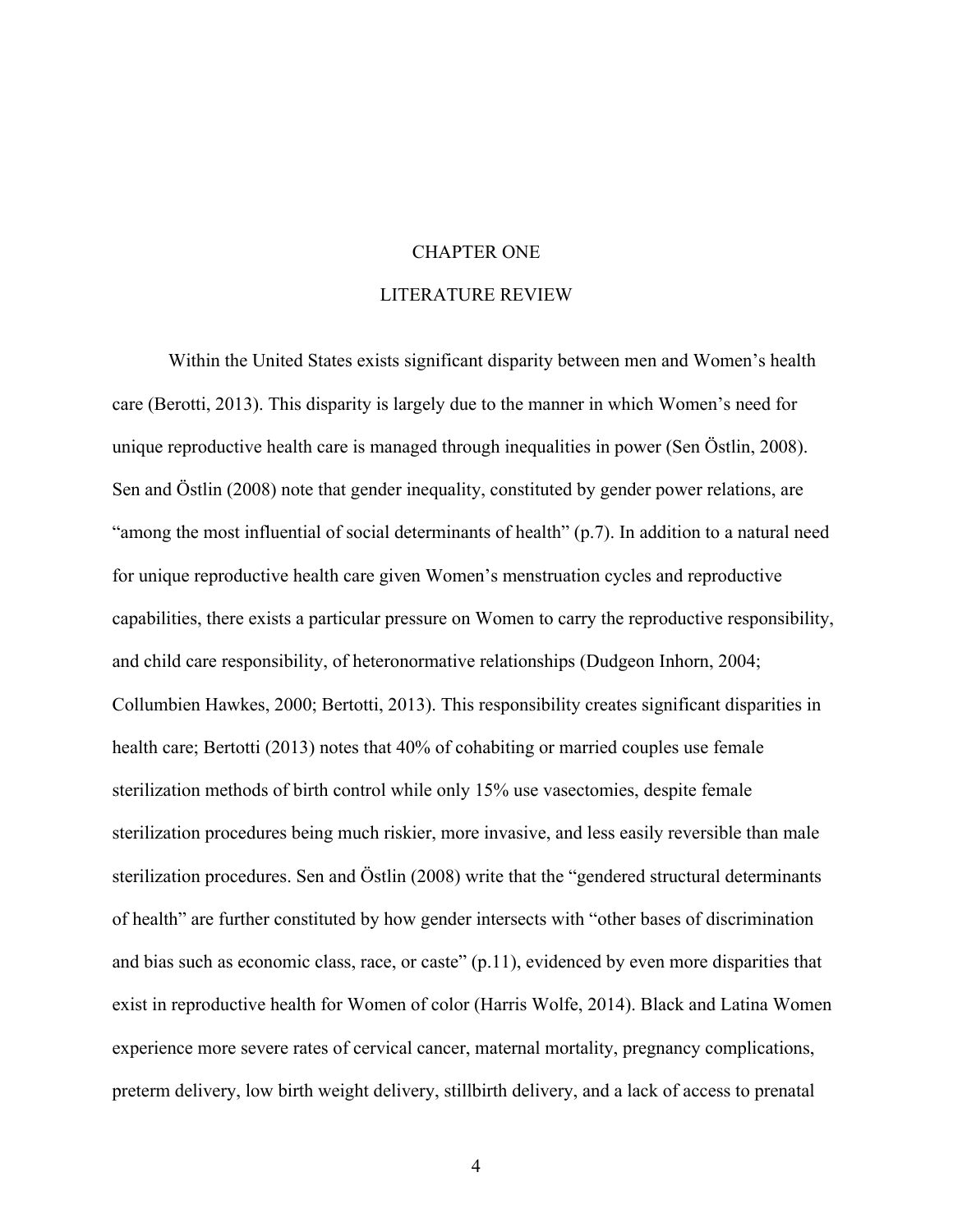care (Dunlop Everett, 2012; Spong et. al., 2011; Anachebe Sutton, 2003; Gadson et. al., 2017; Callaghan et.al, 2012; Beavis et.al., 2017). These health disparities exist within a long history of stratified reproduction in the United States, beginning with a history of forced sterlizations.

#### **History of Forced Sterilizations**

In her book, "Pregnancy and power: A Short History of Reproductive Politics" (2007), Dr. Rickie Solinger discusses practices and laws contrived to reaffirm Black inferiority and justify slavery, such as barring Black people from public places and denying Black men who were granted freedom for serving in the American Revolution the right to citizenship or property. Solinger argues that these laws and practices constricted Black and native Women's reproductive autonomy, denying their ownership over their own bodies, sexualities, as well as their children; this degradation of Black Women is what Solinger calls "the foundation of the slavery system" (p. 30). The "Trail of Tears", which forced Cherokees to march and relocate to the Oklahoma territory, consisted of several practices to limit and control native reproduction, including disrupting traditional pregnancy routines and separating children from parents (Solinger, 2007).

The value in Black and Native bodies during slavery was rooted in their capitalist potential as commodities; Women slaves were an even more valuable commodity because they produced more workers, or property, for slave owners (Solinger, 2007). Therefore, Black and native reproduction was highly encouraged, particularly Black reproduction, from 1803 to 1833, between the end of the slave trade and the end of colonial slavery, when the only source of new labor was slave reproduction (Harris Wolfe, 2014). J. Marion Sims also found value in slave Women as bodies to conduct medical experiments on. In his search to find a surgical treatment for vesicovaginal fistulas, tears that occur between the bladder and vagina often during labor, Sims experimented on Black slaves without anesthetics, claiming that they did not experience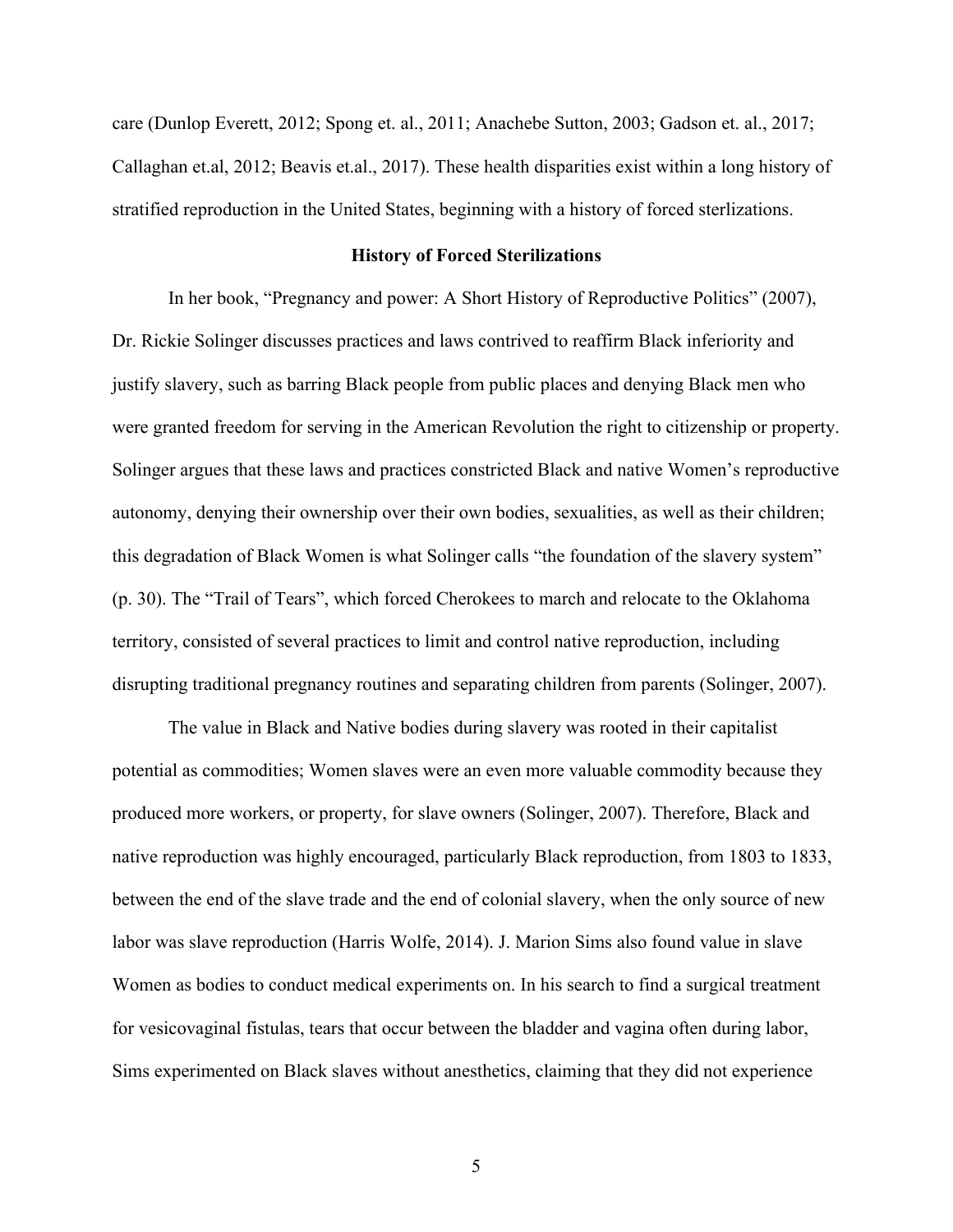pain like other Women due to their race (Spettle White, 2011). The end of slavery signaled the end of commodifying Black bodies, as well as a renewed White fear of becoming outnumbered by minority populations (Solinger, 2007). This not only concerns the growing Black population, but the growing population of other minority groups as well, particularly Latinx and immigrant populations. This fear manifested in a long history of stratified reproduction and eugenics. Coined by Shellee Colen in 1986, "stratified reproduction" refers to the power dynamics in which "the fertility, reproduction and maternity of some people are valued, and the fertility of others is not" (Harris Wolfe, 2014, p.541).

I understand this devaluing of Women of color's fertility, maternity and stratified reproduction as enacted through the institutions of healthcare, the prison industrial complex, and the welfare system. In this section I connect Wolfe's (2006) settler colonial "logics of elimination" with and Michael Omi Howard Winant's (2015) conceptualization of "racial projects" to show how these frameworks together can illuminate the goals of the institutions of the prison industrial complex, the welfare system, and the healthcare system to limit and control the reproduction of minorities.

#### **Logics of Elimination and Racial Projects**

Wolfe (2006) writes that the United States is a site of settler colonialism, or colonialism not based on race but on access to territory. U.S. settler colonizers took and pillaged land by means of racializing native people as "Indians" and Black people as "slaves". This process of racialization in addition to various other aspects of settler colonialism is what Wolfe terms "the logic of elimination." There are three main aspects of the settler colonial logic of elimination I will attend to and expand on: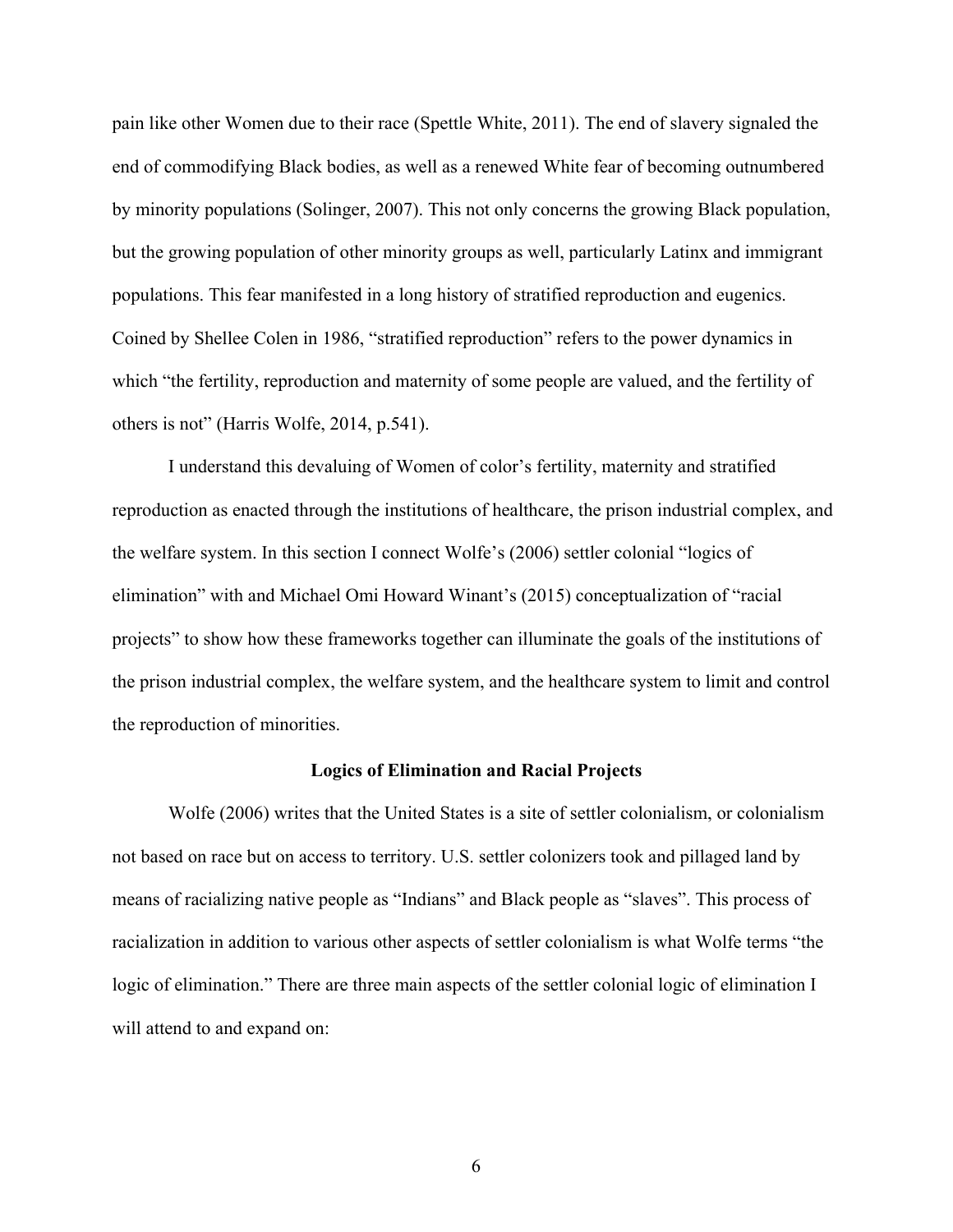- 1) Settler colonialism has "positive" (read: additive, to side step the moral implications of Wolfe's poor word choice) and "negative" (read: degressive) dimensions. The degressive is the goal of "dissolution of native societies", while the positively it "erects a new colonial society on the expropriated land base" (p. 388). I apply the understanding of additive and degressive dimensions to the current postcolonial state of the U.S. and the dissolution of minority populations.
- 2) As noted earlier, Settler colonialism racializes in the nature of its targeting as Black people were racialized as "slaves", while Natives racialized as "Indians." The logic of elimination racializes people based on "who they are" and "where they are". I extend this to be "who they should be for the most settler capital gain" and "where they should be for the most settler capital gain."
- 3) Logics of elimination understand colonialism not as a historical event, but as an ongoing structure. Since the additive aspect of settler colonialism is to erect a new colonial society, it must be a society that continues the logics of elimination which justify the colonizers right to invaded land. (p. 300). The former two aspects mentioned function to maintain the logics of elimination as settler colonialism changes through various historical contexts.

Colonialism as a structure means that a colonial society has set up organized institutions to continue the logics of elimination. These institutions can be understood as what Omi Winant term "racial projects", or "efforts to shape the ways in which human identities and social structures are racially signified, and the reciprocal ways that racial meaning becomes embedded in social structures" (p. 13). Institutions such as the prison industrial complex, the welfare system, and the foster system are instances of racial projects which create and reiterate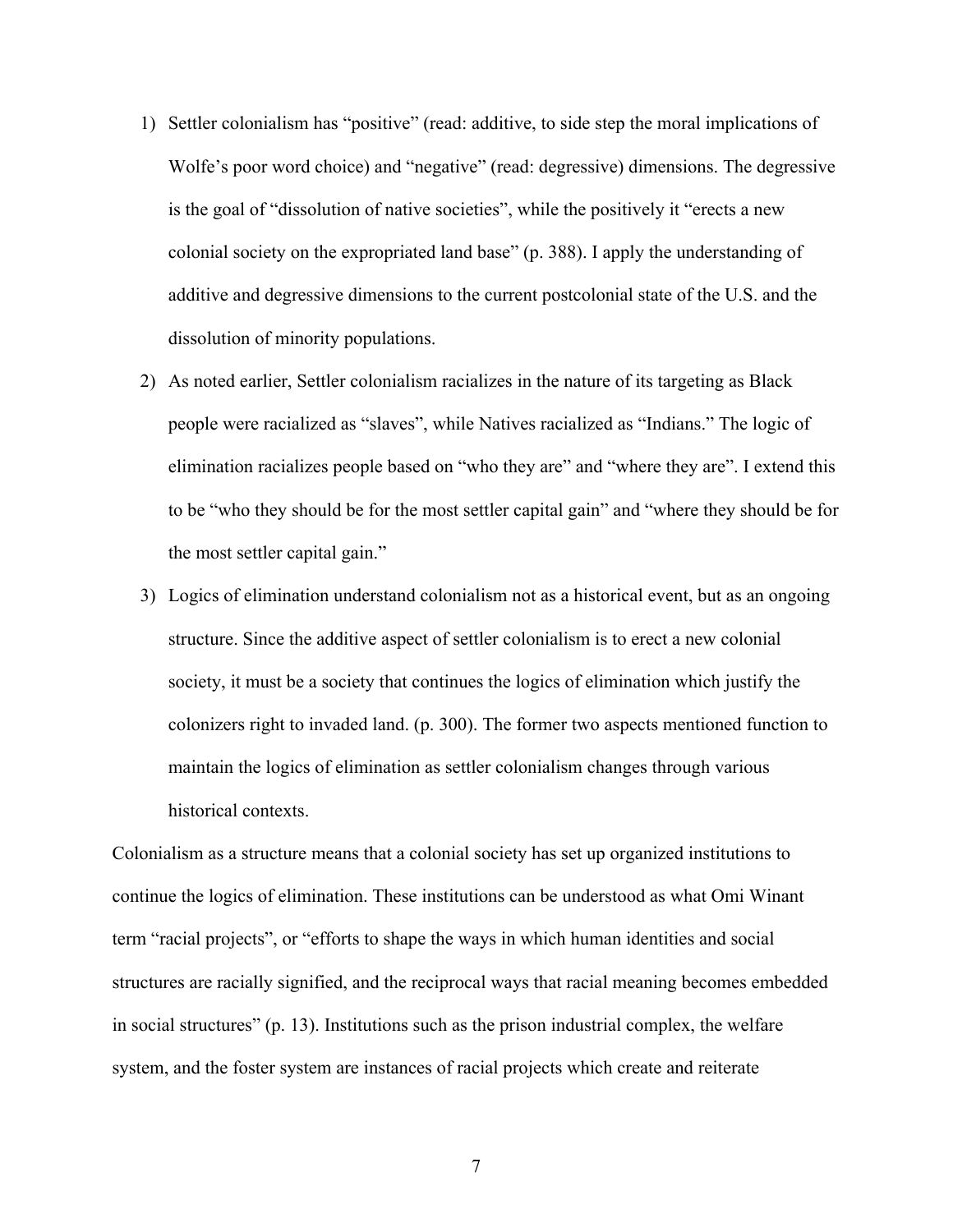representations and interpretations of people of color, particularly Women of color, and even more particularly Black Women (Omi Winant, 2015; Roberts, 2017; Roberts, 2011). They simultaneously work to distribute and organize political, economic, and cultural resources along racial lines (p 125).

Erving Goffman's (1990) theory of stigma and social identity postulates that as society we form "categories of persons" in which to easily place people, which can function to reduce those people "in our minds from a whole and usual person to a tainted, discounted one" based on stigma, or "an attribute that is deeply discrediting" (p.25). Goffman (1990) notes that while these stigmas may not be accurate to the individual being, they serve to create a "virtual social identity" (p. 25). The representations of Women of color created and maintained by these institutions can be described as dominant cultural narratives, which Fivush (2010) states, are narratives that:

"provide a culturally shared understanding of the shape of a life and how a life is to be understood, and in this way cultural narratives provide authority to define a culturally appropriate narrative of a life, and the power to validate certain narratives over others. " $(p. 89)$ .

In "*Killing the Black Body*", Dorothy Roberts (2017) outlines the dominant cultural narratives placed upon Black Women that communicate them and their reproduction as a societal burden. Roberts discusses "Jezebel and the immoral Black mother", which relates Black Women to the narrative of the biblical "Jezebel", the wife of King Ahab, who is marked by a lewd salaciousness and uncontrollable eroticism that leads men astray (p. 11). Roberts (2017) also makes note of "Mammy and the negligent Black mother", which makes sense of Black Women as devoted to the care of White children and disregarding of their own children, and who actually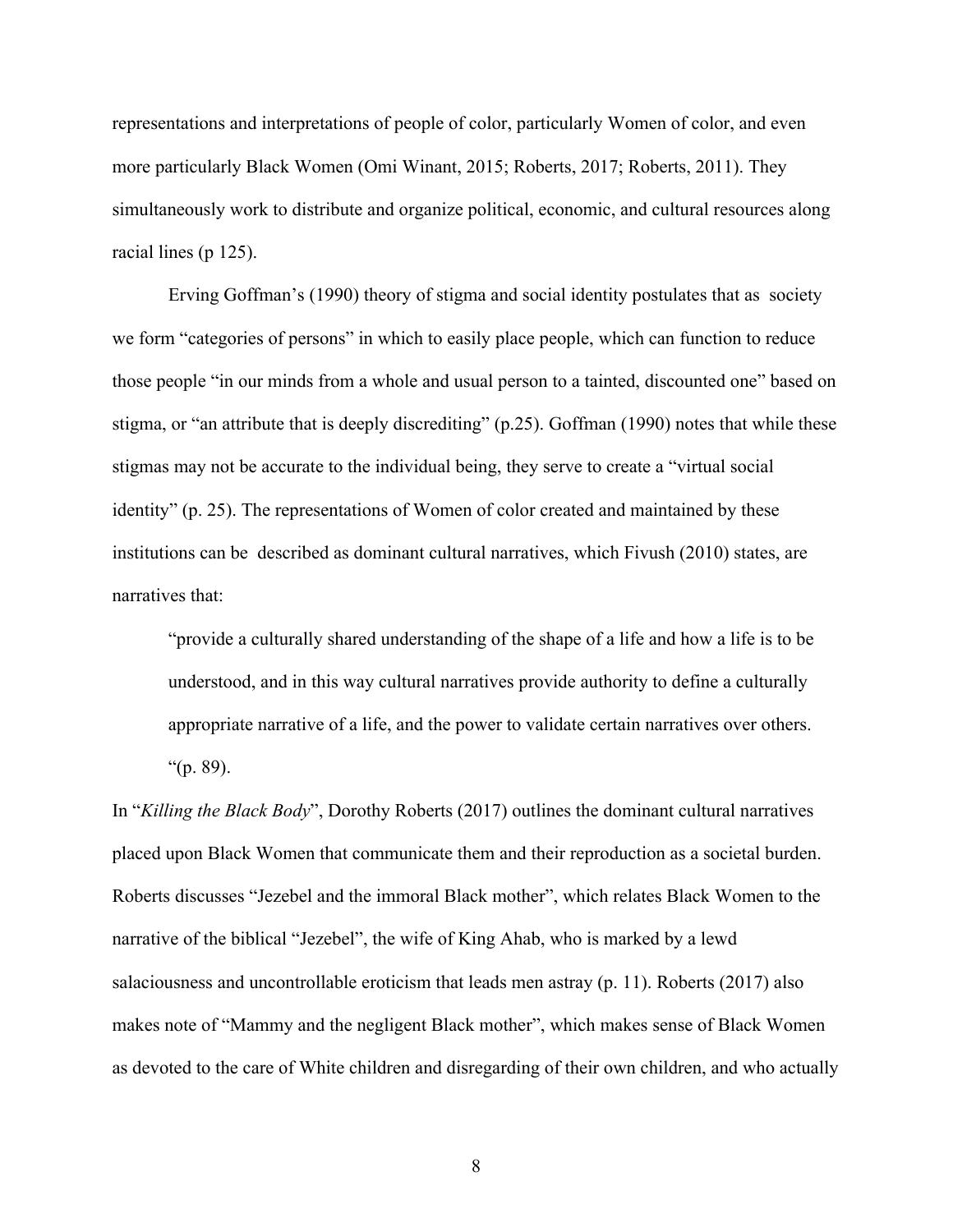have "no real authority over the White children she raised, or the Black children she bore" (p. 13). These cultural narratives of Black Women as "Welfare Queens" who deviously want to trick taxpayers into providing for them and "Negligent/Deviant Black Mothers" who are incapable of enacting proper motherhood, are all constituted by (and reconstitute), the racial projects of the four institutions discussed next.

#### **Prison Industrial Complex and The Deviant Negligent Mother**

The racial project of the Prison Industrial Complex both limits the resources of minorities incarcerated, as well as creates and reiterates narrative representations of them as deviant and negligent mothers. Returning to the logics of elimination, Wolfe writes that "race is made in the targeting" of populations; as discussed earlier, Black people were racialized as "slaves" and natives as "indians" because this suited capital extraction best. As colonialism is a structure that is meant to continue the logic of elimination, once slavery ended, a new structure needed to be created (Wolfe, 2006). One such structure is the Prison Industrial Complex (Brewer Heitzeg, 2008). The 13th amendment abolished plantation slavery stating that "Neither slavery nor involuntary servitude, *except as a punishment for crime* whereof the party shall have been duly convicted, shall exist within the United States, or any place subject to their jurisdiction." The caveat "except as a punishment for crime" serves as the new targeting and racializing of Black people. I argue that the answer to "who they can be for the most capital gain" shifted from "slaves" to "criminals." Brewer Heitzeg (2008) describe this shift from explicit slavery to mass incarceration as:

"a de facto racism where people of color, especially African Americans, are subject to unequal protection of the laws, excessive surveillance, extreme segregation, and neo– slave labor via incarceration, all in the name of crime control" (p. 626).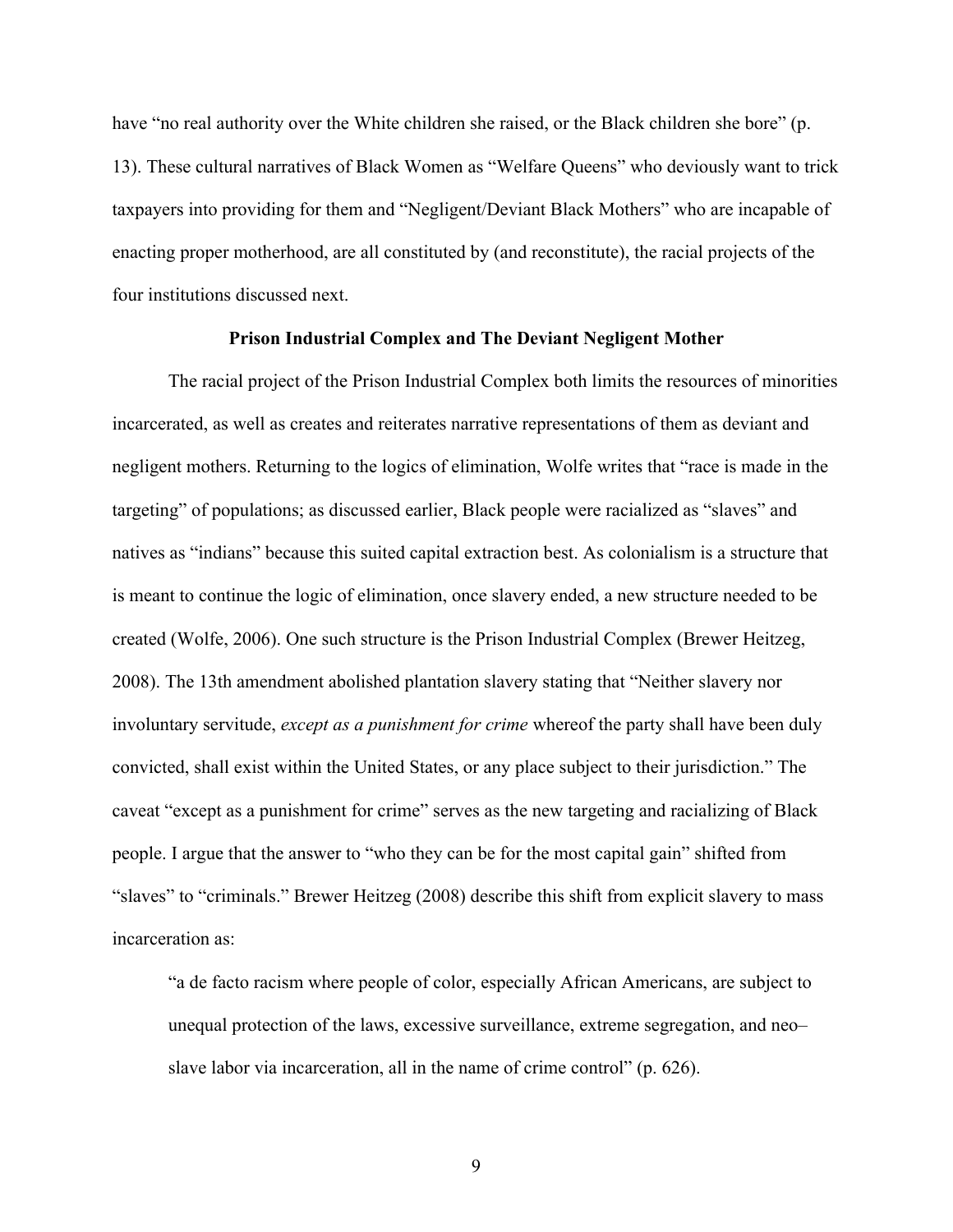"Neo-slave labor" and the rise of "the new plantation — prison industrial complex (p. 626) became the new form of commodifying and valuing racial and ethnic minority bodies; they must be incarcerated in order to be profitable from leasing labor and in order for more prisons to be built for profit (Brewer Heitzeg, 2008; Davis, 2000). The creation of the Prison Industrial Complex is an additive aspect of settler colonialism, for a structure is being created to continue the logics of elimination and to target minorities. Indeed, Black and Latinx people are incarcerated at increasingly higher rates than their White counterparts (Pewewardy Severson, 2003; Graff, 2015). A NAACP Criminal Justice Fact Sheet states that "African Americans are incarcerated at more than five times the rate of Whites" and that while "African American and Hispanics make up approximately 32%" of the population they make up 62% of the incarceration population (National Counsel on Crime Factsheet). Maur (2011) states that as of 2011, "1 of every 3 African American males...can expect to go to prison in his lifetime, as can 1 of every 6 Latino males, compared to 1 in 17 White males" (p. 88). The mass incarceration of racial and ethnic minorities lends to and reconstitutes the public perception of minorities as criminal, and therefore of minority mothers as "procreators of crime and poverty" (Davis, 2000, p.61; Brewer Heitzeg, 2008).

Dorothy Roberts (2017) writes, "it is believed that Black mothers transfer a deviant lifestyle to their children that dooms each succeeding generation to a life of poverty, delinquency, and despair" (p. 8). This echoes the previously quoted Justice Oliver Wendell Holmes Jr.'s reasoning for forced sterilizations in the Madrigal V. Quilligan case: that the state would not have to "execute degenerate offspring." Thus, criminality is not obtained through actions against the law, but is an inherited trait that can be eradicated through the control of racial and ethnic minority reproduction. This is achieved in part by the incarceration of Black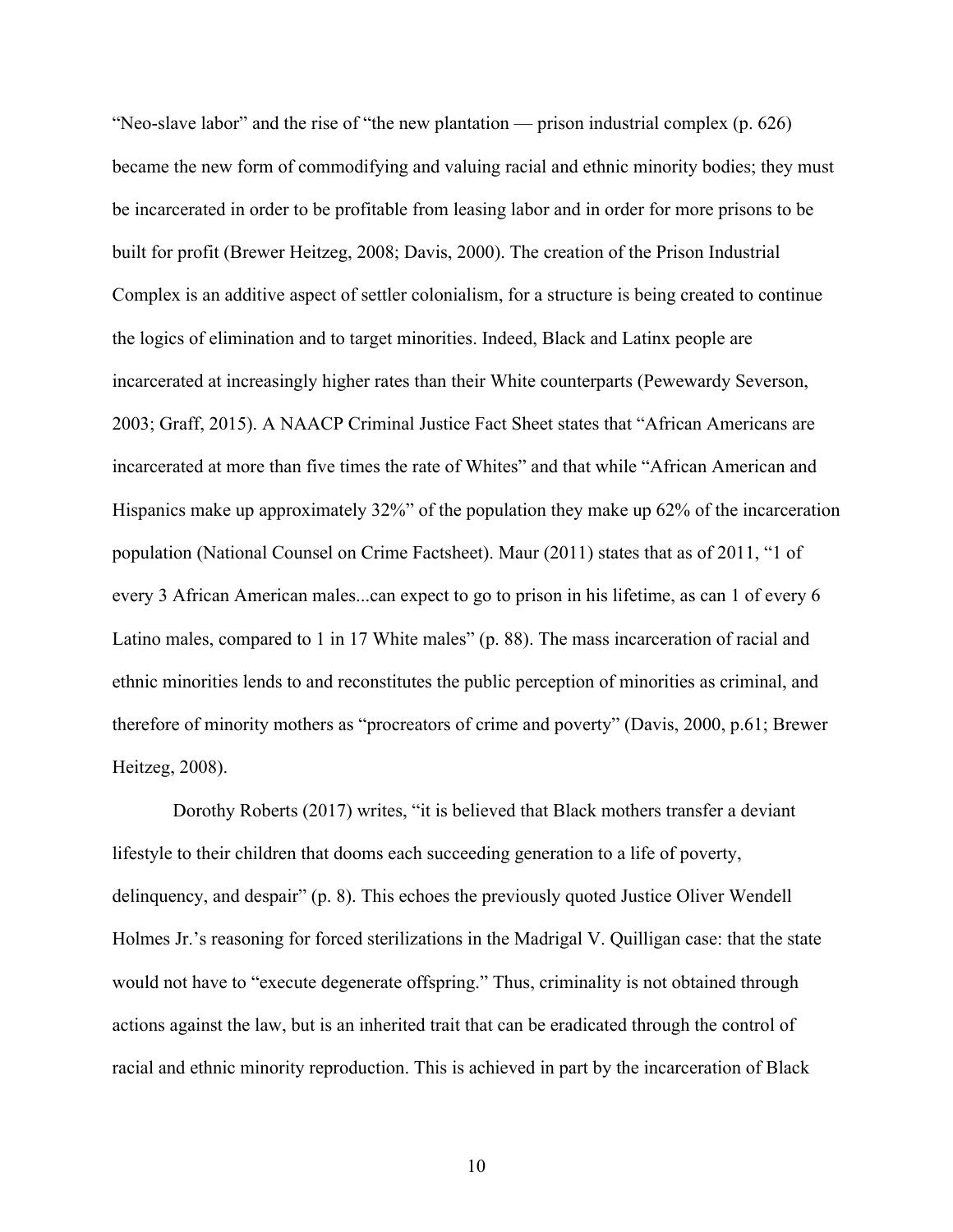Women themselves, who constitute the fastest expanding incarcerated population (Davis, 2000; Austin Irwin, 2012). As of 2011, 1 in 45 Hispanic Women and 1 in 18 African American Women will spend time incarcerated, compared to the 1 in 111 White Women (Maur, 2011). Incarceration also serves as a tool to surveill and restrict minority motherhood, particularly when it comes to punishing substance abuse (Harris Wolfe; 2014). Herein lies the degressive dimension of the logic of elimination, for the goal is to reduce the number of minority lives. Harris and Wolfe (2014) write that poor Black Women are "under greater surveillance and treated in a more punitive way than their affluent White counterparts when they become pregnant in the setting of chemical dependency" (p. 542). In their 2013 study, Paltrow and Flavin found that pregnant Women of color are reported and arrested at higher rates for substance use compared to pregnant White Women. Similarly, Chasnoff and co-authors (1990) found that even when substance use was similar between groups, pregnant Black Women were reported at a rate of ten times more than pregnant White Women. Smith (2017) poignantly describes the experience of incarcerated motherhood:

"It is unbelievable that this is my fifth Christmas locked down, not in the sense that the time has been flying, because it has not. On December 12, 1994, still imprisoned, I gave birth to my son. Thirteen days after his birth, I spent Christmas staring at jail cell bars, partially understanding what our ancestors were forced to endure when torn apart from their babies in the Motherland. Longing to be home with my parents, to smell and touch my newborn baby's skin, I wonder what my fate would be." (p. 105).

The disproportional incarceration of minorities limits their ability to parent their children, reaffirming the stereotype of minorities as degenerate parents, and this leaves minority youth either to the incarceration system themselves or the foster care system (Williams, 2015; Krisberg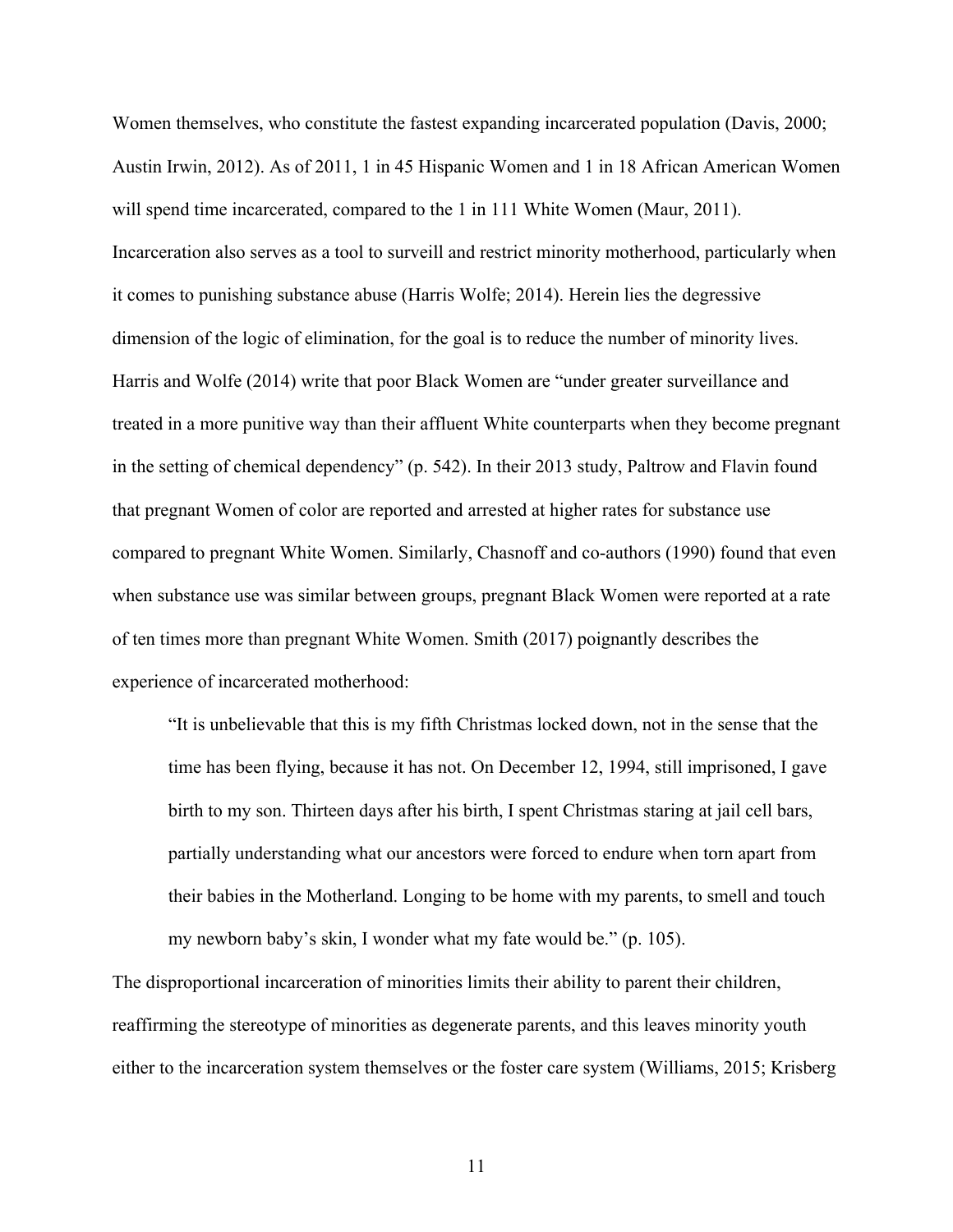et. al., 1987). Compared to White children, Latinx children are 2.5 times more likely to have one or more incarcerated parents, and African American children are 7.5 times more likely (Williams, 2015). Knott Donovan (2010) found that African American children have 44% higher chance of entering the foster care system than White children. This level of state control and surveillance of minority families hinders social, political, or economic mobility for, as Williams (2015) states, "time spent fighting the state to keep one's children is time that cannot be spent organizing politically, advancing economically, or even parenting one's children" (p. 305). Thus, the incarceration and foster care system function to keep minority families from making economic progress, which creates another characteristic of "unfit" to reproduce: "poor" (Price, 2010, p. 57). The cultural narratives that communicate poverty as the fault of Women of color play out within the current welfare system to create stratified reproductive experiences.

#### **The Welfare System and The Welfare Queen**

Bridges (2007) writes that the Welfare system is one that is deeply nationalistic and capitalist, figured within a "moral economy of deservingness." Populations who live in poverty are characterized as the "deserving poor", or those who deserve assistance and aid because their inability to be capitalistically productive, and the "undeserving poor", or those who are to blame for their lack of "prosperity" under capitalism (Bridges, 2007). The "deserving" population is made up of those who are physically or mentally disabled, whose conditions are considered not of their own making. Nirmala Erevelles (1996) offers a counter understanding of what constitutes "disability." Ervelles uses the social construction understanding of disability in relation to the environment made for the typically-abled people majority that then *disables* atypically-abled people. With this shift comes a different understanding of the word "disabled"; it is not an inherent condition of a person, but rather a hindering condition put upon an individual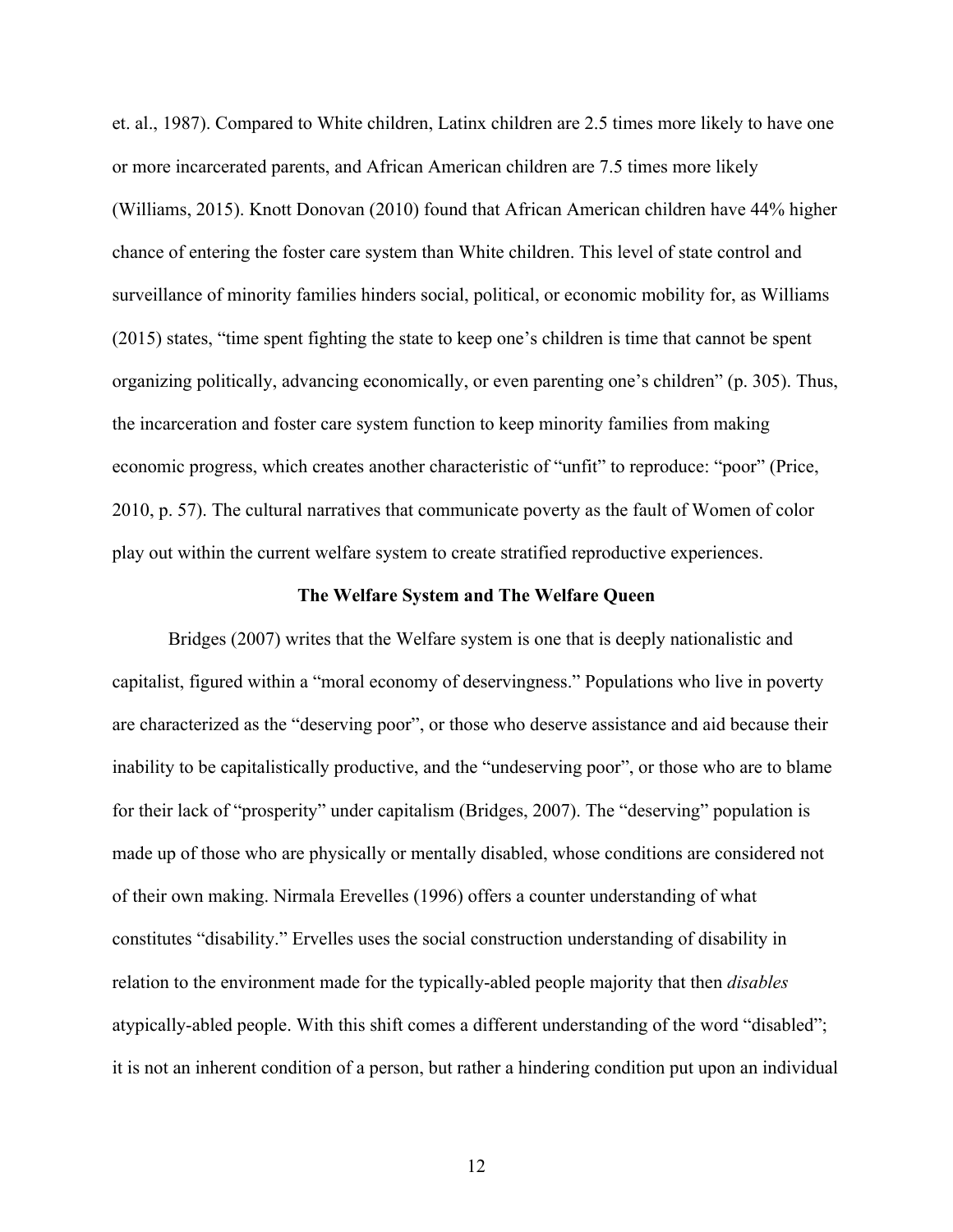— it is something that is *done* to individuals structurally. Ervelles extends this understanding of disability to other "differences" such as race, gender, class, and sexual orientation, which can be reconceptualized as structures that disable people. The welfare system works to mask the sameness of physical and cognitive disability and disability through racial, gendered, classed, and heteronormative structural oppression, so that those who experience the latter are subjected to neoliberal logics of deserving their poverty, and being undeserving of aid. Bridges notes that the values of capitalism are in line with the values of nationalism, which are neoliberal values of a hard work ethic, which will bring prosperity, which is truly "American", and which is discursively and historically constructed as Whiteness. Thus, those who are viewed as willingly not contributing to the labor market are considered "Un-american" and inherently at some distance away from Whiteness — inherently some level of Blackness (Bridges, 2007). Genova and Ramos-Zayas (2003) write,

For African Americans nor for Puerto Ricans does birthright U.S. citizenship secure the status of 'American'-ness, which constitutes a national identity that is understood, in itself, to be intrinsically racialized—as White. (p.72).

Enter once again the logics of elimination of settler colonialism, for the welfare system answers the question of "who should they be for the most capital gain" as "undeserving" poor. Different from the Prison Industrial Complex, which exploits labour of minorities racialized as "criminals" and creates a demand for building prisons, the racialization of "undeserving" poor reiterates the perception of the need for capitalism in the first place. It frames those who do not participate in capitalism as immoral, lazy, societal drains while strategically veiling that their inability to engage in labour is actually the result of capitalism to begin with and the structural oppression that creates the conditions that keep them in poverty. The welfare system is thus a racial project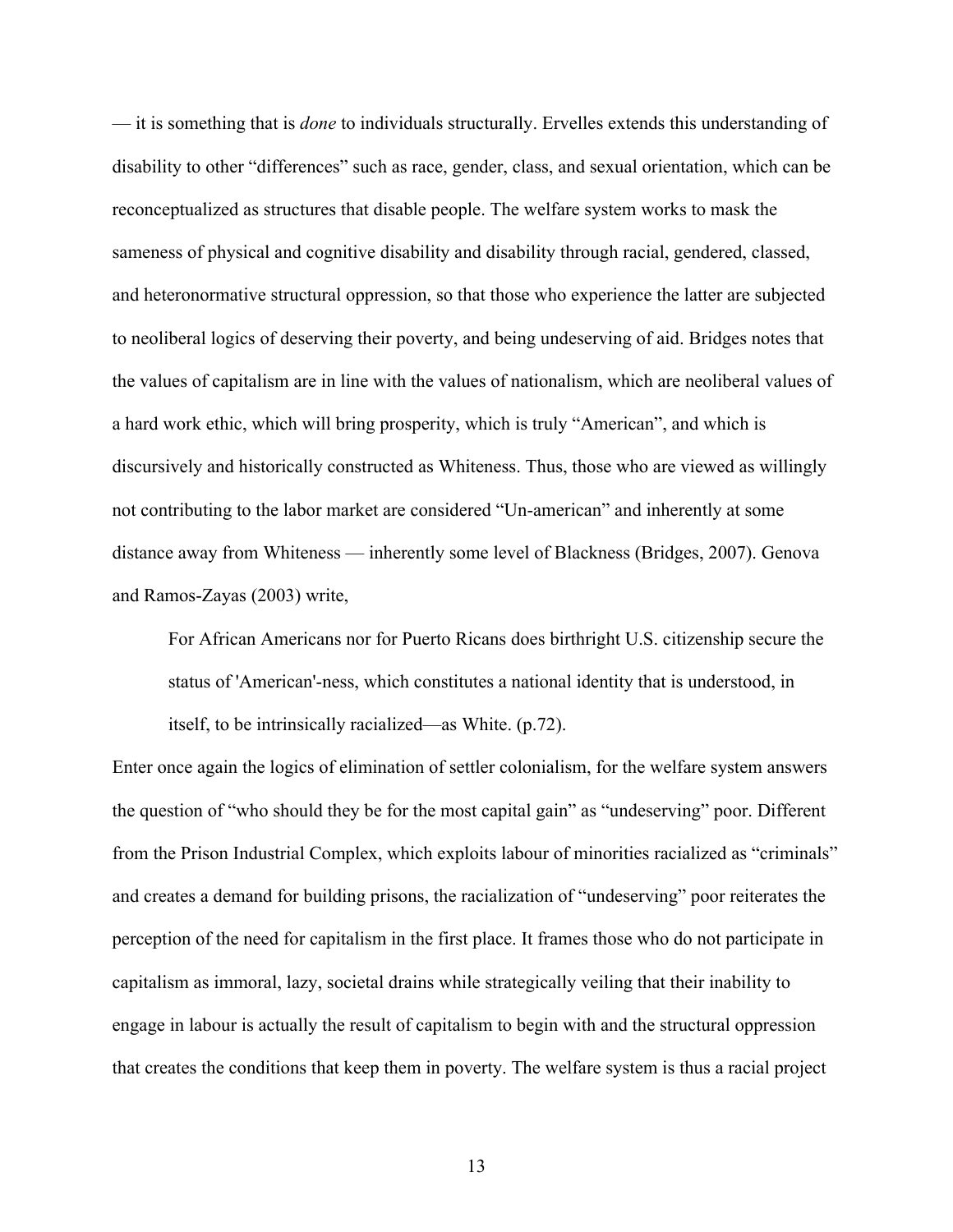that understands the right to state aid as determined by racial lines, and which creates representations of Women of color.

Such a representation is the ultimate "undeserving" poor person, the "welfare queen". In the 1980's Ronald Reagan popularized the paradoxical image of the "welfare queen," the poor Black Woman whose economic dependency consisted of: "the lack of a job and/or income (which equals degeneracy in the United States); the presence of a child or children with no father and/or husband (moral deviance); and finally, a charge on the collective U.S. Treasury - a human debt" (Lubiano, 1993, p. 337). The "welfare queen" was not only Black, single, a mother, and poor, but was also morally degenerate and intentionally had multiple children in order to live off taxpayer dollars (Roberts, 1991; Kaufman, 1997). Since the welfare queen source of manipulating the state is understood to be her reproductive capabilities, this becomes the site of targeting for policy. The targeting of welfare towards reproduction can be observed in the stated purpose of the Temporary Assistance of Needy Families (TANF) which states:

The purpose of this part is to increase the flexibility of States in operating a program designed to—(1) provide assistance to needy families so that children may be cared for in their own homes or in the homes of relatives; (2) end the dependence of needy parents on government benefits by promoting job preparation, work, and marriage; (3) prevent and reduce the incidence of out-of-wedlock pregnancies and establish annual numerical goals for preventing and reducing the incidence of these pregnancies; and (4) encourage the

Settler colonialism and capitalism embedded in the TANF purpose claim that the ways out of poverty are participating in the labour force, and marriage, for both are colonial and capitalist concepts. The focus on marriage, the implication that out of wedlock pregnancy causes poverty,

formation and maintenance of two-parent families. (Bridges, 2007, p. 8)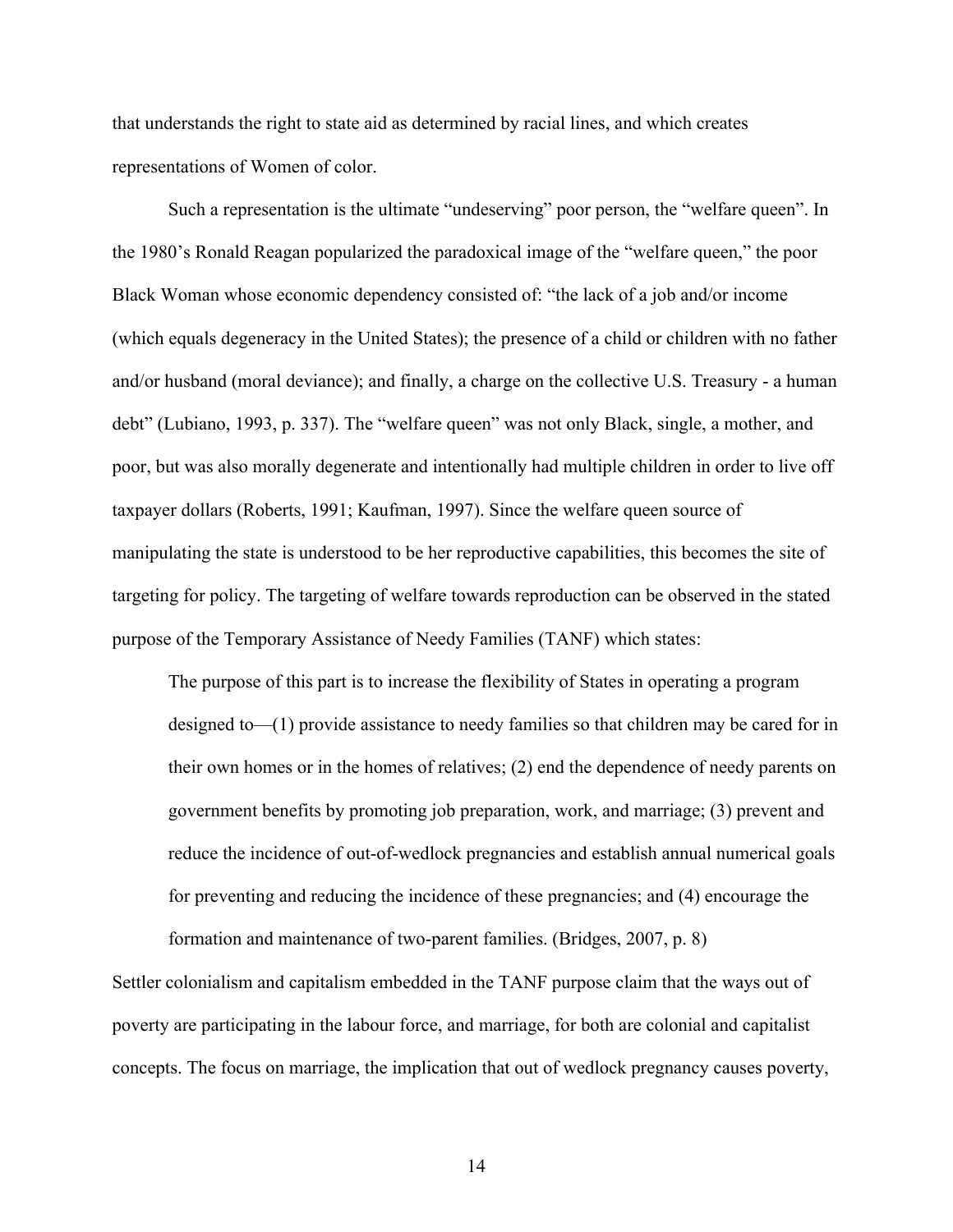and the explicit goal of preventing and reducing pregnancies, clearly targets the reproductive autonomy of TANF recipients. The narrative of the welfare queen as the typical TANF recipient means that Black Women's reproduction is being, as a logic of elimination, degressed.

This narrative fueled stratified reproductive policy and reproductive coercion with the 1996 Personal Responsibility and Work Opportunity Reconciliation Act, which implemented a "family cap," a policy that denied additional benefits to recipients of state assistance if they had more children (Romero Fuentes, 2010; Harris Wolfe, 2014; Smith, 2006). In addition to punitively denying assistance to those who had more kids, additional assistance was also offered to Women on state assistance who had the birth control Norplant, a high dosage arm implant (Harris Wolfe, 2014; Burrell, 1995). Jagannathan Commasso (2003) examined the impact of the first family cap implementation and found that while Hispanic and White Women remained generally unchanged, Black Women's birth rates dropped by 21% and Black Women's abortion rates increased 32%. These policies likely work to control and discourage Black reproduction by leveraging their socioeconomic needs against them, and are justified by the narrative of the Welfare Queen, despite the reality that white Women make up the majority of welfare recipients (Bridges, 2007). Why then are these racialized narratives so popular, so easily retrievable from an unquestioned subconscious, if they are not in line with reality? I argue that this is a function of colonizing minds: to rely on racialized narratives that uphold the logics of elimination despite personal, social, economic, and political evidence to the contrary (Cassiman, 2006).

#### **Narratives and Colonized Minds**

In his examination of the postcolonial conditions of Africa, Thiongo (1986) discusses how colonization continues on in people's minds after the colonial period ends, and remains unquestioned and unexamined. Merryfield Subedi (2001) note that it is not only the oppressed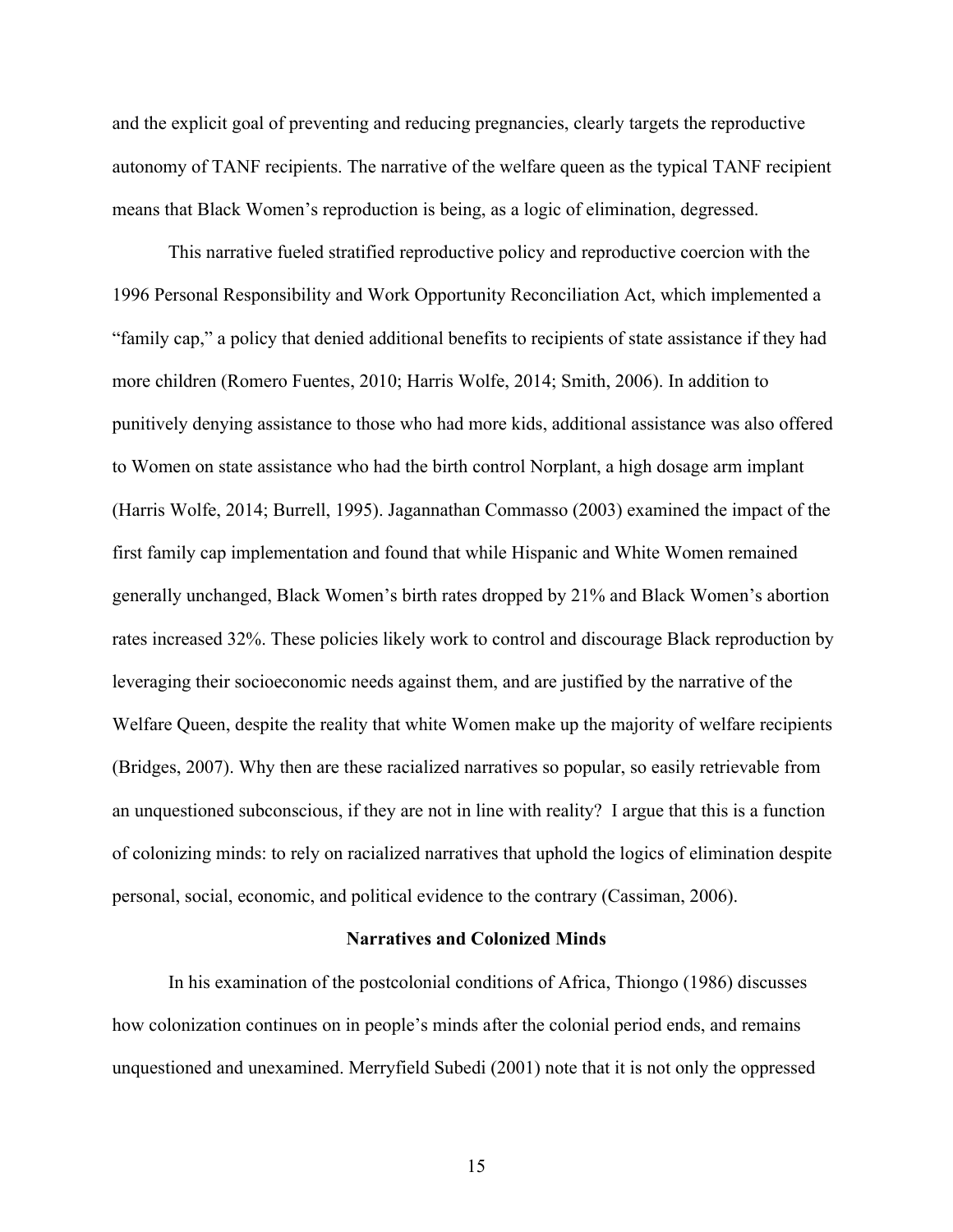people who have colonized minds which can be observed through how American schools teach all students from childhood, a worldview and national history that "rests upon colonial assumptions of European and American manifest destiny and white racial superiority" (p. 282). Students are also given representations of minorities in textbooks that are in line with oppressive dominant cultural narratives (Carleton, 2011). Wolfe (2006) notes that one aspect of settler colonialism logic of elimination is the creation of romanticized narratives that he terms "repressive authenticity" in which minorities identities are museumized and essentialized into what the colonial view/construction of them is. In his 1992 book, "*Imaginary Indian*" Daniel Francis analyzes the representations of what he terms the "Textbook Indian" who are both uncivilized and violent towards settlers, while simultaneously romantically spiritual and close to nature. Carleton (2011) extends Francis's analysis by situating these narratives of natives within settler colonialism and the "changing historical and material circumstances of settler society" (p. 104). Through an analysis of history and sociology textbooks, Carleton argues that narratives of natives portrayed in history and sociology textbooks colonize the minds of students to justify settler colonialism. Through the school system, people's minds are colonized by dominant narratives, which they continue to rely on well after their primary school days and into their adult professions, in which there exists further reiteration and colonizing of these narratives of minorities. Such professions exist within the health care system. Bridges (2007) notes that when the stereotypes of "the welfare queen" and "the negligent Black mother" enter the realm of reproductive health, they are considered "wily patients". Thus far I have articulated how I make sense of how the racial projects of the prison industrial complex and the welfare sysem create and perpetuate narratives that colonize minds into justifying the degression of women of color's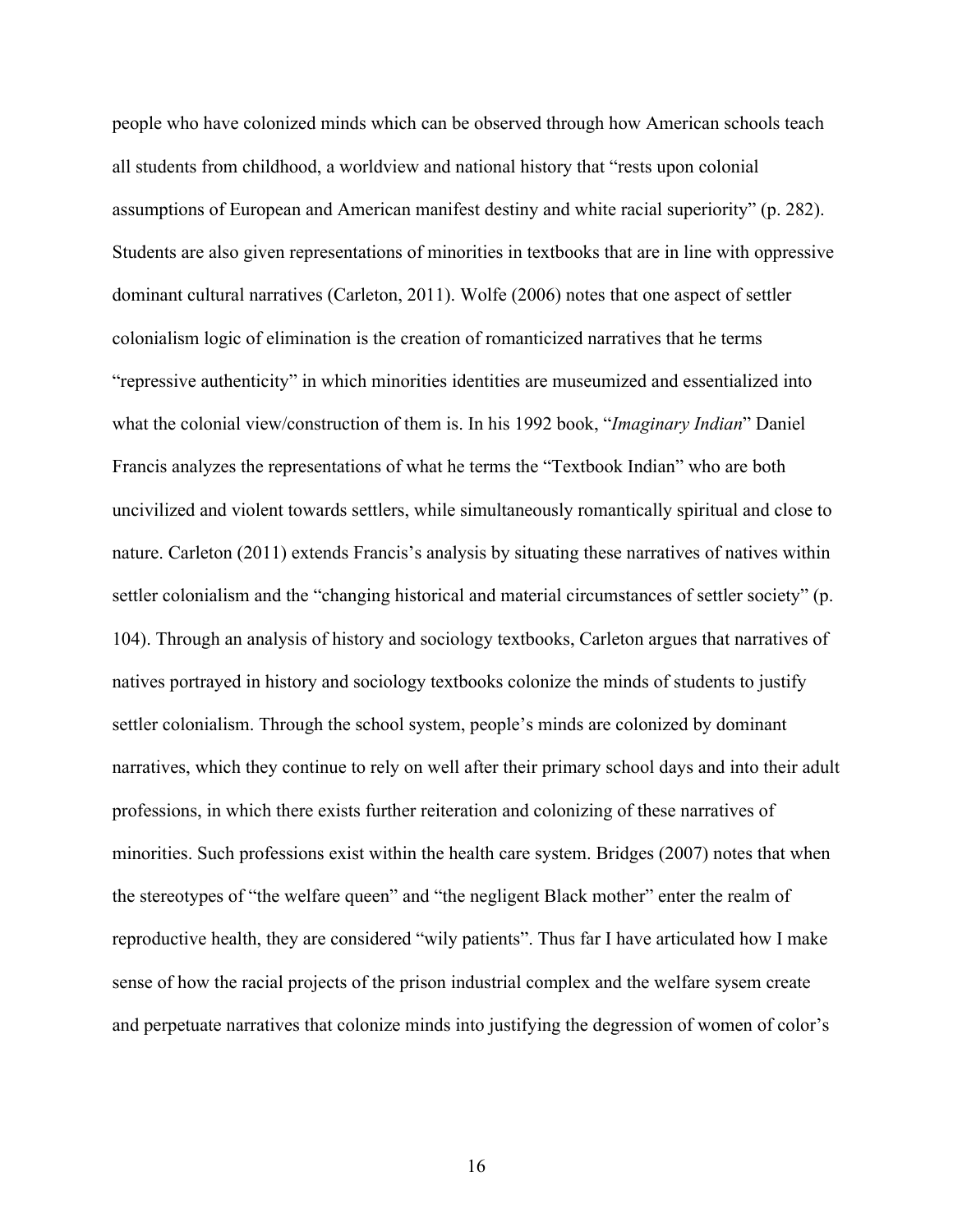reproduction. In chapter two, I show how these racist narratives play out within the health care system.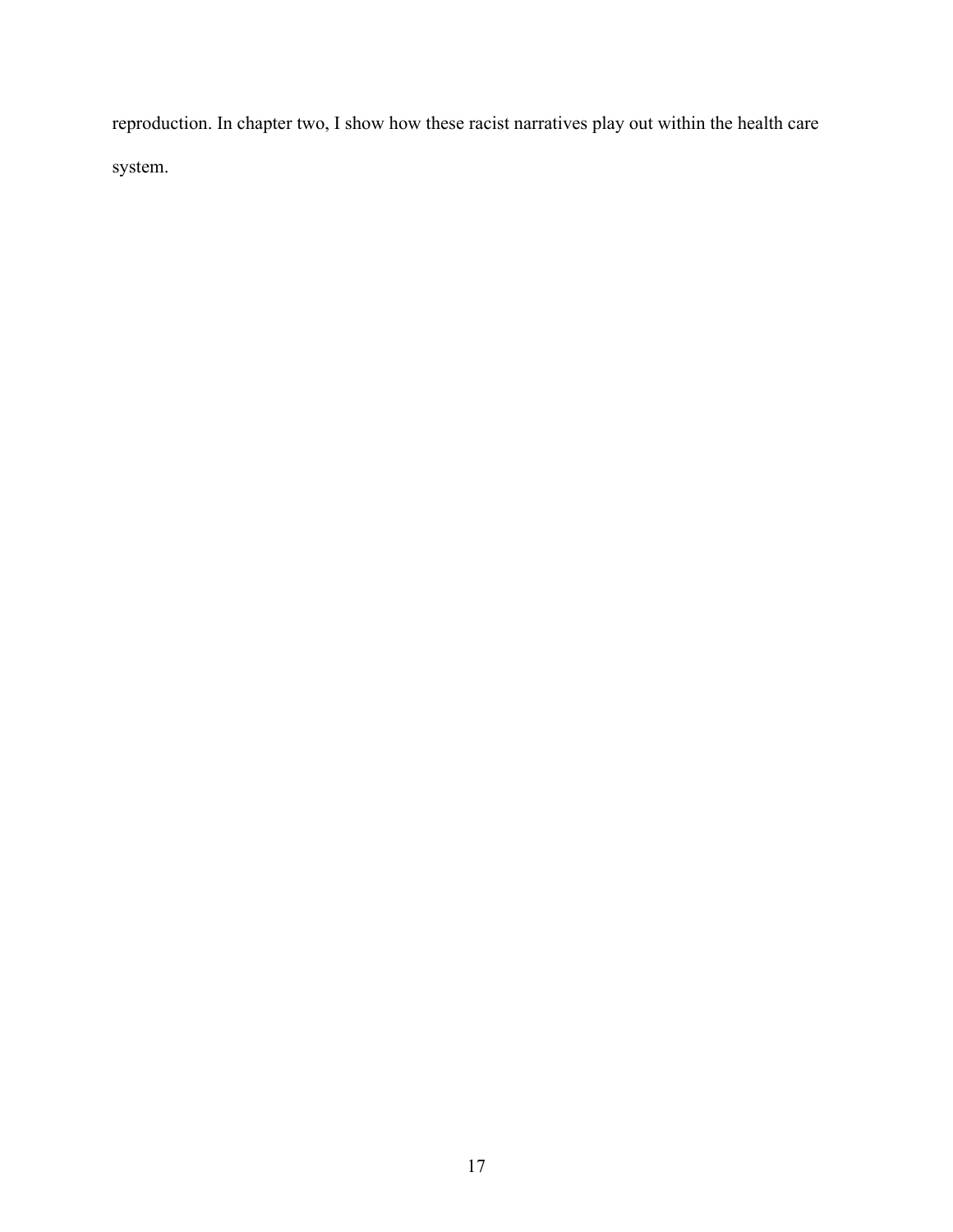# CHAPTER TWO LITERATURE REVIEW CONTINUED

Thus far I have articulated how minds are colonized through dominant cultural narratives. In this chapter I make a case for how such colonization of the mind is enacted by providers within their interactions patients to create racial health disparaties. Indeed many scholars have examied how provider's contribute to racial disparaties. For example, Paradies, Truong, ad Priest (2013) conducted a systematic review of 37 studies that examined provider's racist beliefs, emotions, and practices and concluded that there exists statistically significant evidence of each within 28 studies. Van Ryn Burke (2000) examine how provider's perceptions of patients are determined by race and socioeconomic status through providers rating patients on stereotypes including how like patients were to: try to manipulate providers, fail to comply with provider's advice, and exaggerate pain. These authors found that providers were more likely to have negative perceptions of Black patients than of white patients, particularly for compliance with physician advice (Van Ryn Burke, 2000).

In her 2007 ethnography of the reproductive healthcare at "Alpha" obstetrics clinic in New York, Bridges shows how racist beliefs, emotions, and practices that previous scholars have observed are in fact perceptions that rely on the narratives of "the wily patient," Bridges observed the staff attributing "miscommunications" to wily patient attributes such as "stupidity" and "duplicity". For example, Bridges writes that staff will ask patients to fill a urine cup by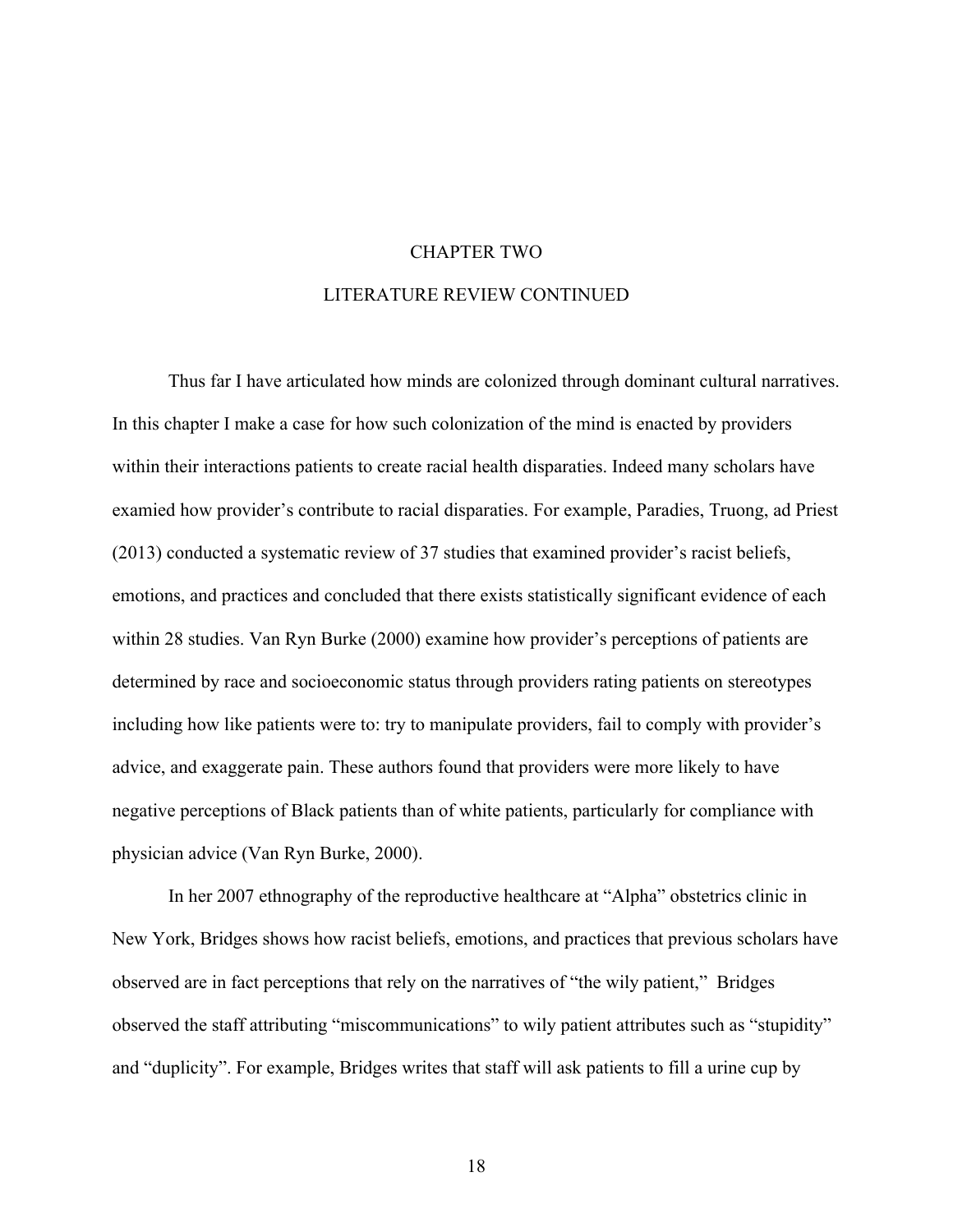stating "Do your urine", a phrase that Bridges considers a "poorly clarified directive." When patients either do not know what to do with the cup, or mistakenly fill the cup with feces, Bridges writes that staff attribute this not to their directive being unclear or strangely worded, but rather to the stupidity of the patient. Similarly, Bridges observed various instances of patients not responding to their names being called, which Bridges herself attributes to the long wait times, the poor acoustics in a large room, and the lack of a microphone. The staff however attribute this once again to patient stupidity.

Bridges also notes that staff believe they must be prepared to "defend the clinic against the pilfering of its resources by its patients" echoing the narrative of The Welfare Queen's desire to drain resources from the state. This belief that clinic's resources must be defended against pilfering patients of color rests on the belief of the "undeserving" poor, for if one is "pilfering resources" then they are taking something they have no right to, that they do not deserve. Bridges concludes that "while race was by persons in the Alpha obstetrics clinic, it was always extant; it was always there." and "the implicit racialization of the wily patient and the welfare queen serves to demonstrate that race, as an omnipresent social fact with potent material repercussions, need not be explicitly evoked in order for it to over determine the quality of persons' lives" (p.65). Given the roots of colonial narratives in controlling and reducing minority populations discussed in Chapter 1, scholars have examined the way these narratives are employed by providers specifically in relation to reproductive health and birth control counseling.

#### **Racist Narratives in Reproductive Healthcare**

In their 2018 study, Lindsay Stevens interviewed 28 providers on their attitudes about how legitimate their patients' concerns and dissatisfaction with birth control methods are.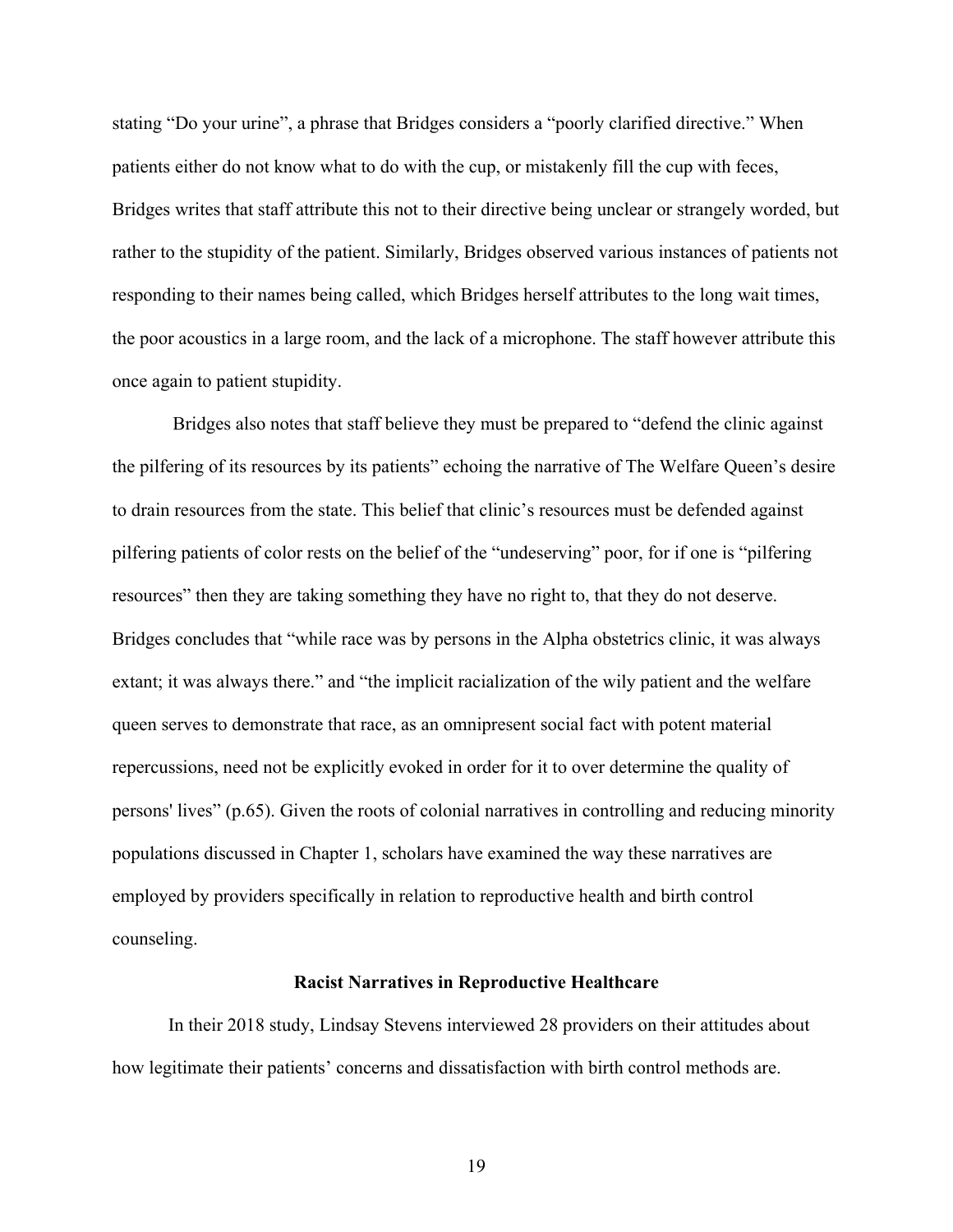Stevens observed that when patients expressed reluctance or concerns to take birth control, providers "typed" them into two groups: patients whose reluctance was because they were "uneducated and irresponsible", and patients whose reluctance was because they were "too educated and selective" (p.149). The first type of patient, Steven finds, providers implicitly and explicitly identify as minorities and of low socioeconomic status. Stevens gives the example of a provider discussing how two Black patients who wanted to discontinue the use of a hormonal birth control:

"Unfortunately, they were both African-American and they wanted to quote unquote give their bodies a break and I said, 'Well, if you get pregnant, are you okay with that?' And they go, 'Yeah.' They are. They may or may not have a successful job." (p. 150).

Stevens explains the use of "unfortunately" when noting the patient's' race as the provider "and that she found it distasteful to stereotype patients based on race, but unfortunately believed it was fitting in this case" (p. 150). This use of "unfortunately" is a way for the provider to still rely on racist narratives yet distance themselves from the racism of the act, similar to how saying "I'm not racist but..." functions (Silva Forman, 2000). Stevens attributes the provider's use of "quote unquote" to the provider's belief that the patient's reasoning is not in line with "formal medical knowledge". Similarly, Stevens also writes of a provider discussing how "cultural superstitions and beliefs" with menstruation and birth control are a hindrance, and how "aunties and grandmas" are responsible for perpetuating cultural thoughts in Latina patients (p.149). Stevens notes that this indicates that this provider believes that Latina culture inhibits Latina girls from making what the provider believes is the right choice about birth control. This provider's attribution to "aunties and grandmas" being the source of medical misinformation is in line with various scholars' findings that providers view information patients receive from their social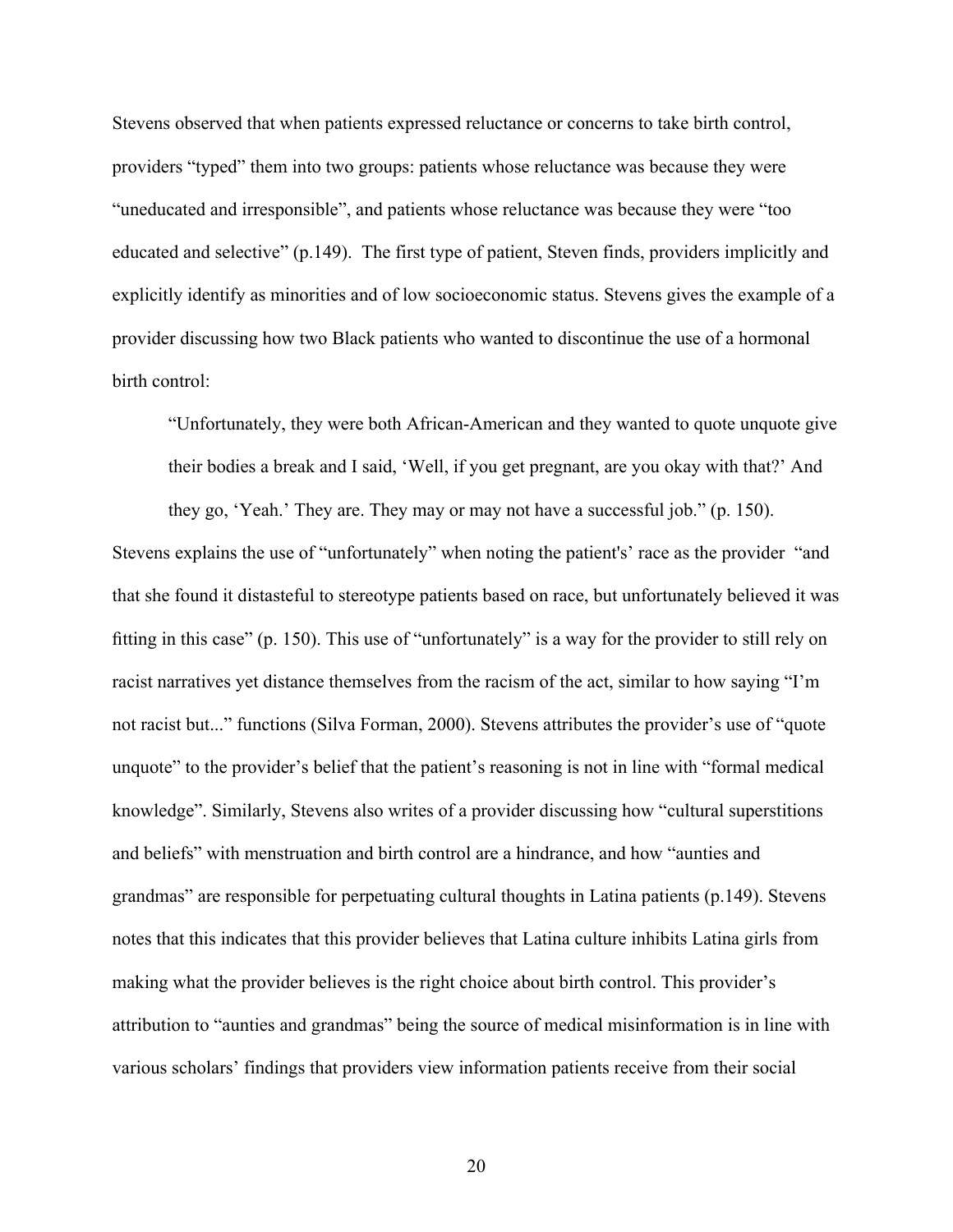networks as hindering (Yee Simon, 2010; Mann, 2013; Levy et. al., 2014). Some scholars reiterate this provider belief by concluding in their studies that social network decision making is indeed hindering. For example, Yee Simon (2010) conclude in their study of how 30 Black and Latina Women make contraceptive choices postpartum, that "The social network, including friends, mothers, and partners, were key sources of contraception myths, misconceptions, and vicarious experiences" (p.2). Levy and co-authors (2015) examine how providers engage with patient's social network influence during visits, during which they found 42% included mention of social network influence, 75% mentioned by the patient while 10% mentioned by providers. These authors found that when providers brought up social network influence themselves it was with close ended questions and in order to either to address a certain contraceptive method's negative media coverage or to see if the patient had any interest in a specific contraceptive method due to their social networks. Levy et. al. found that when faced with patients who were reluctant about a contraceptive method due to negative narratives from their social networks, providers either offer a different explanation for the negative experience from their social network, reminded the patient that "everyone is different", or relying on what "most Women" experience to convince them to reconsider. I have always found it counter-intuitive that providers think it is a compelling argument to people who live minority lives that a minority statistic will not apply to them. Cusanno et. al. (2018) found that in response to patients referencing negative narratives, providers would 1) attempt to understand what the patient had already heard about the method by conversing with them more, 2) focus on possible positive outcomes of the method, 3) note that everyone has different reactions to different methods, so what they hear in their social network may not happen to them, and 4) share their own personal narratives or narratives from their own social networks. Techniques 3 and 4 brim with an irony truly worthy of the hypocrisy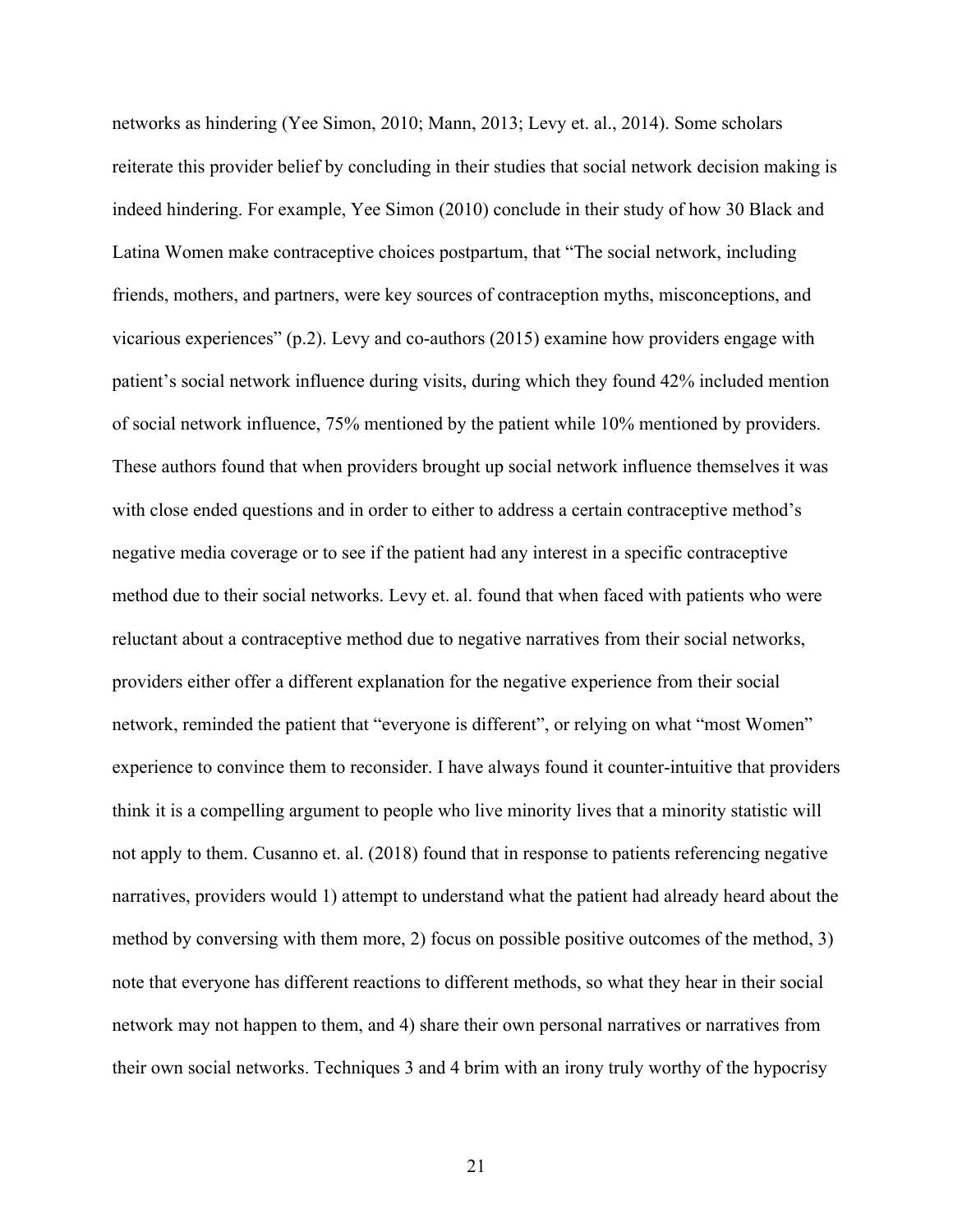of the settler colonial society it is enacted within. These providers seem to fail to understand that "everyone has different outcomes" is just as much a reason to not believe a positive narrative as it is a negative one, and that is why patients fear they themselves will not have the positive outcomes that their provider is describing. Technique 4 exposes that providers actually have no issue with basing decisions about contraceptives on narratives from social networks, but rather have an issue with the choice to not use a contraceptive itself. Consider the following provider's statement Cusanno et. al. gives as an example:

"Well [staff member] has had a lot of the younger ladies that come in. 'Girl, my daughter takes the shot, she didn't gain any weight, you can't friends tell you.' 'For real Ms. listen to what your [name]?' And they respect [name] so much, and they go for that because they know Ms. [name] is not going to tell them anything wrong."

This provider tells this patient that she cannot trust a narrative from her own social network from someone she actually knows, but instead should trust the narrative, not even from the provider whom she knows, but from her provider's social network. Thus, the real issue is not that the patient is using narratives to make decisions, but that the decision the patient is making is to not use contraceptives, or to not remain in line with the dominant narrative of family planning (Mann, 2013).

#### **Family Planning,: A Logic of Elimination**

Provider's belief that contraceptives are the best options for patients of color is rooted in the dominant ideology of "family planning", which forms the basis of most providers' goals for patient reproductive health, and which denotes that a person plans their reproduction within a White normative lifestyle, which includes education, financial and job security, marriage, and cis-heteronormativity — those who reproduce outside of these norms are considered perpetrators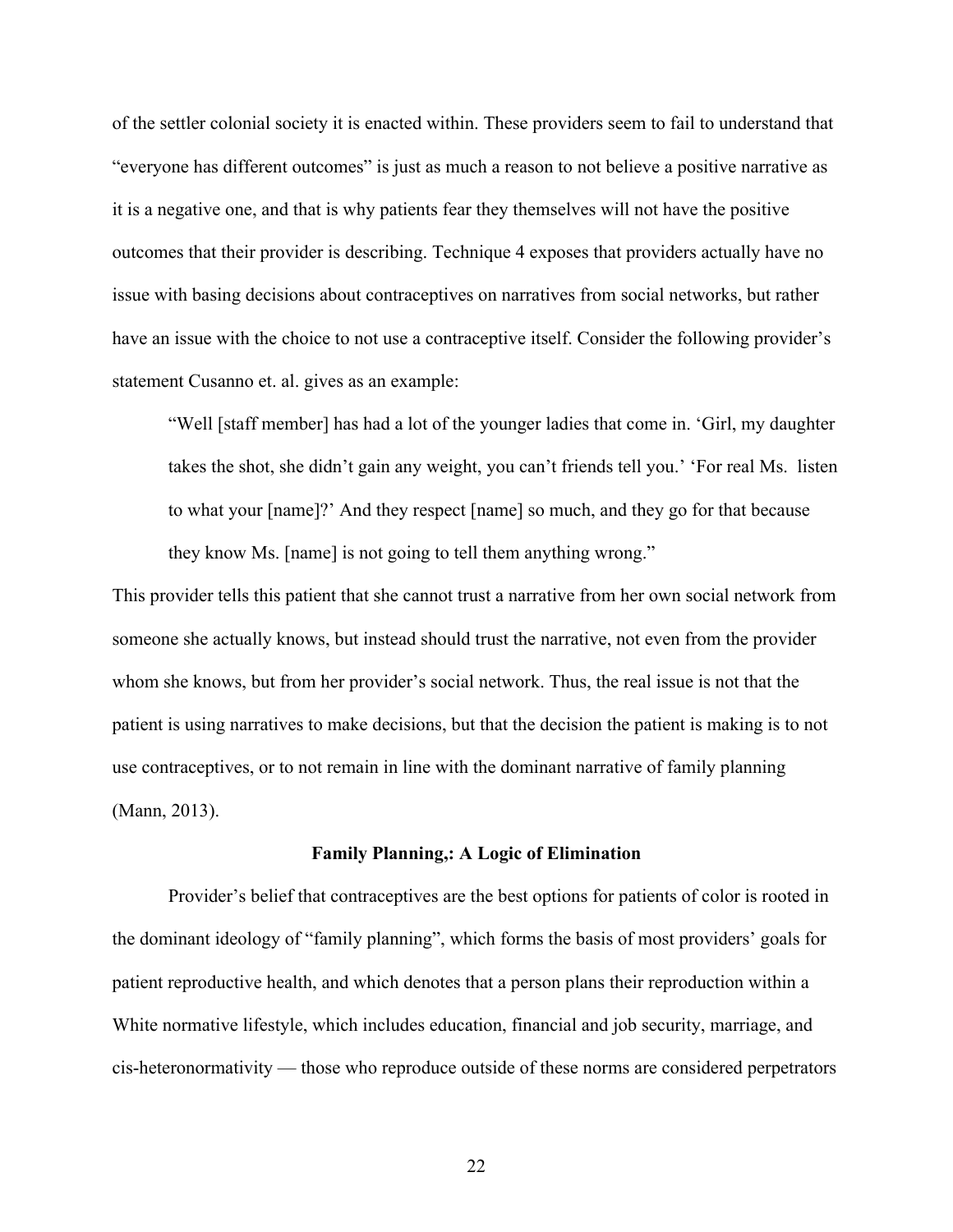of "unplanned pregnancy (Stevens, 2015; Kendall et. al., 2009; Lifflander et. al., 2006; Mann, 2013).

Despite constant pressures to rely on these family planning standards, low income patients of color who actually experience unplanned pregnancy make sense of their experiences very differently from how providers make sense of them (Kendall et. al., 2009; Borrero et. al., 2015). Kendall et. al. notes that some "Women are rather accepting of an alternative life course that permits variation in the timing of events" and often live in contradiction to the family planning standards (p. 305). Scholars have found that these dominant concepts of "planned" and "unplanned" pregnancies and their effect on patients' lives are not in line with what low-income Women of color actually experience (Kendall et. al., 2009; Borrero et. al., 2015) This is evidenced by the statement of a twenty-year-old Woman whose pregnancy was considered "unplanned". She stated: "My life is more meaningful now. I'm not trying to get the guy anymore, wasting my time. Now I'm trying to get through my classes. I'm more focused. I've got to support my baby." (Kendall et. al., 2009, p. 305). Regardless of patients' sense making of their unplanned pregnancies, providers believe that patients will not be satisfied unless they achieve the ideal "family planning" life for as it is reflected in the TANF goals noted in the previous chapter, to not achieve these "family planning" goals is considered the reason poverty persists (Bridges, 2007).

Thus, if "family planning" is meant to liberate people of color from poverty, it is meant to keep them productive in capitalism (Harris Wolfe, 2014). In the same way that the welfare system veils that it is actually capitalism that causes the conditions of poverty that keep recipients of color from being capitalistically productive, "family planning" veils that it is conditions of oppression due to capitalism that keep low income patients of color from pursuing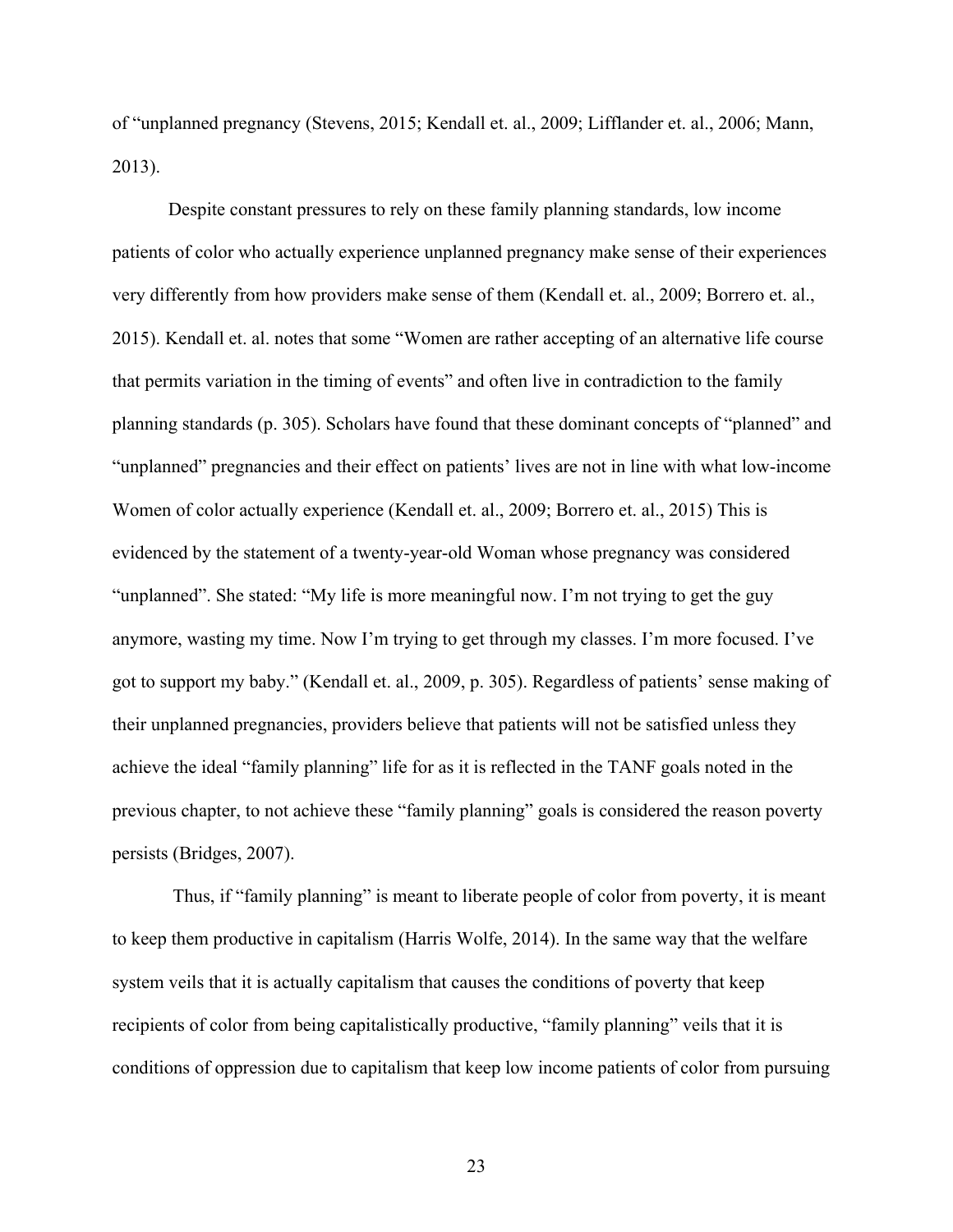an education, financial stability, and marriage and enacting these very "family planning" goals. (Kendall et. al., 2009; Blanc, 2011; Mann, 2013; Gomez et. al., 2017). Therefore, as welfare does, it traps them between structural oppression and neoliberal logics, and condemns them to the colonized narrative of the "wily patient", whose reproduction must be, as a logic of elimination, regressed in order to end poverty for their own sake, and of overall American way of life. When providers employ the wily patient narrative to patients of color, they often enact many coercive practices to limit their reproduction, the consequences of which are severely stratified reproductive healthcare for Women of color.

#### **Narrative Based Stratification in Reproductive Health and Contraceptive Counseling**

Women of color, particularly Black Women, experience unique vulnerability and stratified reproductive care due to the intersecting narratives and structural oppression described above (Howell, et. al. 2016). Black Women experience high maternal mortality rates, being 4 times more likely than White Women to die from pregnancy-related hypertension, hemorrhaging, pulmonary embolism, and in fact every pregnancy complication including delivery and postpartum complications (Anachebe Sutton, 2003; Howell et. al. 2016; Gadson et. al., 2017; Callaghan et.al., 2012). Studies also note that Black Women do not receive timely preventative and prenatal care that can result in improved pregnancy and birth outcomes (Gadson et al., 2017; Anachebe & Sutton, 2003). Women of color also experience discrimination from providers in regard to birth control and sterilization recommendations. Downing and co-authors found in their 2007 study that providers were more likely to encourage Women of color to limit their childbearing than middle- class White Women. Gomez Wapman (2017) describe the various methods providers use to sway patient decisions on birth control as "implicit pressure," which include affect and tone of voice, selectively sharing information about specific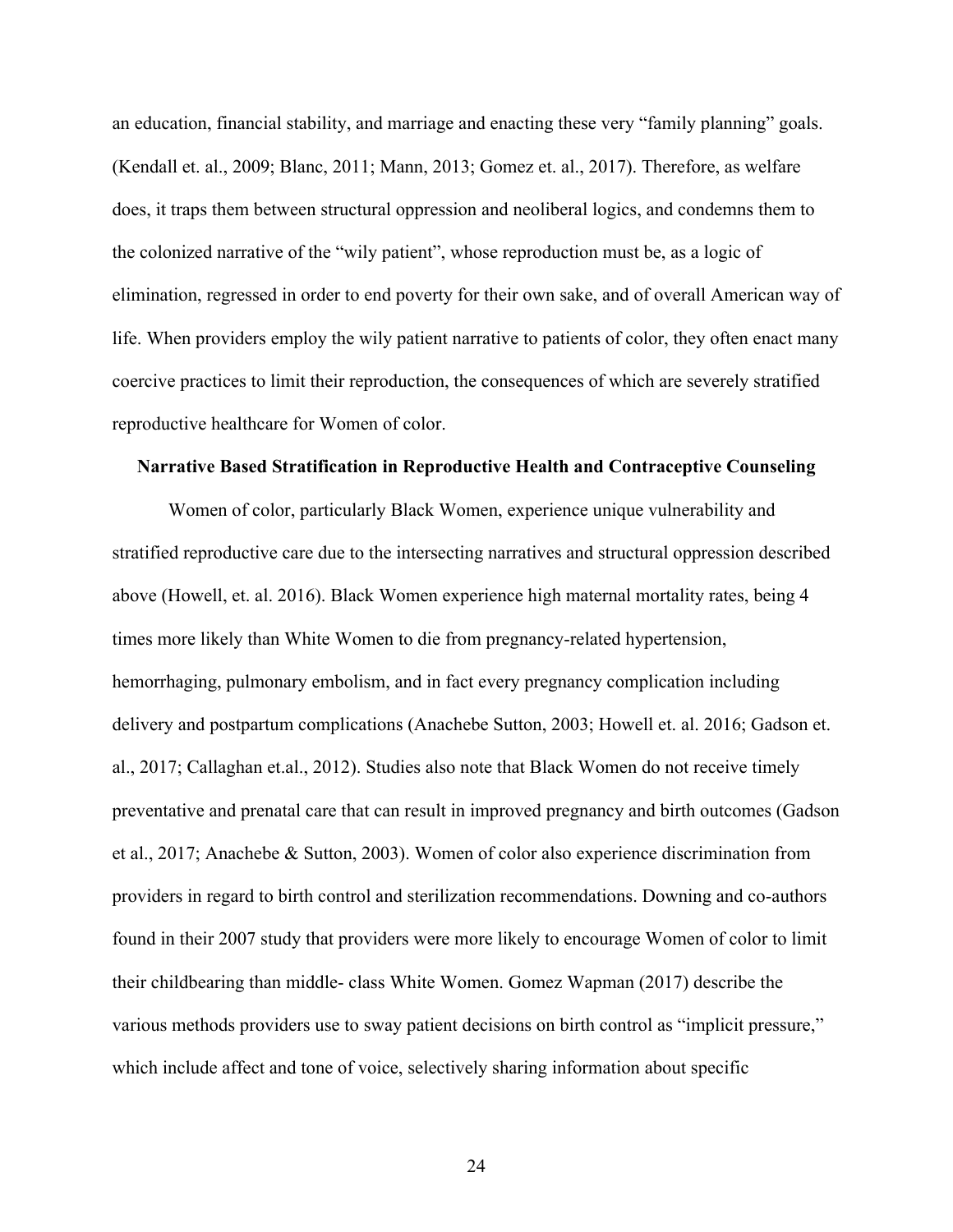contraceptives, and minimizing or not mentioning potential side effects. Dehlendorf, Ruskin, and Grumbach (2017) found that providers were more likely to recommend IUDs for Black and Latina Women of low socioeconomic status than for White Women of low SES. In a study that examined racial differences in the receipt of family planning services, Borrero et. al. (2009) found that Hispanic Women receive sterilization at higher rates than White Women, but do not receive more sterilization procedures than White Women, while Black Women received the same amount of sterilization counseling as White Women but underwent sterilization significantly more often. Similarly, a thematic analysis of interviews with 37 Black and Latina Women revealed that two- thirds of participants felt that IUDs would restrict their agency over their reproductive health due to the inability to remove IUDs without a healthcare provider, and voiced preference for more flexible pregnancy planning (Gomez, Mann, Torres, 2017). While these practices are all rooted in the dominant ideology of "family planning" that providers heavily rely on, providers are not unaware of the racial inequalities that exist within health care and several scholars have sought to address and change the ways the providers communicate with patients to hopefully reduce stratification of their care (Mann, 2013; Mostow et.al., 2010).

#### **Current Understandings of Bias in Patient-Provider Communication**

In an attempt to reduce the health disparities experienced by patients of color, scholars have come up with several theories and models. Berlin and Fowkes' (1983) "LEARN" model focuses on encouraging providers to engage in the skills of **L**istening, **E**xplaining their own perceptions, **A**cknowledging differences between provider and patients, offering treatment **R**ecommendations, and **N**egotiating plans. Levin et. al. (2000) offers the "ETHNIC" model, suggesting that providers seek an **E**xplanation of patient's illness understanding, inquiring about **T**reatments patients use and expect, finding out about alternative **H**ealers, **N**egotiating options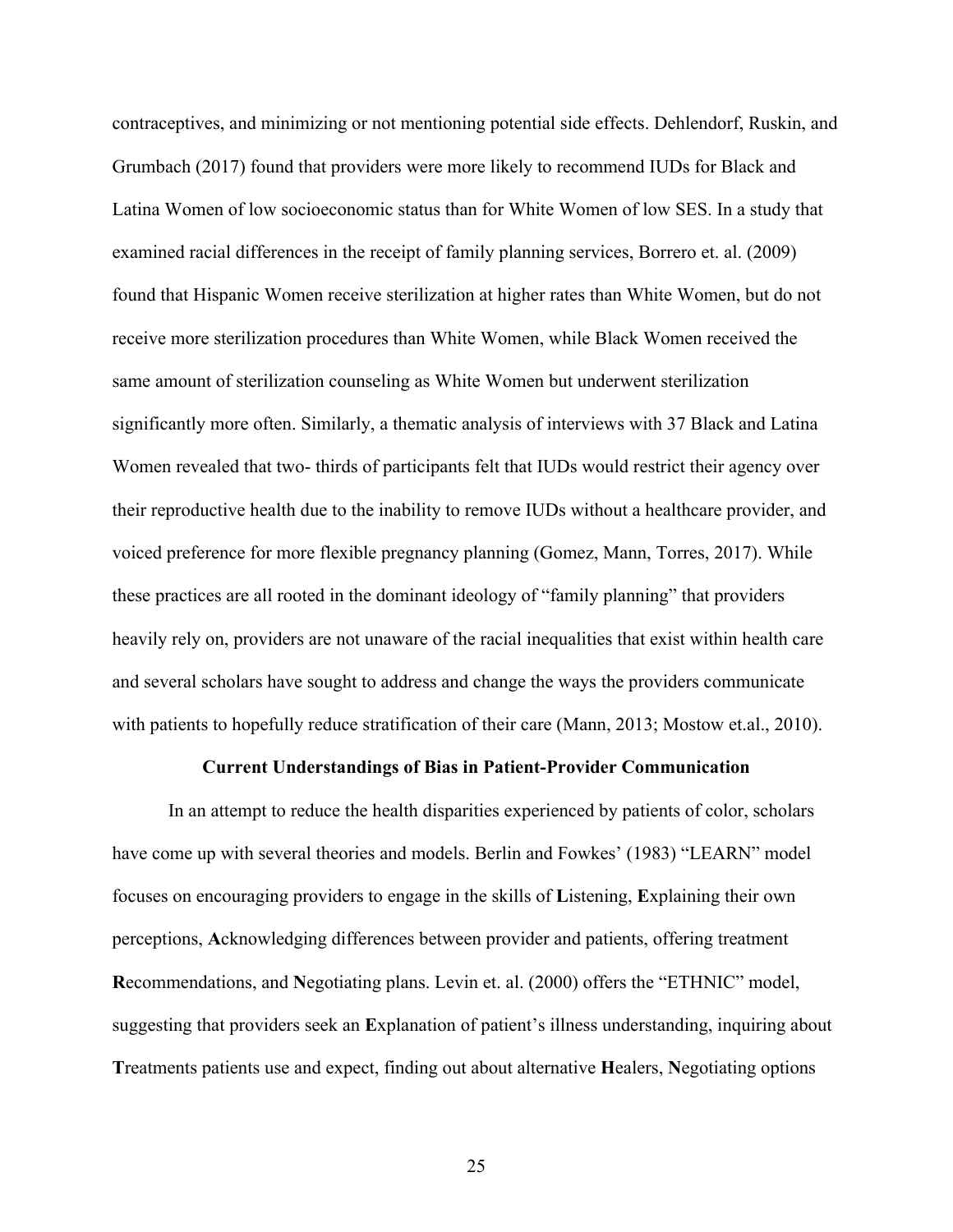that include the patient's beliefs, and creating **I**nterventions that are culturally appropriate. Mostow et. al. (2010) attempt to move beyond the models with a focus on collection of patient information to a focus on power difference, mitigating patients' expectations of being disrespected, and how providers can actively show empathy with the RESPECT model. This model focuses on the verbal and nonverbal behavior that providers can engage in to **R**espect the patient, have the patient **E**xplain their understanding of illness, asking about the patients **S**ocial context, attempting share **P**ower with the patient, showing **E**mpathy, asking about **C**oncerns the patient may have, and building **T**rust. These models all ultimately reconstitute the oppressive colonial narratives that feed bias that they are attempting to deviate away from because they do not address the provider's own mind as a site that needs to be decolonized, and instead reiterate the characteristics of the wily patient as expected. By claiming that physicians must "negotiate" with patients as a skill, they move only linguistically a half step from the previous paternalism of deciding health outcomes for patients. Providers believing they must negotiate with patients might imply that patients inherently want something in opposition to what the provider wants (to what the provider believes is right), and that the goal of a good interaction is to convince the patient to let go of at least part of their opposing beliefs. The acronyms of these models indicates a level of vapidity, where the appeal of the model is more that it is catchy rather than how it functions, to the point where the irony of attempting to be more inclusive by using the acronym "ETHNIC" is lost upon them. While it is the naming of the model, it is also inherently the naming of the patient it is employed upon, and associating their "ethnic" identity with the difficulties experienced in patient-provider communication. It also re-affirms the normative nature of Whiteness, for "ethnic" is only a marker for a distance from Whiteness (Bridges, 2007).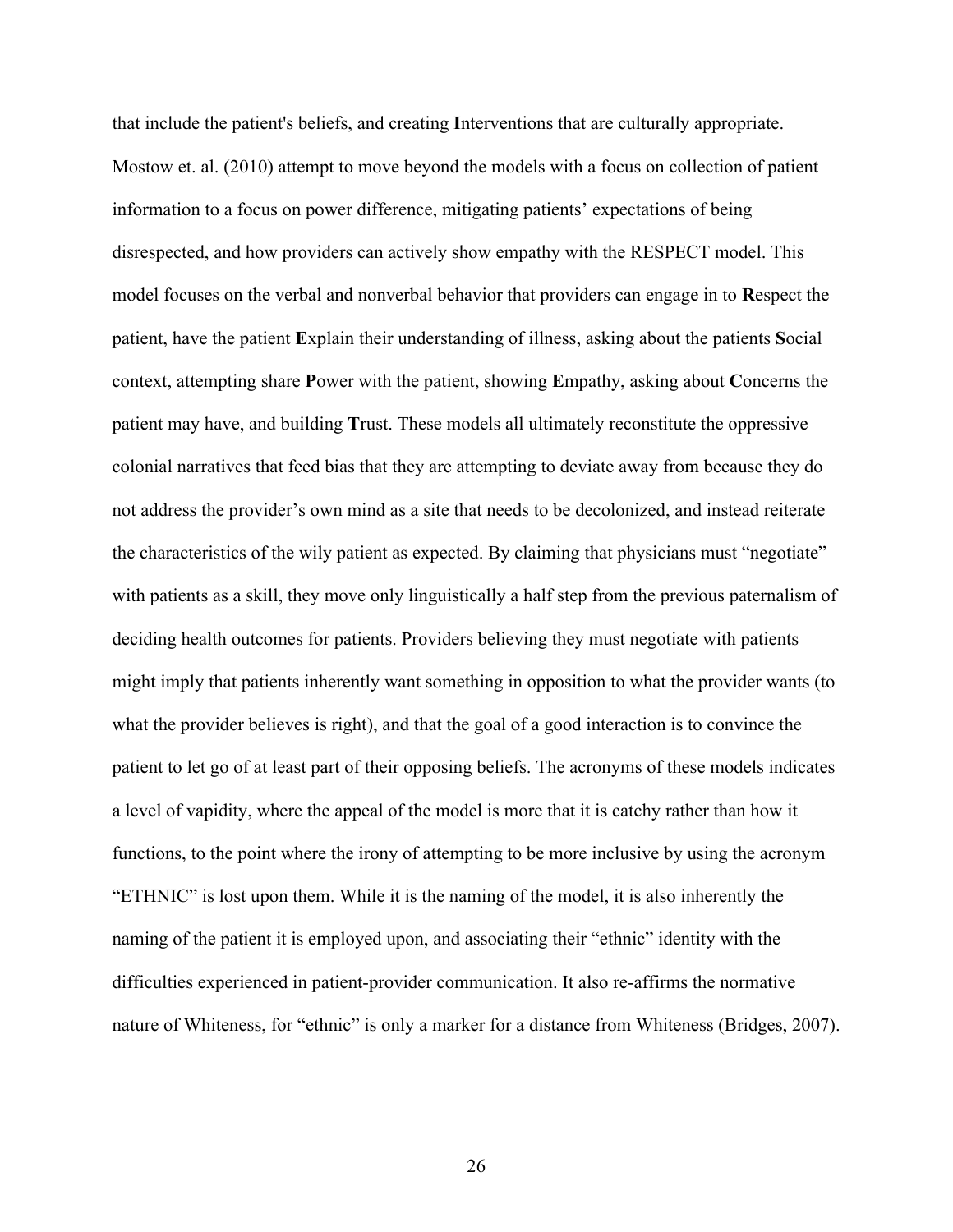The field of communication has attempted to address these disparities in health care by focusing on the concepts of cultural-competency and patient centeredness. Epstein Street (2011) write that patient-centered communication has the goal of "inviting" the patient into the encounter, and note that a provider could say,

"I want to make sure that I've helped you understand everything you need to understand about your illness. Patients usually have questions because it can be complicated. Could you tell me what you understand, and then I can help clarify…?" (p. 101).

King Hope (2013) define patient-centered communication as made of up the following practices: (1) fostering the relationship, (2) gathering information, (3) providing information, (4) making decisions, (5) responding to emotions, and (6) enabling disease and treatment related behavior (p. 390). These are identical to the goals of the three models discussed earlier, which have the same issue: these attempts are all rooted in the goal of patient adherence. Cuevas, O'Brien, and Saha (2019) examined how patient-centered communication can reduce the medical distrust that patients have in their decision-making process. The authors showed participants videos of actordoctors enacting communication with either high patient-centeredness or low-patient centeredness and concluded that high patient-centeredness resulted in lowering of mistrust, and could therefore lead to better patient adherence. Cuevas et. al. do not examine the reverse of this question: "Does patient-provider communication reduce the mistrust medical providers have in patients?" Communication scholars have failed to examine the ways in which providers' perceptions of patients and how they are able to enact patient-centered communication is already filtered through a mind that has been colonized to have the main goal of patient adherence. This is counter-productive to reducing the use of oppressive narratives in making sense of their patients since the essence of the wily patient is a lack of adherence. Thus, if a patient is wily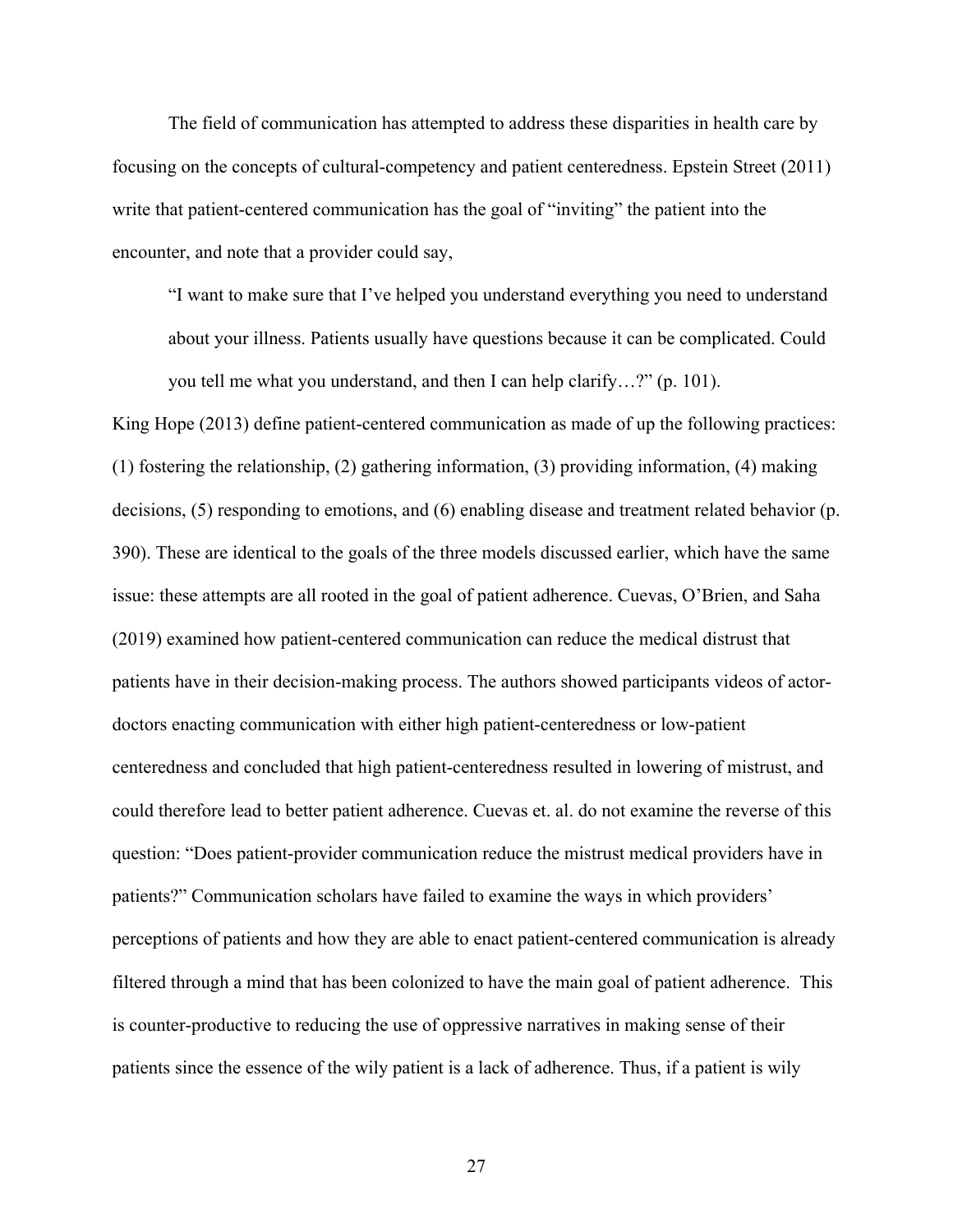because they do not adhere, and enacting patient-centeredness is tied to the goal of patient adherence, there is no room for patients to both go against provider recommendations and not be considered wily. Or, there is no room for patient-centered communication to un-do the image of the wily patient in provider's minds. This is articulated by the findings in Burgess and co-authors study.

Burgess et al. (2019) shift the lens from patients to providers with their study examining how providers respond to narratives of health encounters about racial disparities. Through semistructured interviews with 53 providers, these authors sought to find out how narratives could be used to engage and raise awareness amongst providers about healthcare disparities as well as how framing race in different ways within narratives could lead to providers being more open to healthcare disparity discussions. Burgess and co-authors found that all providers were divided between believing if providers played a role in stratified healthcare and if they did not. Those who believe they did were labeled high provider attribution (HPA) and those who believed they did not were labeled low provider attribution (LPA). Burgess et. al. found that while all providers accepted narratives where the provider was able to overcome issues with the patients through patient-centered communication, they were split over narratives where the patient's issues were explicitly tied to racism and remained unresolved. For example, providers who already believed that providers are a low level of attribution (LPA) to health disparities rejected (in the form of blaming the narrator, and idenfitying with the provider the least) narratives where the provider was unable to solve a racial issue. This implies that provider perceptions of themselves as harmful or not are tied to whether or not the outcome is one where the patient's care is resolved, not necessarily the method of resolving it. Burgess's study provides the basis for understanding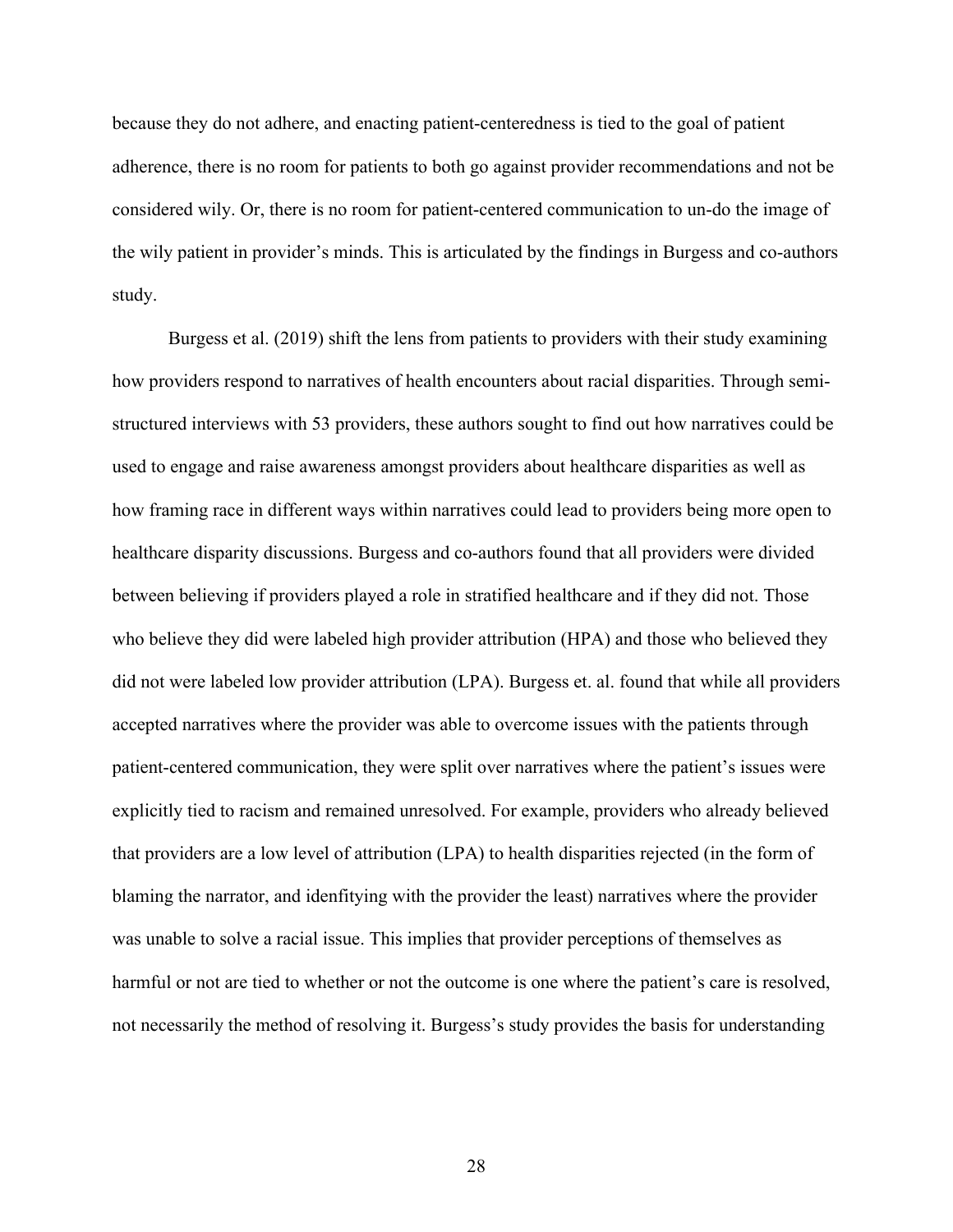how to engage providers in their racist biases. With this thesis I hope to contribute to that understanding by offering a postcolonial lens to narrative medicine.

Rita Charon's (2001) narrative medicine concept takes a humanities perspective on medicine and illness, on patient and provider communication, noting that providers can engage in reflective writing and reflexive close reading of such writing to " illuminate 4 of medicine's central narrative situations: physician and patient, physician and self, physician and colleagues, and physicians and society." Drawing on this, I write postcolonial autoethnographic narratives of three participants, aiming to illuminate the narrative situations of character and participant, character and self, character and colleagues, and character and society, where the characters are myself and the three participants, Tiffany, Jane, and Rose, that I have narrated in chapter 5. Rita Charon writes that through narrative medicine we can "bridge the divides" that separate us (pg. 1897). I argue that with postcolonial autoethnographic narrative medicine, we can identify how the divides that bridge us are colonial constructs that we reiterate, and can bridge those divides through de-colonizing our storying, which can be done through analysis of postcolonial autoethnographic narratives.

Thus far I have described how I make sense of stratified reproductive health for women of color as a manifestation of the logics of elimination (Chapter 1) which takes the form of dominant narratives that colonize the minds of health care providers into justifying stratified reproductive health (Chapter 2) and articulated the ways the field of communication as addressed this concern thus far through the concept of "patient centered communication." In the following chapter I will discuss my methodology, my shifting sense making of this project, and the creation and analysis of my narratives, through which I address my research question: **How do I make sense of Women of colors' reproductive health?**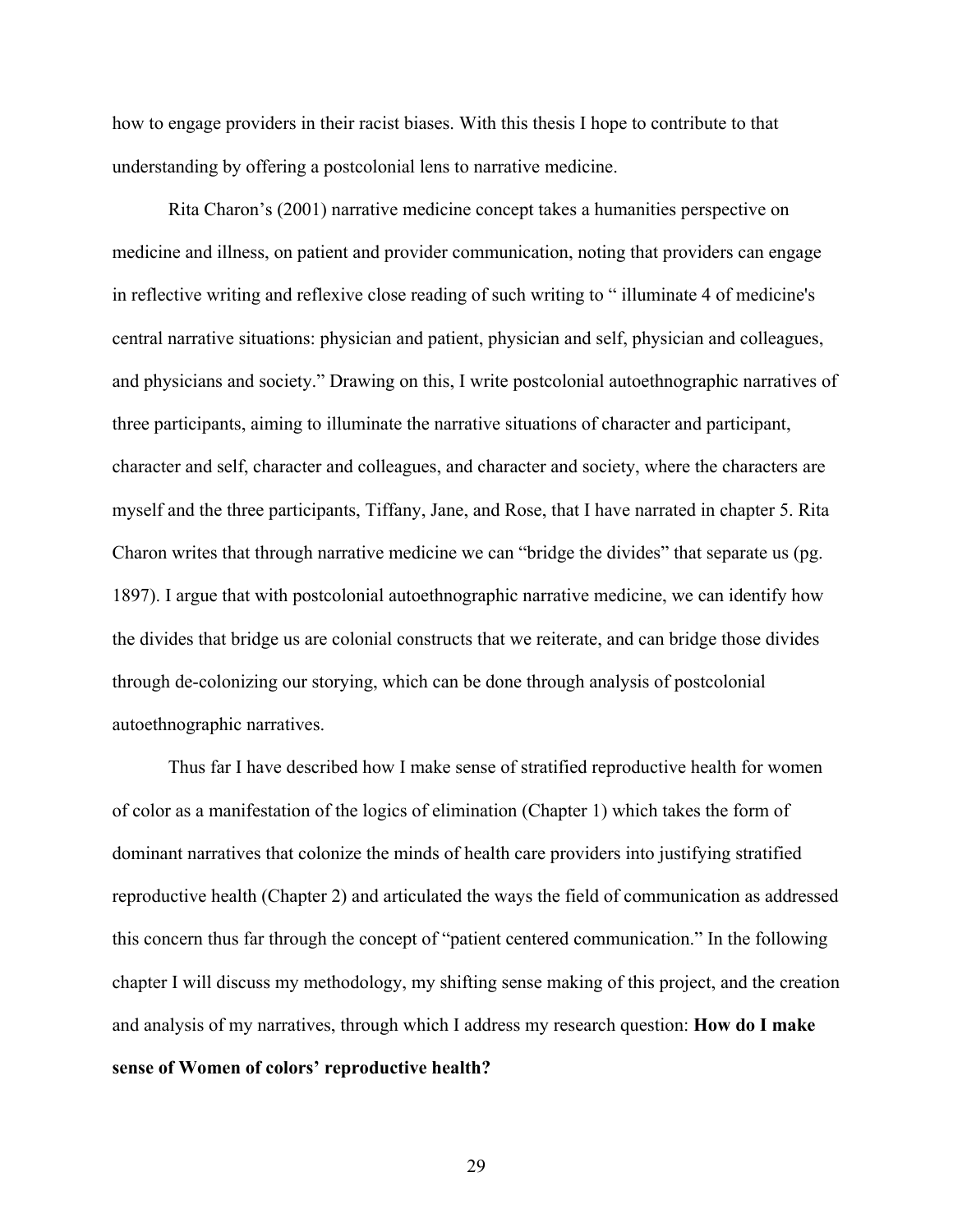# CHAPTER THREE

# **METHODS**

I spent a lot of time in the first year of my M.A. program forming many methodological opinions, thinking my way through other people's data and methods, believing that I had a grasp on the linear process I myself would follow. This being my first start to finish project involving data collection and analysis, it was a long process of realizing my opinions were all moot, research is not linear, and time constraints would be my largest methodological reasoning. What this project would turn out to be was not decided until after my data was collected and I trial and errored various methods of making sense of the data I had. I imagined that this thesis would be a thematic analysis of all the themes I found and constructed in these interviews. However, when confronted with a large amount of data, and many thoughts, and a deadline, I focused my project specifically to reflect my sense making of reproduction as postcolonial and how narrative medicine can be used to address this.

# **Participant Recruitment**

This study was theorized with Brianna (Bria) Cusanno, who examined how providers made sense of reproductive health and policy, and our aim was to be as inclusive as possible with the study. We decided to use the language "medically able to use birth control" because we wanted to remain inclusive to trans and non-binary people who may not identify as Women but who require reproductive health care associated with having a uterus. After recruitment, in which all participants that signed up for my study were cisgender Women, I realized that being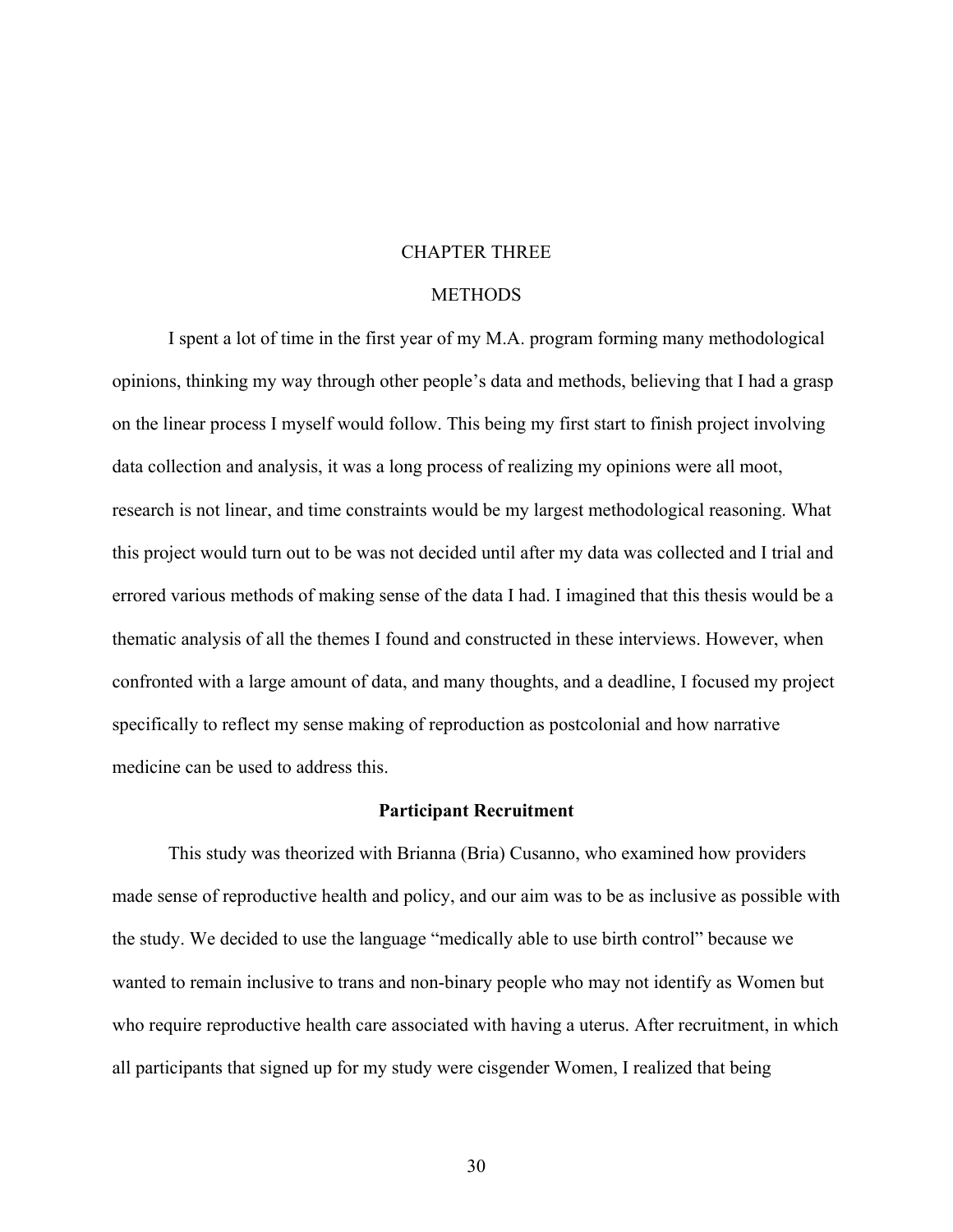explicitly non-exclusionary is not the same as being explicitly inclusionary, and that my attempt to be inclusive was not nearly enough of an effort. I should have instead examined what makes studies accessible or inaccessible to trans audiences, and how space and location may affect this as well. The IRB for this study originally stated that I would be recruiting from three different locations and methods: a low-income clinic in Florida in which a provider has passed out fliers to patients of color, and a flyer sent out to two university listservs. However, all of my participants have been recruited either through one university's listserv itself, or from snowball sampling from a person on the listserv. Participants contacted me through email, where we set up a time and a place of convenience, but most participants preferred for me to choose the location. Interviews lasted between 45 minutes and two hours (average 90 minutes) and participants were informed that they could choose to end the interview, skip questions, or request that recording not be done or be stopped at any point in time. Participants received a \$30 Visa gift card funded by Bria Cusanno's NSF grant. Overall, I conducted 20 interviews with cisgender Women of color between the ages of 18-45. Of these women, three participants were included in this study: Tiffany, a 32-year old Black woman, Jane, a 19-year old Latina woman, and Rose, a 20-year old South Asian woman.

### **Data Collection**

I gathered data by conducting semi-structured interviews, inviting respondents to "describe or interpret meaningful dimensions of their lived experiences" (Lindlof Taylor, 2019, p.229) with reproductive health. Lindlof and Taylor write that the goals of respondent interviews are to:

"(1) Clarify the meanings of common concepts and opinions… (2) "To distinguish the decisive elements of an expressed opinion…(3) to determine what influenced a person to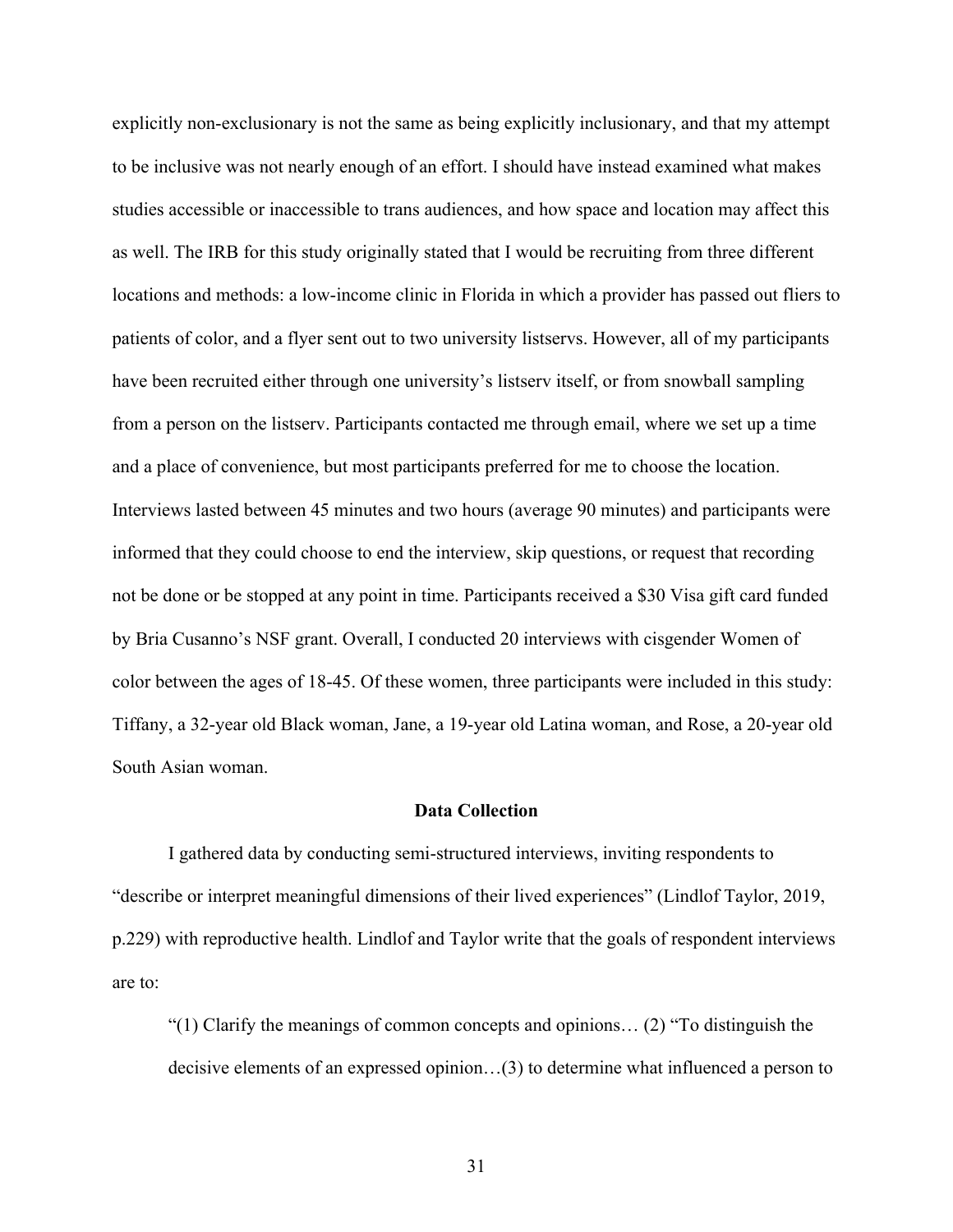form an opinion or act in a certain wa …(4) to classify complex attitude patterns and (5) to understand the interpretations that people attribute to their motivations to act. (2019, p. 229)

For this project, these goals translated to: (1) clarify conceptions and opinions of reproductive health, (2) distinguish what elements take part in sense making about reproductive health, (3) What influences sense making of reproductive health and action related to it, (4) to be open to the complexities of various attitudes embedded in different participants' sense making of reproductive health and (5) to engage in meta-discussion with participants about their interpretations of their sense making process.

This project explores my own sense making process throughout these interviews, and embedded in this methodology described above are the "who, what, where and why" aspects of sense making that I hope to explore. A semi-structured interviewing format allowed me to "address specific dimensions of [my] research question while also leaving space for study participants to offer new meanings to the topic of study" (Galletta, 2013, p.5). This flexibility has created what Lindlof and Taylor (2019) describe as a "wonderful blend of strategic mindfulness and unexpected discovery" (p. 309). My strategic mindfulness is the evolutionary manner of interviewing in which I am crafting interview questions based on themes I have noticed in previous interviews that I anticipate may be relevant, and then make relevant, in future interviews.

## **Creation of Narratives**

#### **Theoretical Grounding: Postcolonial Autoethnography and Interpretive Ethnography**

While the methodology I used for creating these narratives is interpretive ethnography, I wrote these narratives considering the tenets of postcolonial autoethnography. In fact I believed I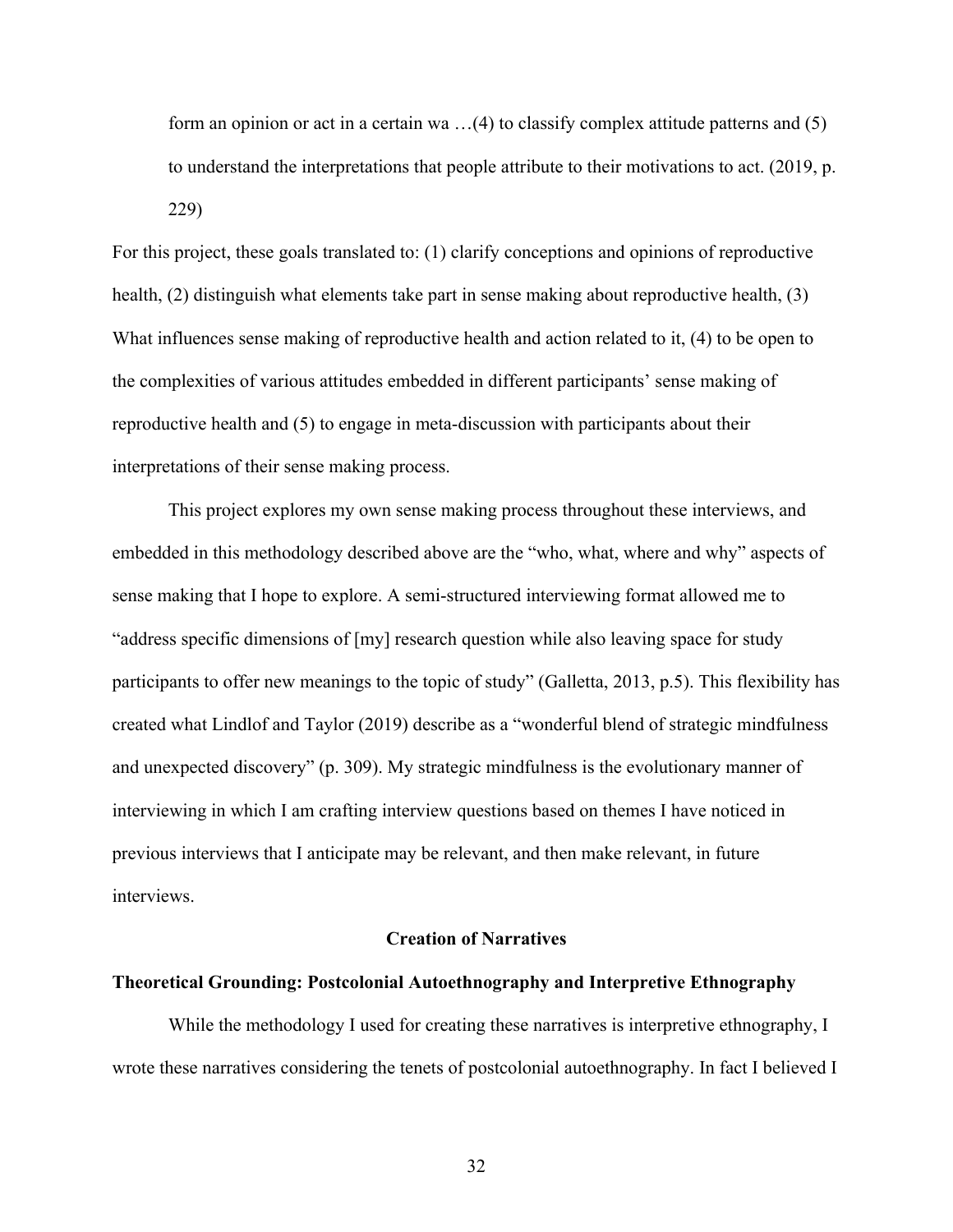was actually creating postcolonial autoethnographies until guided by Dr. Aisha Durham to frame my narratives instead as interpretive ethnography, given my focus on co-creation and interaction. Interpretive ethnography stands as a critique to traditional ethnography that considers texts to be a "mirror of reality" (Denzin, 1996). Instead, interpretive ethnography understands that a text is "not a mirror of reality; rather, a text is embedded in narrative logics of science, sexuality, desire, and capitalism (Denzin, 1996, p. 233). By crafting these narratives as interpretive ethnography I hope to emphasize the shift in my sense making from my original research question: How do Women of color make sense of reproductive health? To How do *I* make sense of Women of color's reproductive health? In this shift in language I hope to embody my belief that there is a difference between representation and interpretation. A representation is inline with traditional ethnography's belief that the texts we create are mirrors of reality. An interpretation is the understanding that reality is a deeply personal notion and it is impossible to capture a reality outside of ones own sense making. I can never articulate what another Woman of color's sense making is, let alone several Women of color's sense making. I can only articulate my sense making of lives outside of my own: my sense making of other's sense making. I aim to articulate that this is not a project about how these Women make sense; this is a project about how I make sense. This very sense making of mine is one that is inherently and inescapably colonial given my subject position as a Sri Lankan American scholar, and having grown up wanting for nothing materially in the United States. Thus, I am greatly influenced by the field of postcolonial autoethnography.

Postcolonial autoethnography is a developing field in which colonized scholars have sought to decolonize the field of autoethnography, which privileges the stories of White scholars, by writing of their own postcolonial conditions and experiences within Western academy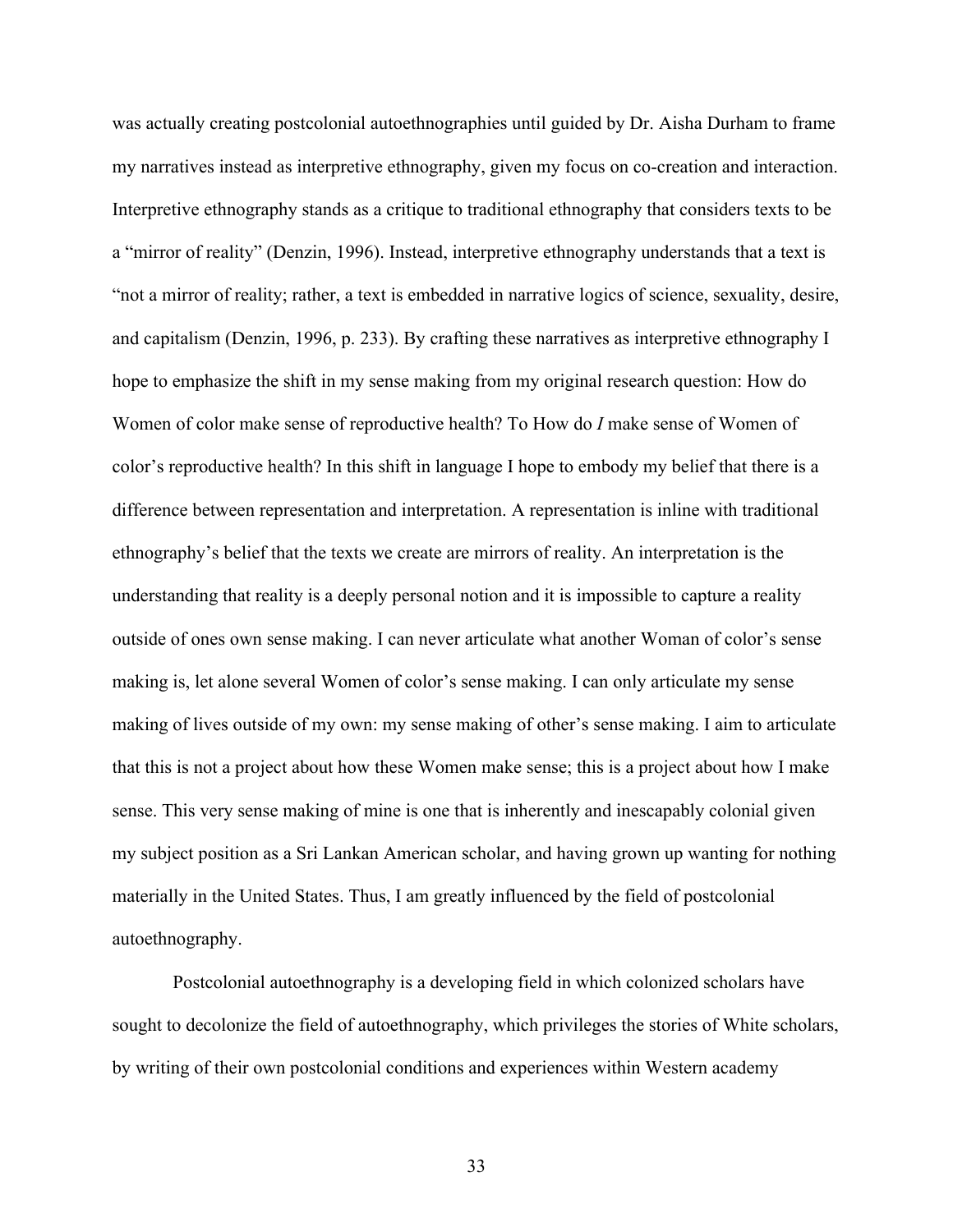(Chawla Atay, 2017). Chawla Atay (2017) note that when postcolonial scholars write autoethnography they "interpret, know, and name personal and cultural experience from the standpoint of geo-politico-historic frames of post/ colonialism" as well as "focus upon the kinds of texts that emerge when postcolonial subjects write from, about, and through the liminal, hybrid, and diasporic locations that they inhabit" (p.7). Chawla Atay (2017) also note that a postcolonial shift to autoethnography includes "a resistance of all master narratives with a critique of Eurocentrism as a primary goal" as well as an understanding of the dialectical relationship between the colonizer and the colonized" (p. 5).

My goal with this project is to address these tenants of postcolonial autoethnography by writing with the goal of resisting the dominant narratives rooted in Eurocentrism outlined in chapter 1, as well as analyze the dialectical relationship between colonized and colonizer by showing the manner in which my participants and I both colonize and decolonize. Through this analysis I hope to address the aspect of postcolonial work that Shome Hedgre (2002) write, "theorizes not just colonial conditions but why those conditions are what they are, and how they can be undone and redone" My creation of narratives to be analyzed for colonizing and decolonizing sense making is my attempt to show how these conditions are redone and can be undone (p.250).

### **Theoretical Grounding: Narrative Medicine**

Rita Charon's (2001) narrative medicine concept takes a humanities perspective on medicine and illness, on patient and provider communication, noting that providers can engage in reflective writing and reflexive close reading of such writing to " illuminate 4 of medicine's central narrative situations: physician and patient, physician and self, physician and colleagues, and physicians and society." Drawing on this, I write postcolonial autoethnographic narratives of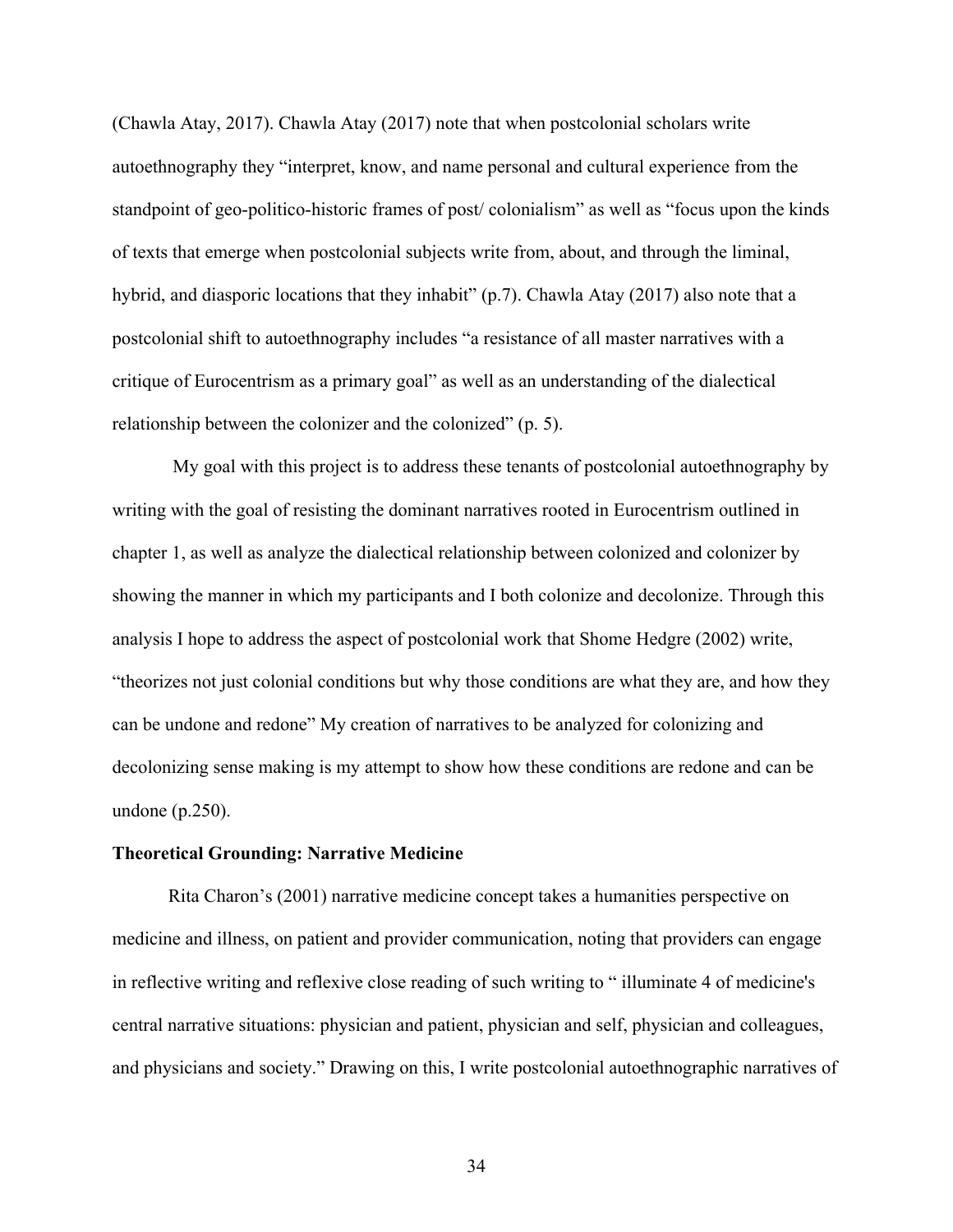three participants, aiming to illuminate the narrative situations of character and participant, character and self, character and colleagues, and character and society, where the characters are myself and the three participants, Tiffany, Jane, and Rose, that I have narrated in chapter 5. Rita Charon writes that through narrative medicine we can "bridge the divides" that separate us (pg. 1897). I argue that with postcolonial autoethnographic narrative medicine, we can identify how the divides that bridge us are colonial constructs that we reiterate, and can bridge those divides through de-colonizing our storying, which can be done through analysis of postcolonial interpretive ethnography narratives.

# **Narrative Listening and Storying Memory**

I first considered what it meant to story characters in my mind through my engagement with audiobooks. As I listened to them both actively, and passively I created a version of these audiobooks in my mind. I storied them in a manner in which I can quickly recall plot points, tie together themes, as well as conceptualizing the characters in my mind as people with feelings, experiences, and opinions that influence their interactions in the story. I found that listening to my data in a similar way was the best way for me to make sense of what I had gathered. I was afraid of producing work that reduced my participants down to block quotes, and sought to understand them as whole people, to come to know them. This process of "coming to know them" turned my participants into characters, like the ones from my audiobooks, through what scholars call narrative listening. Polkinghorne (1991) writes of how people make sense of life events through creating narratives from memories, centering them within our concepts of plots that have a beginning, middle, and an end. Clouston (2003) states that when we create narratives from memory, we "put them into the context of the social, cultural and historical fabric of life." (p. 138). Using narrative is inherently colonial because I cannot escape that my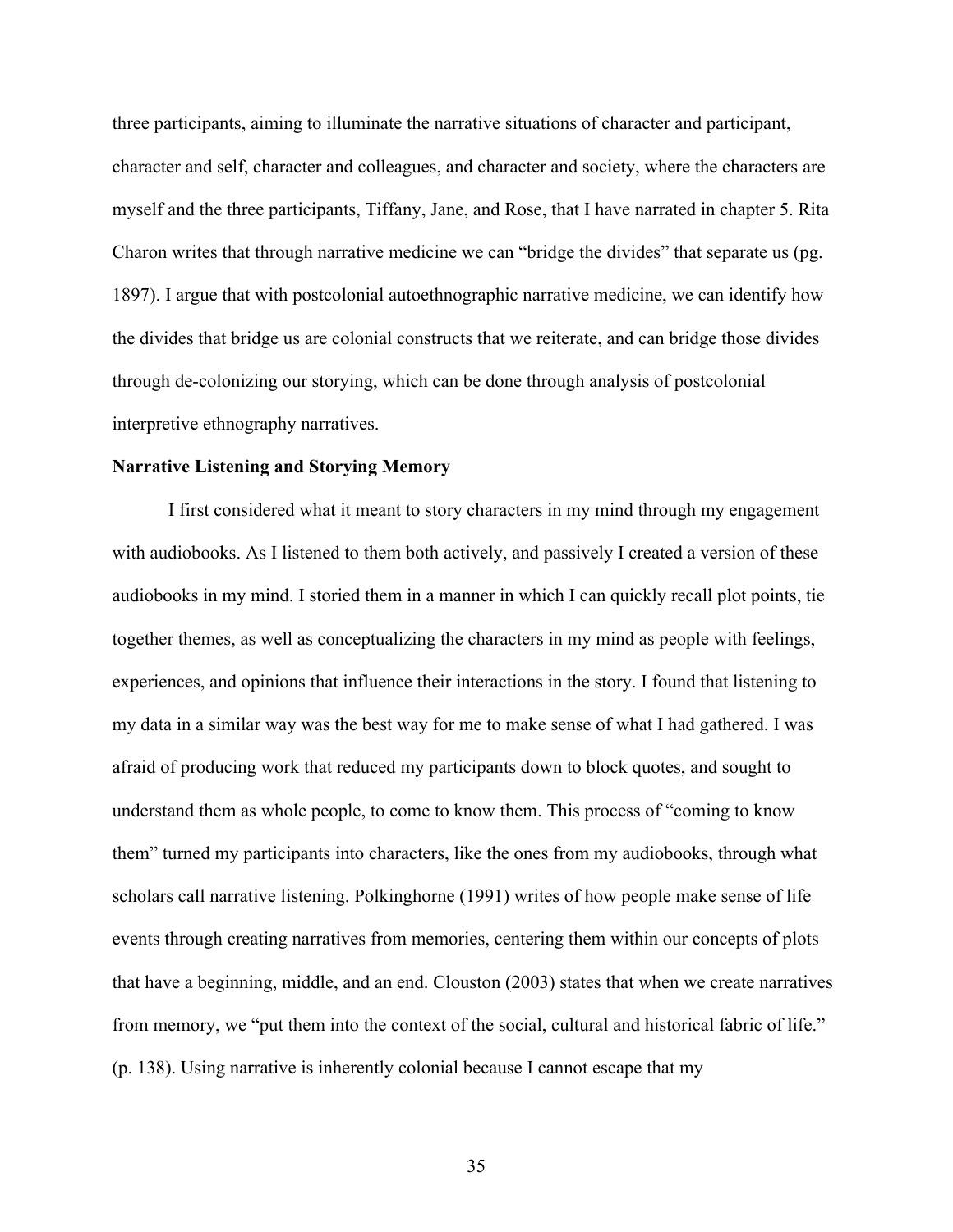conceptualizations of "narrative" and "plot" which as Polkinghorne (1991) notes has a temporal structure of a beginning, middle, and end, which are determined by colonial notions of storytelling. However, narratives offer room for decolonizing in that they allow for the narrator to locate them within such "historical fabrics" as postcolonial conditions. Narratives also offer potential for decolonizing because, as Polkinghorne (1991) notes, they are distinctly different from other forms of literature because they remain unfinished, and therefore changeable. This gives room for theorizing and re-theorizing the characters of our narratives and how the engage with the dialectical tension of colonizing and decolonizing. Keeping this concept of narrating memory in mind, I listened to my data with narrative ears: creating plot, characterizing my participants, and making sense of the interaction as a story in the same manner I make sense of my audiobooks.

I constructed each narrative by writing the arch of my story of each participant and transcribing each section of dialogue. My goal was originally to have transcribed each interview, then coded through for themes. However, the time constraints I faced led me to reconsider this method. Because I both wanted to portray my participants as whole individuals, I found that the more I coded for themes, the more I was following a research path that lead to using block quotes because I would run out of time in trying to write each participant narratively. I decided then, due to having spent too much of my time coding in a manner not particularly useful to how I ultimately presented my data (but useful for future work, hopefully), to focus specifically on a subset of my data, and to narrate them as the characters I had created in my mind.

I chose the characters of Tiffany, Jane, and Rose because they had become favorites of mine to story. I believe I began listening to them more often than my other data because they were particularly distinct experiences, with Jane sharing having to get an intravaginal ultrasound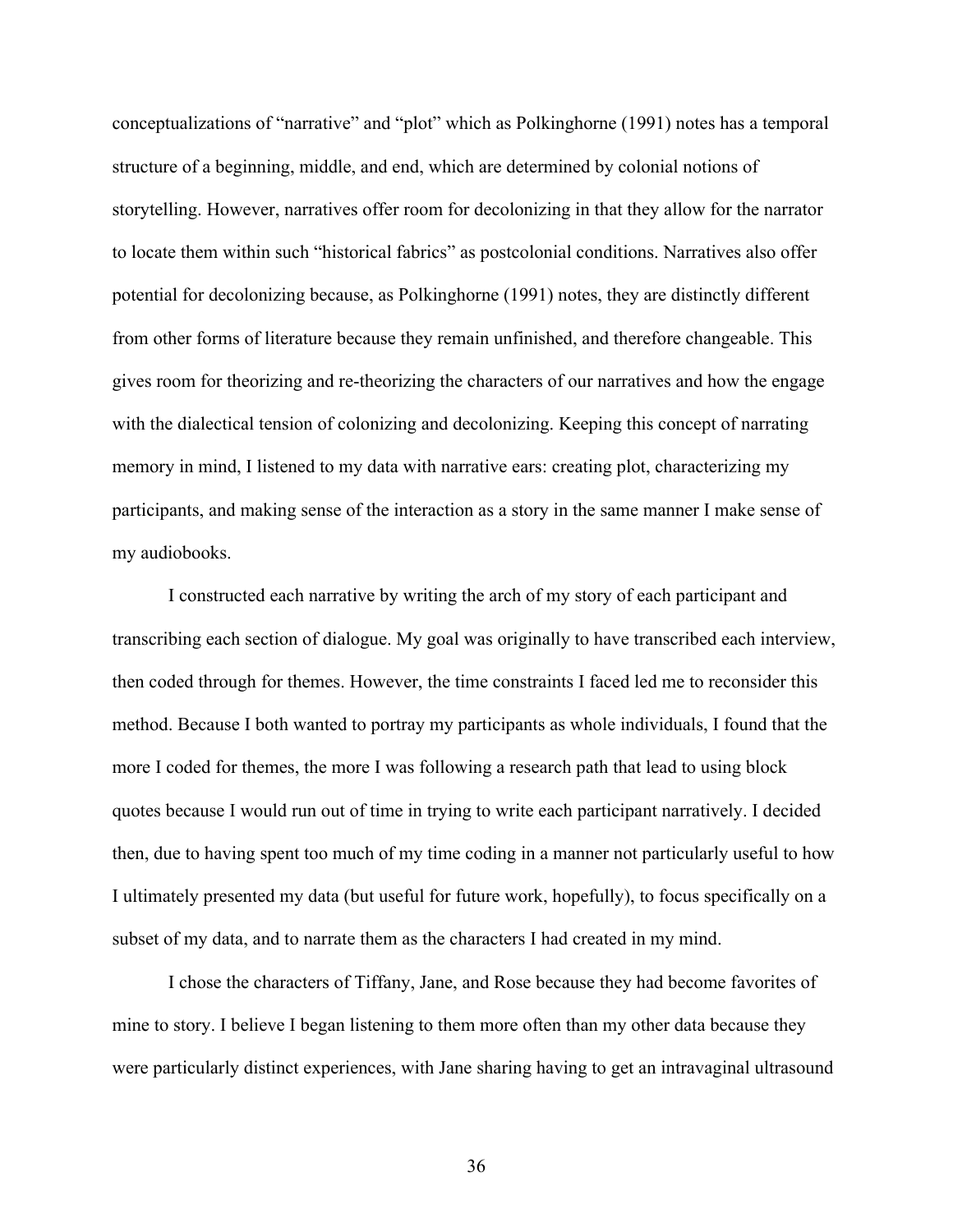to get birth control, Rose sharing a similar cultural experience with reproductive knowledge, and Tiffany discussing how she got pregnant on birth control twice. While there are other participants like this, these three were the ones I felt I could narrate the best. These uniqueness's in their stories made me listen to them more often, and so I characterized them the most compared to interviews I did not listen to as much. With this comes the erasure of other stories and narratives that may stand in opposition to the conclusions I have drawn here. Within these narratives themselves is the erasure of parts of the interview that I chose not to story, or that I could have chosen to story in a different way. I could have crafted various stories from one interaction, but my concept of stories as having to be linear, of having clear subject matter, limits the ways in which I story the interviews. Further research could examine how I could create various narratives from one interview, and the political implications behind those interpretations.

I decided to transcribe the way I write fiction dialogue, so that each narrative could be read as a story. I then listened through each interview again and added in context for the dialogue. I then used the notes that I took during each interview and the reflexive journals I wrote after the interviews themselves in which I recorded as much detail as I could remember about the scenario, body language, and my own thoughts to inform the thick description I use within the narratives. My own thoughts, participants' body language, physical descriptions, are all from these journals and notes. Together, they story my sense making of reproductive health with three participants. However, I feared that characterizing my participants would lead to another form of essentializing them, of being unable to see how my participants live both as the characters I craft but also outside of them – outside of me. I thought if I engage in reflexivity to theorize about the ways the "latent ideological structures that inform our scholarship and practices" and how these colonize and decolonize the spaces we take up (Shome, 1996), then to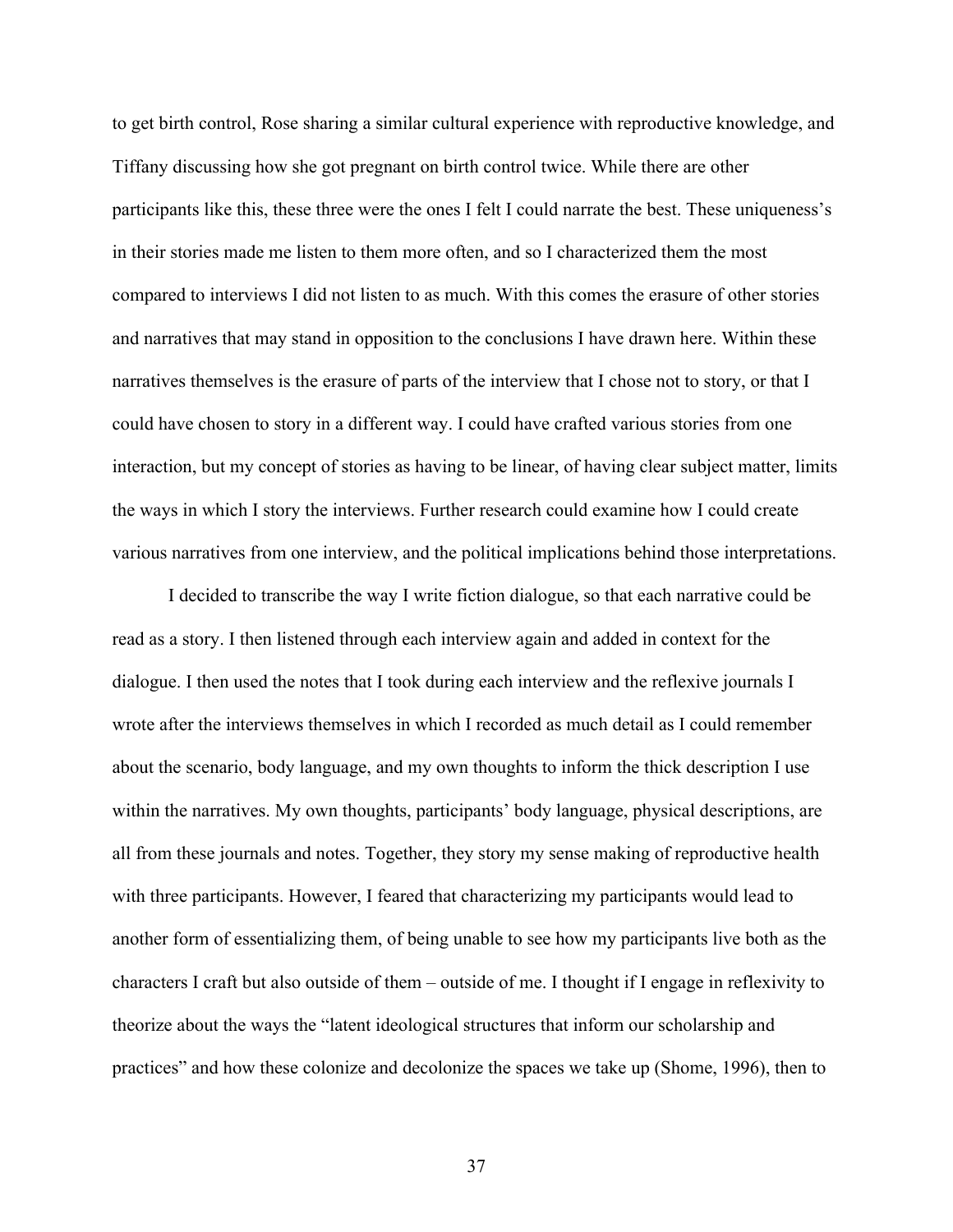think of participants this way would be to wonder about them. Where colonial narratives encourage us to believe we "know" individuals, assuming the realities of their daily lives fit within what we "know" of their lives, to wonder about them feels like decolonizing. Yet, even in this sense making I am inevitably limiting their lives to what I am able to imagine of them, reflexivity about the ways in which those imaginings are colonial does not necessarily open my mind to different imaginings. I imagined them living out the lives they briefly shared with me: I pictured them grocery shopping in ways similar and different to my typical aisle navigation. I imagined them driving through difficult traffic, picturing if they were they types of people who curse when they're cut off. I wondered what kinds of skies made them stop and take photos, to send to what kinds of people in their lives that beautiful skies reminded them of. However, I am only able to imagine them within my understanding of what daily life in a city in Florida is like, filling in the blanks of my own perceptions with the things they told me about them that I found different from me, and finding decolonizing sense making in those details. I imagine the way Rose's mornings sound different, waking up in her home in Singapore to a house of parents and siblings, to how she wakes up here, in student housing surrounded by University life. I think of Jane's relationship with her mother, and how she may feel with how her mother handles her little sister's dating decisions in the future. I think of Tiffany's conversations with her daughter in the future, and if Tiffany's perception of her daughter's personality as "social" and "diva" would affect how she spoke to her. I wondered at if that affected how she already spoke to her. I wonder at all of these things, while noting how my imaginings are similar and different from my own life. How my difficult relationship with my parents, the pressures to attribute this difficulty to culture, the ways I imagine how I would have dealt with the scenarios in their minds, all constrict how I am able to imagine my participants.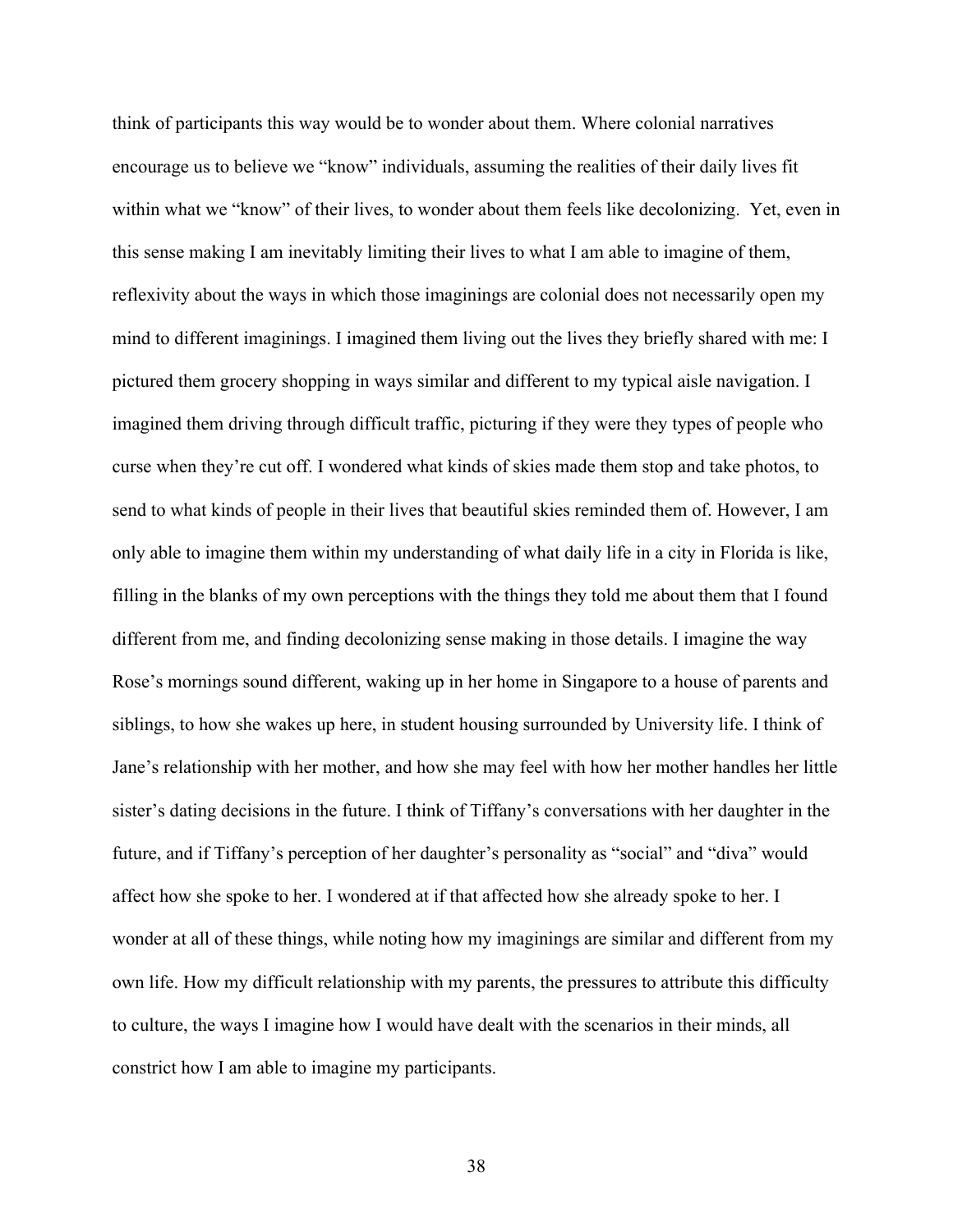While I am inherently colonizing in the ways my wonderment about my participants can only ever be through my understanding of life and relationships, I believe that wondering about them keeps me from essentializing them as only the characters in my story, keeps my narratives of them from having an "ending". I felt in doing this I was already engaging in decolonizing them, because for me the decolonizing act of wondering stands in stark opposition to the colonizing act of knowing. To wonder of them in these different ways kept them from remaining stagnant, from their characters becoming caricatures, from my colonial mind from being the first filter through which I view them. While I cannot escape that my colonized mind can only know colonial ways of life that I imagine participants within, wondering is decolonizing because it offers space for endings for narratives that we cannot claim or imagine. Creating this space means that wondering about participants has no end. As my sense making continually changes, as I try to decolonize more unquestioned corners of my life, understanding new ways of doing life, I can continually wonder at how my participants, their characters and their real lives, can be narrated with new sense making.

#### **Data Analysis**

Narrative Medicine posits that through the literature methodology of close reading, physicians can examine medicine's central narratives, which Rita Charon defines as "physician and patient, physician and self, physician and colleagues, and physicians and society" (p. 1897). The method of "close reading" is one in which the reader focuses on aspects of the text other than plot. I draw on two specific aspects of narratives that Rita Charon notes should be attended to in close reading: Form and Frame. Form refers to the aspects of the text that often go unexamined, the pieces that make the whole. In particular I focus on the form of "narrator" in my analysis. A close reading considering the form of the narrator means examining the narrator's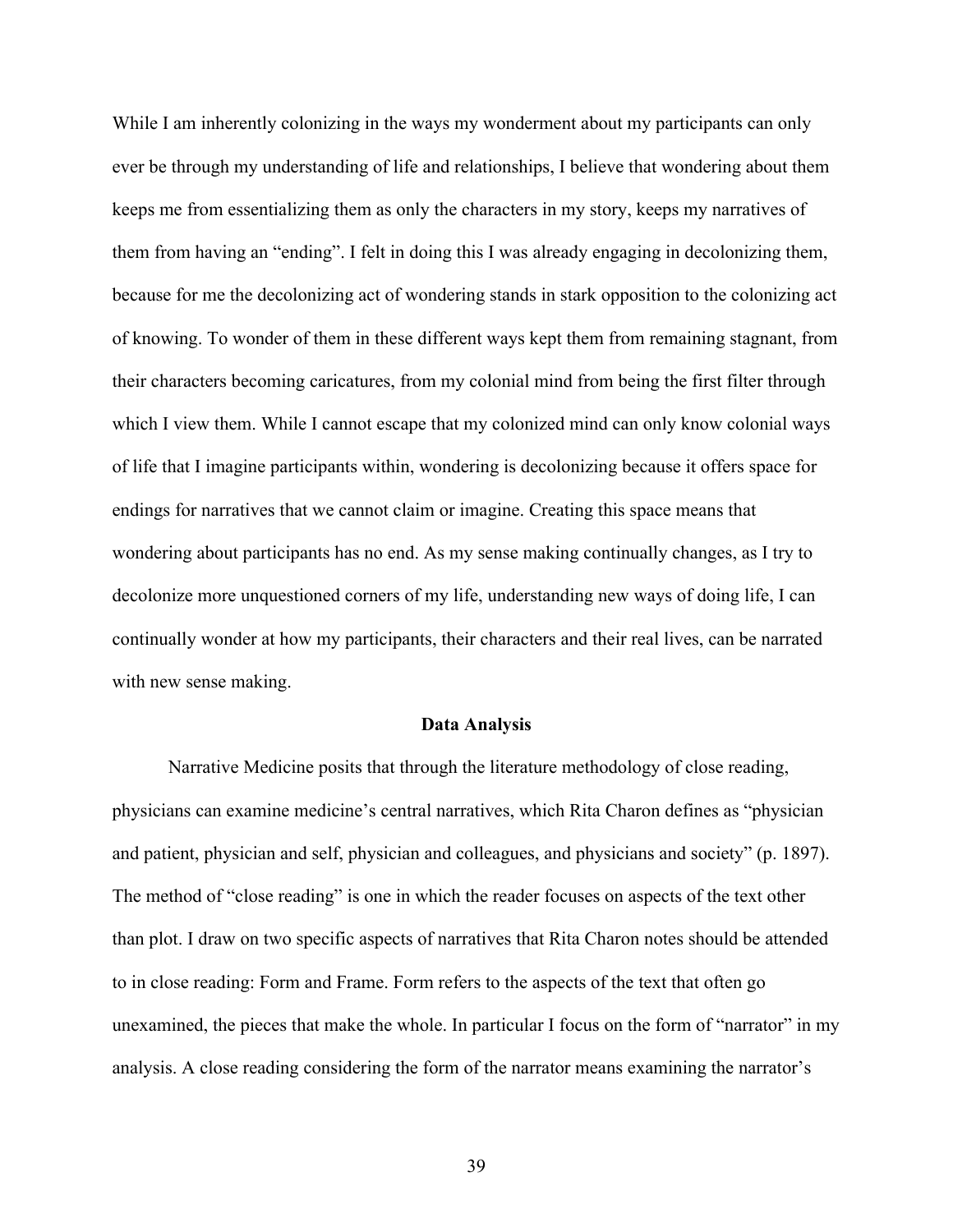engagement within the text as well as the narrator's experiential knowledge. A close reading considering frame, or how the text is located in the world, considers where the text came from, how it came to be, what questions it answers, and how it may change how we understand different texts. With a postcolonial lens, I conduct a close reading considering the aspects of form by analyzing for the ways in which I, as the narrator, am engaging within the text in ways that are both colonizing and decolonizing sense making. I consider the ways in which I as a narrator both perpetuate colonial narratives and resist them. I consider frame with a postcolonial lens by examining how the ways in which I, and my participants, make sense in ways that are rooted in a colonial history of reproductive health and identity. By examining form and frame postcolonially I am engaging in reflexivity, examining how my own subject position as both narrator and reader of my characters enact and resist colonized sense making of our own reproductive health. Through this reflexivity I hope to re-emphasize that the sense making being analyzed is my own: what I make sense of my participants sense making as and how my own sense making shapes this process. This is not a project about how these women make sense; this is a project about how I make sense.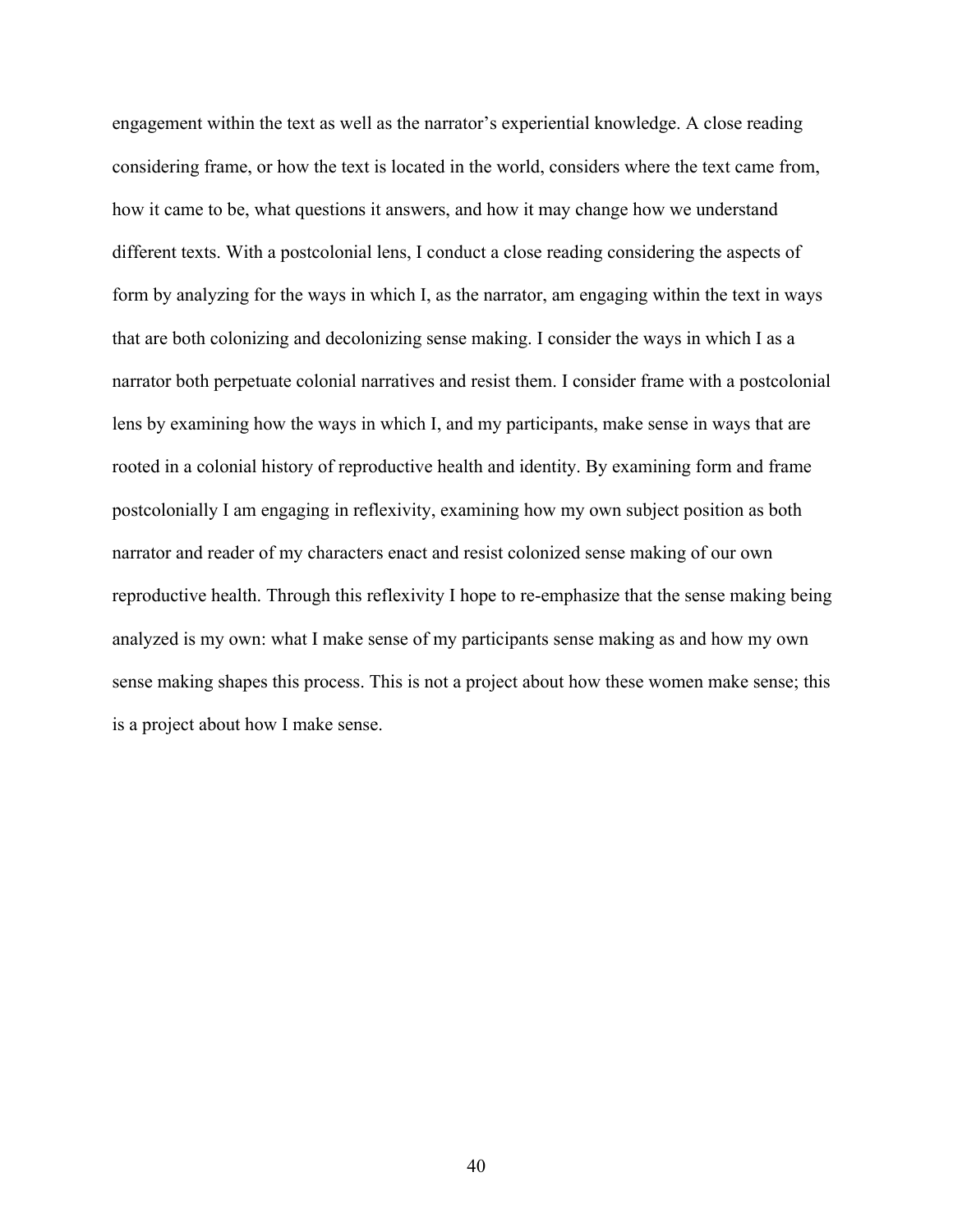# CHAPTER FOUR

### **NARRATIVES**

In the following interpretive ethnographic narratives, I narrate my interactions with three Women: Tiffany, Jane, and Rose. Through analyzing for colonial and decolonial sense making through close reading of form and frame, I identify five types of colonizing sense making and two types of decolonizing sense making. The five types of colonizing sense making are: 1) colonizing perceptions of participants, 2) colonized concept of important selves, 3) reproduction centered around colonized timelines, 4) reiterating disbelief in participant sense making, and 5) colonized sense making of "culture". The two decolonizing sense making I identify are: 1) decolonizing sense making of "culture" and 2) decolonizing trust in healthcare providers. The following narratives are my own colonizing and decolonizing sense making of how these Women of color, Tiffany, Jane, and Rose, make sense of their reproductive health.

# **Tiffany**

I flip through the consent form again, checking each page is there. I check my phone for a text from Tiffany, who should be arriving soon. I spent the previous night obsessively checking and re-checking if my recorders worked, but I worry myself into checking again. I get a text from Tiffany. She is heading up the elevator now and I go to meet her. This is my first interview and my heart rate is faster and my face sweatier than I'd like. I wipe away my sweat, drying my hands on my pants and the elevator door opens. Many people walk out and I am not sure who I am looking for. I realize as people pour out of the elevator that I am just looking for color and I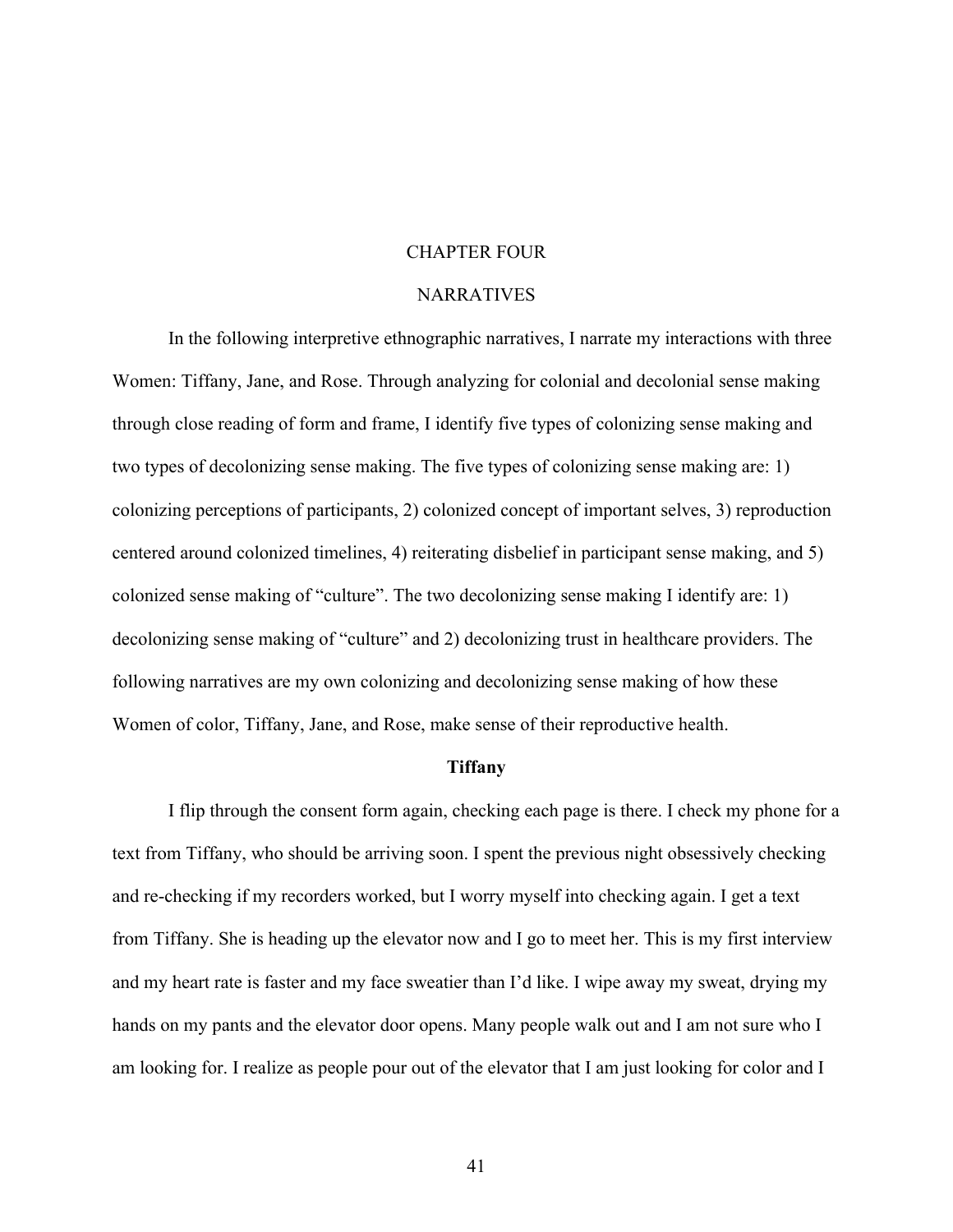don't actually know what race Tiffany is. A Black Woman exists the elevator and looks around. We make eye contact and I raise my hand half way, indicating that I might be who she is looking for. As she walks to me I take her in. Her hair is side parted and pulled into a bun. The square frames of her Black glasses rest on the tops of her round cheeks, lifting as she smiles at me and raises her hand to shake mine. She looks very much like a friend of mine who is very chatty. I think to myself that I hope she is just as chatty, as I am afraid of an interview filled with awkward silences and I am not sure how to avoid that on my part yet.

"Hi, Tiffany? I'm Niv," I say.

"Yes, hi," she says. I lead her to the room and make small talk, thinking of rapport building, of my qualitative methods textbook, and then chastise myself for not being more present. We sit and I offer her a water but she refuses. I leave them on the table in case she changes her mind and begin to tell her about my research and going through my mental check list of things to say. I pull out my literal checklist after just to be sure. As she fills out the forms I set up my recorders, and then we begin.

"Alright. So uh, if you just tell me a little bit about yourself what you – what you do and how you kinda tend to spend your time?" I wonder if this is open ended enough after I say it.

"I um, I'm currently a staff assistant and I kinda manage business functions for University Department I um, I'm a mother I have two children two toddlers. Um in my free time I nail salon, reading, you know relaxing at home, child activities that sort of thing," she says. Her voice is even, a distinctly calmer pace than my own.

"Yeah, Yeah, Okay great um so tell me a little more about your kids you have two kids." I say, trying to speak slower.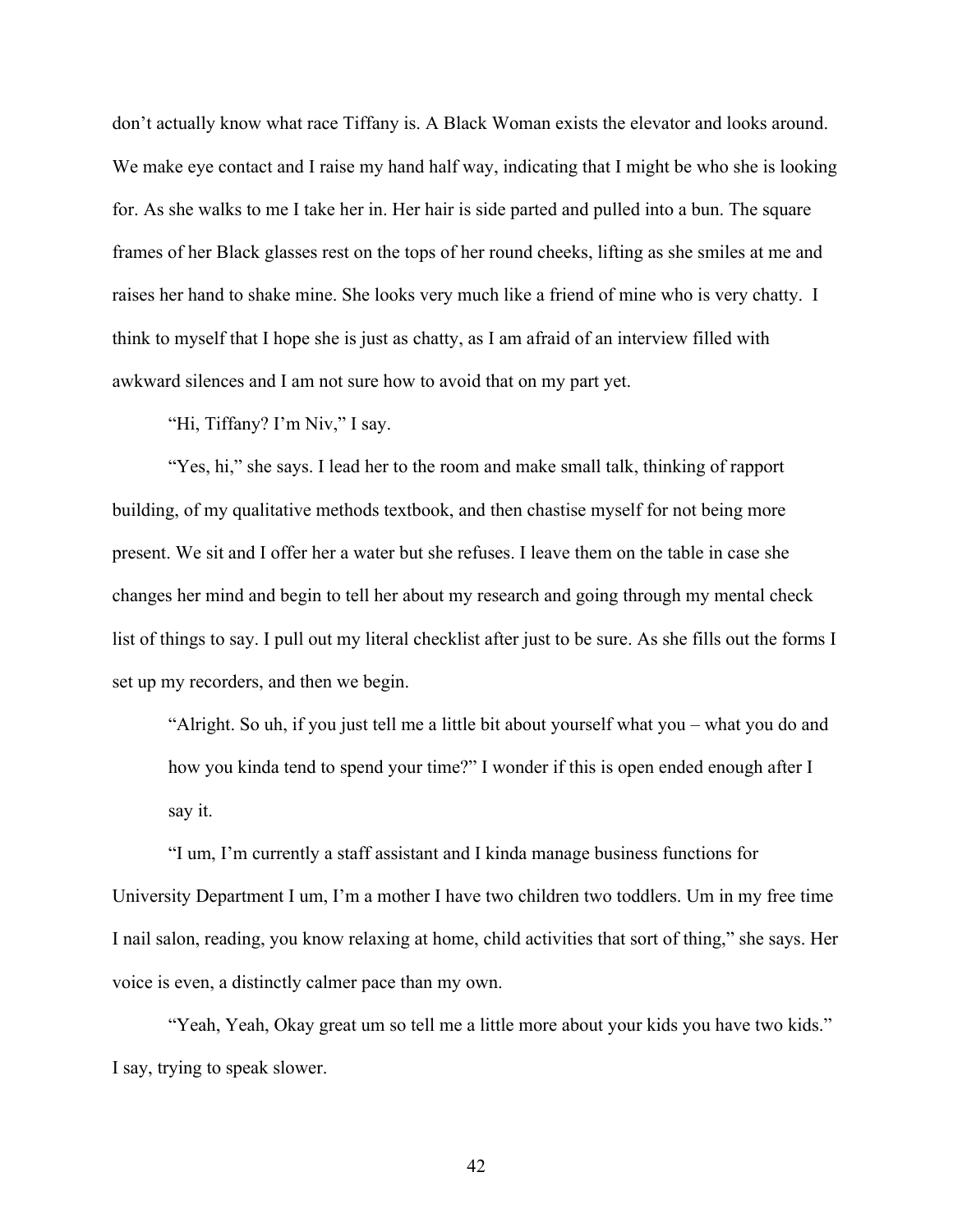"I do I have two children that I got pregnant with on birth control and uh I've actually never been pregnant when I've not been taking birth control," her tone tells me she knows how surprising this is and she smiles and nods, eyebrows raised, when my mouth falls open in reaction.

"Wow" I'm not sure what to ask next. I did not expect to hear that, nor did I expect birth control would come up so quickly. I remember that the study flier explicitly mentions birth control and wonder if I should change my interview guide. She saves me by continuing.

"Go figure you know so yeah. They uh, I have one boy and one girl. Could not be more different if I tried. They really are, aside from gender, they are polar opposites just," she says gesturing her hands in different directions, emphasizing how different they are. Her tone is adoring and it makes me smile.

"Which one is like you?" I ask. She contemplates for a bit and then says,

"My son is more, and he's the baby, you know. But he's more quiet, reserved, calculated, you know he has fun on his own,"

"So how is your daughter then?"

"She's Miss Popularity, mother hen, social butterfly, the diva extraordinaire, wild outlandish personality. And he's much more…loner, quiet, goes in his room and plays with his things personality so couldn't be more different," She says and I like the way her face softens when she speaks of them. I laugh a little and say,

"Ohh, that's pretty—yeah wow, wow that's very interesting," I glace down at my interview guide to see where I should go from here.

"Yes Ma'am," she says and I look up in surprise. She is several years older than me, and in the brief time we have spent talking I have felt very much like a child, slightly frazzled, in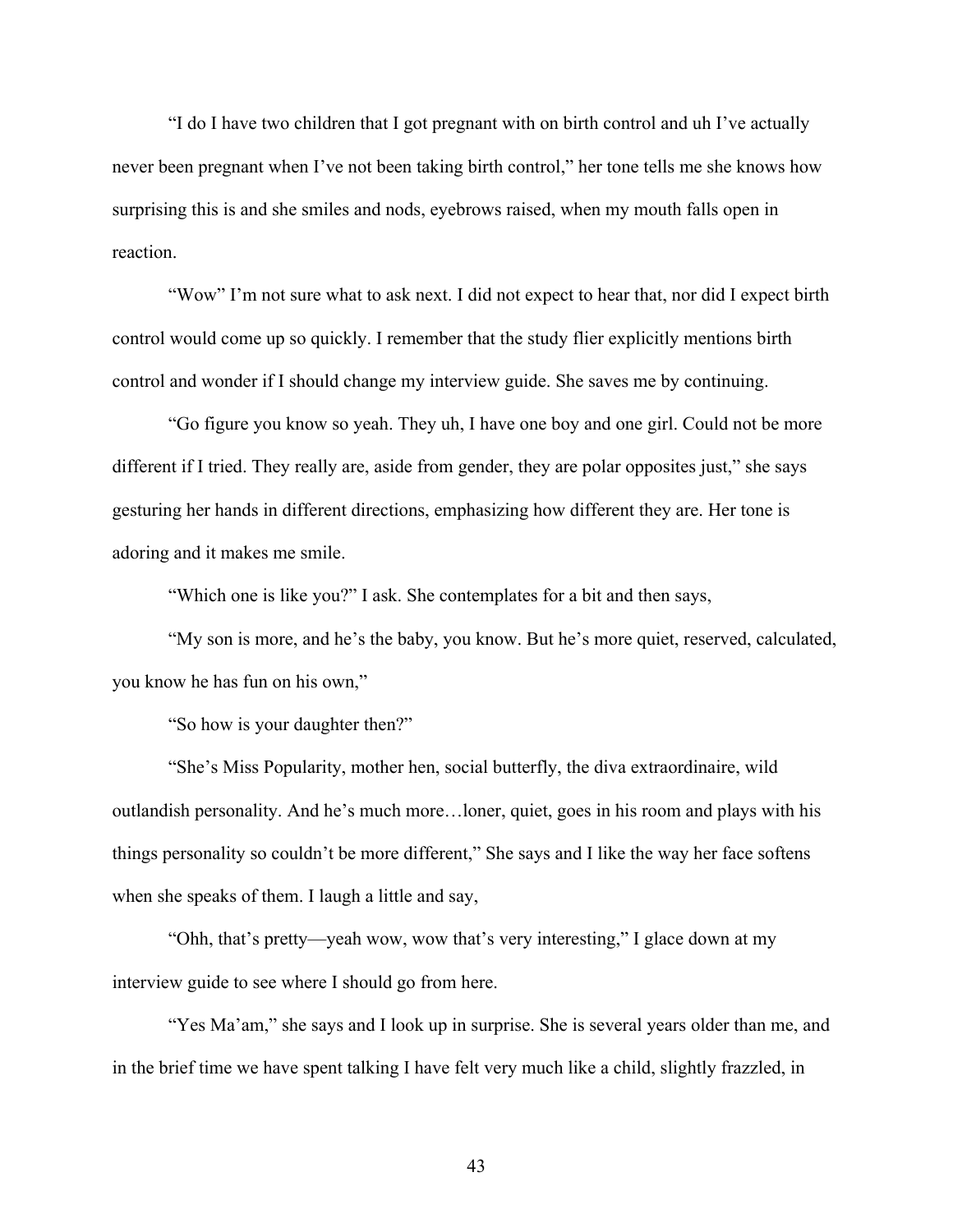comparison to her calmness that is distinctly adult. I want to ask her to call me Niv, but then think she should be able to call me what she wants.

"Um, so what is your like primary source of reproductive health care?" I ask with a note to myself to think of better transitions.

"Well currently I have an IUD—another IUD in. Um, I'm not actually in a wrelationship currently where I'm *worried* about birth control so…that played a role in my effect to get back on this particular birth control because I wa—I had a Mirena in when I got pregnant with my son. But I was married at the time so, and when I was pregnant with my daughter I was on Depo so, yeah," she says the last few words through an exasperated laugh, throwing a hand up and then hitting the table lightly for emphasis.

"Oh wow, oh," I say, surprised. I had never heard of anyone getting pregnant twice on birth control before and the thought is terrifying. I think of how much this will scare Bria when I tell her. I've been considering getting on a birth control method and this makes me wary of the Mirena. I tell her of my own experiences, "Yeah I took the Depo shot I was also on that it wasn't a good experience for me though,"

"Uh it *worked* for me for the– *I* got on it because I was told it stops periods," she says. "That was the reason. No one said, 'Yes it stops periods…but you're gonna pop up pregnant.' So it kinda missed that in there," her sarcasm is heavy and I find that she is quite funny. "You know and then the same with Mirena 'oh it lasts for five years there's no weight gain, *99.9'*. I got it, I had it in for almost two years. No problems. And I just happened to go to my well Woman exam and I was pregnant with my baby," she says.

"Wow," I say again.

"But I didn't have a missed period to…to kinda let me know"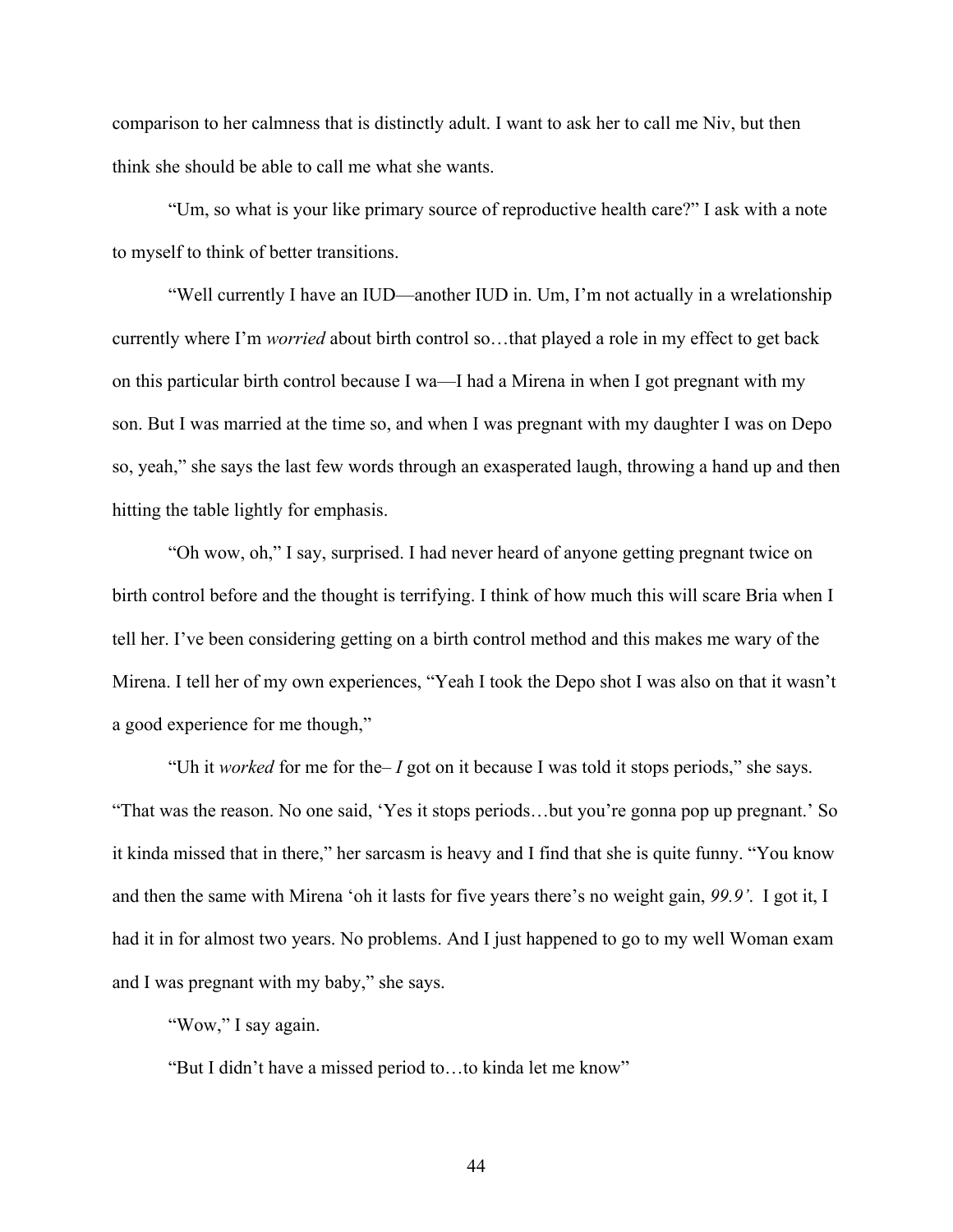"To let you know, wow oh wow," I think of how this story is going to make me even more uncertain about what birth control to get on.

"Had I never went to that appointment I would have found out when the belly started growing. No morning sickness, nothing." She says, furthering my fear. I had previously never thought about this aspect of choosing a birth control method that stopped your periods all together—if it failed you wouldn't even know because you weren't expecting your period anyway. I had been considering birth control options that would stop my periods all together recently, but Tiffany is making me rethink that.

"So you said that you um you decided to go uh with an IUD right now, uh, because you were in a relationship that you weren't worried about, what does that–what do you mean by that like…?" I ask.

"Well I'm divorced now so we uh actually separated two years ago but I had this IUD in for three almost four, next month will be four, so I wasn't, we were in a point where, I hate to say our relationship was over, but we were already like 'Okay whatever'. We were on our way out, but we were married, so we uh actually did not separate officially, legally divorce until two years ago but when I got it put back in we were—I knew it was over so I wa—you know," Tiffany says, and gives me

"Mhm, Okay, yeah, yeah," I say, nodding while she speaks.

"And I'm not in a relationship now. So I just enjoy the benefits of no periods but I'm not worried I'm gonna pop up pregnant so,"

"Very, very true," I say, thinking that it'll be a while before I forget the phrase "pop up pregnant."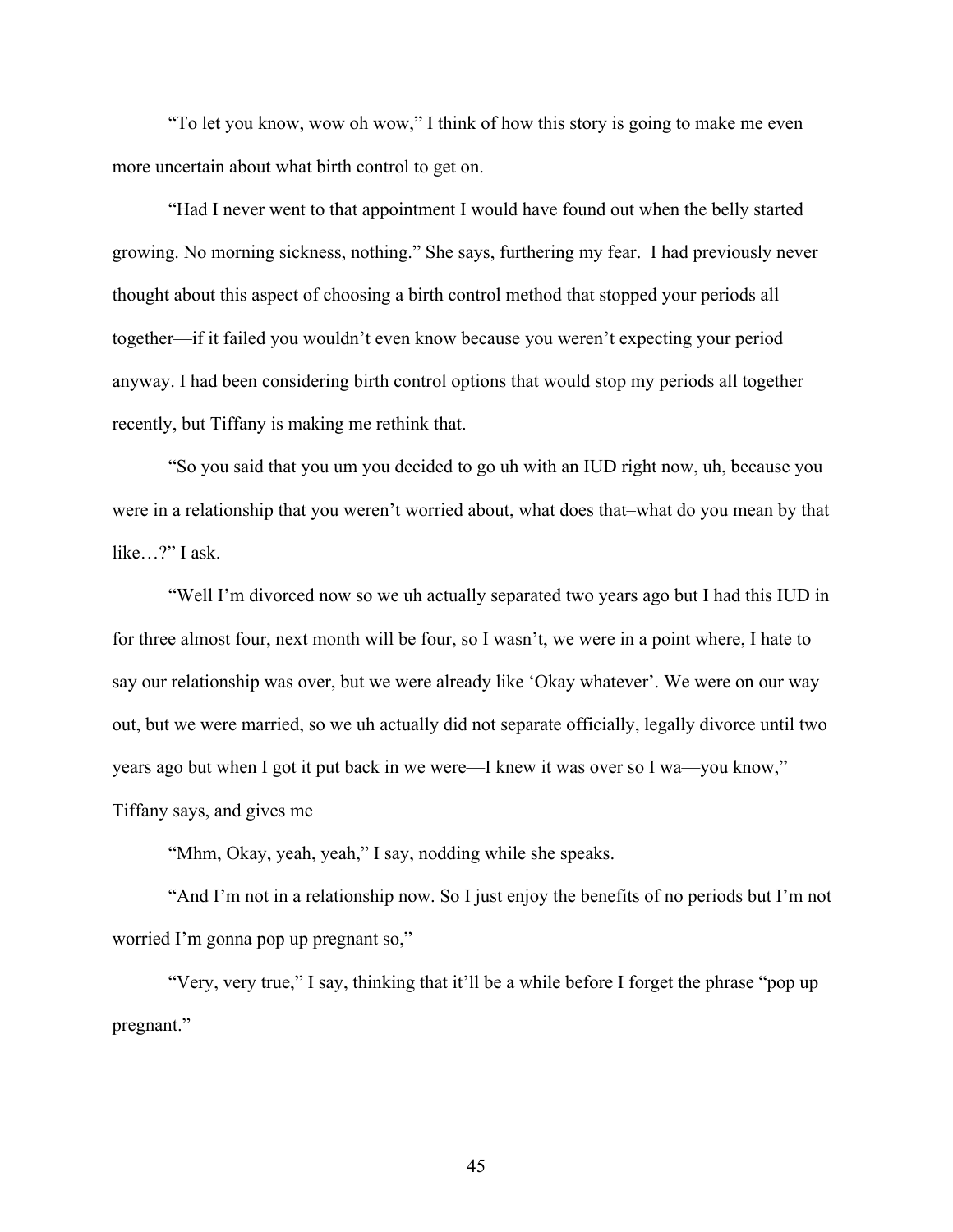"Yes cause if I do get into a relationship I will switch my birth control cause I—I—I just, no," She shakes her head.

"So you don't—but do y—you don't really trust that you wouldn't get pregnant on this IUD?" I ask. I begin wondering how her provider manages to give her any birth control advice given how incorrect they had been about how it will work for her.

"I don't, I don't, just because I got my son, you know. And they told me it was 99.9 then,"

"Yeah. So what would you do um differently if you were to get into a relationship?"

"If I *was* to get into a relationship," her tone implying this was unlikely, "I would enforce condoms. And um, I probably just because I've been on the Mirena before and I've gotten pregnant, I probably would try the implant one. Um I hear there's one for your arm or a pill maybe. *Something*, even though IUDs are *supposed* to be the strongest form. I just—I don't see it you know, so"

"Yeah, I see why that—Um wow yeah. So do you feel—do you feel like that would be very easy for you to insist that condom usage should happen and everything," I ask as I had scribbled 'enforce condoms'.

"Well, at the start of a relationship you know, everyone, you're using them. But you know obviously I…dated, we got married, so that kinda went out the window. So I said okay, well we'll just get birth control so that's something that'll be a little bit…I'm not looking for marriage you know, um been there, done that. If it does happen great, but that's not *my* thought process nor do I necessarily want more children. So that will be something that is more strictly enforced than it would be if I was still in my marriage you know," she says and she has sent my mind spiraling again. None of my close friends are married, so a marriage dynamic is not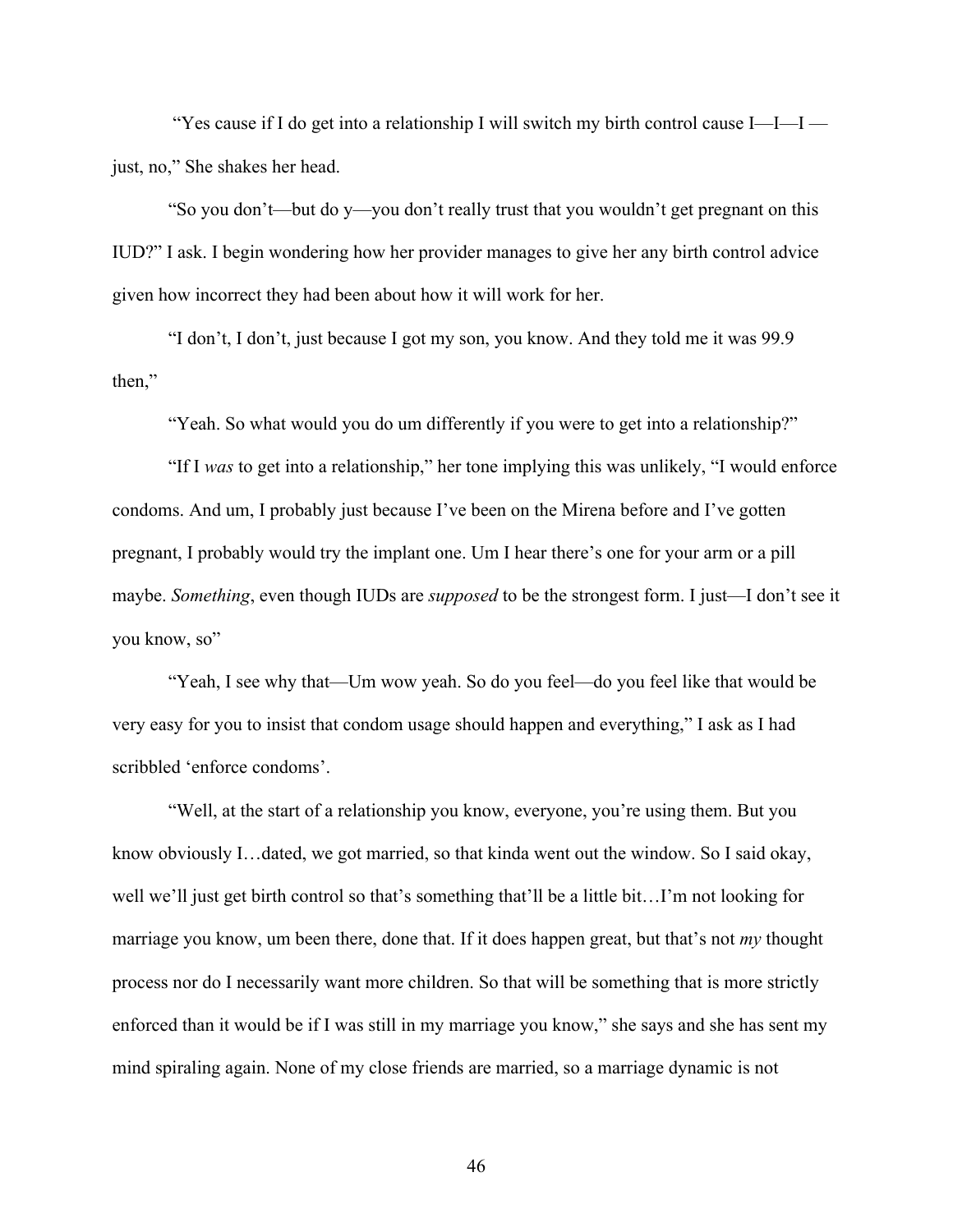something I hear much of. I think of how difficult it already is when dating to enforce condom usage. I had never thought of how that was probably even more difficult when you are married and it does not make me hopeful. I ask Tiffany if she would stick to condom usage when dating and she says she would consider more permanent options.

"Okay. How do you usually go about looking into—into those things?" I ask.

"I always talk to my um, OBGYN. So, I—I'd like to kinda lean to him for that for that wealth of knowledge and see what he thinks would be best for me, obviously he's been my provider so you know what will be best for me and my habits so," She says.

"So you have one OBGYN that you've been going to regularly?"

"Yes," she nods.

"Okay, okay. So how—how has that been for you that kind of relationship, do you feel how do you feel about that?"

"I actually was seeing—he was my mother's provider when I was born. He was the provider who delivered me so I actually never saw a different one, so its kinda everyone in our family goes to him. I'm going to him too so. But I do trust his opinions and he's delivered my children, you know. So I do trust that he knows my care he was there with me the day I was here," she taps the table and laughs, "so he knows me pretty well so, I do trust him."

"Yeah that sounds very–very close of a relationship," I say, thinking of how I had never heard of, or read anywhere in the literature, of OBGYNS who remained in a patient's life this way and write a note to check for that.

"Yes, he's been around forever you know when I ne—you know having my first child he was able to recommend a pediatrician you know so I'd like to stay with him and I do trust his judgment," Tiffany says.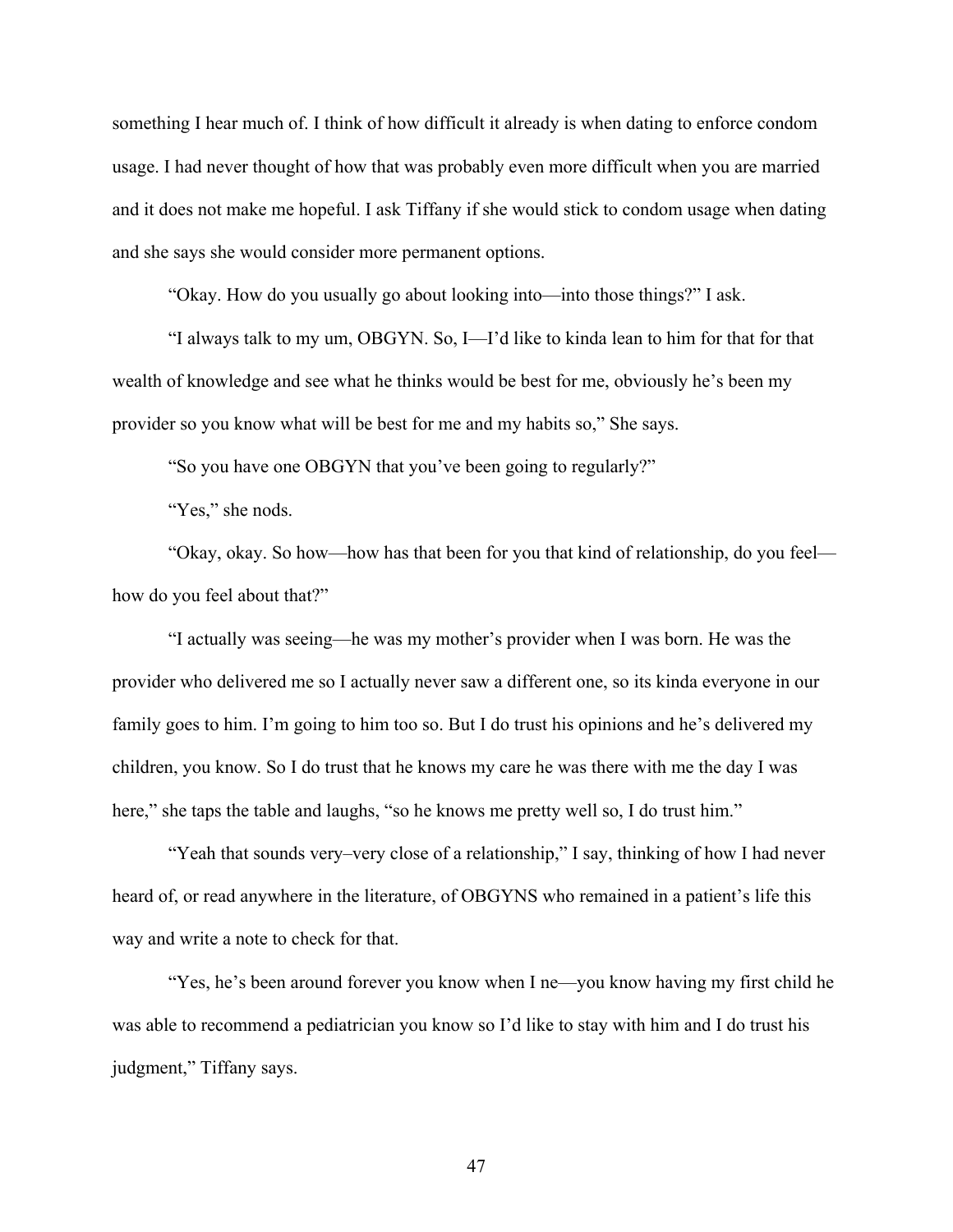"Wow okay can I ask you what ethnicity your–your provider is?" I ask.

"Um, he's…Caucasian," she says.

"Okay has that ever—is that something that ever crosses your mind?," I ask but she is shaking her head 'no' before I finish, "Never?" I say. There is a look on her face of determination that makes me believe she thinks I'm looking for the opposite answer given the focus of race in my study's recruitment flier. I wonder if I am looking for a different answer and I'm not sure how to differentiate what I expect from what I am looking for, or if there is a difference at all.

"No just because he's been in my fam–you know my mom saw him and she still sees him so that was my determining factor you know me, you've watched me grow as a child so ill see you and then whenever he retires whoever he refers me to will be who I see at that point," she says and I imagine after knowing her provider since birth, this change might be difficult.

"Mhm okay so how do you feel maybe about um other health care providers versus someone that you've known for so long?"

"I have problems with new. I do not like my uh my PCP actually passed last year and granted he was elderly we–you know we–okay no ones gonna live forever I refuse to see a new doctor," she says.

"Yeah?" I wonder what her other options are, and can't think of any.

"So Im just kinda hoping I don't get seriously sick because I have not met his replacement I don't really s–I have problems with *new* so," she shrugs in a 'what can you do' sort of way.

"Do you mind me asking about–about that, about, I guess what problems you have with seeing someone new?"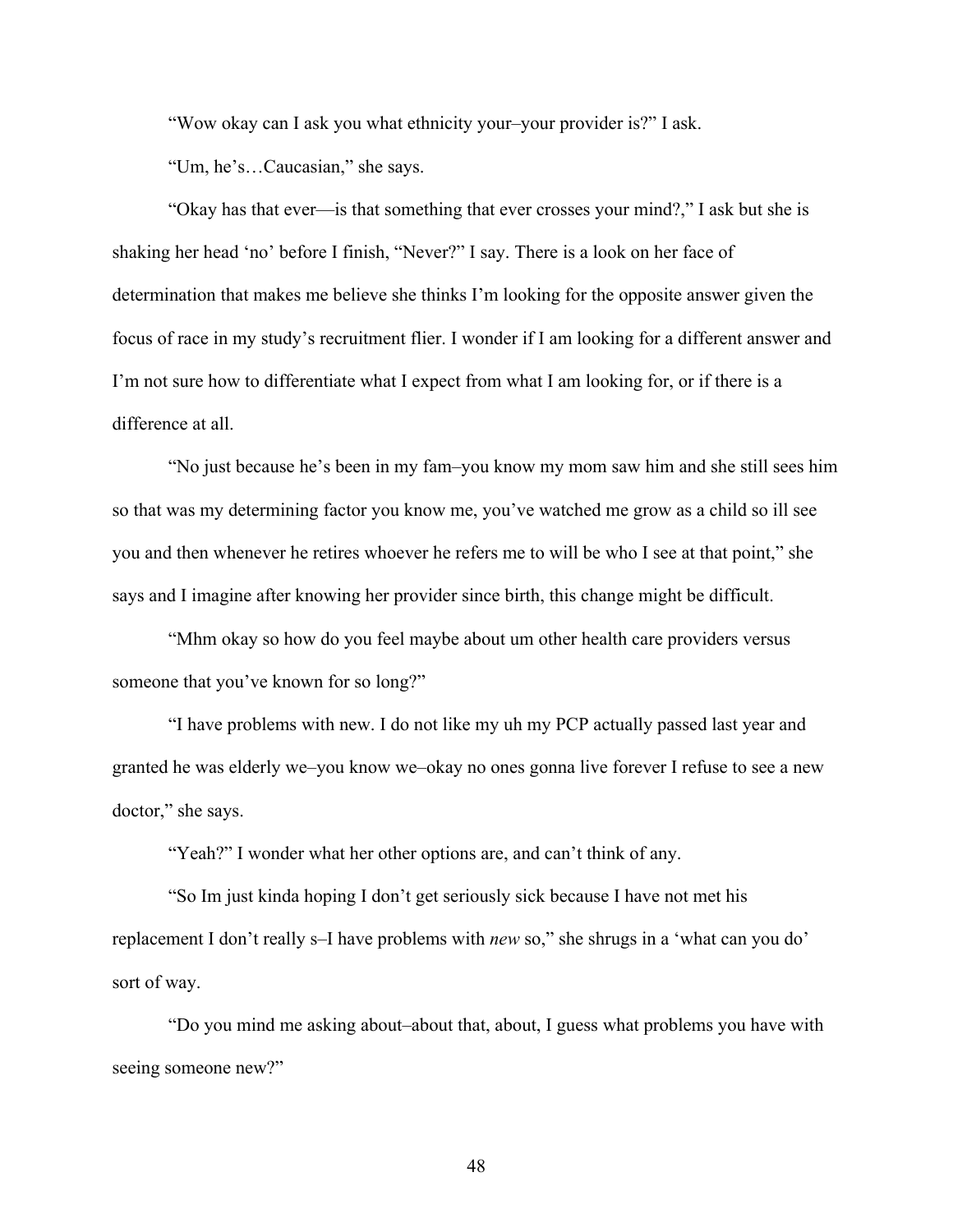"It's just–Its really just starting all over…and that's also probably the reason why I'm not dating," she exhales a short laugh, "because I grew up with *you*, I was married to *you*, I don't wanna do the dance all over again so,"

"Uh-huh yeah. Do you find it tiring to kind of have to go through that process again?" I say, thinking of how dating is exhausting, but I had only recently begun to go through the process of seeing doctors myself and hadn't been through enough of the dance to be exhausted by it yet.

"It's more of a—just fear. I just—I hate the unknown you know and I—you don't really know me I don't really know you so now I don't know if I necessarily trust your medical opinion. Granted I know you obviously went to medical school you have a license. It was a level of comfort with my normal doctor I don't have that level of comfort. I don't know you, you don't know me so now I'm only gonna see you when I'm sick how do I know you're recommending the best course of treatment. Hmm. I have that problem so," she says.

"Mhm. Yeah. So how–how do you feel like you– a doctor would have to go about um getting to know you if–if you were to seek care again?"

"Well I do know I would bring my records you know obviously he would review my records but I–I really don't know aside from just reading that how do we cross that barrier," she says shaking her head again, "Its never come up I've had the same providers forever so…I don't know where I go from here try–you know even trying to–I cant imagine the day he retires"

"Well I hope that day does not come very soon," I say and it feels empty, I wish I had read something in all the literature I reviewed that could help her but I think of nothing. This was the gap I suppose I was trying to fill, that I was trying to answer with this project, but that does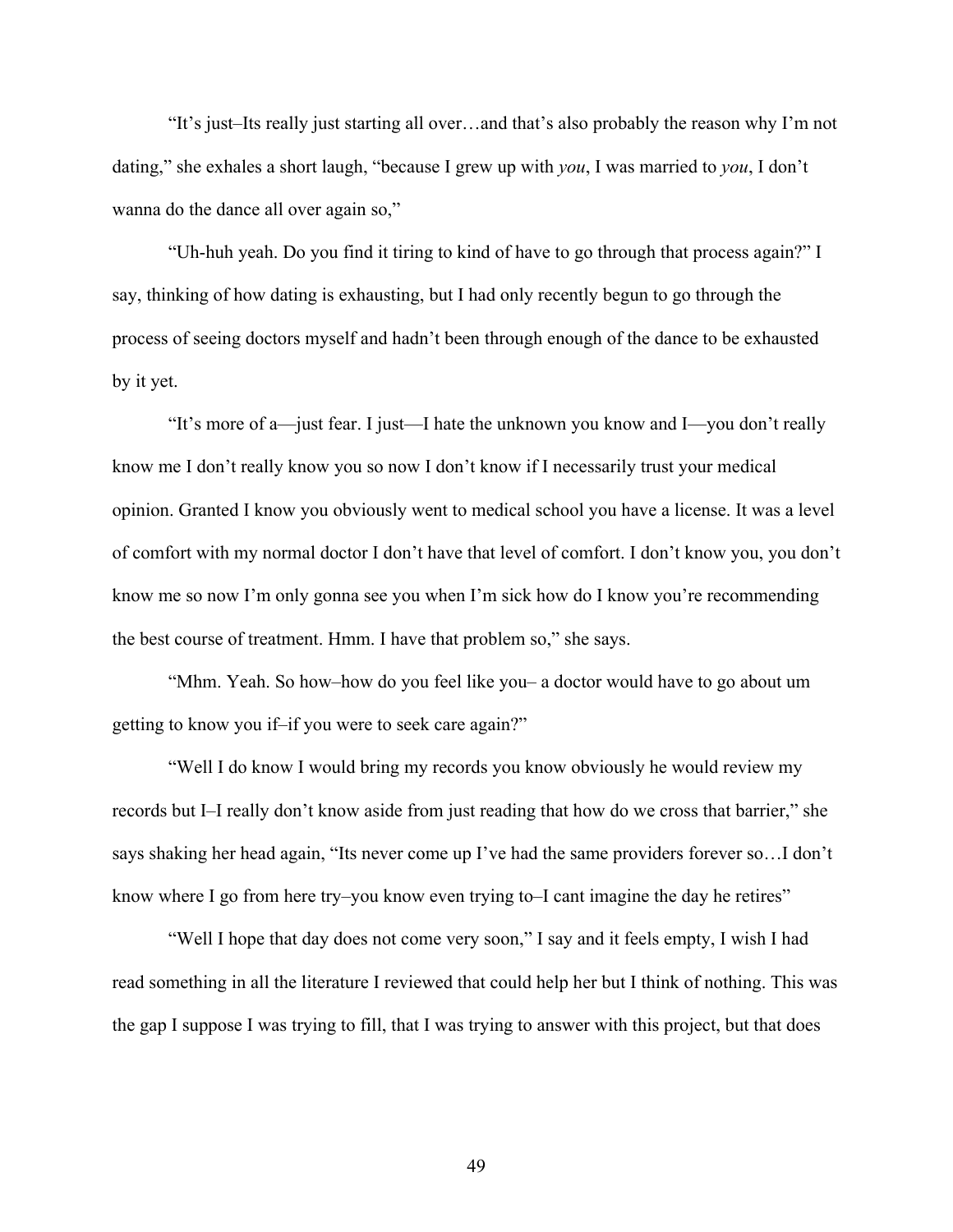nothing for this participant right now right here. I look at her with helplessness and can do nothing but shake my head.

"I hope so too, just please don't," she gives another exasperated exhale, "because I can't I don't– no."

# **Jane**

"Uh, hi, are you Jane?" I ask the Woman sitting one picnic table down from me. After five minutes of nervously observing her and hoping for accidental eye-contact, I finally accepted that I would have to swallow my anxieties and ask.

"Um no" she says glancing briefly at me and returning to her phone.

"Ah, sorry!" I hurry back to my table and sit to observe again, my eyes latching onto every young brown skinned Woman who walks by. *This is the worst part about interviewing,* I think to myself. All I know about the Woman I am supposed to meet is that she is young and would be sitting at a picnic table. I suspect, from the last name that she has that she is Latina. I wait for a few minutes, ruminating on how the wind will make my recordings a little harder to hear, when a young Woman sits down at another table near me. She is a light skinned Woman with long brown hair, who reminds me of a girl I grew up with. I glace at her a few times, just briefly enough to not be staring but long enough to notice her mirroring my behavior. She is looking for someone too, but I can't be sure it is me. Our eyes dance hesitantly, meeting once, twice, and then finally holding eye contact. We speak at the same time.

"Are you…" I say

"Niv?" she points to me.

"Yes!" My relief is so obvious she laughs and I join in as she moves her things to my table.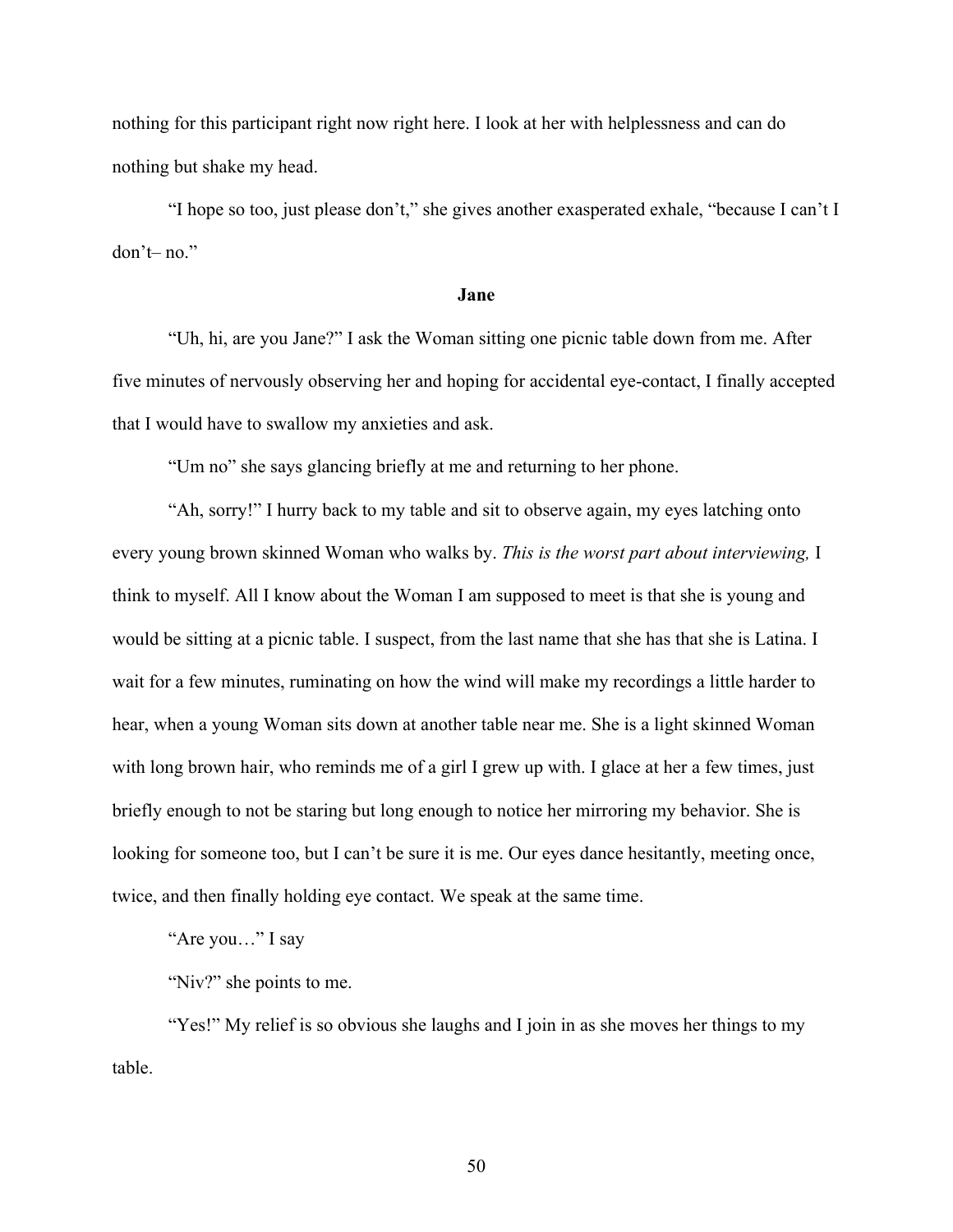"I wasn't sure if it was you, you're so much younger than I expected," she says.

"Yeah you know, everyone I've interviewed says that," I laugh again. I give her my spiel about my research while I set up my recorders, how I'd like for her to talk about anything she'd like to, and how she can withdraw consent at any time. She tells me she gets it, she's done research herself and that's why she signed up for my study, because she knows getting participants is difficult. I am relieved at the relaxed nature we seem have with each other so far.

"So uh, tell me a little about yourself. You are at [university], Undergrad, what program are you in?" I ask. She tells me she is studying molecular biology and finds it really hard. When I ask if she knows what she wants to do she walks me through her uncertainties of wanting to do pre-med but also really enjoyed her experience with doing research so she is undecided. We chat more research she could do until I decide to dive in to my queries about reproductive health.

"Let's talk a little about reproductive health. So what does reproductive health mean to you?"

"I feel like its super important just to have that like right and access and um, just that freedom over my own body that I have that peace of mind. Like I choose to be on the birth control methods so that I have all these other things going on in my life, and that's one less thing that I have to be worried about. Even if like I'm like having protected sex like – just the thought that its even a possibility like, is not a stress that I need in my life. Just for like my overall health and well-being, I have enough stress going on so it's just super important to me to have that, totally taken care of" Jane says. However when the conversation moves to her experience with birth control, it's clear that is has been anything but stress relieving. She tells me of her friends who have health problems that make their ability to get pregnant uncertain.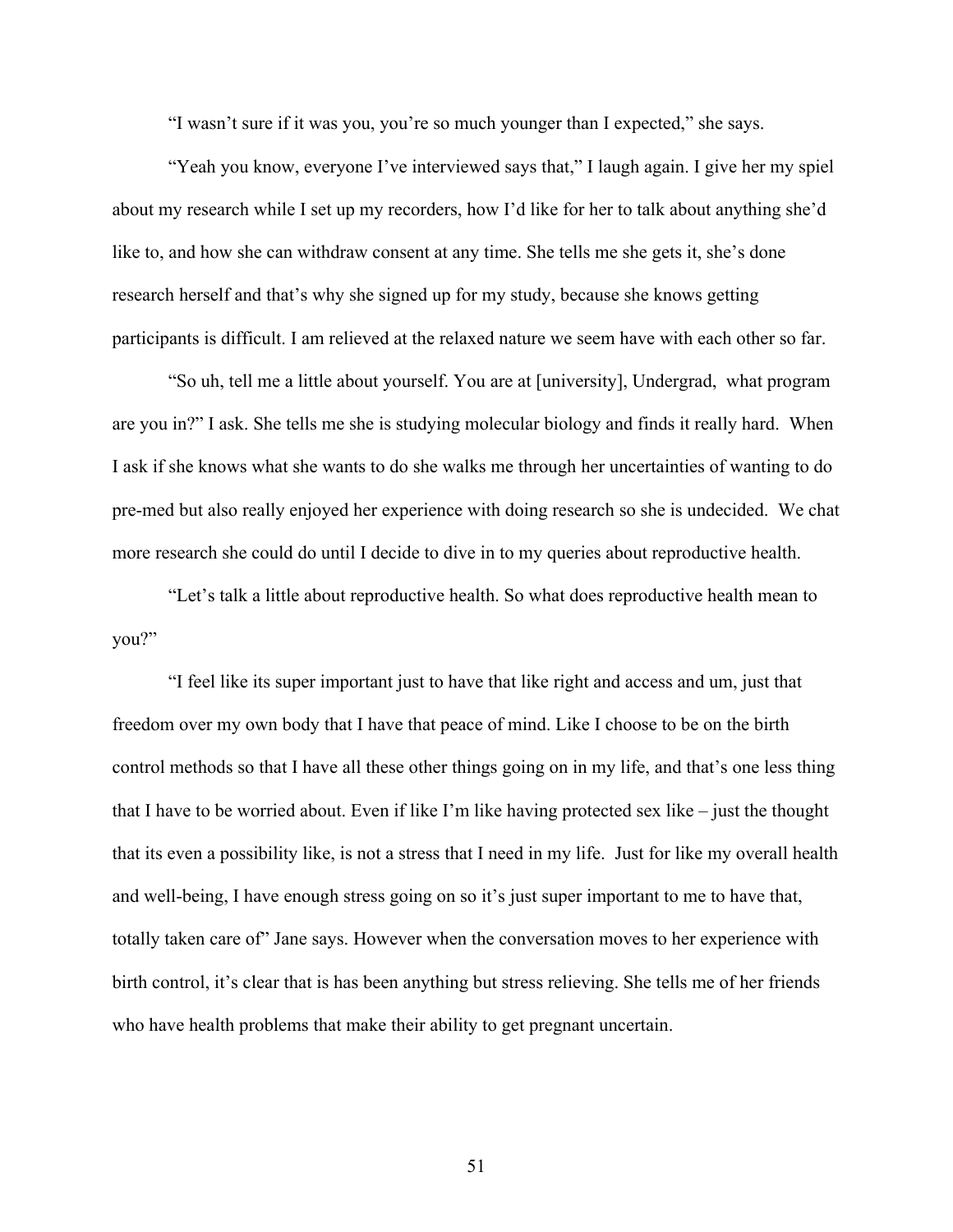"I can't imagine if I did have like something that I would have some sort of timeline, because I know – all the Women I'm associated with have really big goals, in academia especially so, I'm really lucky that I don't have to worry about that timeline but I know a lot of Women do so," she says. I feel surprised that she knows multiple Women who have this issue, because I can't think of any that I know. I wonder if it is that the Women I know don't have similar issues, or if I just don't know if they do. We begin to talk about birth control and her provider. She tells me of the complications of being away at school, and having a gynecologist in her hometown. "I personally have to go every year to get it refilled. I know some people don't - my, my pill refilled, yeah so when I go they do—they do the ultrasound, like *inside*," she motions with her hand as though inserting an ultrasound wand "and that's, yeah, and so I was told – and like coming to college when I talk to like, met a lot of girls and like roommates and stuff, and I told them that that happened and they were like 'I get the pill and I never had to go' so I was told to get the pill I had to go and get an exam, so that's what I did" She smiles nervously at the face I know I am making, one of complete shock. I am not sure what to say.

"Huh, okay. That's very different I've never heard that," I say.

"Yeah, and to get, to keep my prescription, every year I have to go and get that." There is a brief moment of silence as my mouth falls open.

"You have to get an ultrasound?" Surprise etched into my every syllable. She confirms and tells me that this has been quite a barrier for her since she lives in a different town now and could not make it to a visit over the summer to get in refilled. Her providers gave her what she called an "extension" but impressed upon her that she needed to come get an exam. I backtrack, wanting to know how to found this provider. She tells me that when she and her long term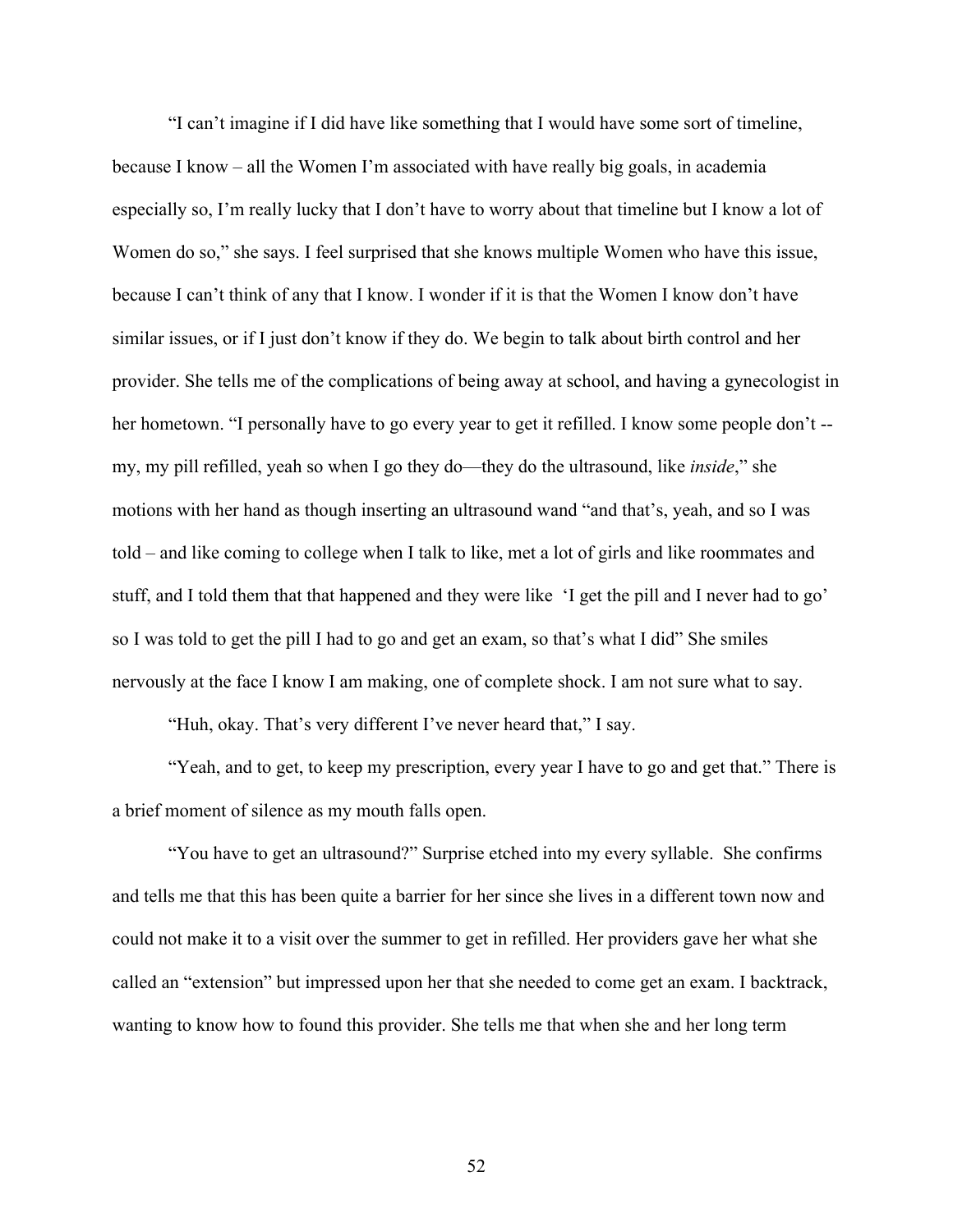boyfriend were in high school, and when they began having sex she started worrying about getting pregnant, and her long educational goals made her particularly afraid.

"So my parents…eventually – I have a very…I never got the talk or anything. I'm from a brown family, we don't talk about that kind of stuff, so like yeah"

"Same," I say and we share a knowing laugh and eye-roll.

"So a lot of, you know, weird feelings about all of that." She says. She continues to talk of her boyfriend and how her mother knows that she in on the pill because she eventually got so paranoid about becoming pregnant that she felt she had to get on birth control and told her mother.

"And she was fine with it?" I ask

"She was just like—it was weird, like not fine, but it was manageable. There was some argument, I don't like—and I was just like, 'I need to be on the pill' and she's like—" Jane sighs and shakes her head in frustration "it was a lot of bargaining and then, okay here is the person, the gynecologist I go to, just make an appointment and I went and I had *that* exam the first day there ever at the gynecologist and they said I had to do that to be on the pill so," I am silent again, finding this articulation no less shocking the second time. I feel my face is too emotive to not address it,

"So…I'm just really shocked at that. I'm so sorry," I say. She laughs, and for the first time I notice how much she has been laughing in a way that assuages my discomfort and I am grateful to her for it. I wonder if it is comforting for her, too.

"Yeah, I've never met someone who is *so* shocked at it. Cause some people I have met it was like 'Oh yeah I had to do that too' but them some people I was—I've met have been like 'Yeah I've been on the pill for years and never," Jane says.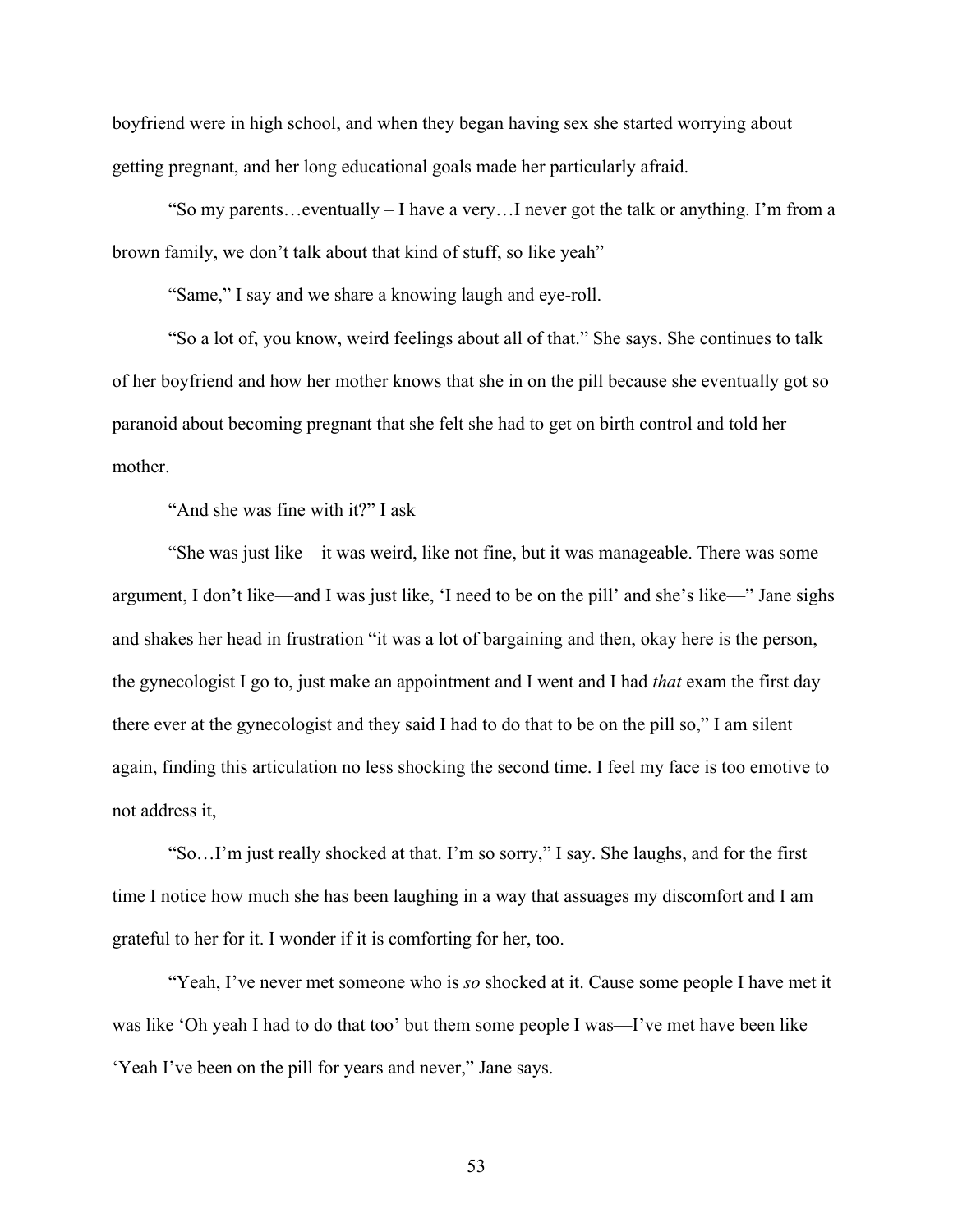"Wow. Cause it's quite an invasive exam…"

"Yeah!" Jane nods with her comforting laugh again.

"Um so its surprising to me to hear that, um, so when they told you that did you understand like, this is an *intravaginal* thing, or?" I make a face when I say 'intravaginal' that reifies how invasive I find the procedure.

"Uhhhm, noooo, I didn't really like originally, but then like when he took it out I was like 'Oh! Okay," and there was like a female nurse in there too and — but she seemed like really like chill like, this is normal, so that chilled me out a little bit. And it's like a *man*" Jane says the word like a secret and gives me a conspiratorial look that makes me feel closer to her. I grin and nod in understanding. She tells me that she tells her mom about the visit and the ultrasound and her mom tells her that is not typical, but attributed to her doctor trying to explain her body to her because it was her first time.

"What did they tell you?" I ask.

"They were just like, 'Okay, so you have to have an exam to like' and I didn't really know what that was, but then they were just like 'Okay like just take off all your clothes and put this whatever, robe, and we'll come back' and it's also like a power—" My face gives me away again and she addresses it before I can, "like I didn't feel like um, like *mistreated* or anything but it's also like a power dynamic too it's like, this is the doctor, what do I know I'm just a kid, like they're telling me I have to do this so, I guess I'm gonna," Jane shrugs.

"Did they ever explain why that exam was necessary for *birth control*?" I ask, and then immediately worry I am being pushy or redundant on this topic. Hadn't she already said she didn't know why they gave her the exam?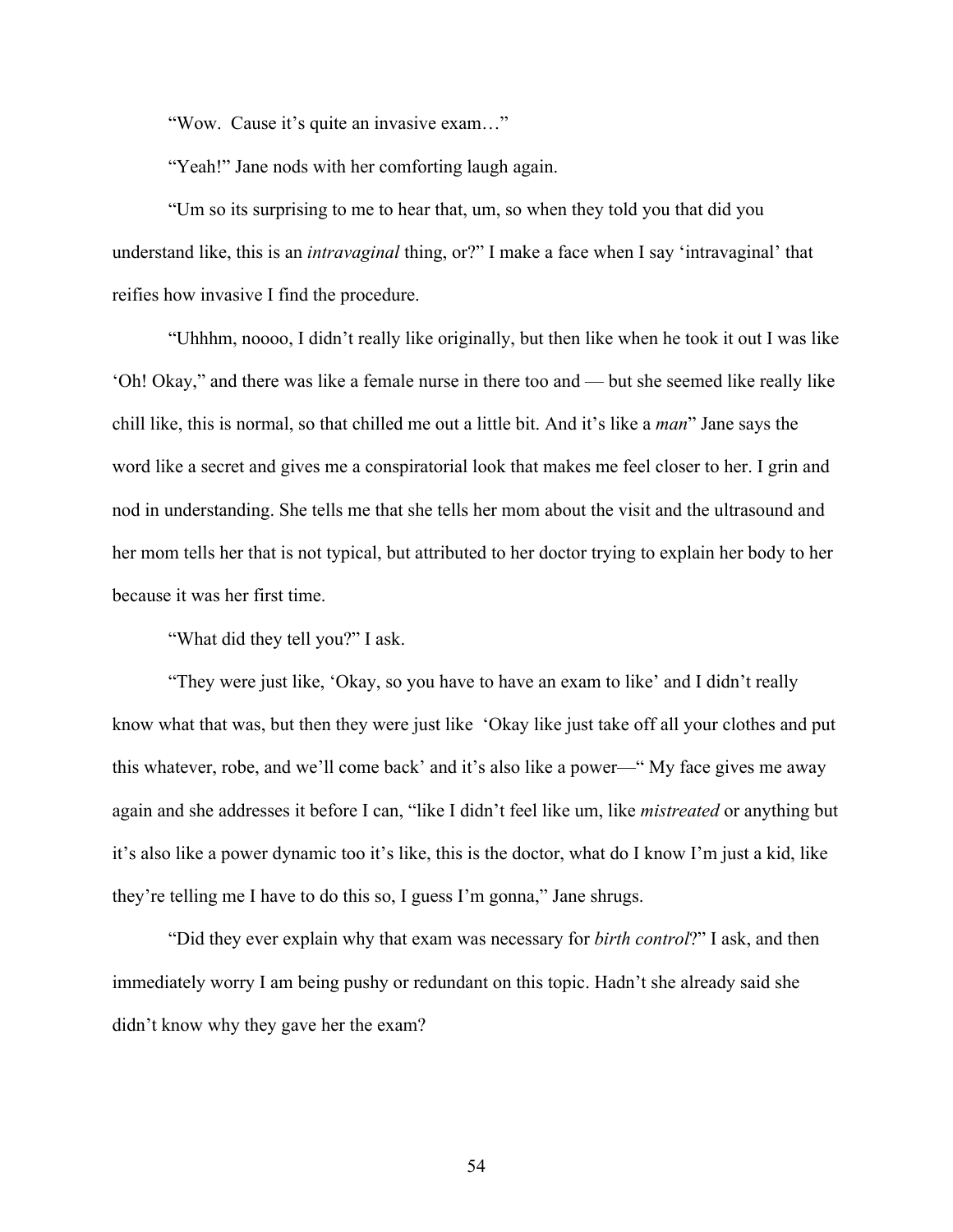"No, uh, no they didn't," Jane's laughter now clearly marks her own discomfort. She speculates about reasons why, rearticulating her mother's reasoning that the doctor wanted to show her about her body. She suggests that maybe it was because she had expressed that she wanted an IUD, but he told her that she should try the pill first. "I don't even know why. I was like I really don't want to be on hormones, I would really like to do the IUD that — there's like, you know, one with hormones and one doesn't— and I was like 'I'd really like to do that' and he was like 'You should really try the pill' and so I was like," Jane shakes her head once in time with her shrugging shoulders. Her words are cut with a laughter that rings with sarcasm, "Okay, I guess you're not giving me an option, um, and the pill worked out so I haven't had a lot of motivation to switch," she said. As the conversation moves to what kind of pill she is on, she throws what the "pill working out" means into a much more complicated light. She explains that her motivation to try to IUD was because she is very conscious about what goes in her body and didn't want to take synthetic hormones.

"So I took the pill. I had a really rough like transition with it, like uh, my like — not like all my hair fell out but like, a lot of hair would come out like I had a picture it was like a huge," Jane touches the back of her head then hold out her palm as though it is filled with hair.

"Oh my gosh" I say, but internally cringing that I just shed that much hair regularly sans reproductive coercion, but don't think that is appropriate joke to make.

"Um like I would wash my hair, and I like googled it, like on this pill, and I saw that it was a pretty common side effect and like after a few weeks it would stop and that's what happened. And it would just make me very emotional,"

"Well, yes, that's probably what you were trying to avoid with the hormones right?"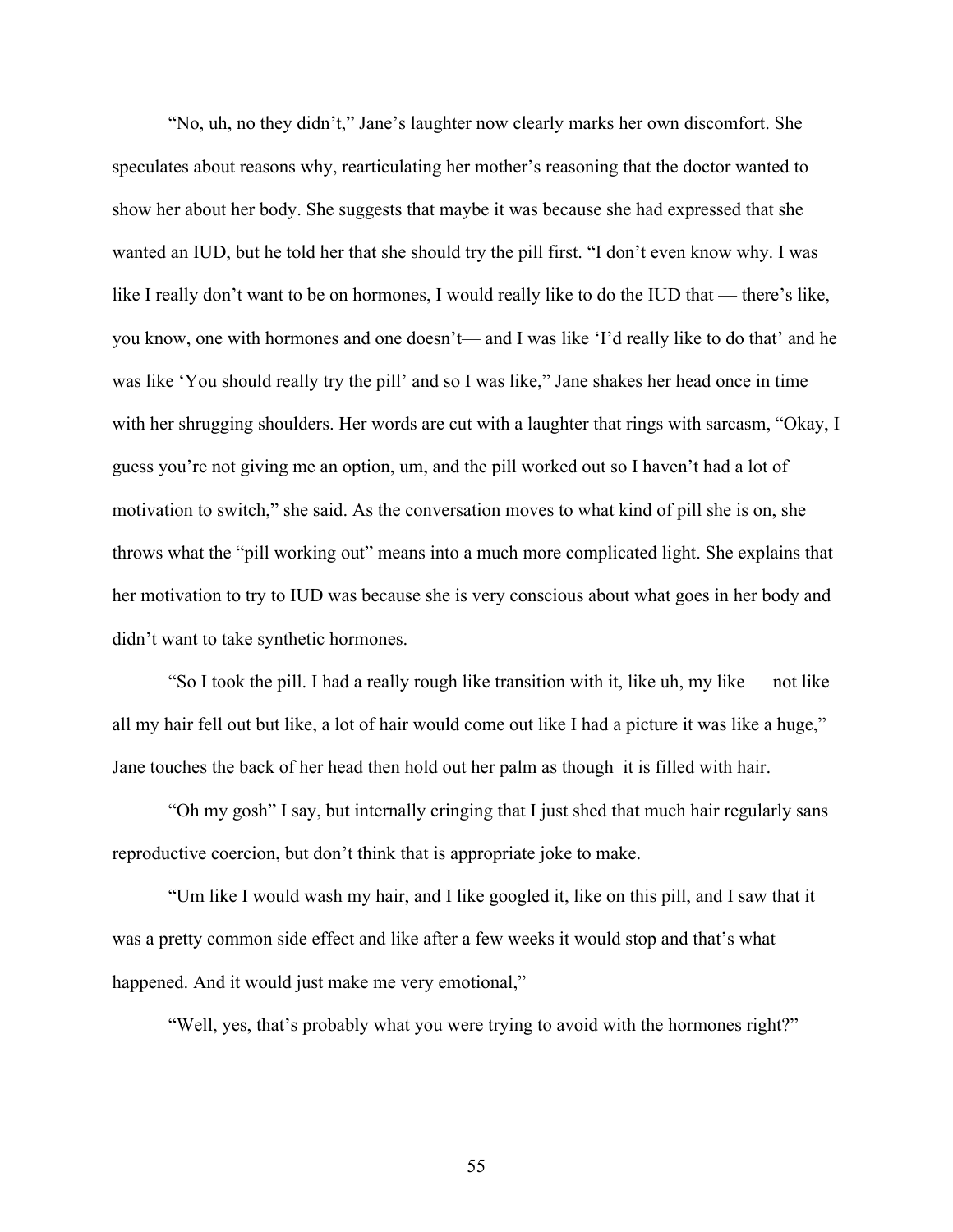"Yes! Uhuh, yeah like you know less stress and that's causing more stress, but everything balanced out. *And*," her laugh says 'you won't believe this', "I found this out recently, cause I was trying to get it refilled, um, they accidentally a few months ago — cause I get three packs at a time, so a three month supply at each time I go to the pharmacy — Um, so I guess about six mon—or like a year ago they started filling me on a pill I wasn't supposed to be filled on,"

"What?!" I exhale at this point in her story, "Like, accidentally?"

"Accidentally. Cau—uh, cau—like it was— the prescription did not match my package. And I called the nurse cause I noticed it the first time it happened and she said 'Oh no, no. That's like' —cause *she* didn't, she wasn't there seeing me, I was just telling her, and she was like 'no, that's —'" Jane embodies the nurse, waving her hands dismissively, "— kinda just like blew me off about it. I was like 'Okay'. Then finally when I was calling to get a prescription, my most recent refill for the three month um, was here and she was like 'Uh I can't refill this because I see that they've been giving you the wrong thing.' And I was like, 'Well that's what I feel good on, and I'm not gonna switch again.' So I was feeling bad this—and it was just that pill— and when they started accidentally filling me for a different pill is the only pill I did well on. So I was like, I don't care what it is, I need to be on this pill, like I'm not switching again. So even if it's the wrong one, I need to figure out a way to be on that one. So, I don't know what happened," Jane continues on to tell me that her pharmacist, the doctor, and the nurse have treated her as a kid who they should handle things for, leaving her out of the process. The conversation moves on as we begin to talk of her family, but we return once again to this experience with her provider when I ask her what she wants other patients, providers, and politicians to know, she says she wants patients to stand their ground with providers, because she felt that she could not.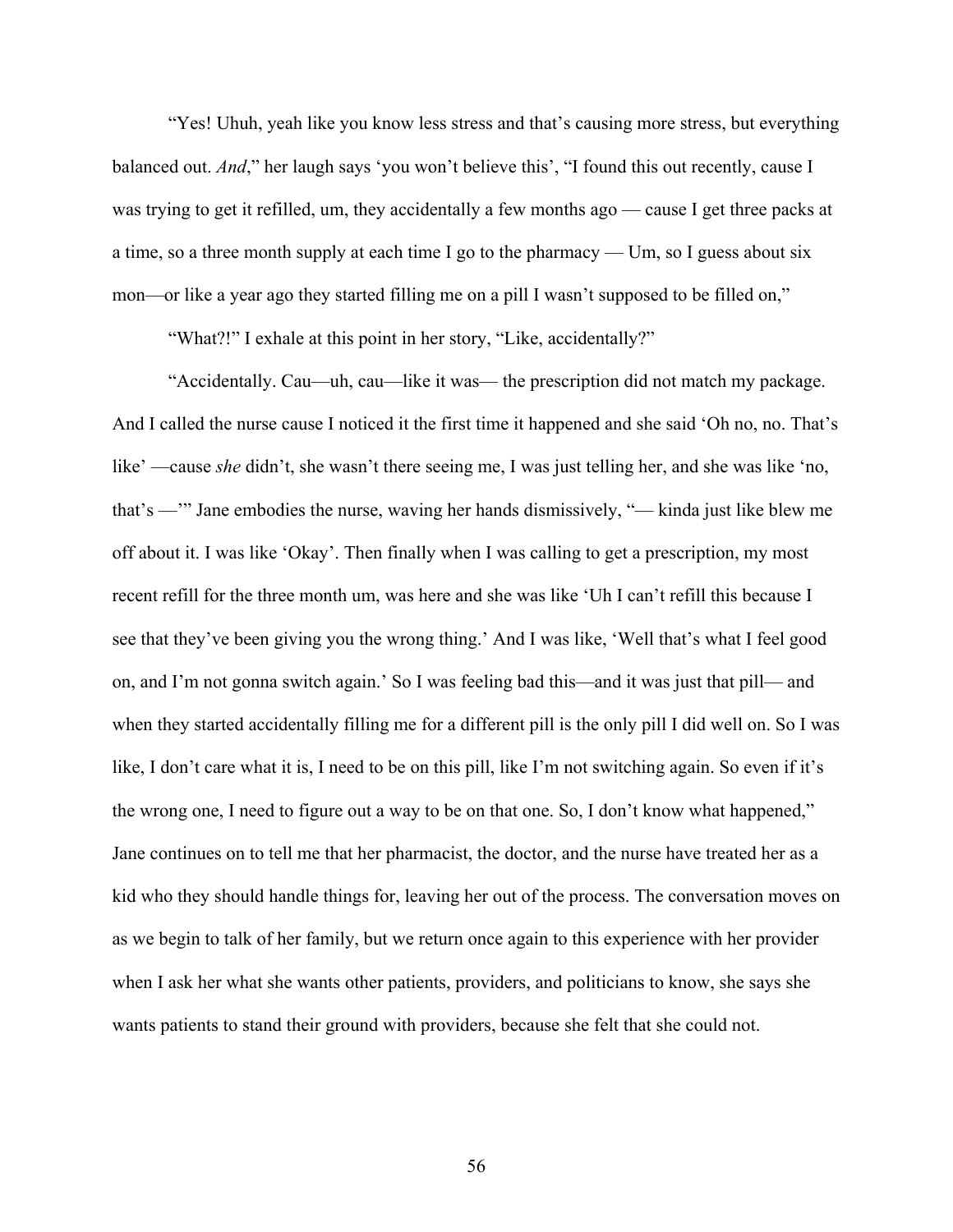"Cause I was like pressured on a time crunch and pressured in this power dynamic and it maybe I had—and I don't feel like something was taken away from me or I don't have some like emotional trauma from that but I may have been able to have an easier, less stressful situation and actually get the outcome that I wanted. So I guess just stand your ground with your healthcare provider would be like my biggest thing," Jane says.

"It's interesting the differences I am hearing like Women say about what we consider traumatic or negative," I say, no longer only talking about my participants but what has struck me about all the Women I know, "and you know like, just a healthcare provider not giving you want, you know that's a negative thing," I say.

"Yeah, that's negative, but I don't feel like traumatized by that," she says. I worry I have been pushy again, implying that she *should* feel trauma, and backtrack.

"Yeah, which is good" I say.

"Especially because I did have like a positive outcome, maybe if I really didn't and my hair continued falling out and uh then maybe yeah, but—and it was an accident that I had a positive outcome so, I think yeah if my situation went differently I would feel differently. And as far as the procedure, yes it maybe was unnecessary but he wasn't doing anything *with* that procedure that wouldn't be *routine* with that procedure. So what it unnecessary? Yeah probably, uh, but I don't feel *abused* from it or something. I feel like I didn't have my like, yeah I don't think I had my right to choose with that procedure, I did not probably *need* that procedure but at the end of the day I mean yeah he wasn't, I don't think abusing his power or trying to like, you know, he's just an old dude set it in ways and that's what it was, like I don't think it was anything more than that. And I felt safe, there was a Woman there, she also happened to be a Woman of color so I had already like vibed with her so, yeah." As she says this, and I feel a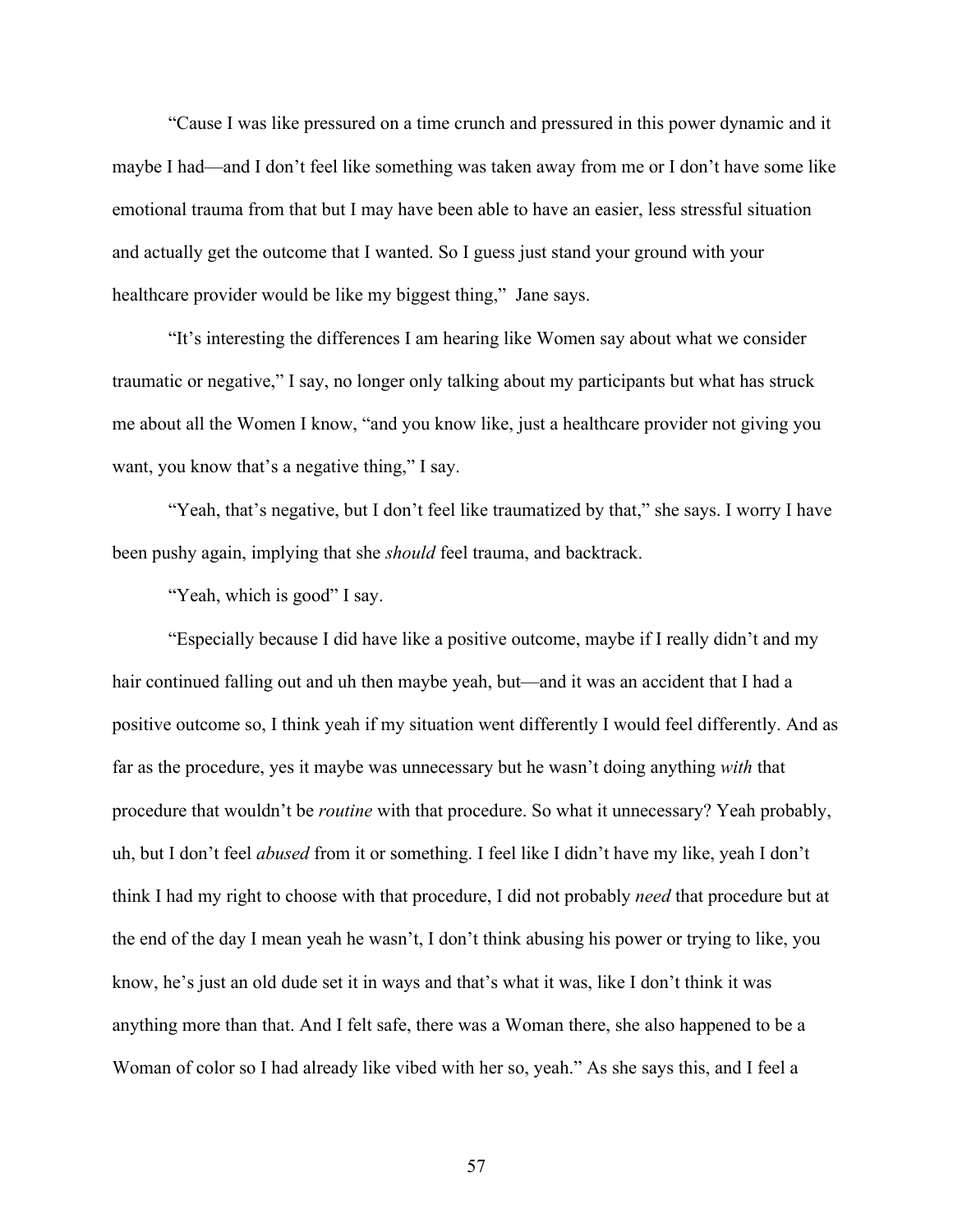tension building in me that I am afraid will spill into my words. I had been having many conversations with the Women in my life lately about this, what constitutes abuse and how we can recognize it, and I had heard so many Women I know give answers this way; Answers where ultimately they identify behaviors that made them uncomfortable, but stop short of naming it as abuse. I want to tell her that we can claim abuse in different ways, the way I have been telling my friends with an imploring urgency, but I do not want to make her feel attacked. After all, as comforting as her laugh is, as easily we flowed into conversation, we are not friends. So all I have to offer her after all she has given me is,

"Okay, that's interesting."

#### **Rose**

I am late and sweaty. I turn the air conditioning up and hold my armpits up to the vent to dry the evidence of my nervousness before I meet Rose, about five minutes late now. My eyes dart between the red light and my dashboard clock. Seven minutes late now. I send her another text message, apologizing. She texts back that it's no problem, she has just arrived. When I finally get to the building myself, armpits re-drenched, I look around for a brown Woman. I believe she is a Middle Eastern Woman, an assumption I make from her Arabic last name. I see a small Woman walking up to me and my hesitation is not reflected in her sure eyes. She knows who I am and confirms it,

"Hi, it's Neev, right?" she says, making the common mistake of extending the 'i' in my name.

"Niv" I correct, "You're Rose, I'm guessing?" I smile and we shake hands. "I am so, so sorry I am late. I'm really grateful for your time and I don't want to waste it," I say. She reassures me that she was not waiting long. At this point in the interviewing process I had gained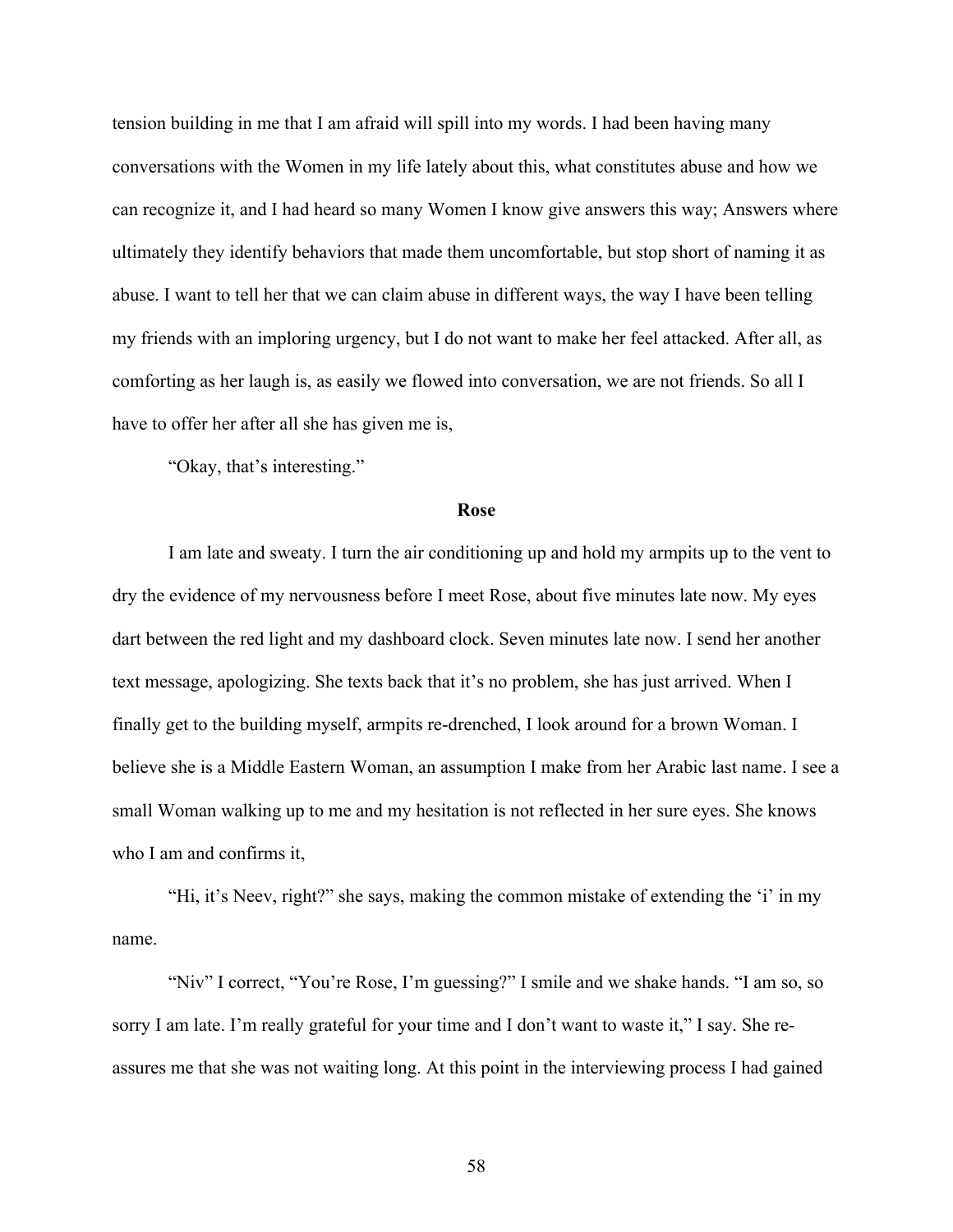more confidence in interacting with new people, but my lateness makes me feel like this is my first interview all over again and I am more nervous than usual. She can tell. I see her glance at my pit stains as I run my hand through my hair. I drop it quickly and direct her to the room I plan to interview her in. Once we sit and I have actively slowed my heart rate, I observe her more closely. Her features are small and framed against the folds of a soft blue hijab. There is delicateness about how she handles herself that I find nice. I pull out consent forms and recorders. She sits gently on the couch, her hands folded in her lap and listens to me go on about my research, trying to frame the interview as open ended to encourage as much dialogue as possible. She tells me that she is Indian but grew up in Singapore and is an international student here. I gain more confidence as she tells me she thinks my study is important, and that she grew up in a family where reproductive health was not talked about.

"So uh, tell me a little bit about yourself. You are a senior now? In what program?" I say once the recorders are on.

"Um, I'm currently a Chemistry major pursuing a Chemistry B.A. degree but I'm also trying to double major in psychology," she says. I tell her I also double majored with one degree in psychology, but not in chemistry. We joke about the difficulties of understanding Chemistry, and she tells me that she aims to teach at a professor level, and had planned to go to medical school but changed her mind because it is so expensive and competitive. She says that she might want to do research in higher education.

"So are you interested in the Chemistry behind Psychology?" I ask her.

"More like the Psychology behind Chemistry," she laughs and speaks to her experience teaching Chemistry as a tutor and to her friends. I tell her I will stick to my social sciences.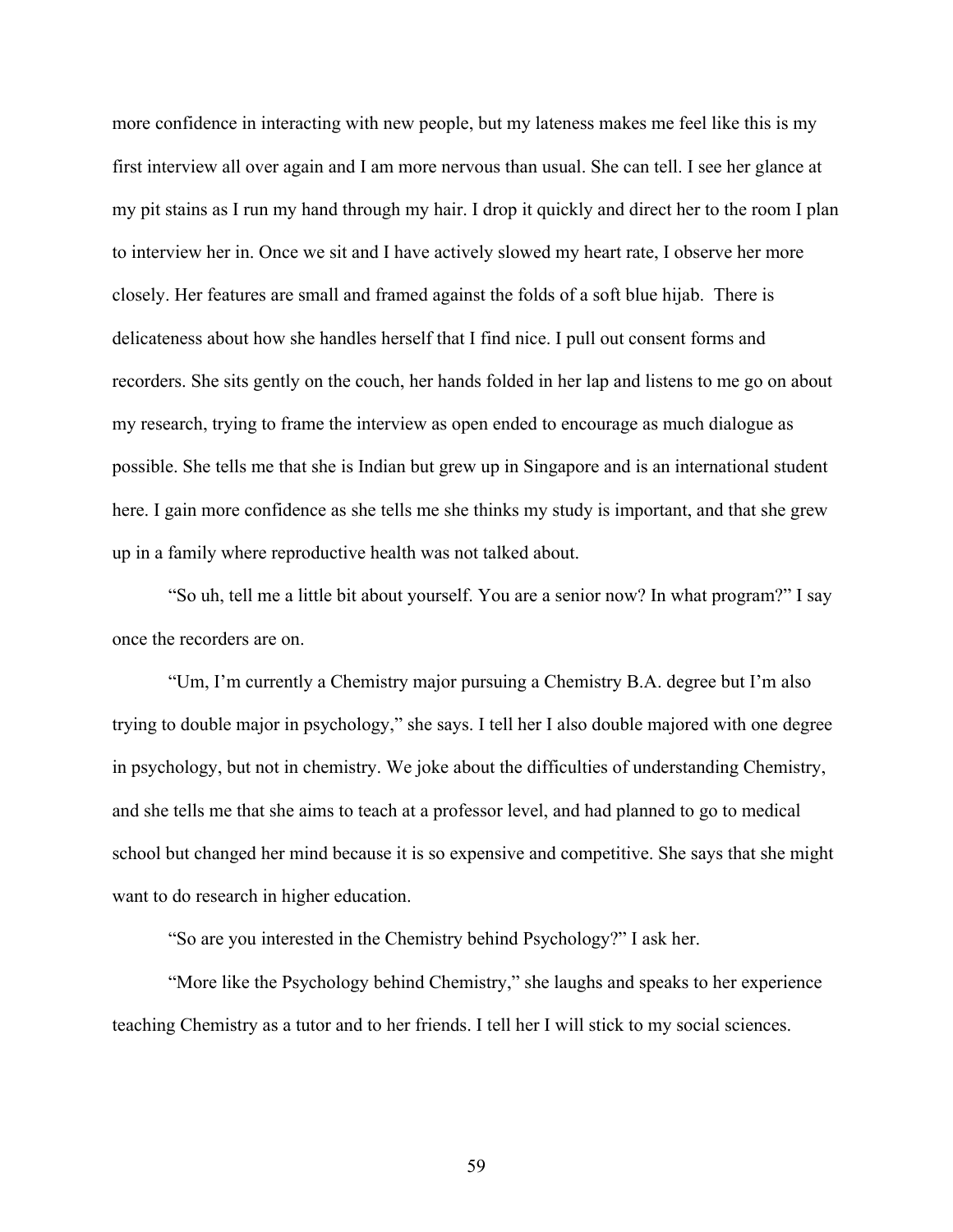"So, talking a little bit about your health care, and your reproductive health care," I say, having not found a subtler transition thus far in the interviewing process. "Um, so when you came to [University] um, was that something that you looked at here, as something that you wanted — to start going to, maybe a reproductive health provider? Or anything like that?" I stumble through the question; frustrated again at my lack of eloquence.

"Um, yes actually, sin—because that's uh, I mentioned before that, that's not something that's talked about a lot in my family so, I didn't even know what a pap smear was, a mammogram is, until very recently, like a year or two ago and um, and I really only recently started talking to my mom about reproductive health care, habits and behaviors that are good. Um and we started opening u—opening up about it recently and I guess I just wasn't really well informed, this is not something we talk about in my family, or it wasn't something I talked about in school either. Um, cause Asian countries are usually a lot more conservative in that sense. So I never was exposed to the information I would need to know as a Woman to take care of my reproductive health until I came here and it's funny cause um, I actually got a job at the center for student well-being and one of the cohorts that they focus on, because it's all about peer health education."

I realize that she has quite a lot to say and begin scribbling notes to remind myself what I want to ask her as she continues speaking. The first thing I note is 'informed — formal language', the second is 'Asian countries' I try to continue to listen to her speak as I do this. She continues to tell me about working as a peer health educator and how it has changed things for her.

"I've even talked to my supervisors about—which is funny because I talked to my supervisors before I talked to my mom about reproductive healthcare and my co-workers and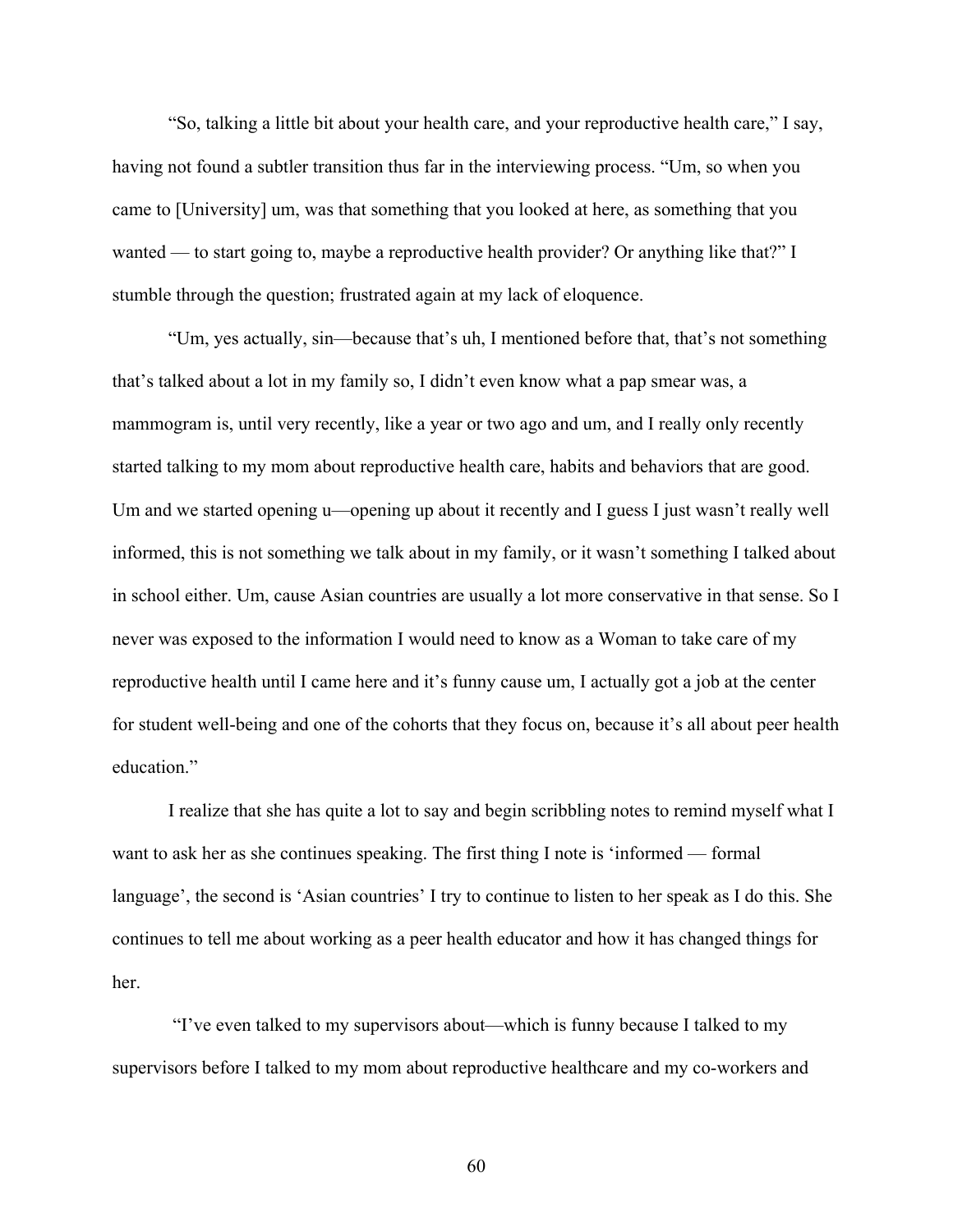everyone. They're very open about—about informing people and talking about what these conversations that I'm not use to so, um, I think that's where a lot of my information came from. Even—cause I'm not sexually active but, a lot of people um still say you should get your reproductive healthcare behaviors done even despite not being sexually active. Um, and that's something I didn't know I was like 'oh, why would something happen to me if I'm not sexually active', right? Like why should I get checked out? Um but just, even just going a doctor and talking about your reproductive health care I think is beneficial for every Woman whether you are sexually active or not so that's something I learned recently as well," She says.

"Yeah, okay, a whole wealth of information, I guess um, when you started looking into that," I say glancing down at my notes, to which I have added the barely legible 'take care of repro health', 'talked to supervisor before mother', and 'repro health vs sexual health.' I decide to follow up about her comments on her family.

"So you said that your family—you don't really talk about that um, why—why is that?"

"Yeah, I honestly don't know. I think um, it's just awkward? It's funny cause um, I'm a majority girl household, I have two younger sisters and my mom. Um, but it's just something that was always, I mean with my sisters I'm a little more open about it but they're younger than me so it's not like they have more experience than me in this department. But with my mom um," Rose pauses briefly to think, struggling to find her next words which I am realizing is a rarity. "Maybe because she grew up in a household where it's not talked about so it kinda carried over into out household too, then."

"Mhm" I say, nodding and thinking about my own mother, and her mother before her, and the silences I have inherited too.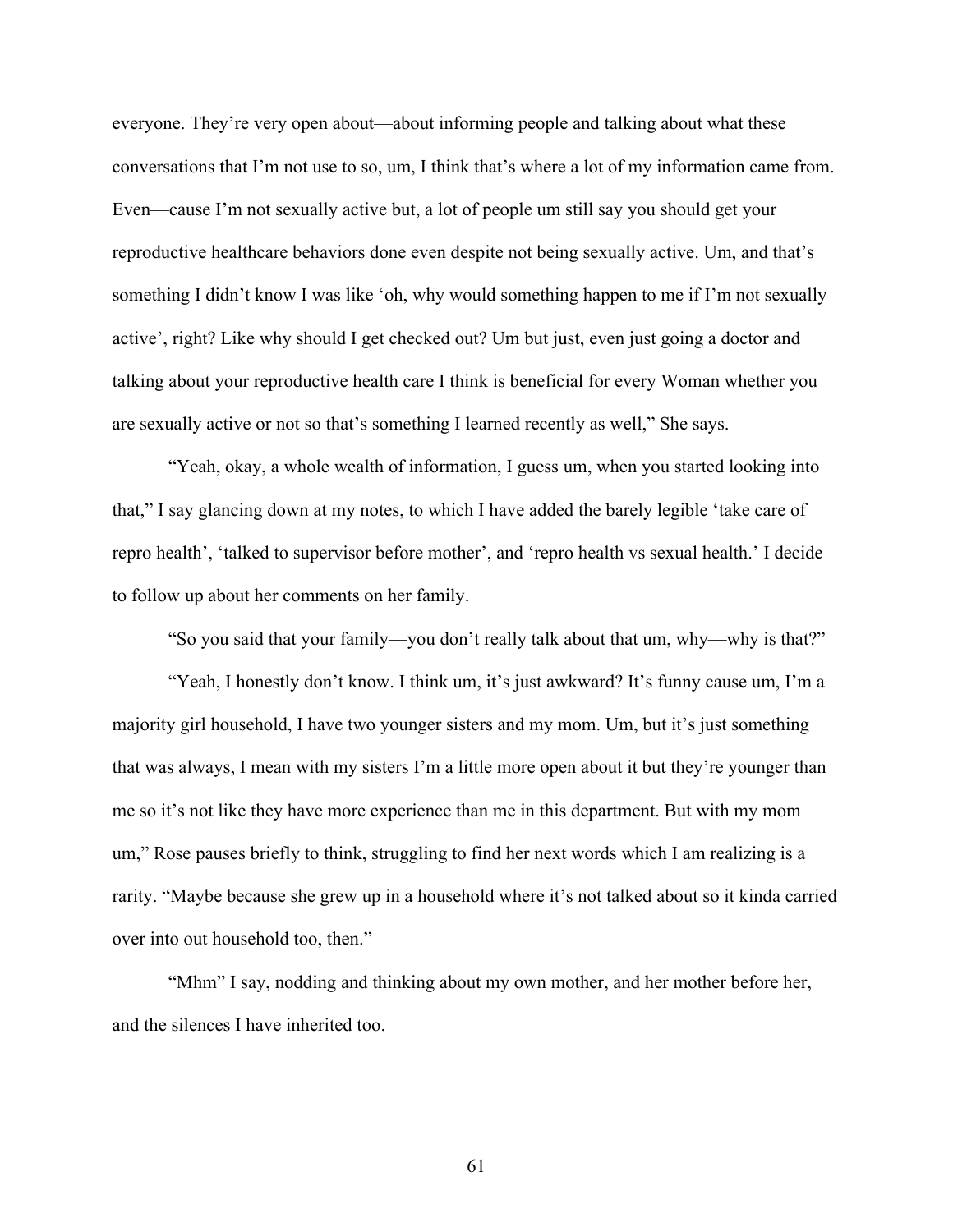"Even when I got my period for the first time, like, the only reason I knew what to do is because they taught us in school that you know, you get a pad, and you're gonna be bleeding from down there um, and all I did was tell my mom that 'Okay, I'm on my period. I—or I think I got my period.' And I told her to come check my bed and she checked it, and she like secretly gave me a pad in the bathroom and that was the end of it,"

"Oh wow, really?" my surprise is not because I find this strange, but because it is so similar to my own experiences. Rose is the first of my participants whose stories I see my own life mirrored in. This feeling of familiarity continues as she keeps narrating our shared experiences.

"Yeah I guess just in Asian cultures its something that—we're not use to vocalizing. So, its like getting over the initial awkwardness that's hard that people don't want to deal with. And then once you do get over it then its so much easier to talk about it" She says. I tell her how much I can relate.

"Yeah I'm Sri Lankan, so I definitely understand what you're talking about. My parents and I never talk about this kind of thing, ever, um. Me getting my periods was almost—it was very similar, my mom just kinda gave me a pad and we didn't talk about it," I say.

"Exactly," she laughs.

"Um, yeah, I think the culture is definitely a big thing um, is that something that you kind of noticed being here? And seeing how people talk about things here? Um was it—was it any different?"

"Super different. Like, huge culture shock. I'm just like everyone's talking about it and like they use the v-word like it's a regular word. I'm like 'whaaaat'?" She shakes her head in disbelief. "I—I didn't even know what 'coochie' meant until like, yesterday and I'm like 'Okay,"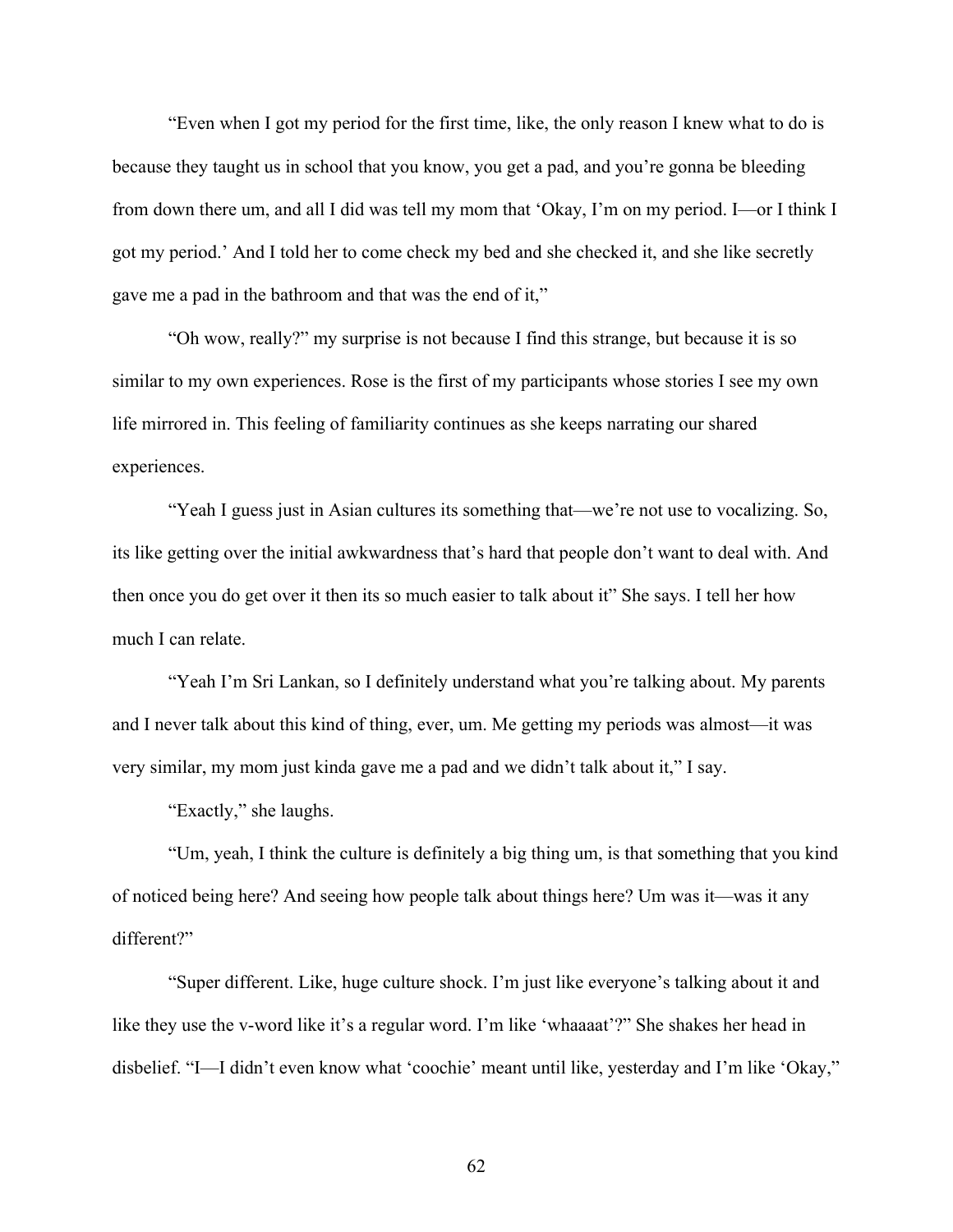she says and I laugh, taken aback that she used the word 'coochie' after using the euphemism 'vword'. I am surprised by her boldness. She laughs with me and says, "So it was—it was—people are a lot more open about it here which I think has its benefits and its like, downsides. Like it shouldn't be something, I think—I don't know, maybe it's just—in a way its good because its educating the men, too. Um, I have friends who use to be so awkward when you bring up like a period, or blood or anything like that, but talking about it became—it—it informed them more too. And I'm like, how do you not know like, a twenty-eight day cycle that a Woman goes through every twenty-eight days that's like a huge part of her life, how do you not know that cycle? And he's just like, 'oh well I never had to go through it.' I'm like 'You're lucky you didn't. You wouldn't survive, " she makes me laugh again and I and I am surprised at the shots she takes at men. I realize I find this surprising because I expected her to be a much more passive person. She tells me of her current boyfriend, who is also an international student and whom she has had to educate about menstruation. She notes that he has become a lot more open to hearing about it now because she normalizes it for him, attributing his initial resistance as cultural. I think of how I feel the same way about my own partners, but attribute their resistance to patriarchy.

"And again, it—it goes back to the culture too cause his culture is, uh, Middle Eastern and they're even more conservative than we are about it. And he grew up in an all male household so,"

"Ah so no clue about it,"

"Exactly, so I had to basically educate the boy, make him a man," she says and my laughter is now becoming one of discomfort. I don't know how to ask her what that means, so I ask about her boyfriend specifically.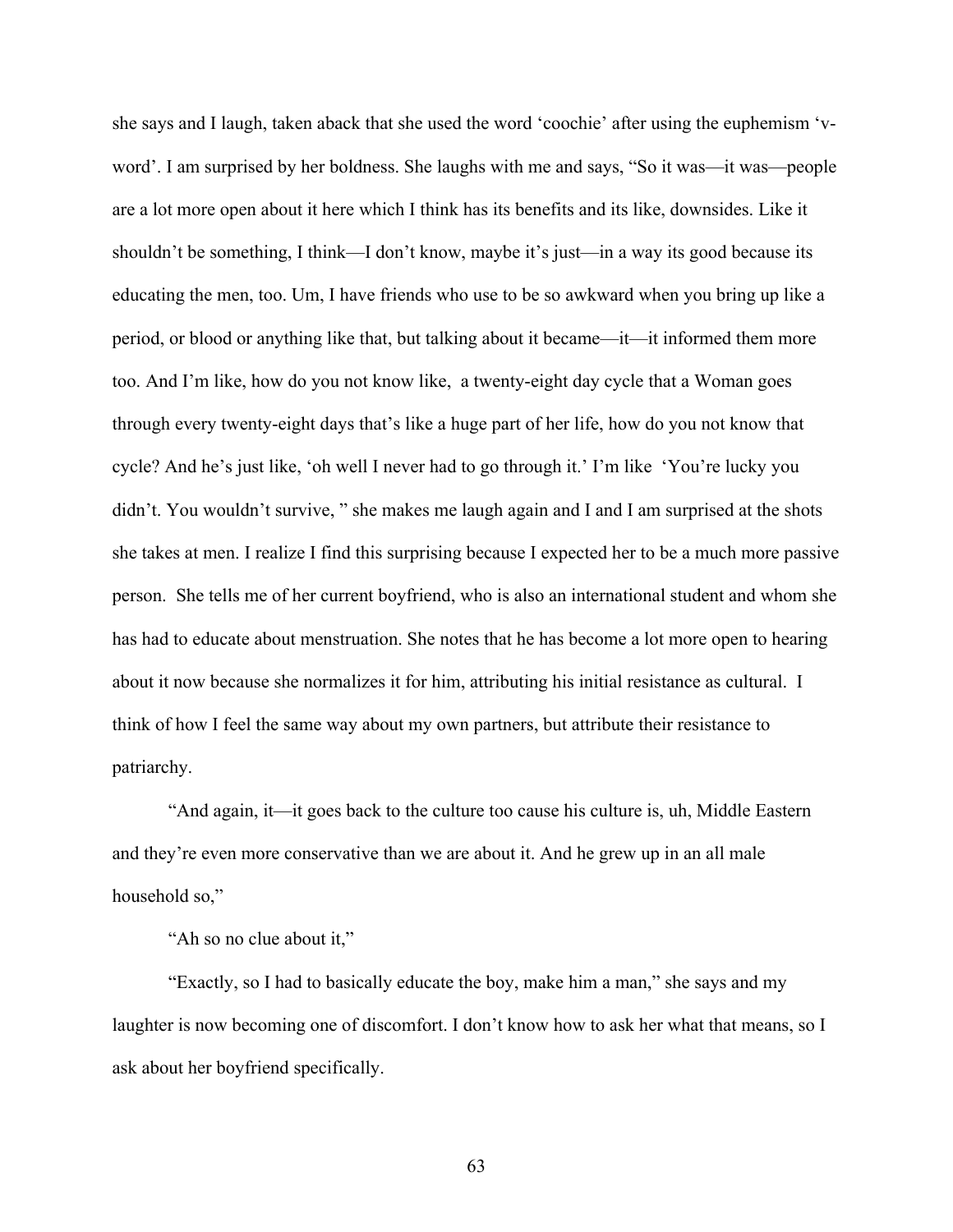"How did he take that?"

"It was—at first he would be like, 'Oh, okay,' and he wouldn't talk about it more, until like I explained the biology about it and I was like 'Literally its just a process that goes on in our bodies that we can't control. And I know hate blood but it's a different kind of blood so its okay,' and just like convincing him to talk about it, its okay—its better you're informed and you know than the alternative which is you're just unaware and you're saying things like 'You're on your period that's why you're in a bad mood' you know, at least I have an excuse, what's yours?" She tells me that she thinks it makes a man better to know these things and I agree.

"So now he's a lot more open to talking about these things?"

"Yeah, but only with me, he's still awkward with other girls. It's like talking about myself like normalized it so, cause uh we pray but when we are on our periods we can't pray. So, um, usually he'll be like 'Oh why aren't you praying?', or 'Do you want to go pray together?', or 'Are you fasting tomorrow?', and I'll be like 'I can't cause I'm ah—I'm on my period,' and before I'd just like, 'Oh I can't,' and he'd like be like 'Oh," and that's the end of it. But now I'll be like "Oh I can't cause I'm on my period, and he's like oh okay, um, 'Is that why you've been moody lately?' and I'm like 'yeah, honestly, that's why I have been moody lately," she laughs. I note the contradiction in what she voiced earlier, that this belief that men had was indicative of a lack of understanding, but now is indicative of understanding. She addresses this before I can decide if I should or not, "But he doesn't mean it in like an accusatory way like a lot of men do, he just means it like 'okay, like, I understand now. I'll stay away from you for a while,' "she says. She tells me that he gets her medicine but they aren't at the stage where she can ask him to buy her pads yet.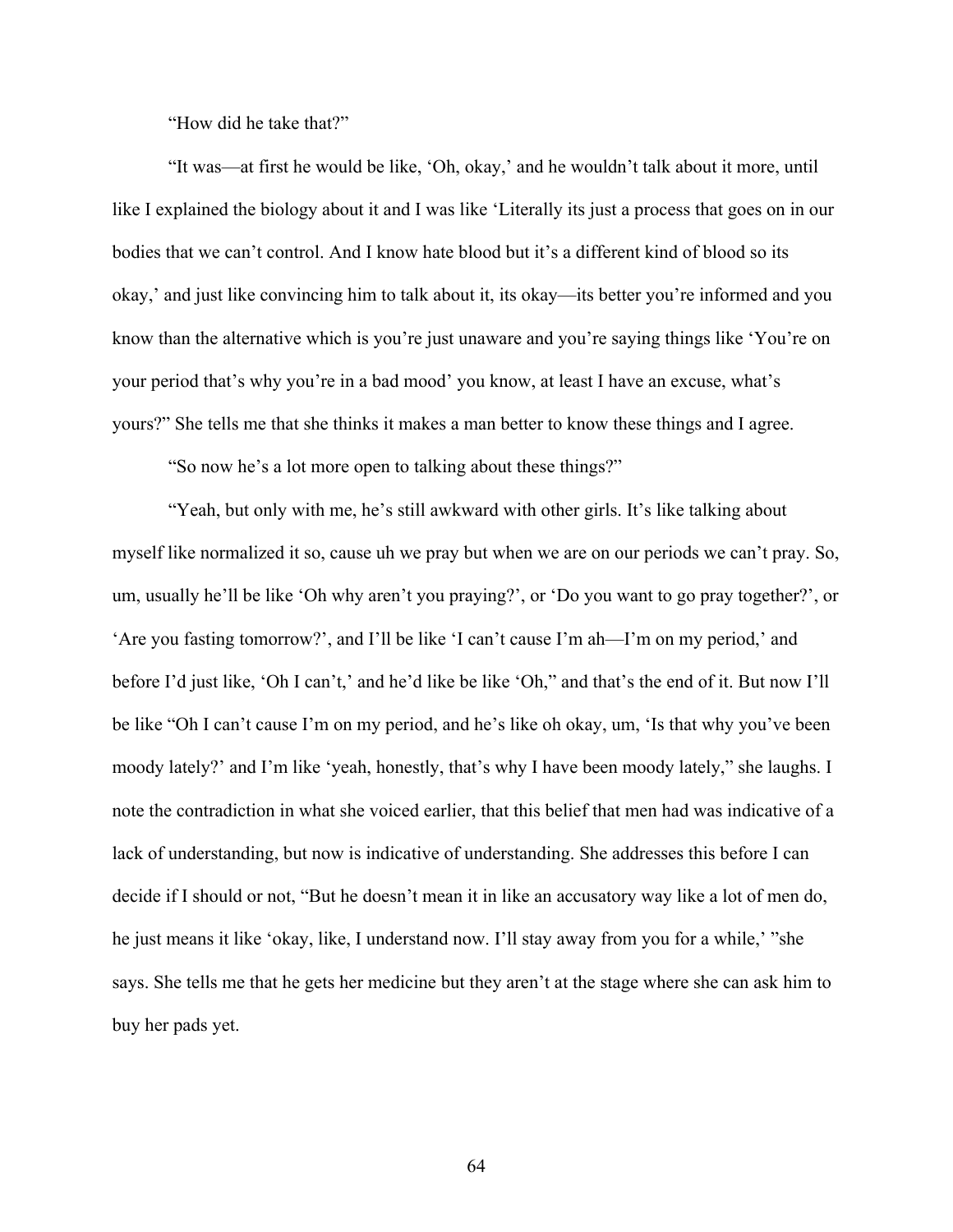"Oh yeah that's always rough. I asked my boyfriend to buy me tampons and he walked in the store, and then walked back out, and was like 'there are just so many different kinds, there are so many colors' and he thought that pink was purple, or I said purple and he thought it was pink, and I'm just like, I don't even—we don't even see colors the same way? It's rough," I joke and she is laughing.

"That's so funny oh my god, *men*." She says. She voices that she thinks her boyfriend has come a long way from the beliefs he had from being raised in an all-male household.

The conversation moves to her own experiences with health care, and she tells me that while she has yet to see a reproductive healthcare provider while she has been in the U.S., she has gone to the doctor for other things.

"So what was the first time you went to a provider here like, what is what you expected it to be like, was there any cultural differences that you were like, 'woah this is not what I'm use to?' " I say, expecting to hear that it is but she surprises me again.

"It was pretty—It was pretty okay, it was the same as its been in Singapore, it didn't feel any different or anything like that. It was pretty normal." She says. I tell her it sounds like she has good health care experiences here and she agrees. I move specifically to the racial dynamic of her experiences both in health care and her time working as a peer health educator.

"Are you ever um, kind of aware of like your racial identity that other people may put upon you, or see when they interact with you in those…situations?" I cringe again that I have not found a way to be more articulate in asking about racial experiences.

"Um, there's definitely—cause I'm a Muslim, so it's kind of like assumed that I'm abstaining. So, I think for some people who are aware of the culture, or the—the kind of norms that we follow, uh, they might be a little taken aback that, 'well why is she out here talking about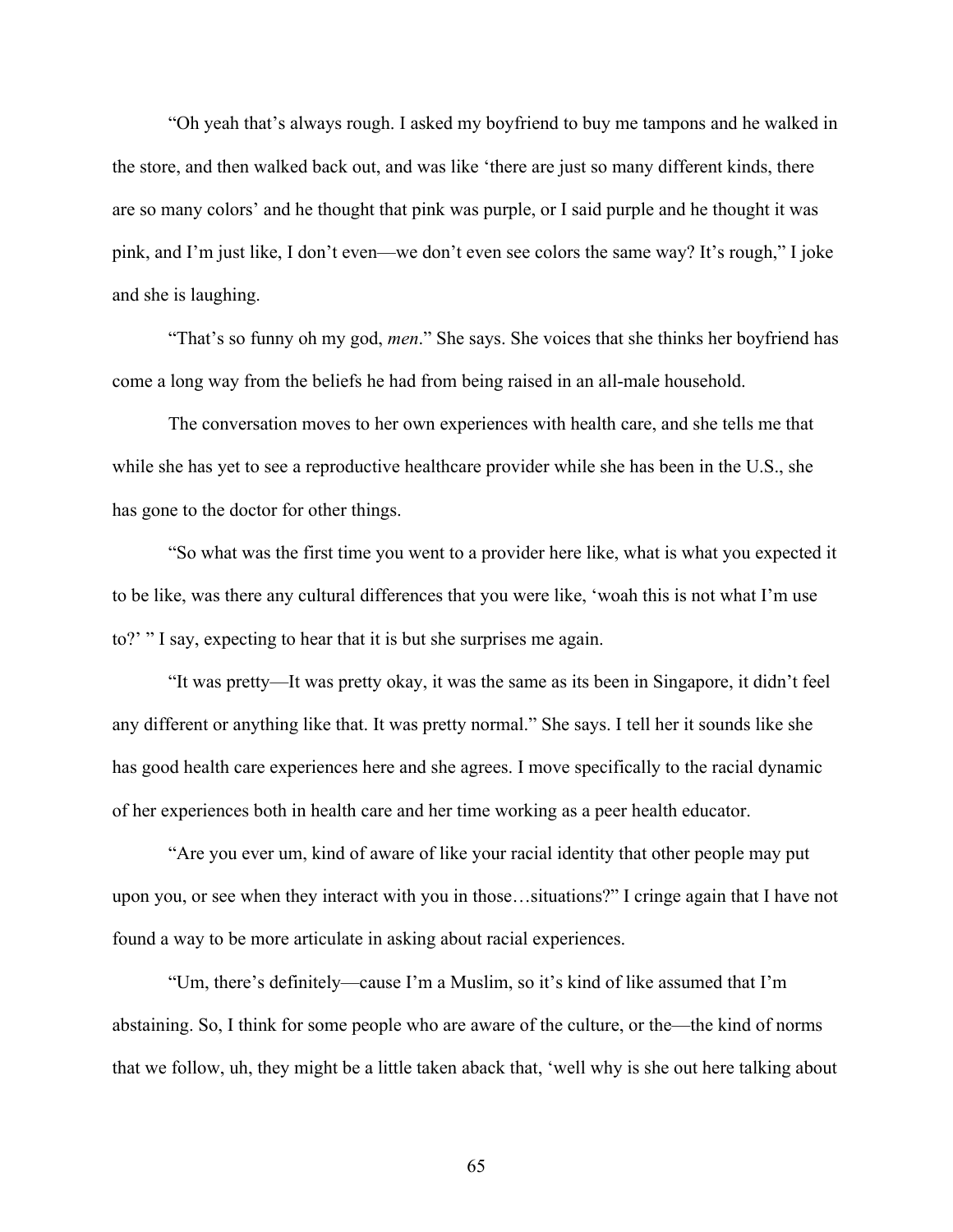sexual health, that's such a brash and loud topic to be talking about.' Um, especially men. Like, mostly men would think that. They'd be like, 'Why is she talking about this with everybody, like, that's not something you should be talking about that's something Women should keep like hush hush and all these things so," she says.

"Can you see it on their face or it is something they say, or how they interact with you?"

"It just gets awkward. It gets awkward when they come up to the table and there's like" she pauses and makes a face that I'm starting to associate with her particularly bolder statements, "a big penis on it. And—and we're trynna, or, it's not always me. Like I—I don't do the, the condom demonstrations. But usually there's someone there who is like, 'oh do you want to try to put a condom on?' and its just like that awkwardness. And I'm like, I can talk to you about physical activity. Um, do you exercise? And that's about it," she laughs, "So, I—I feel uncomfortable like talking to people, um, who get awkward. If it's a Woman and they wanna know how to use a condom I'd be more comfortable talking about it. If they wanna know about different contraceptive methods I'd be a lot more comfortable talking about it. But it its like a guy then I just get—I just like close up right away, I'm like I don't really wanna—" She says and I cut the end of her sentence off with my curiosity,

"Why do you think they get so weird?"

" I honestly don't know, I think it's literally just like a lack of education about it. And guys kinda have a one track mind anyway so I feel like sometimes, with some guys, you never know where that's gonna take them. You know especially if they're talking to a Woman about it. And I know that we've had like presentations on these topics where it could be a really pretty girl who's presenting and—and they could be like a majority male audience and obviously that's gonna get a lot of backlash,"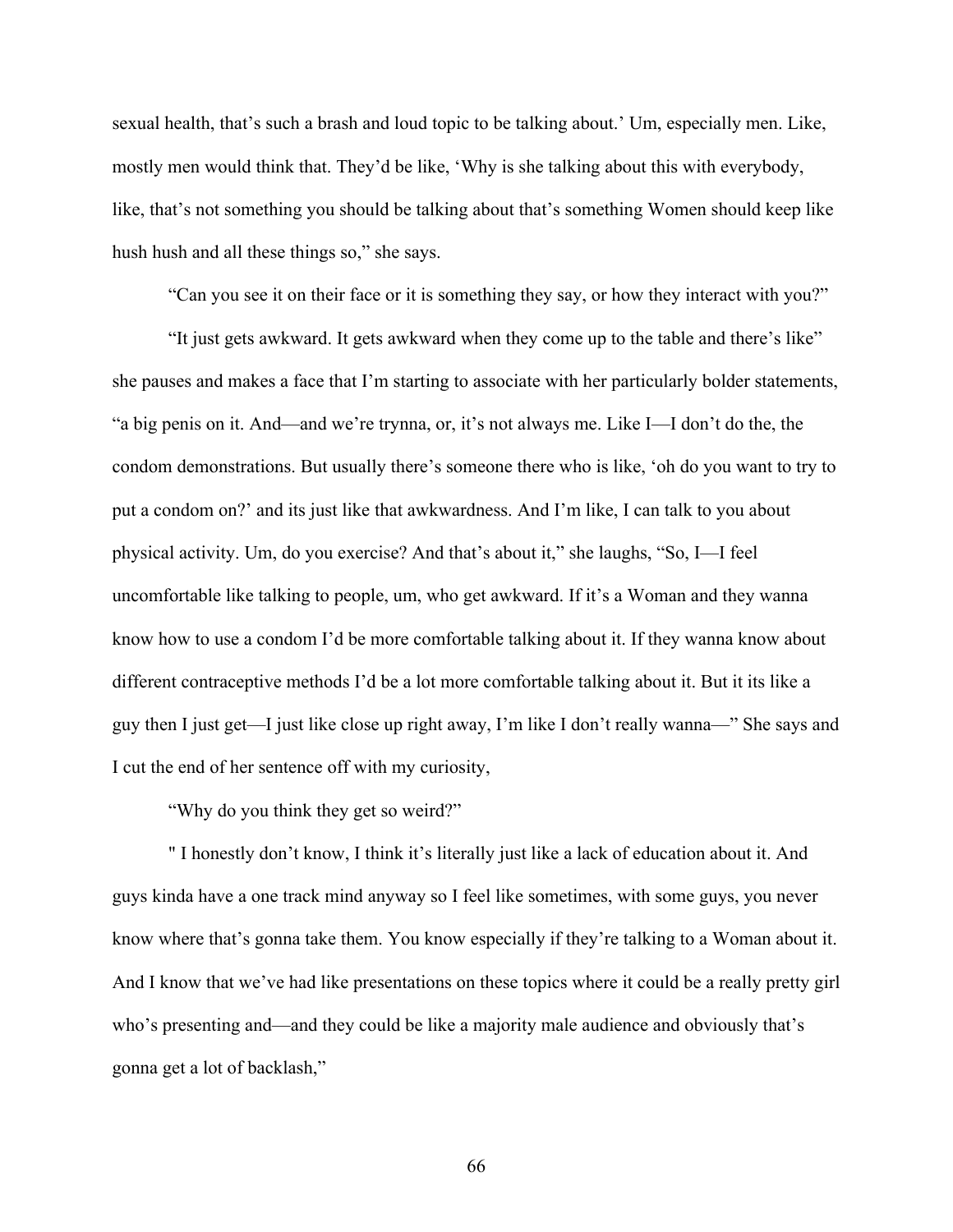"Oh—goodness. Yeah." I say, and I am starting to feel uncomfortable. Until this point I had felt as though we were sharing anecdotes about our frustrations with men in similar ways. Now I felt like we were both frustrated with men, but she believed that men were just that way naturally, while I believed they were made to be that way and aren't asked, and don't think, to change. I don't know if I should address this or not, and feel particularly uncomfortable with the thought of voicing this distinction in viewing men differently because I have yet to figure out how to challenge participants views in general during these interviews, but also because she is a brown Woman and I feel placed within the familiar box of brown acceptability, in which I don't question things, don't call things out, don't voice my differing opinions in case they are viewed as non-*sanskari*, or not in line with brown culture, and 'too American' – what my parents deem the worst fate. I bite my tongue as Rose continues.

"So, so just being aware that that's a boundary I want to—I want to k—maintain like from the beginning i—it can hinder how we talk about it and how I would inform a man about it. So I would prefer it to be this way where the men are talking to the men, just because they listen to each other more. Like a man is not gonna listen to a Woman, let's just be real, men are not raised that way anymore. And I would be more comfortable talking to a girl about it." She says. I nod in agreement, even offering a "yeah, unfortunate" when she says men are not raised this way anymore, even though I internally think they never were raised that way. My discomfort grows. I ask her more about her job and she speaks to it having changed her way of thinking about things and educating other people, and opening up about these topics. We talk more about the changes in her thinking, and I ask her about if she would have children, and she says eventually she would.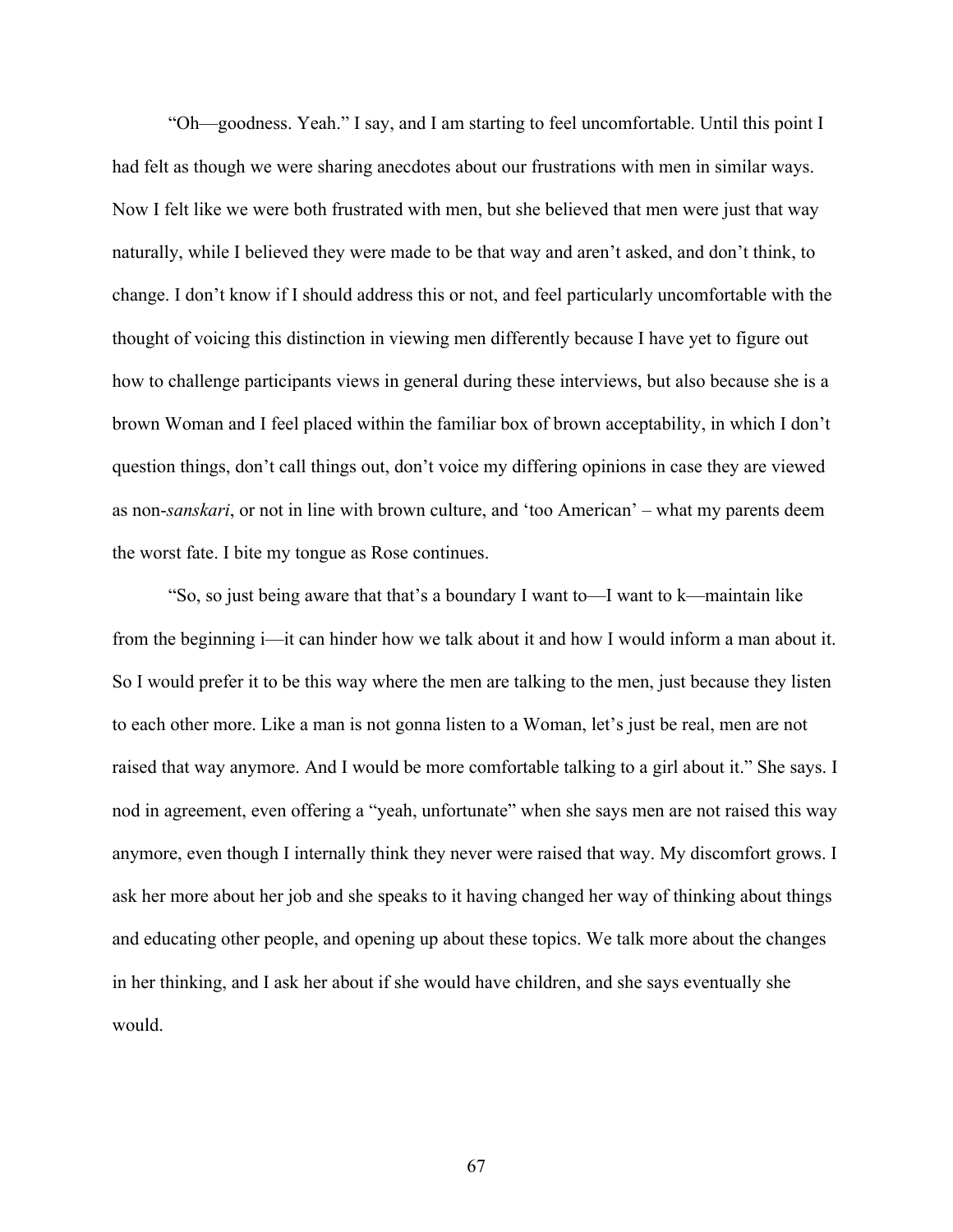"Um—Do you think that you would talk to your child differently than how you were raised about these kinds of things?" I ask.

"Yeah, for sure, I would want it to be more um—just, I think because of my education here in all these aspects I would be more confident in talking to my child about it. Um, because one thing that I think with my mom um—her mom wasn't very educated about this and that just kind of… determined how it was gonna look for her as well. But because, like my mom is more educated than her mom about it and then I'm more educated about my mom about it—or about talking—or I'm just more *comfortable* about talking about it and I'm more use to it and I'm more exposed to it, more exposed to these types of conversations. Um, I feel like I'd be more confident approaching it with my children than my mom was with me and more than her mom was with her and her sisters. So, and I think um, like the way I talk to my sisters about it would be a good precursor for it, I'm basically their mom I basically raised them," she laughs, and I feel guilt, wondering how her mother would feel about this in the same way I wonder how my own mother would feel when I speak of the ways my older sisters raised me. I find myself wanting to turn the conversation more to our mothers out of sheer desperation to feel known, to hear my own feelings spoken in another's voice again. I think this is probably selfish of me when I realize I missed her last few words and refocus.

Rose continues, "Um—yeah so I think just because I'm more comfortable talking about it with my sisters and like, I'm comfortable letting them know that okay—make sure you have your boundaries from the beginning, make sure you know what you want, uh communicate that clearly if it's with a guy, if it's not, they're not sexually active either. Obviously they will be in the future with their significant others um, their husbands *hopefully* not anything else. No, I'm kidding," She laughs and I feel the walls of my brown box of acceptability close in on me. I'm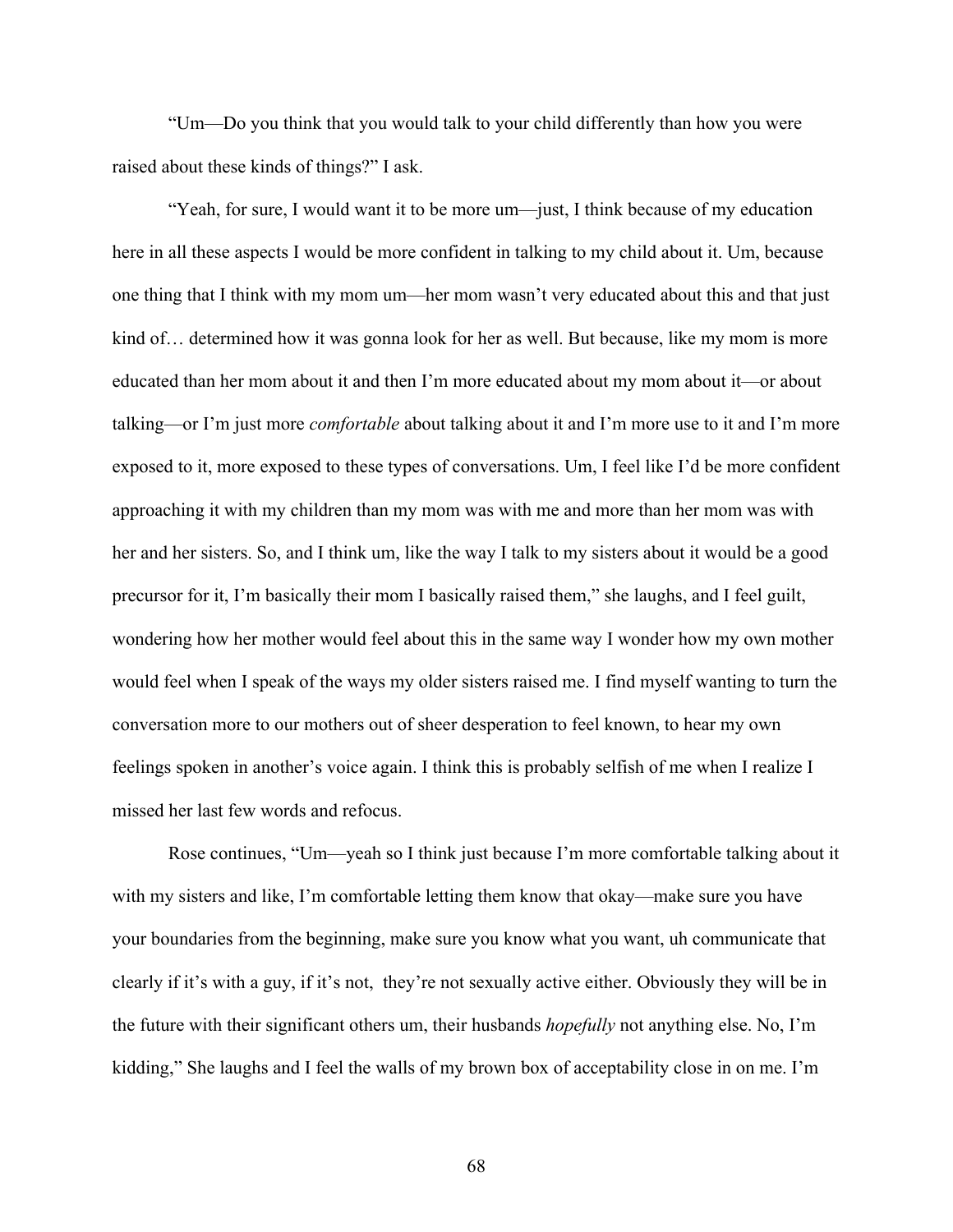surprised at this unexpected, out of the way instance of homophobia. I laugh with her and it feels cowardly. She is still speaking but I miss her words again, debating the levels that I could engage. I could tell her I am Q

Queer, make this a moment that seems so easy to imagine from ivory places. But I have had twenty-four heavily surveilled years of fearing that speaking these truths to anyone South Asian would get back to my parents. And so I laugh and I let it go.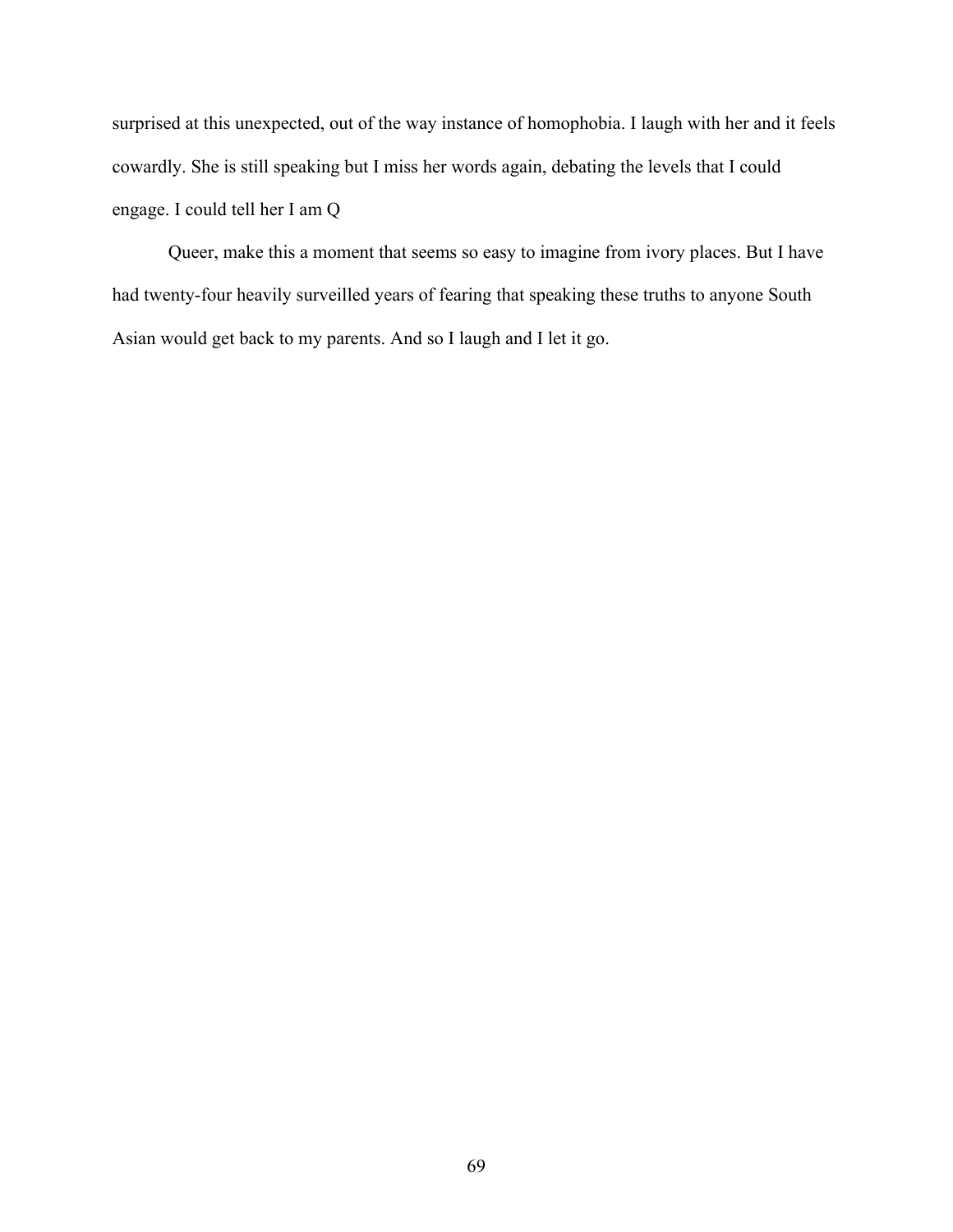### CHAPTER FIVE

# ANALYSIS AND DISCUSSION

# **Colonizing Sense Making**

### **Clonized Perceptions of Participants**

At the start of each narrative I am relying solely on my colonized mind, and I search for each participant based on a colonized understanding of gender and race (Schiwy, 2007). In Jane and Rose, I search for specific manifestations of "Latina" and "Middle Eastern" based on their last names, which I used as a marker of their race. While gender identity was not explicitly discussed prior to meeting, I assumed each participant embodied "Woman" in a heteronormative able-bodied cis-gendered way and looking for bodies that fit that perception. In Tiffany, I did not have a specific racialization in mind from her name, but instead relied on colonized understandings of "race" as embodied primarily through skin color, reifying the assumption that to be "of color" means to have skin of color by looking for "color" as I was looking to identify Tiffany exiting the elevator (Omi Winant, 2015).

Perhaps the most obvious of colonized understanding of my participant's racial identity is with Rose, where I reify the narrative of a docile Muslim Woman in my perceptions of her. While Rose complicated my geo-politically flat, colonized assumption that she was Middle Eastern by telling me that she was an Indian Woman who grew up in Singapore, I continue to perceive her in a light that reifies a docile image of her. My descriptions of her "soft blue hijab",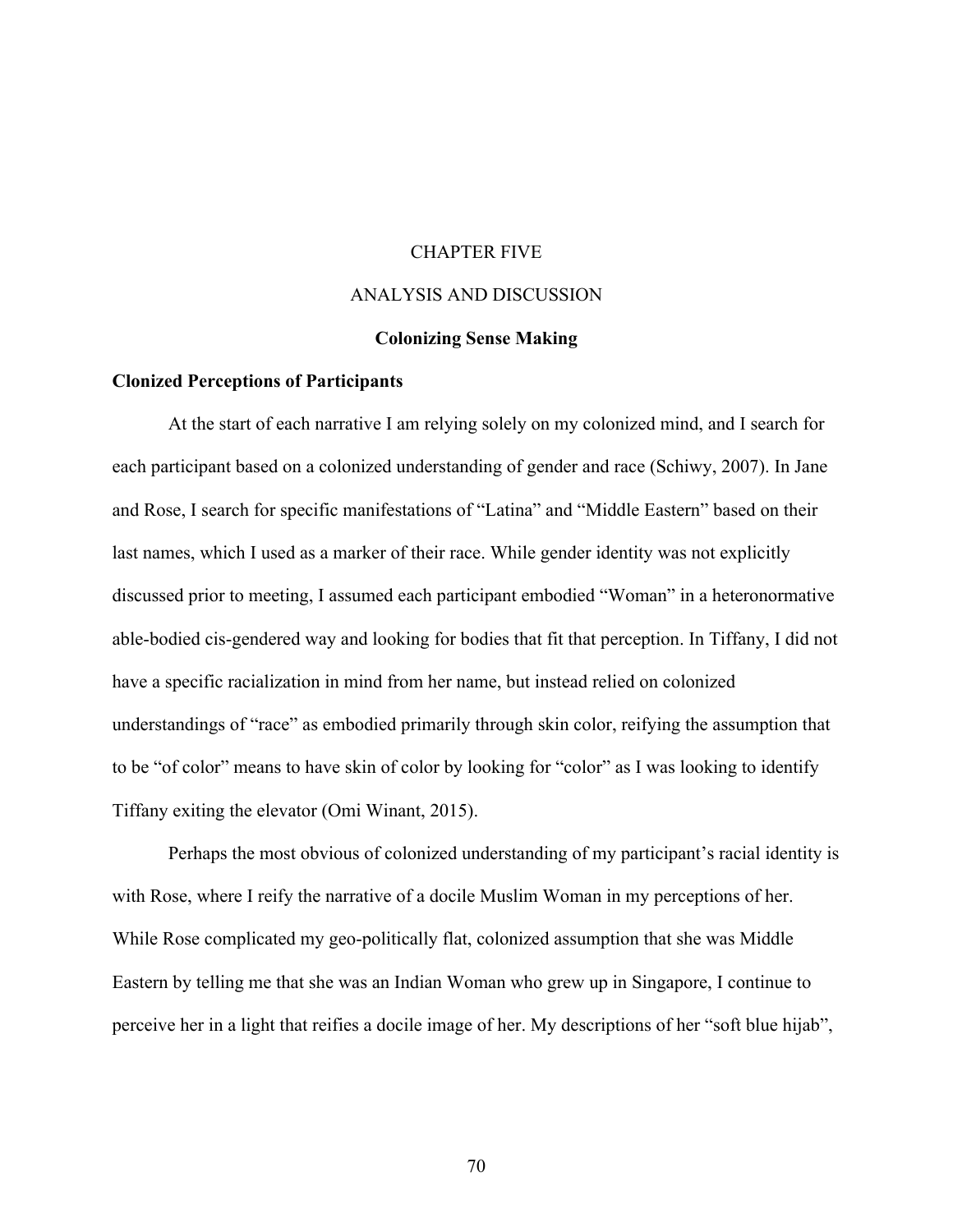of a "delicateness" show this leaning in my perception. My continued surprise at her humor, at her boldness, also indicates my assumption that she was inherently not bold or quick to humor.

### **Colonized Concept of Important Selves**

In each narrative, the dialogue I begin with is colonial in its focus on capitalist identity, and places my participants within a colonized structure of "self" (Mann, 2013). In Tiffany, I at least manage to offer the slightly more open-ended "how do you spend your time" but only after framing how the "little bit about" herself that I was interested in hearing were things like what she "does." In Rose and Jane, I limit their construction of their selves more directly, asking them both specifically about what education program they are in, elaborating on the career paths this may lead them to. By focusing on the aspects of their identities that make them capitalistically productive, I colonize how they are able to communicate what matters to them, and what I can then tie into reproductive health, similar to how providers reconstitute white heteronormative bourgeois norms in their expectations for patients' lives (Mann, 2013).

#### **Reproduction Centered Around Colonized Timelines**

The tying of a reproduction to a capitalist timeline is the essence of what I have reiterated by structuring interviews in a manner that understands Tiffany, Jane, and Rose's lives only within the frame of education, career, and marriage. Each Woman expresses similar reliance on this capitalist timelines in the sense making of their own reproductive health. Jane expresses that her long educational path was a reason she wanted to get on birth control, viewing pregnancy as a hindrance to her life goals. Jane also states,

" I can't imagine if I did have like something that I would have some sort of timeline, because I know – all the Women I'm associated with have really big goals, in academia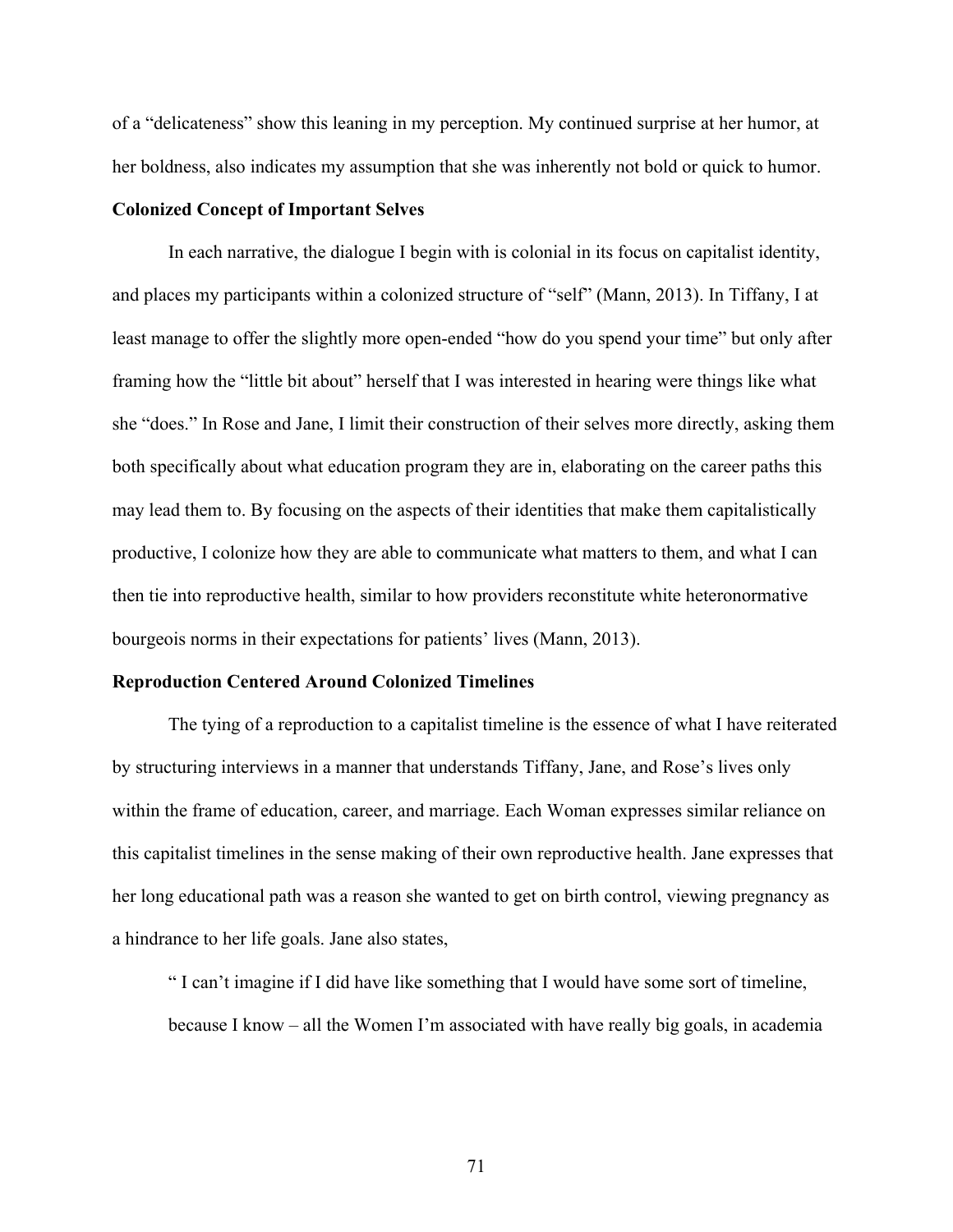especially so, I'm really lucky that I don't have to worry about that timeline but I know a lot of Women do so,"

Here she expresses sympathy with Women who have uncertainty with their fertility, noting that such uncertainty would make them have to re-think their timelines, which have been previously set with their goals in academia. This reiterates the connection between an ideal reproductive self and the capitalist notions of completing an education and joining the workforce before reproducing. Similarly, Tiffany makes sense of reproduction in relation to marriage plans and marriage status. She begins by noting marriage as a marker of her birth control process, stating,

"...I'm not actually in a relationship currently where I'm *worried* about birth control so…that played a role in my effect to get back on this particular birth control because I wa—I had a Mirena in when I got pregnant with my son. But I was married at the time so,"

Given Tiffany's history with getting pregnant on birth control, she has differentiated between the kind of birth control that she would trust in a marriage and the kind she wouldn't, framing pregnancy that occurs within a marriage as more desirable than one outside of a marriage. Tiffany reiterates this connection between pregnancy and marriage when she states,

"Well, at the start of a relationship you know, everyone, you're using them. But you know obviously I…dated, we got married, so that kinda went out the window. So I said okay, well we'll just get birth control so that's something that'll be a little bit…I'm not looking for marriage you know, um been there, done that. If it does happen great, but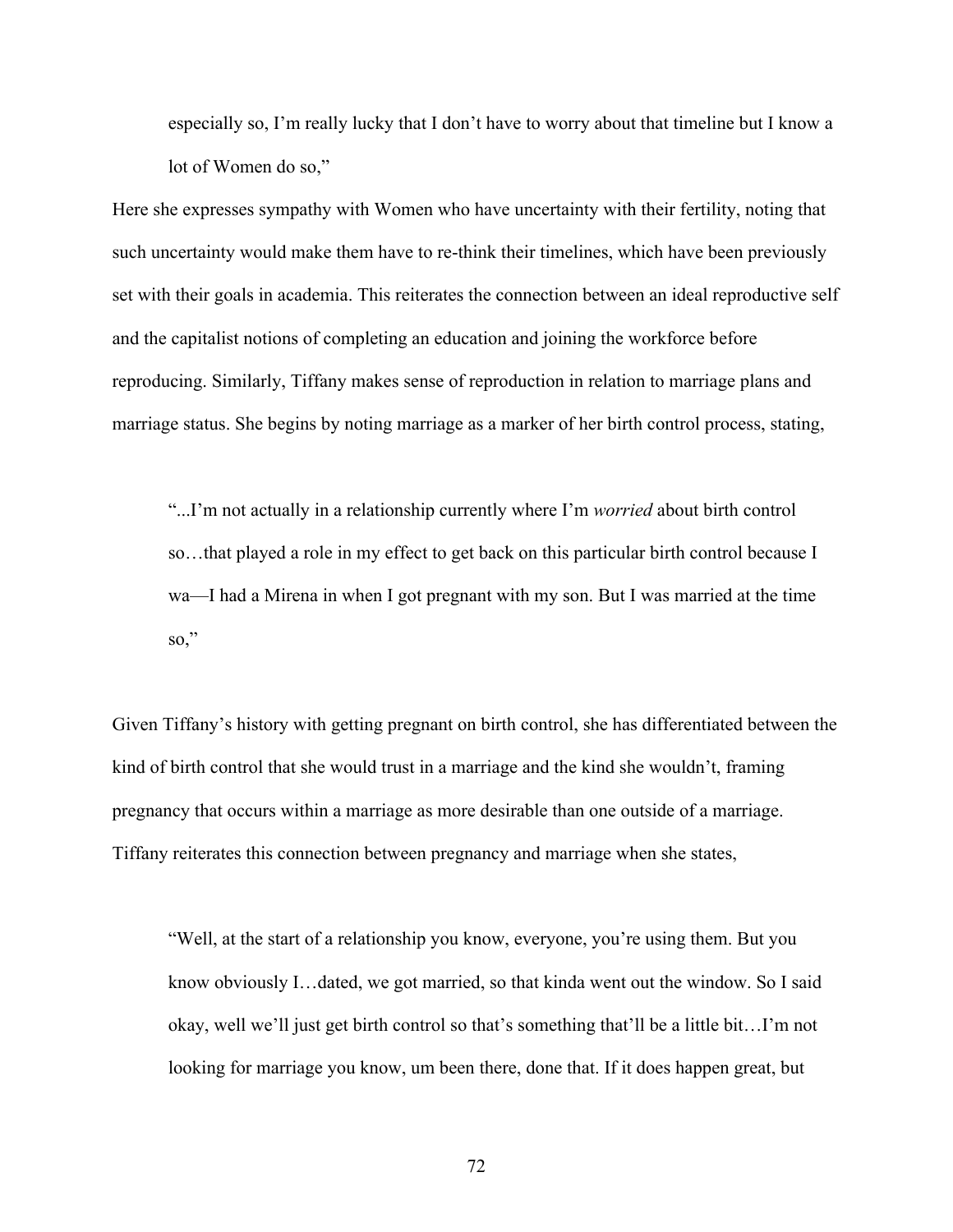that's not *my* thought process nor do I necessarily want more children. So that will be something that is more strictly enforced than it would be if I was still in my marriage you know"

Here Tiffany articulates that the stages of a relationship, from dating to marriage, dictate one's decisions about birth control because of the expectation that condoms will not be used during marriage ("went out the window"). Tiffany notes that enforcing condom usage is more possible for her when dating than in marriage. In each of these instances with Jane and Tiffany, my lack of questioning such timelines and coupling of marriage and reproduction reiterates, re-colonizes, its normalcy.

# **Reiterating Disbelief of Participant Perception**

A tenet of the wily patient is their untrustworthy account of events. Bridges (2007) notes how staff at the Alpha clinic enter interactions with patients assuming that they are lying and are inherently mistrustful or unable to comprehend the interaction accurately. Within Jane, I enact such mistrust and doubt of Jane's medical experiences with my disbelief of her account. While I do not doubt that what Jane is telling me has happened to her, throughout the narrative I continually seek information that will show her perception of what has happened as a misunderstanding. Once hearing her account of being given an intravaginal ultrasound in order to get a birth control prescription, I ask her,

"Um so its surprising to me to hear that, um, so when they told you that did you understand like, this is an *intravaginal* thing, or?"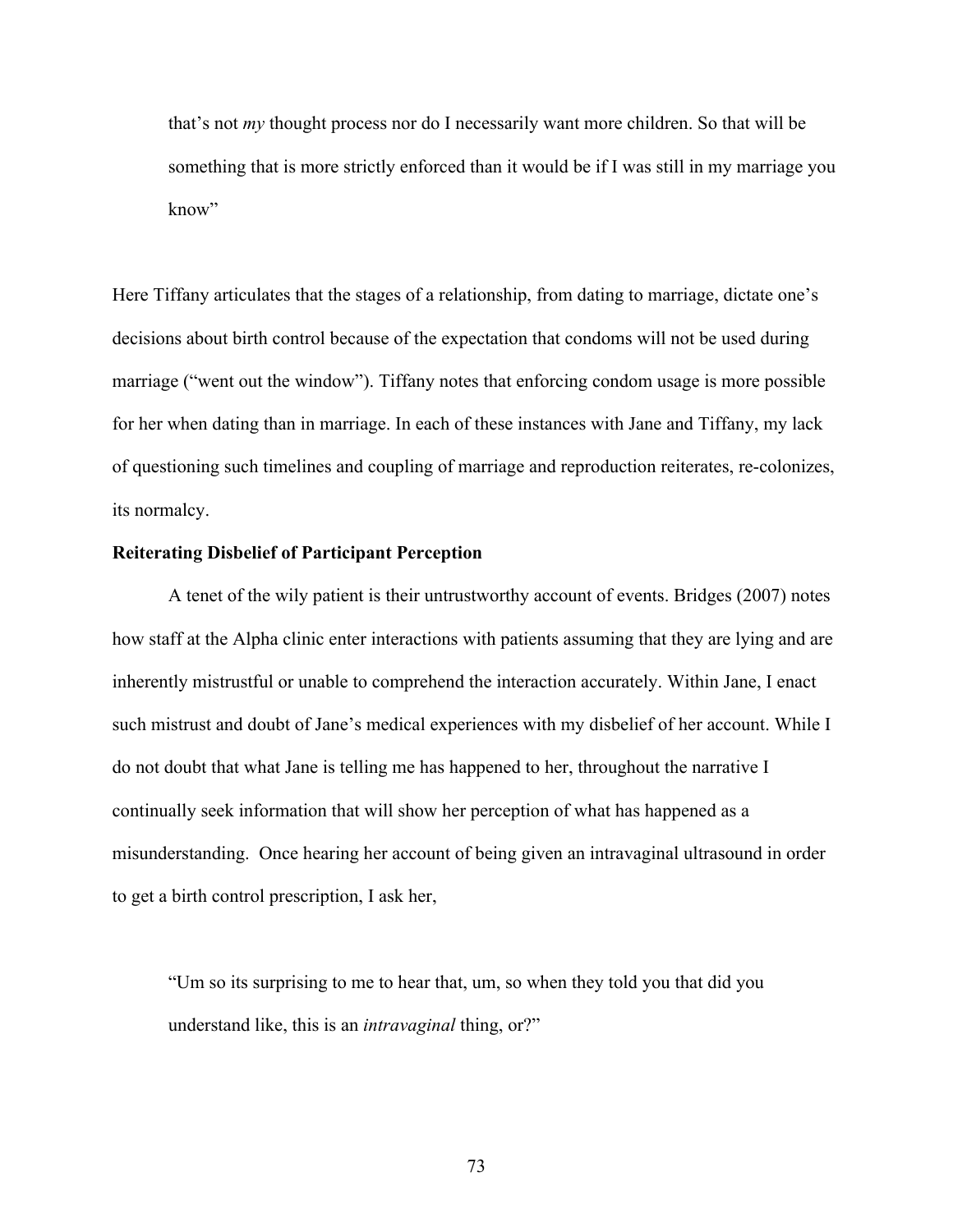While she tells me her story, clearly indicating that she was not given any more information, I still ask her to re-account in various ways. I ask,

"What did they tell you?"

Implying that there is specific language that could have been exchanged with her that she should be accounted for in explaining her sense making. While she answers, still articulating that she was not given information explaining the procedure, I feel the need to ask her to account again as seen in the following interaction:

' "Did they ever explain why that exam was necessary for *birth control*?" I ask, and then immediately worry I am being pushy or redundant on this topic. Hadn't she already said she didn't know why they gave her the exam?

 "No, uh, no they didn't," Jane's laughter now clearly marks her own discomfort. She speculates about reasons why, rearticulating her mothers reasoning that the doctor wanted to show her about her body.'

Although Jane has already articulated to me what the provider said to her, I still ask specifically if anything about birth control was mentioned, still searching for information that shows the provider did indeed give Jane information she is continually articulating she was not given. At this point Jane tries to explain the situation by offering what her mom says, the possibility of her provider trying to teach her about her body, and in doing so joins in the colonization of our understanding of medical providers as having intentions only rooted in educating patients. I only feel bad enough about my mistrustful probing of Jane to note it, but not enough to apologize, to claim what I have done as re-iterating the wily patient narrative, and re-ascribe trust in her by not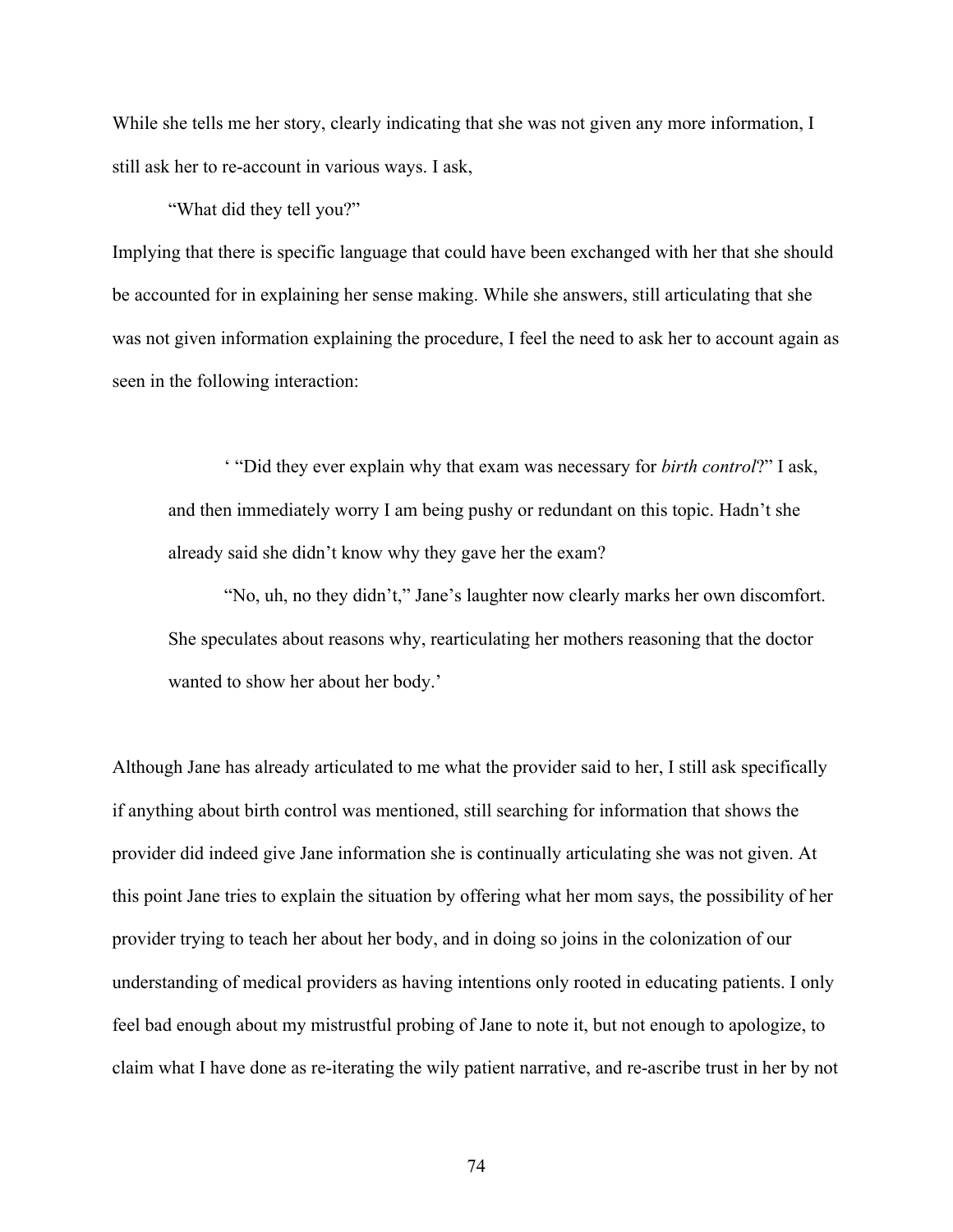making her answer the question, or to attend to the ways in which she already has answered several times and why that has not been enough for me.

#### **Colonized Sense Making of "Culture"**

In Rose, our sense making of reproductive health is reliant on a colonized concept of "culture." While this is also prevalent in Jane in our interaction,

" 'So my parents...eventually  $- I$  have a very... I never got the talk or anything. I'm from a brown family, we don't talk about that kind of stuff, so like yeah' 'Same,' I say and we share a knowing laugh and eye-roll. 'So a lot of, you know, weird feelings about all of that.' She says."

Rose and I attribute this, which is part of the racialization of being "brown" that Jane mentions, specifically to "culture" and foreignness. Rose first attributes a lack of knowledge about reproductive health to "Asian culture", stating:

" 'Um, cause Asian countries are usually a lot more conservative in that sense. So I never was exposed to the information I would need to know as a Woman to take care of my reproductive health until I came here…'"

We further this sense making later in the narrative when we discuss similarities in how our mothers handled our first periods:

"Yeah I guess just in Asian cultures it's something that—we're not use to vocalizing. So, it's like getting over the initial awkwardness that's hard that people don't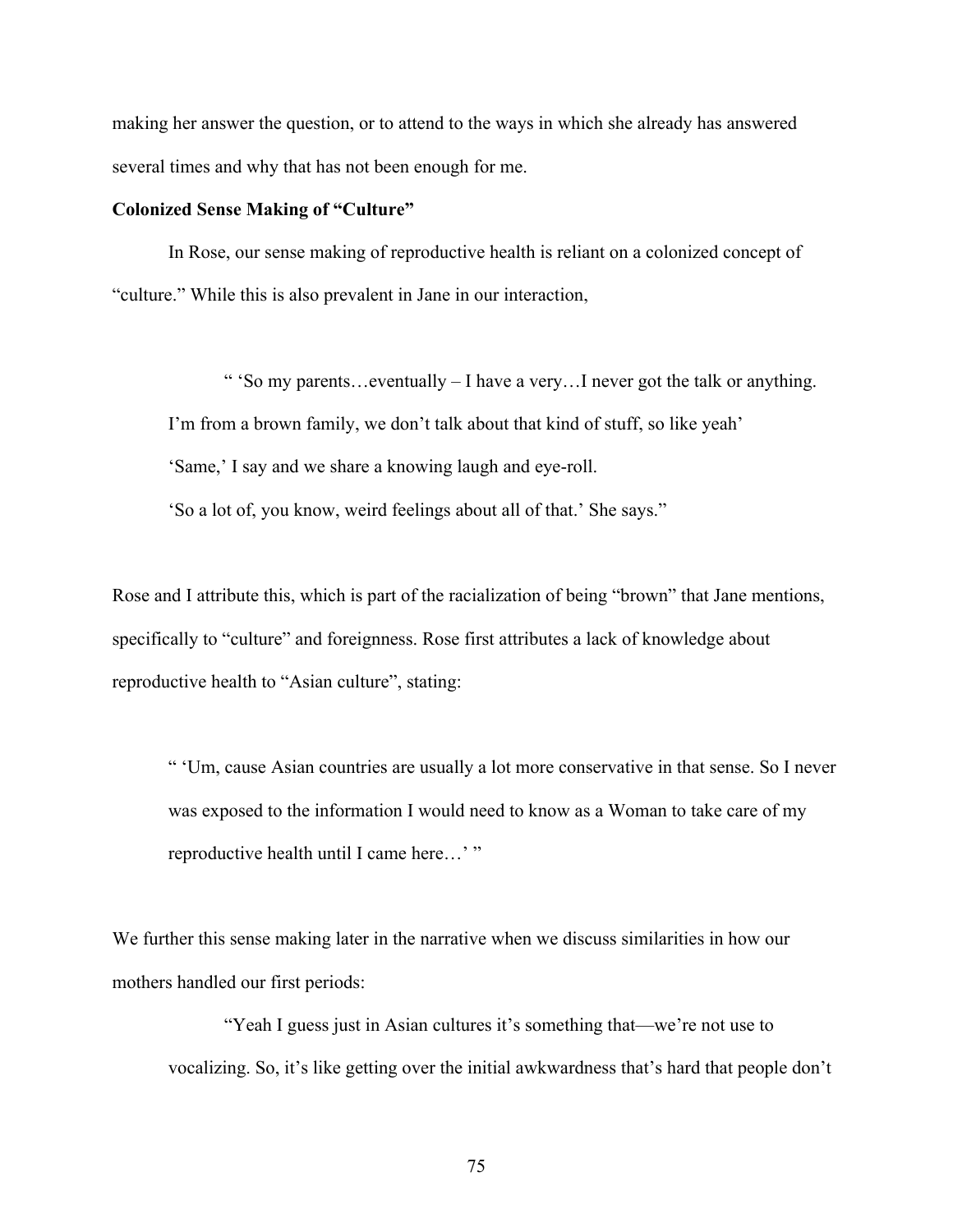want to deal with. And then once you do get over it then it's so much easier to talk about it", she says. I tell her how much I can relate.

"Yeah I'm Sri Lankan, so I definitely understand what you're talking about. My parents and I never talk about this kind of thing, ever, um. Me getting my periods was almost—it was very similar, my mom just kinda gave me a pad and we didn't talk about it," I say.

"Exactly," she laughs.

"Um, yeah, I think the culture is definitely a big thing um, is that something that you kind of noticed being here? And seeing how people talk about things here? Um was it—was it any different?"

"Culture" is how we mark behaviors that are being made sense of as a distance from Whiteness and distinctly non-American, and therefore is a way of racializing groups of people as non-White and non-American (Leti Vlopp, 2000; Bridges, 2007). Vlopp (2000) notes that by racializing behaviors of non-White people as "culture" but finding non-cultural non-essentializing explanations for when White people engage in "troubling behaviors", we create an exaggerated construction of inherent difference. As a logic of elimination, the creation of "culture" as an inherent aspect of colonized people served as justification for their elimination and forced assimilation (Volpp, 2000). It is particularly difficult to decolonize the use of "culture" because colonized people have used the notion of having a distinct "culture" as resistance.

For South Asian Women, the cultural purity that is used to construct and constrict what a 'good south Asian Woman' means is tied to an anti-British colonial nationalism which understands South Asian Women as morally "pure", which the West frames as culturally "oppressed" (Chatterjee, 1989). For South Asian Women in an ever globalizing (read: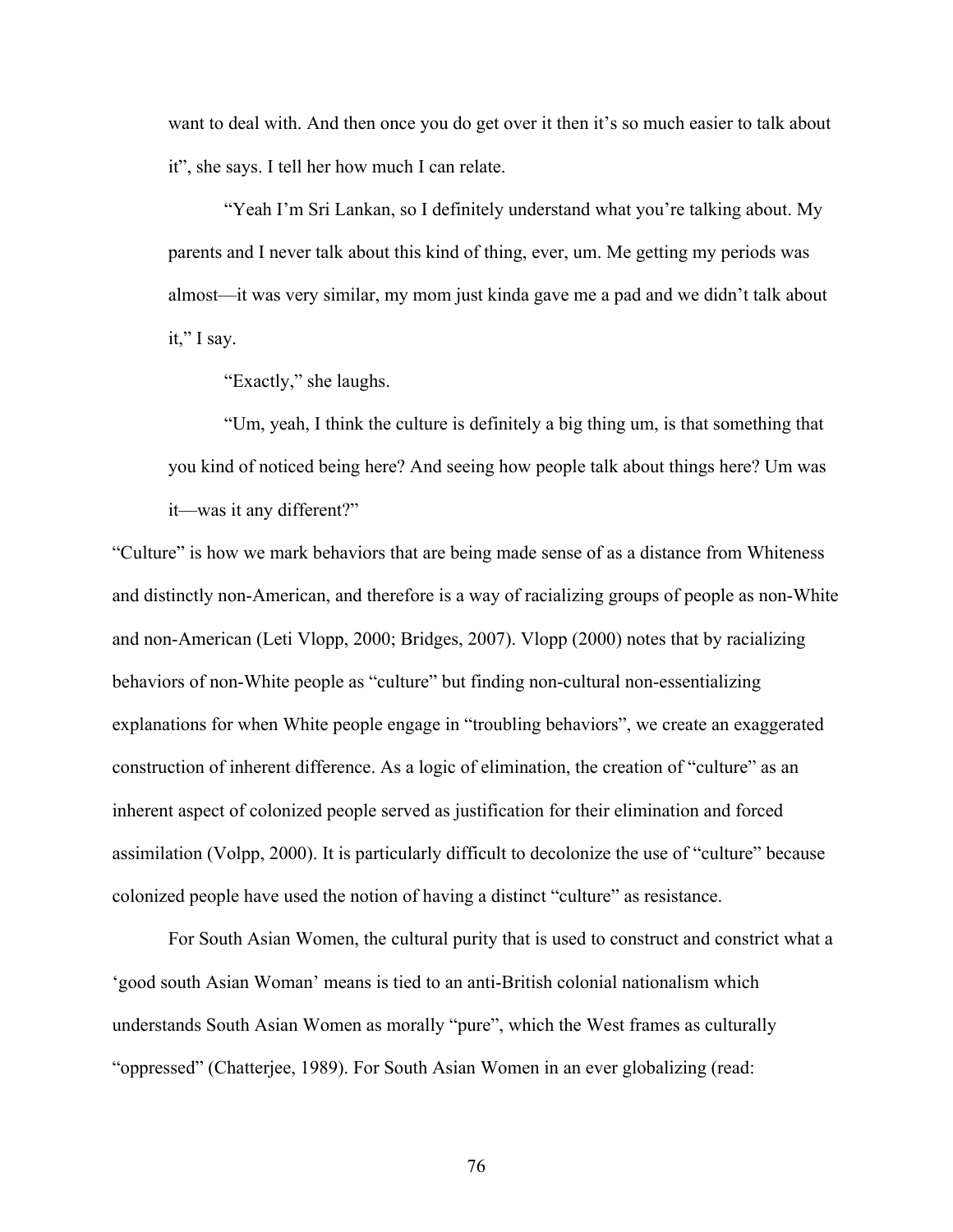westernizing) world, they are placed in the bind of "cultural loyalty" being at odds with "gender empowerment" because their "cultures" are viewed as inherently sexist, while the West perceives itself as inherently more progressive and empowering (Patel, 2007). Patel (2007) notes that this logic ignores both the fact that Western culture is just as sexist, and that patriarchal resistance and feminism have always been a part of South Asian culture. South Asian Women are then caught tin the bind of being unable to articulate patriarchal oppression without furthering sexist beliefs about "culture." In the United States, the legal strategy of a "cultural defense" is one in which a person who is racialized to have a "culture", and therefore as non-American, such as a recent immigrant, can be granted leniency in sentencing due to their actions being in line with their "culture", and therefore something that could not be helped. In cases of gender violence within Asian-American relationships, Asian-American men are shown leniency for violence against Asian-American Women under a "cultural defense", resulting in the discursive reiteration of Asian-American men as inherently, culturally, dangerous and oppressive and Asian-American Women as victims of their own culture, their own men. Asian-American Women are left both oppressed by Asian-American men and unable to claim this patriarchal oppression without reiterating racist essentializing of their own culture. We participate in marking others are more distant from Whiteness than our own cultures as well, as can be seen in Rose when she describes her boyfriend:

" She notes that he has become a lot more open to hearing about it now because she normalizes it for him, attributing his initial resistance as cultural. I think of how I feel the same way about my own partners, but attribute their resistance to patriarchy.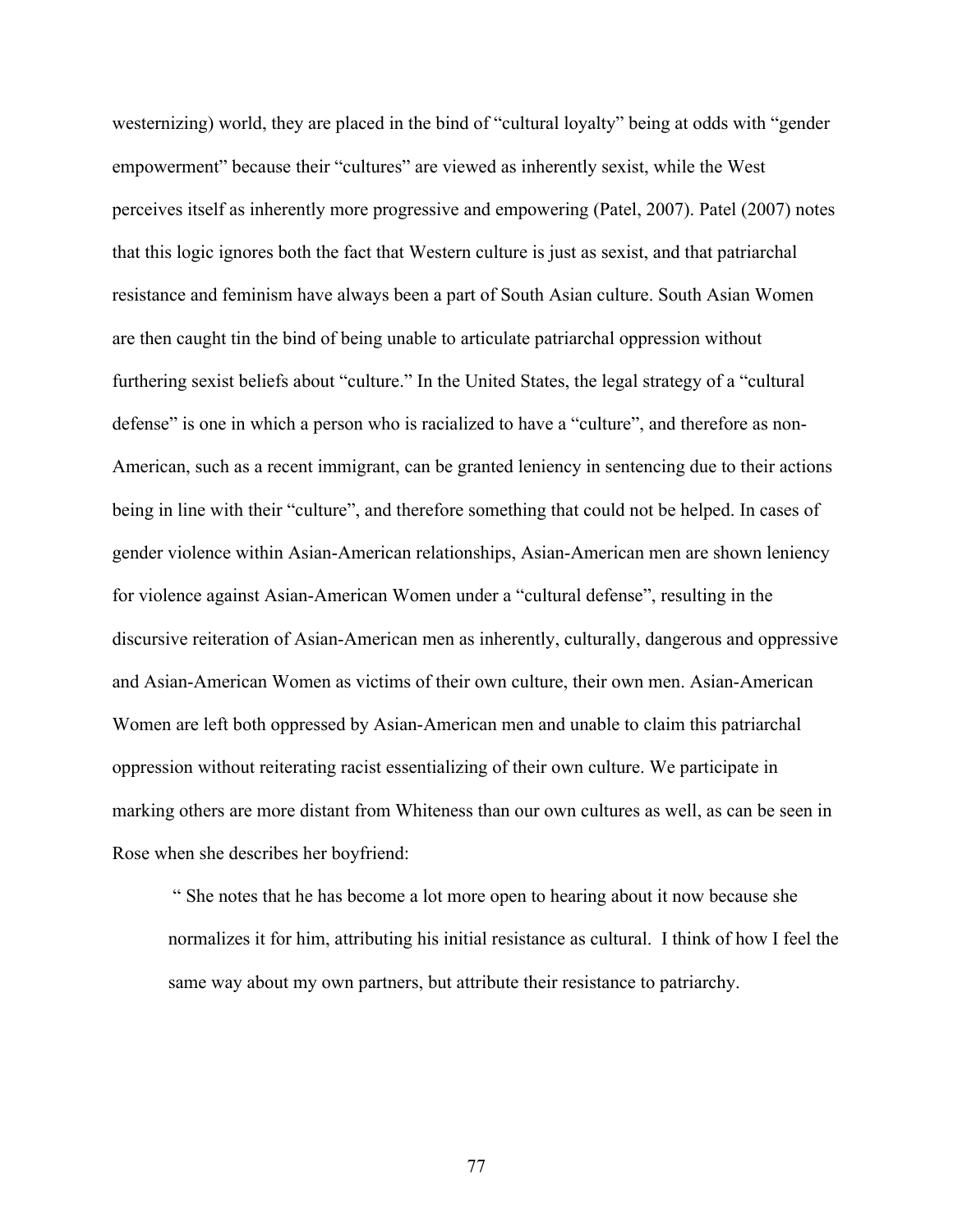'And again, it—it goes back to the culture too cause his culture is, uh, Middle Eastern and they're even more conservative than we are about it. And he grew up in an all male household so,'

'Ah so no clue about it,'"

Here my note that I had previously never attributed my partners' resistance to hearing about my periods as cultural because I had always dated people that I viewed as distinctly more American than myself, or having a lack of "cultural" pressure, and therefore as Vlopp (2000) notes, attributed their lack of comfort with menstruating to patriarchy and not to culture. Rose attributes her boyfriend's resistance to "middle eastern culture" which she says are "even more conservative than we are" which when coupled with "culture" can be read as "even less White than we are."

I myself reiterate this colonized notion of "culture" in my hesitation to voice nonconservative thoughts with Rose. I state:

"I don't know if I should address this or not, and feel particularly uncomfortable with the thought of voicing this distinction in viewing men differently because I have yet to figure out how to challenge participants' views in general during these interviews, but also because she is a brown Woman and I feel placed within the familiar box of brown acceptability, in which I don't question things, don't call things out, don't voice my differing opinions in case they are viewed as non-*sanskari*, or not in line with dominant South Asian culture, and 'too American' – what my parents deem the worst fate. I bite my tongue as Rose continues."

I am colonizing here because in interactions with participants that I have not racialized with "culture", I attribute my lack of confronting differing opinions to my lack of experience as a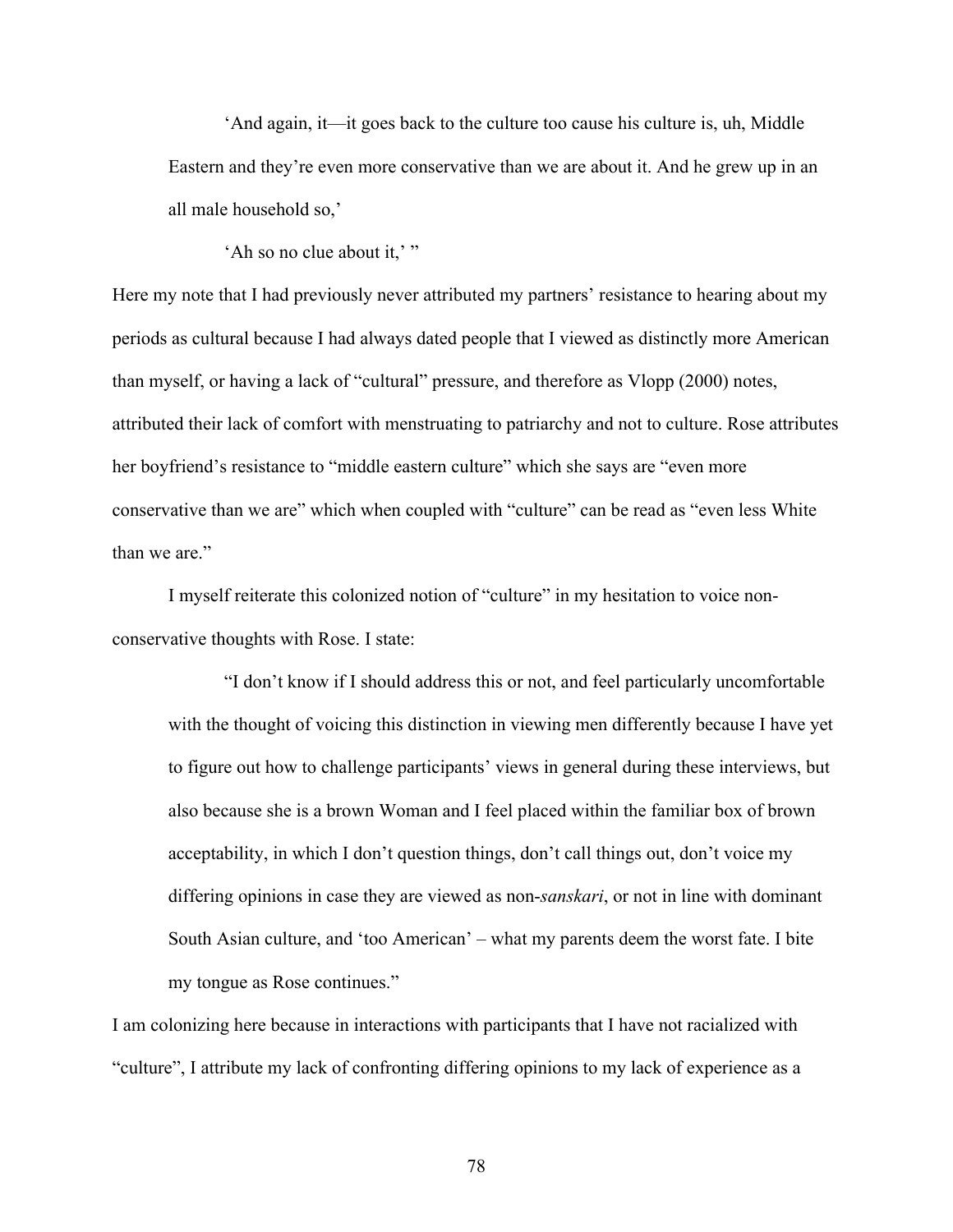researcher. However, because Rose is a brown Woman, and I view us as within the same culture, I attribute my hesitation to the pressures of which I have colonially framed, as I state, "within the familiar box of brown acceptability": the manifestation of my negotiation between the expectations in behavior that the South Asian community places upon Women as "cultural" and in opposition to the pressures of assimilating. In moments when I do not question our difference in perceptions of men, as well as in my hesitation to out myself as Queer:

" I'm surprised at this unexpected, out of the way instance of homophobia. I laugh with her and it feels cowardly. She is still speaking but I miss her words again, debating the levels that I could engage. I could tell her I am Queer, make this a moment that seems so easy to imagine from ivory places. But I have had twenty-four heavily surveilled years of fearing that speaking these truths to anyone South Asian would get back to my parents. And so I laugh and I let it go."

In both these instances I reiterate that "culture" keeps me from challenging Rose, and therefore "culture" makes Rose unchallengeable inherently as a person, despite her articulations to me of the ways in which she actually stands in opposition to what is expected of her "culturally."

When Rose and I attribute our parents' lack of open conversation with us about reproductive health to "culture", and when Jane attributes it to being from a "brown family", we all reiterate this colonized notion of "culture" and as ourselves as victims of our culture, and reiterates the logics of elimination that justify forced assimilation. What we could say instead, is that these are geopolitically specific manifestations of capitalist patriarchy that are just as prevalent in the White Western world.

# **Decolonizing Sense Making**

# **Decolonizing "Culture"**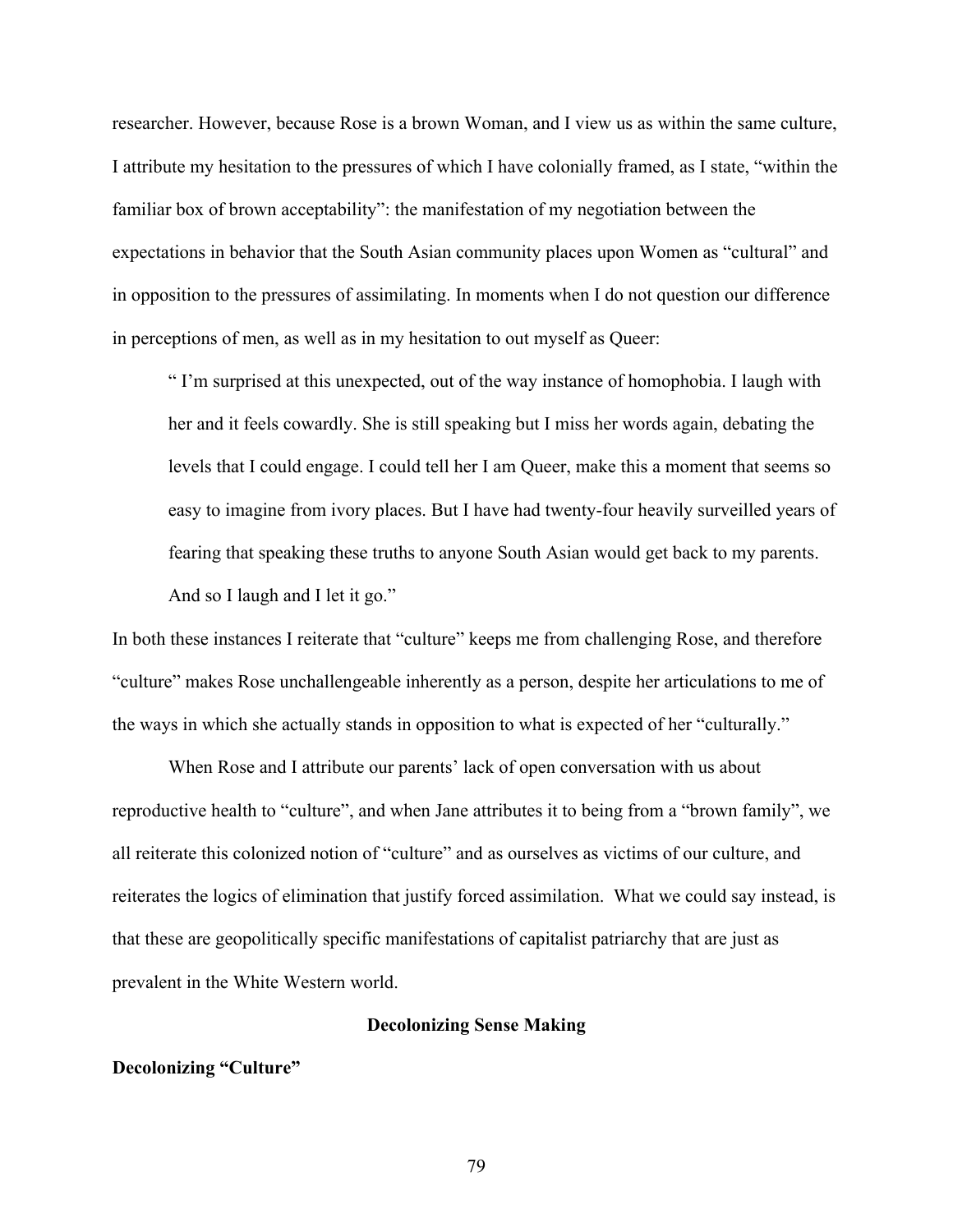While Rose and I essentialize culture and reiterate its colonial use as a marker of distance and difference from Whiteness, Rose's own efforts to change how her family discusses reproductive health as well as her defying the stereotype of a docile Muslim Woman actually decolonize the notion of "culture". Since "culture" is used to describe behaviors that are inherent and therefore unable to change, enacting behaviors that are resistant to the unchanging image of "culture" is decolonizing. Rose discusses how she is resistant to the stereotype of what a Muslim Woman should be like:

" 'Um, there's definitely—cause I'm a Muslim, so it's kind of like assumed that I'm abstaining. So, I think for some people who are aware of the culture, or the—the kind of norms that we follow, uh, they might be a little taken aback that, 'well why is she out here talking about sexual health, that's such a brash and loud topic to be talking about.' Um, especially men. Like, mostly men would think that. They'd be like, 'Why is she talking about this with everybody, like, that's not something you should be talking about

that's something Women should keep like hush hush and all these things so,' she says." Rose notes what is expected of her by non-Muslim American men that she interacts with as a peer health educator, stating that these men are of the belief that Women, particularly a Muslim Woman, should not be educating other on such a "brash and loud topic". My own surprise at Rose's humor and boldness is rooted in the same stereotyping of her as docile. Interestingly, according to the "culture as barrier" belief we perpetuate, these American men should be much more accepting of Rose discussing sexuality and menstruation than her own partner. However the following interaction shows differently:

" 'So now he's a lot more open to talking about these things?'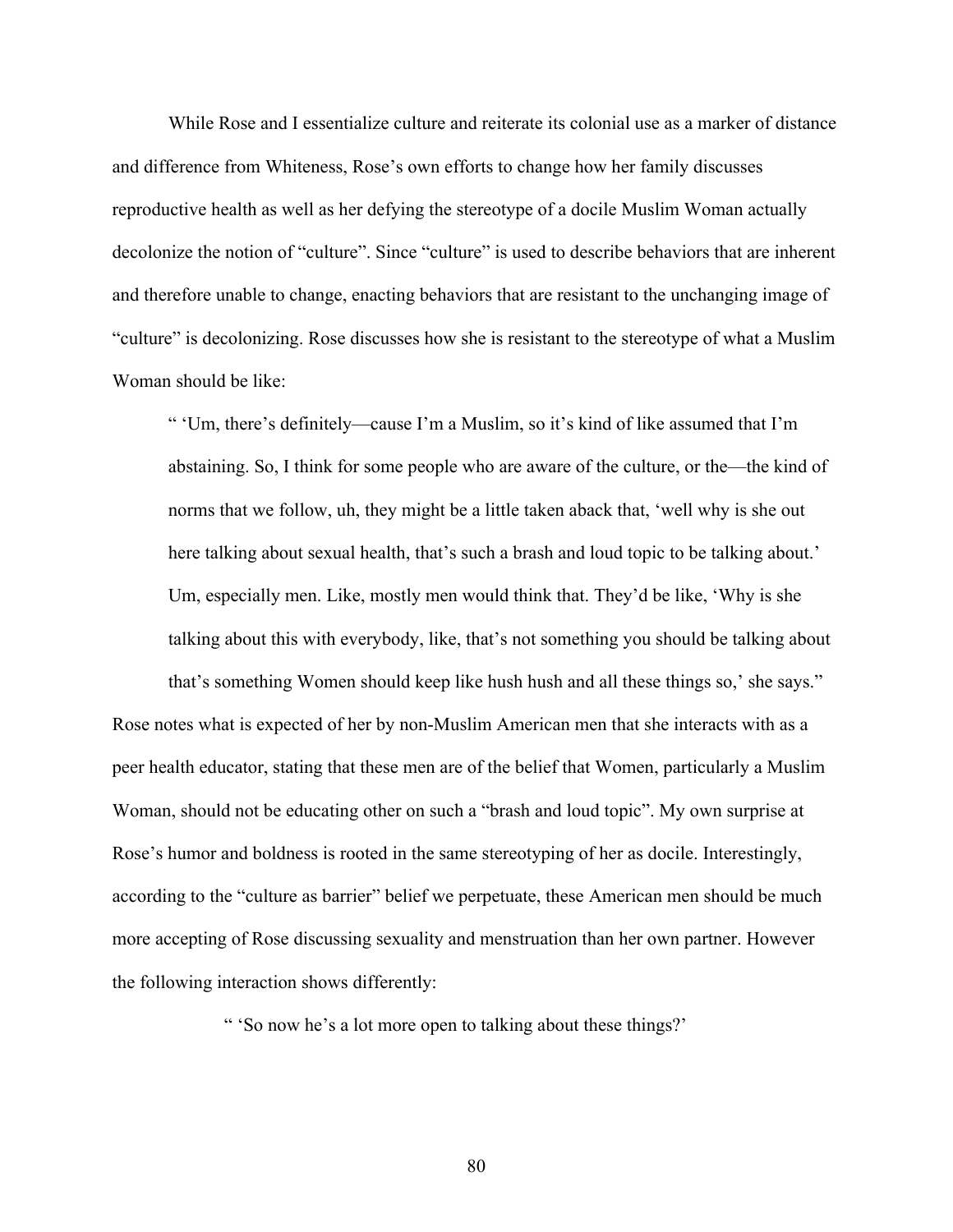'Yeah, but only with me, he's still awkward with other girls. It's like talking about myself like normalized it so, cause uh we pray but when we are on our periods we can't pray. So, um, usually he'll be like 'Oh why aren't you praying?', or 'Do you want to go pray together?', or 'Are you fasting tomorrow?', and I'll be like 'I can't cause I'm ah—I'm on my period,' and before I'd just like, 'Oh I can't,' and he'd like be like 'Oh," and that's the end of it. But now I'll be like "Oh I can't cause I'm on my period, and he's like oh okay, um, 'Is that why you've been moody lately?' and I'm like 'yeah, honestly, that's why I have been moody lately,' she laughs."

Here Rose articulates that her partner, who is Middle Eastern and supposedly subject to a culture that keeps him conservative, has changed in how he understands her menstruation. Both the ways that Rose stands in opposition to cultural assumptions about who she is as a Muslim Woman, and the ways she articulates her partner acts in opposition to cultural assumptions of Middle Eastern conservatism, decolonize the notion of "culture" as unchanging and inherently more oppressive that Whiteness.

### **Decolonizing Trust in Health Care Providers**

While both Tiffany and Jane rely on their providers for information, both of them decide against what the dominant healthcare system expects of them as patients and advocate for valuing different things. After Jane's experience of negative side effects on the pill, then being dismissed about her birth control prescription being wrong, she articulates that patients should be more resistant to providers:

' "Cause I was like pressured on a time crunch and pressured in this power dynamic and it maybe I had—and I don't feel like something was taken away from me or I don't have some like emotional trauma from that but I may have been able to have an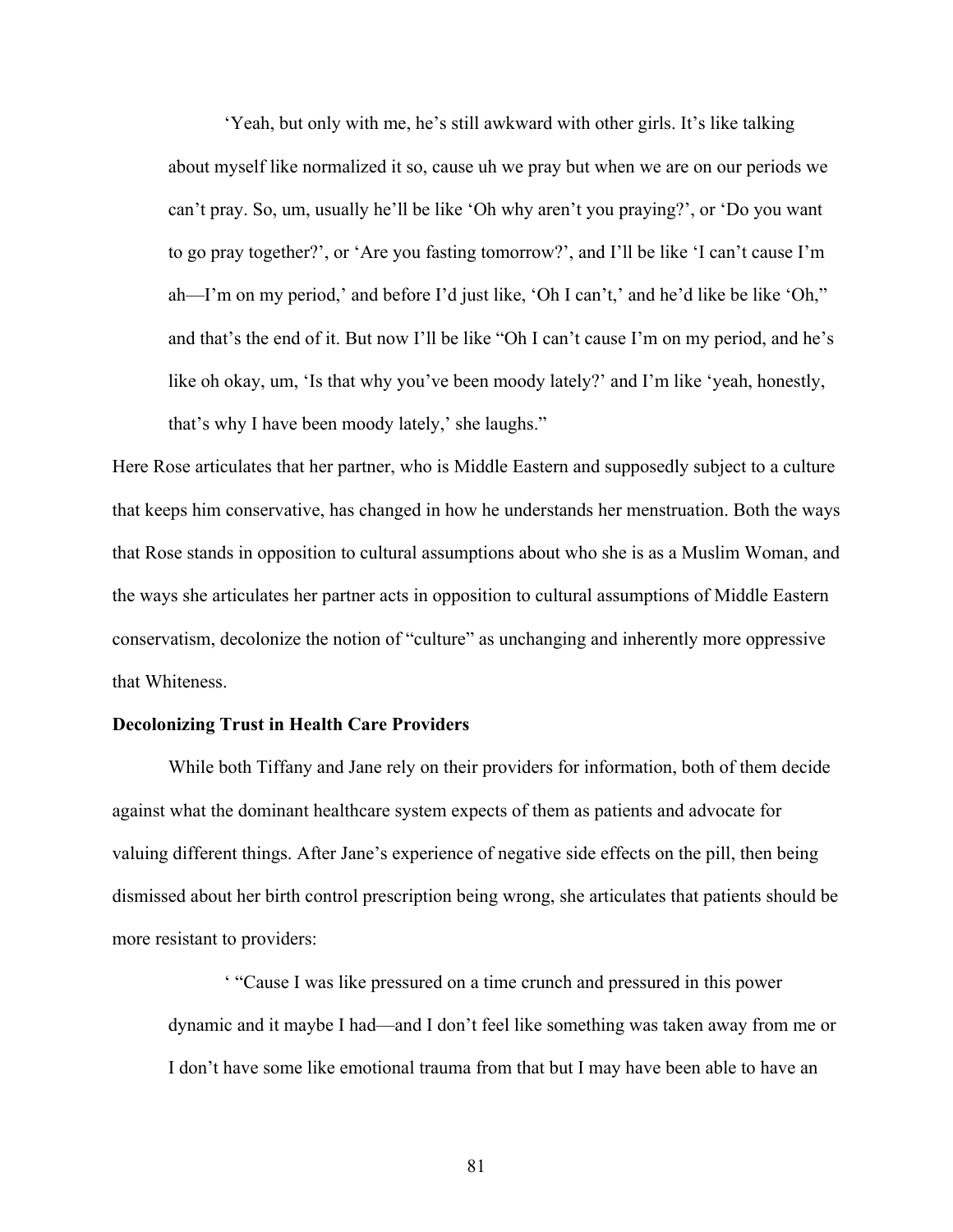easier, less stressful situation and actually get the outcome that I wanted. So I guess just stand your ground with your healthcare provider would be like my biggest thing,' Jane says."

While she states that she does not feel like something was taken away from her, she does feel as though she could have gotten the outcome she wanted by "standing her ground", an action that to most health care providers would make her a wily patient.

The good colonial health care subject of color would rely, as providers would like, on the provider's medical knowledge handed to them through the capitalist education system to provide them with reliable health care. Tiffany however looks beyond medical degrees for what makes her trust a provider:

" ' It's more of a—just fear. I just—I hate the unknown you know and I—you don't really know me I don't really know you so now I don't know if I necessarily trust your medical opinion. Granted I know you obviously went to medical school you have a license. It was a level of comfort with my normal doctor I don't have that level of comfort. I don't know you, you don't know me so now I'm only gonna see you when I'm sick how do I know you're recommending the best course of treatment. Hmm. I have that problem so,' she says.'

Tiffany notes that a level of comfort that comes from "knowing" a doctor, beyond their medical degree, is what makes her trust them. She states that a new doctor would only see her when she's sick, and they wouldn't "know her", indicating that healthcare providers see their patients as static sick beings, and not as whole people who experience illness. Both Jane and Tiffany feel they are looking out for themselves by distrusting their providers, in contrast to what providers would prefer. That Tiffany and Jane make sense of this point of view as right for them, and not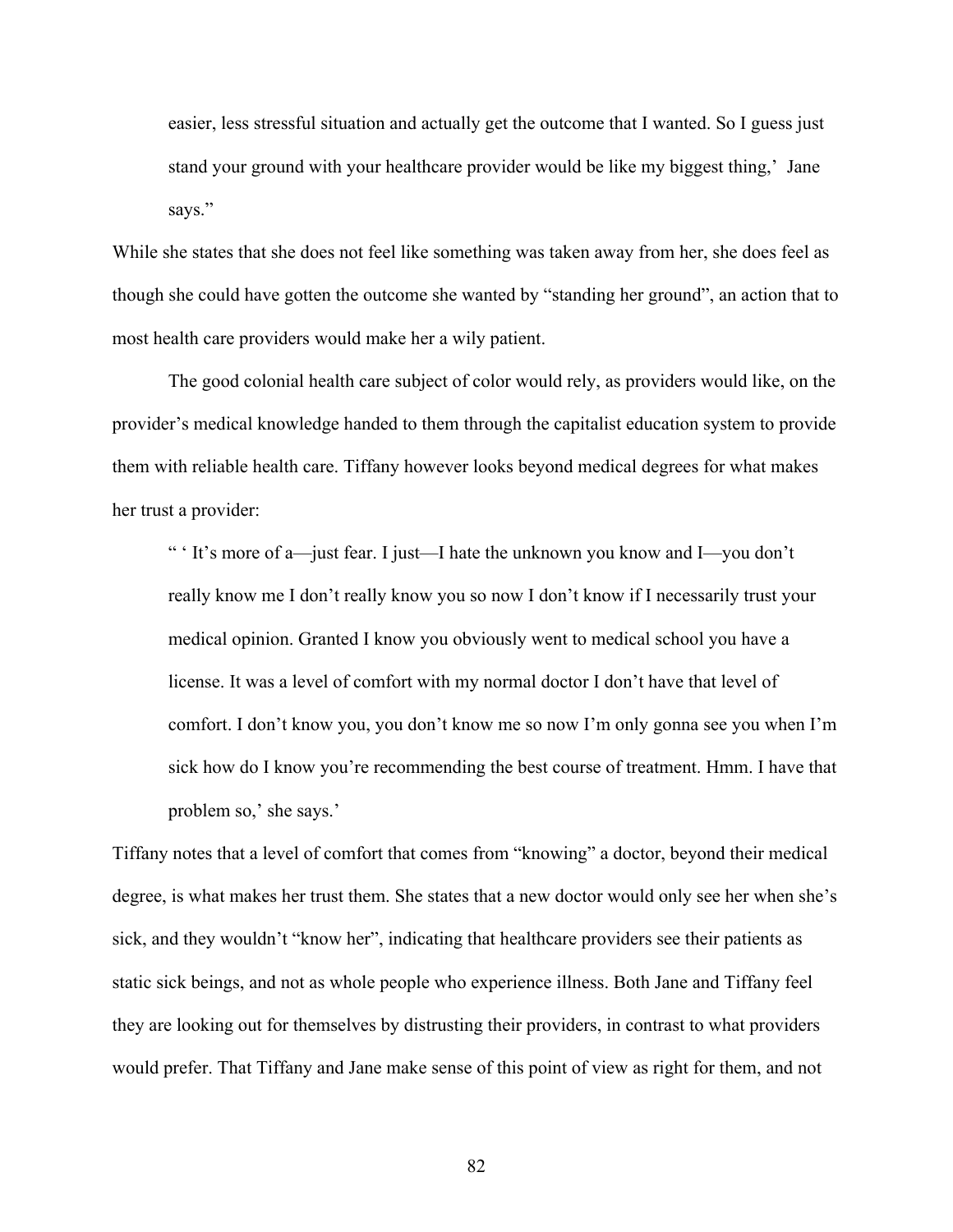as something that may inhibit their health or make them wily patients, is decolonizing sense making.

### **Discussion and Implications**

This project has two goals: to articulate my own sense making of reproductive health as a Woman of color in the United States today and to offer a decolonial narrative medicine methodology. My sense making of reproductive health as a woman of color has been articulated in the first two chapters, which argue that the institutions of the prison industrial complex, the welfare system, and the healthcare system, are racial projects (Omi Winant, 2015) rooted in the logics of elimination (Wolfe, 2006) with the colonial goal of degressing the reproduction of people of color. I argue that health care providers participate in this colonial goal by relying on cultural narratives that have colonized their minds to perceive patients of color negatively; such a narrative is "the wily patient." I addressed my second goal by creating narratives through interpretive ethnography and then analyzing them for colonizing and decolonizing themes. My goal in doing so is to show that my participants, Tiffany, Jane, and Rose, and I collaboratively construct our reproductive health in ways that both colonize and decolonize, and the ways in which my analysis of them once again colonizes and decolonizes. The themes I identified are: (1) Colonized perceptions of participants, (2) Colonized concept of Important selves, (3) Reproduction centered around colonized timelines, (4) Reiterating disbelief of participant perception, (5) Colonized sense making of "culture", (6) Decolonizing sense making of "culture", and (7) Decolonizing trust in healthcare providers. My creation of these narratives and subsequent analysis of them form the methodology I offer to narrative medicine: the use of interpretive ethnography to analyze how interactions between providers and patients rely both on the colonized mind while also offering space for decolonizing sense making.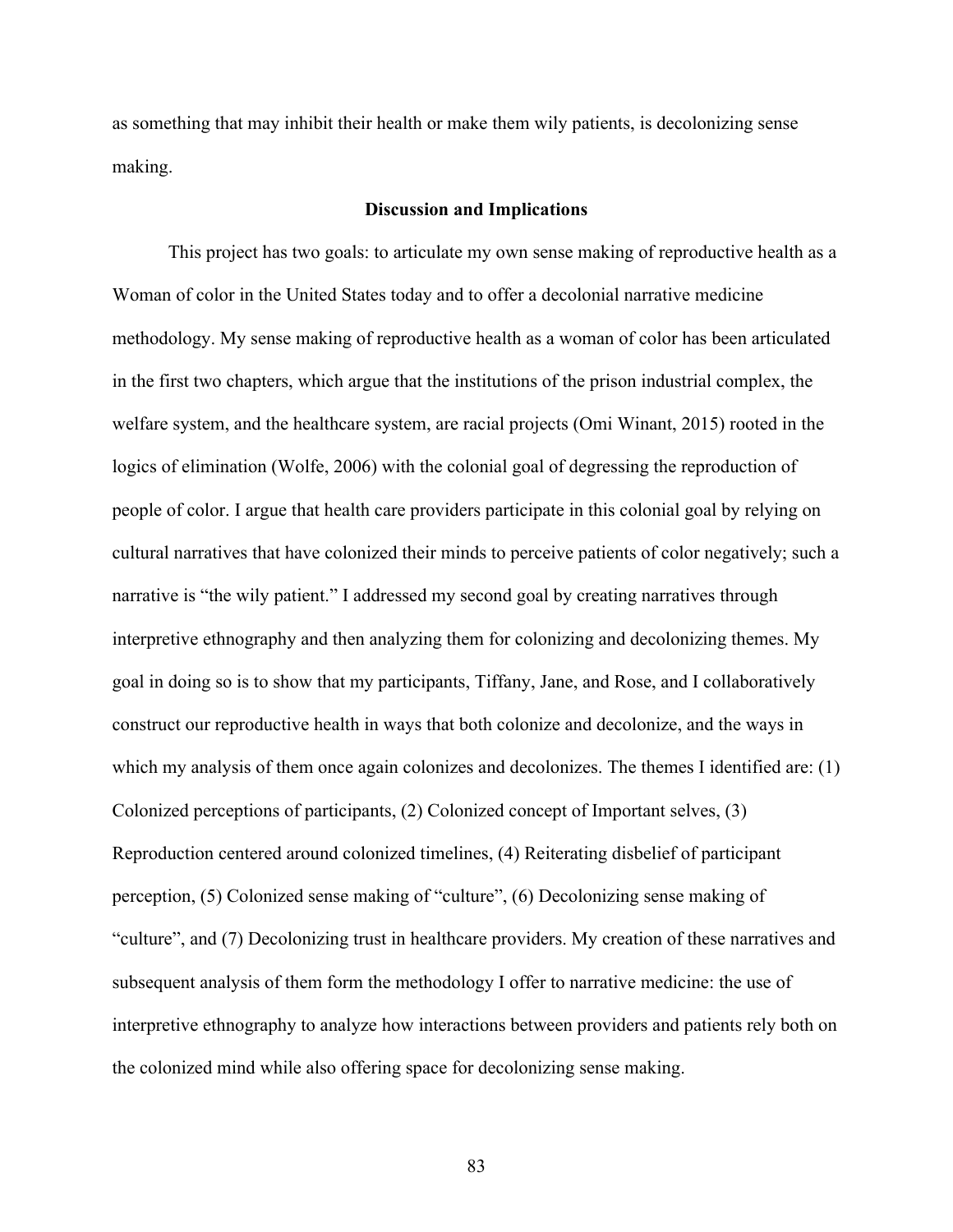# **Contributions and Future implications**

Burgess co-authors' 2017 study offers a foundation for the future implications of this study. These researchers examined how providers responded to narratives that depicted patientprovider interactions with confrontations with a patient of color that were either solved through patient centered communication (provider success narratives), or were not solved and explicitly tied to race (persistent racism narratives). Findings show that providers who were already predisposed to agreeing that racial bias played a role in health disparities accepted that racial bias influenced the interactions, but providers who were predisposed to believe health disparities are *not* caused by racial bias rejected persistent racism narratives. Instead, these providers employed colorblind ideology, claimed that any racial issue was due to "racial sensitivity" of the patient, and pointed to differences in their own experiences with that in the narratives. Burgess et. al. suggest that further studies be done in order to examine the role narratives can play in promoting provider acceptance of their racial bias and decreasing racial health disparities. The narrative medicine methodology offered in this thesis of using interpretive ethnography to analyze interactions for decolonial and colonial sense making is one that I believe addresses these researcher's call to action. Currently, narrative medicine asks medical students and providers to read themselves in narratives using literary methods (Charon, 2001). Furthering the scope of narrative medicine, I suggest that medical students and providers story their interactions themselves, and then reflexively analyze them with a decolonial eye. However, this methodology cannot stand alone, and must be part of a larger effort to decolonize medical training and practice. To address this, I plan to take this project further by seeking narratives by patients of color whose medical experiences are marginalized within medical teaching (Washington, 2006), and analyzing them with the same methodology offered in this thesis: examining how they are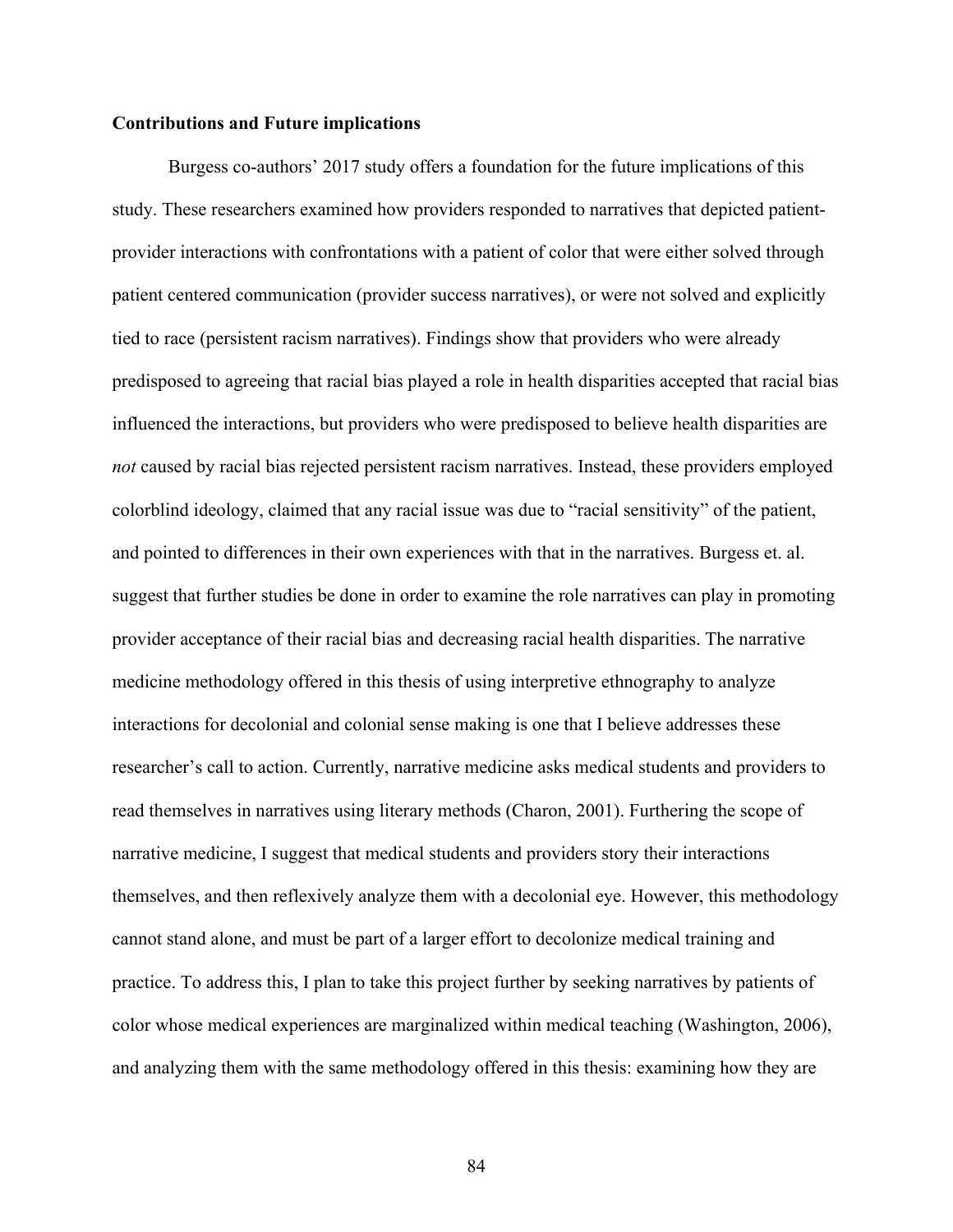colonial and decolonial, how they are part of the larger racial project of health care, and how providers can work towards decolonizing their interactions with patients. I would like for these narratives and analyses to compose a decolonial narrative medicine text that can contribute to the process of decolonizing medical teaching and practice.

## **Limitations**

This study's practical limitations include a lack of inclusion of all participants, who influenced my sense making of reproductive health in various inextricable ways, but whom I was unable to include within my analysis due to my time constraints and large data set. I chose to work with these three narratives specifically because they each struck me in a unique way that kept them on my mind particularly often. Tiffany, as my first participant and one of the only mothers, with her stories of becoming pregnant on birth control that inspired a fear in me within my own decision making with birth control, stayed on my mind significantly throughout this project. Jane stayed with me because of her story in which her provider gave her an intra-vaginal ultrasound each time she wanted to refill her birth control, and the way I was unable to make sense of this occurrence as anything other than unnecessary and inappropriate, but unable to voice this to Jane. I chose to include Jane because this tension of wanting to name abuse but being unsure or unable to is one that is not only prevalent in my own life, but in the larger political moment with the growing "Me Too" and "Times Up" movements. I am not claiming that what happened to Jane was undeniably a situation of abuse, but rather I attempt to call attention to the tensions that arose around the possibility of naming and identifying it as abuse. I included Rose because she struck me as one of the participants who was most similar to me in the lived experience of being a South Asian woman, and caused me to reconsider my notions of "culture" — a reconsideration I hoped to share in attempt to decolonize what we consider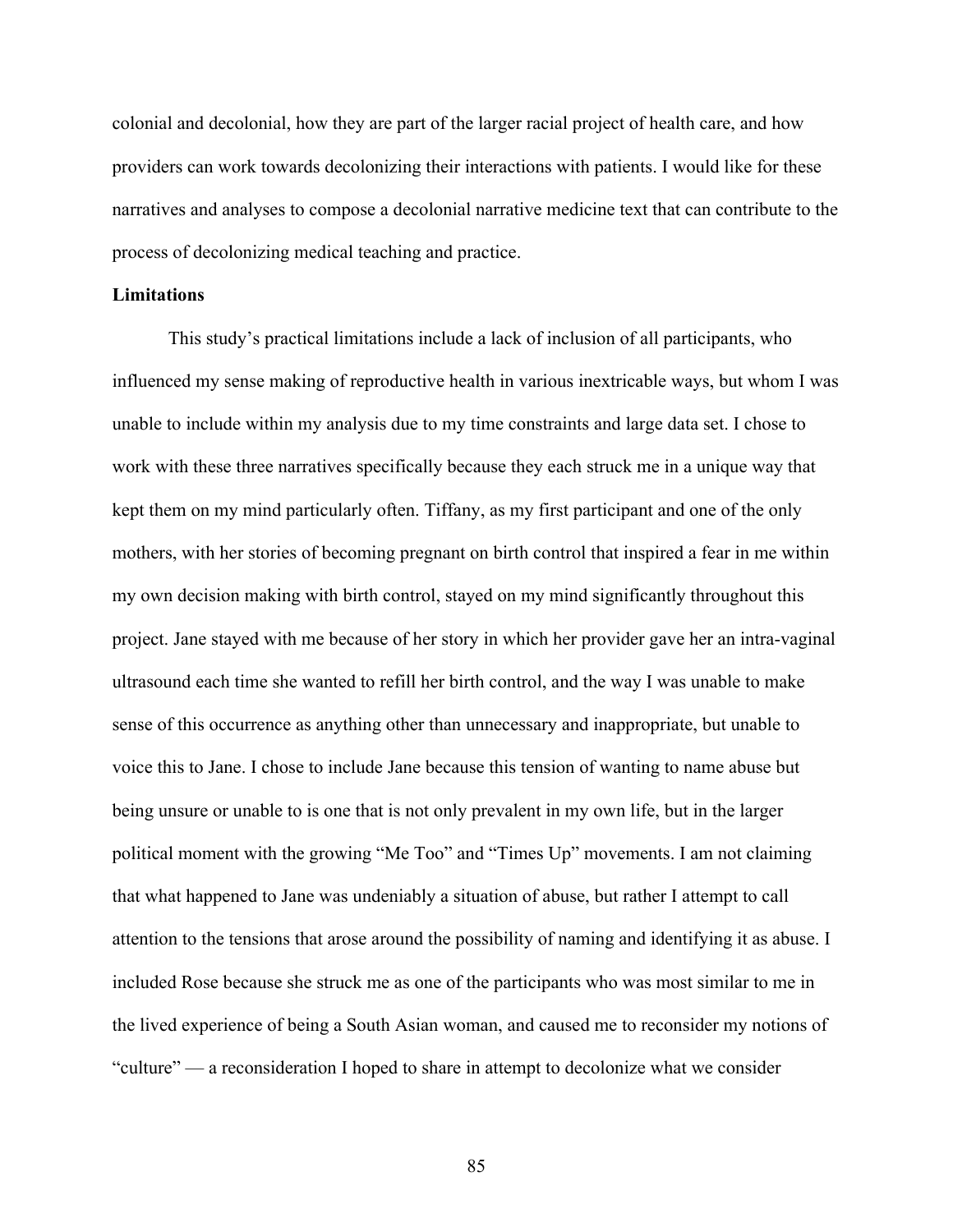"culture", what is attributed to it, and in what ways this reiterated Whiteness as the norm. I also felt compelled to share these three narratives specifically because they offered situations that can be considered outside of the norm: Tiffany's two unexpected pregnancies on birth control, Jane's provider giving her intravaginal ultrasounds, and Rose's active engagement with her reproductive health education in contrast to what has been generationally taught to her. I believed these narratives were ones that would provide a challenge for providers and medical students to engage directly with the lives of patients they may not encounter in practice or textbooks often.

While I believe each of these stories offers something unique, it cannot be dismissed that a great deal of my sense making during this project is left out with my lack of inclusion of the other 17 participants. For example, many of my participants were Black women who were studying public health, and who actively engage in an educational role in the lives of their friends and families by keeping them informed about various health issues and concerns, and acting as a reference point when their friends and family have health related questions. This altered my sense making of these Women's reproductive lives as relationally constructed and maintained, and the ways in which colonial institutions like the Academy create spaces for people of color to engage in promoting dominant knowledge about reproductive health. While a discussion of this was outside the scope of the narratives I chose to include, this understanding of my participants' experiences inextricably influenced the sense making I describe within this thesis.

Another major limitation of this study is my lack of discussion of the class subject position of both my participants and myself. Because my participants and I all, to varying degrees, partake in and embody a normative lifestyle in line with Whiteness, to not call attention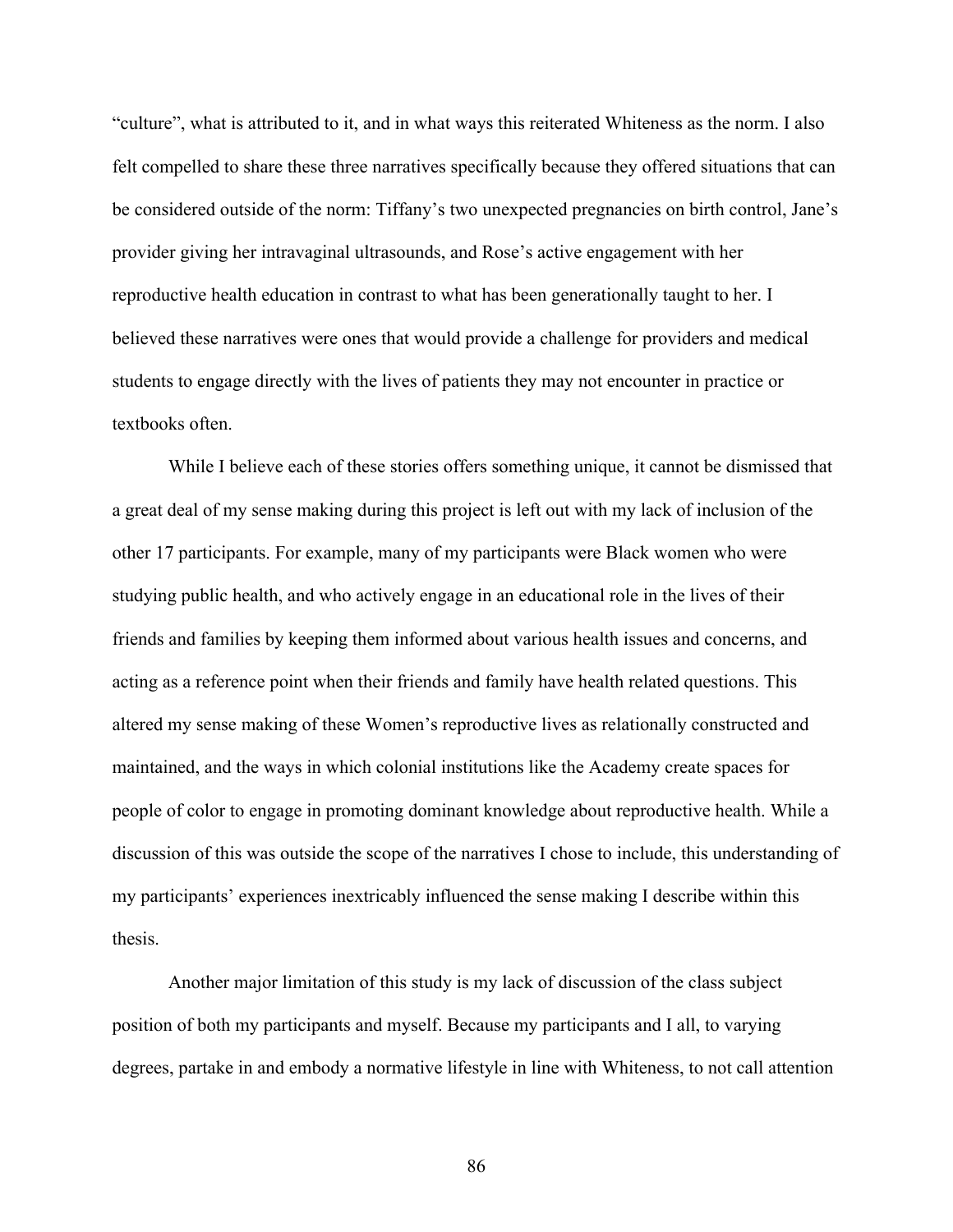to class is to erase that class exists and affects our sense making, reiterating that a class subject position that follows Whiteness is the norm. I only briefly touch on class in my analysis of capitalistically productive selves that I focus on, which limits my understanding of class as only within the ways in which they are explicitly tied to capitalism. I am lacking in an exploration of intersectionality (Crenshaw, 1990) and hybridity (Fludernik, 1998) and the ways that class, race, gender, sexual orientation, and other identities emerge not as distinct but as one lived experience, which should include an analysis of the ways I have been colonized to identify certain aspects of my participants as "race" or "class" and why. These questions are ones I hope to answer in future studies with a better theoretical grounding in intersectionality and hybridity. It is my goal to take this project further to offer medical students and providers a methodology to decolonize medical training and practice, as well as sharing intersectionally-attentive narratives of Women of color in a manner that offers them witness – witness of my own, of the academy, and of providers, who all too often shy away from bearing such.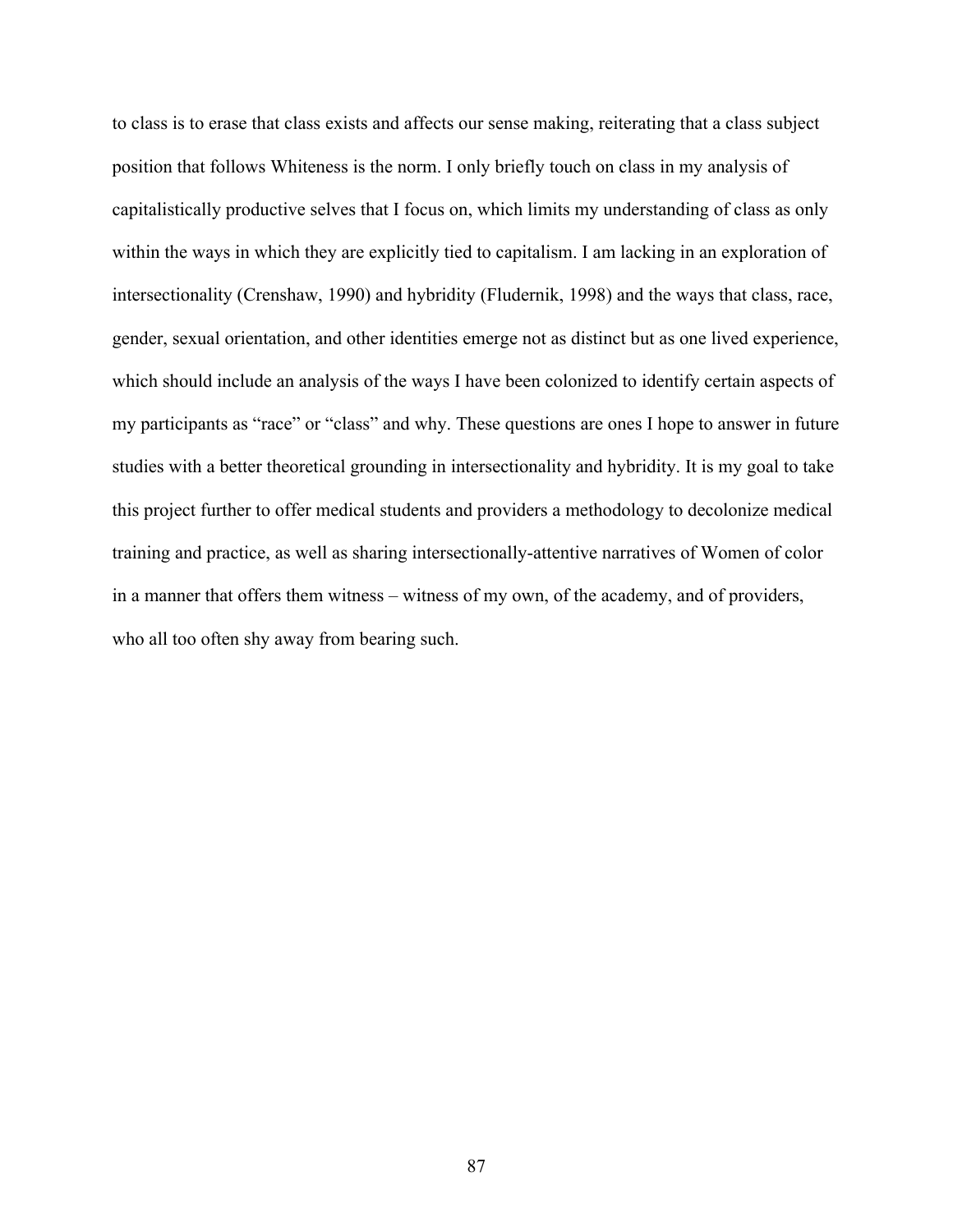### REFERENCES

- Anachebe, N. F., & Sutton, M. Y. (2003). Racial disparities in reproductive health outcomes. American Journal of Obstetrics & Gynecology, 188(4), S37.
- Austin, J., &Irwin, J. (2012). Its about time: Americas imprisonment binge. Australia: Wadsworth.
- Bertotti, A. M. (2013). Gendered Divisions of Fertility Work: Socioeconomic Predictors of Female Versus Male Sterilization. *Journal of Marriage and Family, 75*(1), 13-25. doi:10.1111/j.1741-3737.2012.01031
- Beavis, A., Rositch, A., Ramos, A., Gornet, M., Fader, A., & Levinson, K. (2017). Racial Disparity in the Treatment of Women with Cervical Cancer: Understanding the How and Why. Gynecologic Oncology, 147(1), 209.
- Berlin, E., Fowkes, W. (n.d.). A teaching framework for cross-cultural health care. Application in family practice. *Western Journal of Medicine*. 1983;139(6):934–8
- Borrero, S., Nikolajski, C., Steinberg, J. R., Freedman, L., Akers, A. Y., Ibrahim, S., Schwarz, E. B. (2015). "It just happens": A qualitative study exploring low-income women's perspectives on pregnancy intention and planning. Contraception, 91(2), 150-156. DOI: 10.1016/j.contraception.2014.09.014
- Brewer, R. M., Heitzeg, N. A. (2008). The Racialization of Crime and Punishment. American Behavioral Scientist, 51(5), 625-644. doi:10.1177/0002764207307745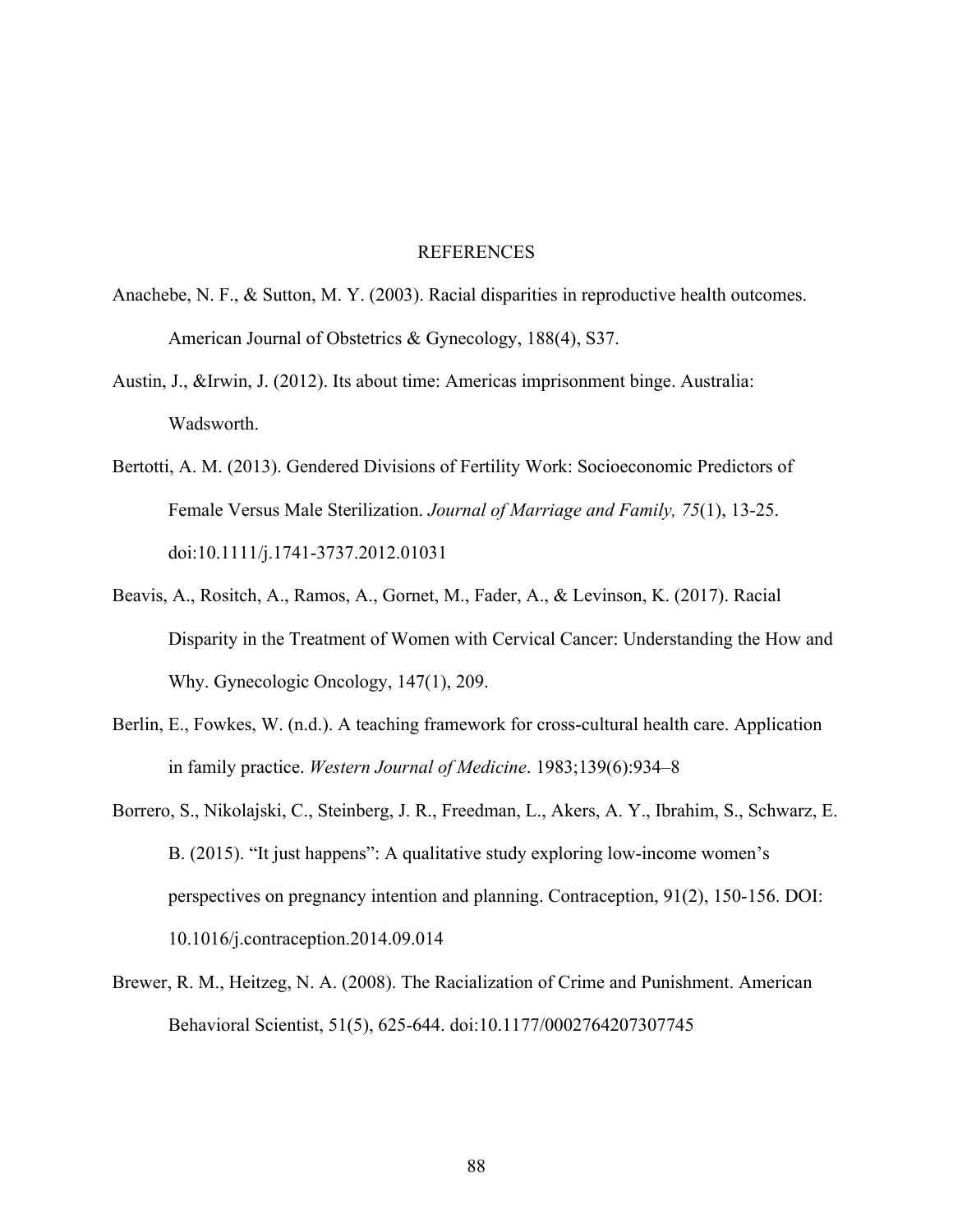Bridges, K. M. (2007). Wily patients, welfare queens, and the reiteration of race in the U.S. *Texas Journal of Women and the Law*, (1), 1. Retrieved from http://search.ebscohost.com.ezproxy.lib.usf.edu/login.aspx?direct=true&db=edsgao&AN =edsgcl.189430494&site=eds-live

Burgess, D. J., Bokhour, B. G., Cunningham, B. A., Do, T., Gordon, H. S., Jones, D. M., . . . Gollust, S. E. (2017). Healthcare Providers' Responses to Narrative Communication About Racial Healthcare Disparities. *Health Communication, 34*(2), 149-161. doi:10.1080/10410236.2017.1389049

- Burrell, D. E. (1995). The Norplant Solution: Norplant and the Control of African-American Motherhood. Ucla Womens Law Journal, (2), 401.
- Callaghan, W. M., Creanga, A. A., & Kuklina, E. V. (2012). Severe Maternal Morbidity Among Delivery and Postpartum Hospitalizations in the United States. Obstetrics Gynecology, 1.
- Carleton, S. (2011). COLONIZING MINDS: Public Education, the "Textbook Indian," and Settler Colonialism in British Columbia, 1920-1970. *BC Studies*, (169), 101–130. Retrieved from

http://search.ebscohost.com/login.aspx?direct=true&db=aph&AN=62800016&site=edslive

- Cassiman, S. A. (2006). Of Witches, Welfare Queens, and the Disaster Named Poverty: The Search for a Counter-Narrative. *Journal of Poverty,10*(4), 51-66. doi:10.1300/j134v10n04\_03
- Chasnoff, I. J., Landress, H. J., & Barrett, M. E. (1990). The Prevalence of Illicit-Drug or Alcohol Use during Pregnancy and Discrepancies in Mandatory Reporting in Pinellas County, Florida. New England Journal of Medicine, 322(17), 1202-1206.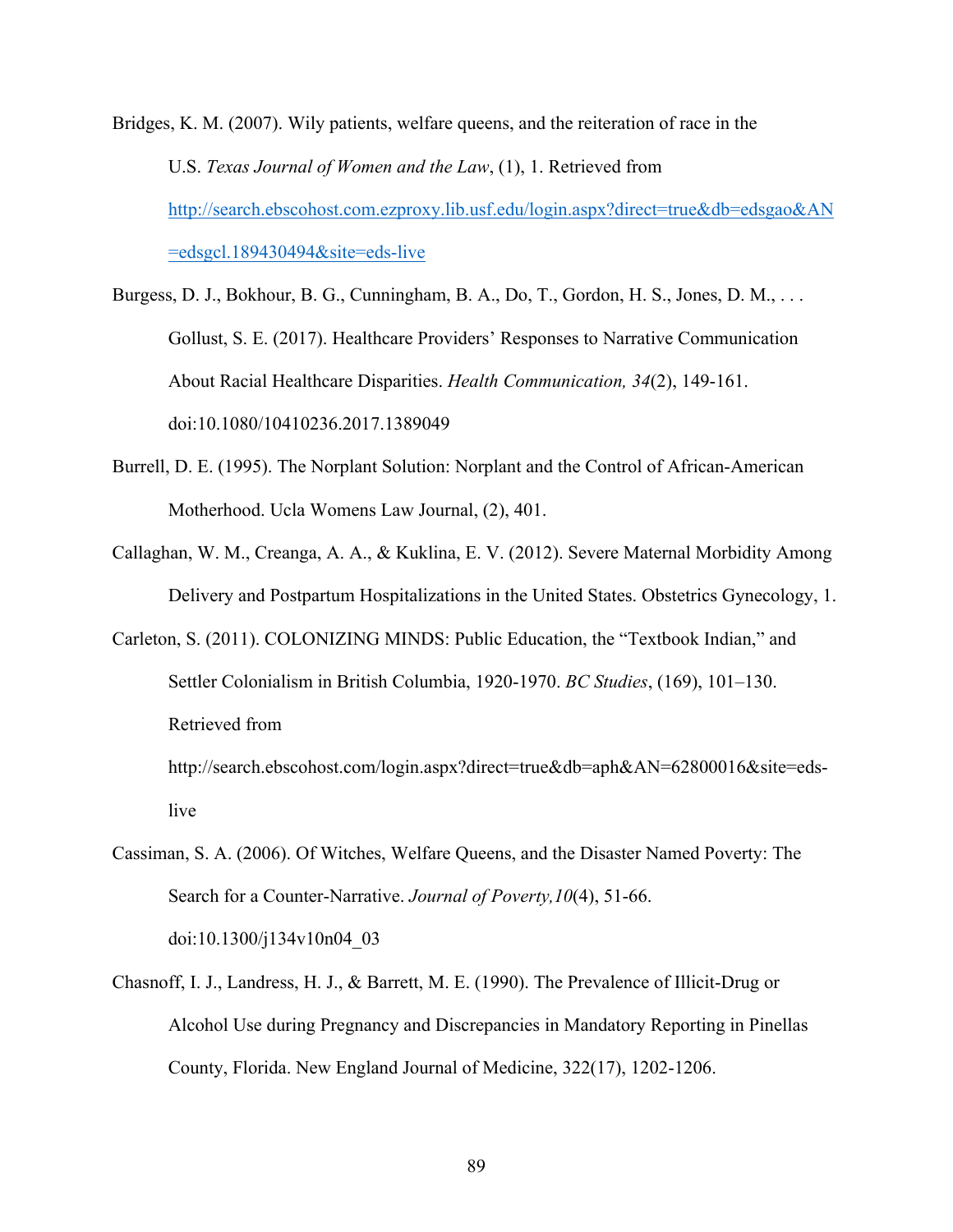- Charon, R. (2001) Narrative Medicine: A Model for Empathy, Reflection, Profession, and Trust. *JAMA.* 286(15):1897–1902. doi:10.1001/jama.286.15.1897
- Chawla, D., Atay, A. (2017). Introduction: Decolonizing Autoethnography. Cultural Studies  $\leftrightarrow$ Critical Methodologies, 18(1), 3-8.
- Collumbien, M., Hawkes, S. (2000). Missing mens messages: Does the reproductive health approach respond to mens sexual health needs? *Culture, Health Sexuality, 2*(2), 135-150. doi:10.1080/136910500300769
- Cuevas, A. G., Obrien, K., & Saha, S. (2019). Can patient-centered communication reduce the effects of medical mistrust on patients' decision making? *Health Psychology, 38*(4), 325- 333. doi:10.1037/hea0000721
- Cusanno, B. R., Estlund, A., Madden, T., Buckel, C. M., & Politi, M. C. (2018). The role of narratives in patient-provider discussions about contraceptive decisions. European Journal for Person Centered Healthcare, 6(2), 307–313.

https://doi.org/10.5750/ejpch.v6i2.1478

- Davis, A. (2000). From the Convict Lease System to the Super-Max Prison. In J. James (Ed.), States of confinement: Policing, detention and prisons. New York: St. Martins Press.
- Dehlendorf, C., Grumbach, K., Schmittdiel, J. A., & Steinauer, J. (2017). Shared decision making in contraceptive counseling. Contraception, 95(5), 452-455. doi:10.1016/j.contraception.2016.12.010
- Dudgeon, M. R., Inhorn, M. C. (2004). Mens influences on womens reproductive health: Medical anthropological perspectives. *Social Science Medicine,59*(7), 1379-1395. doi:10.1016/j.socscimed.2003.11.035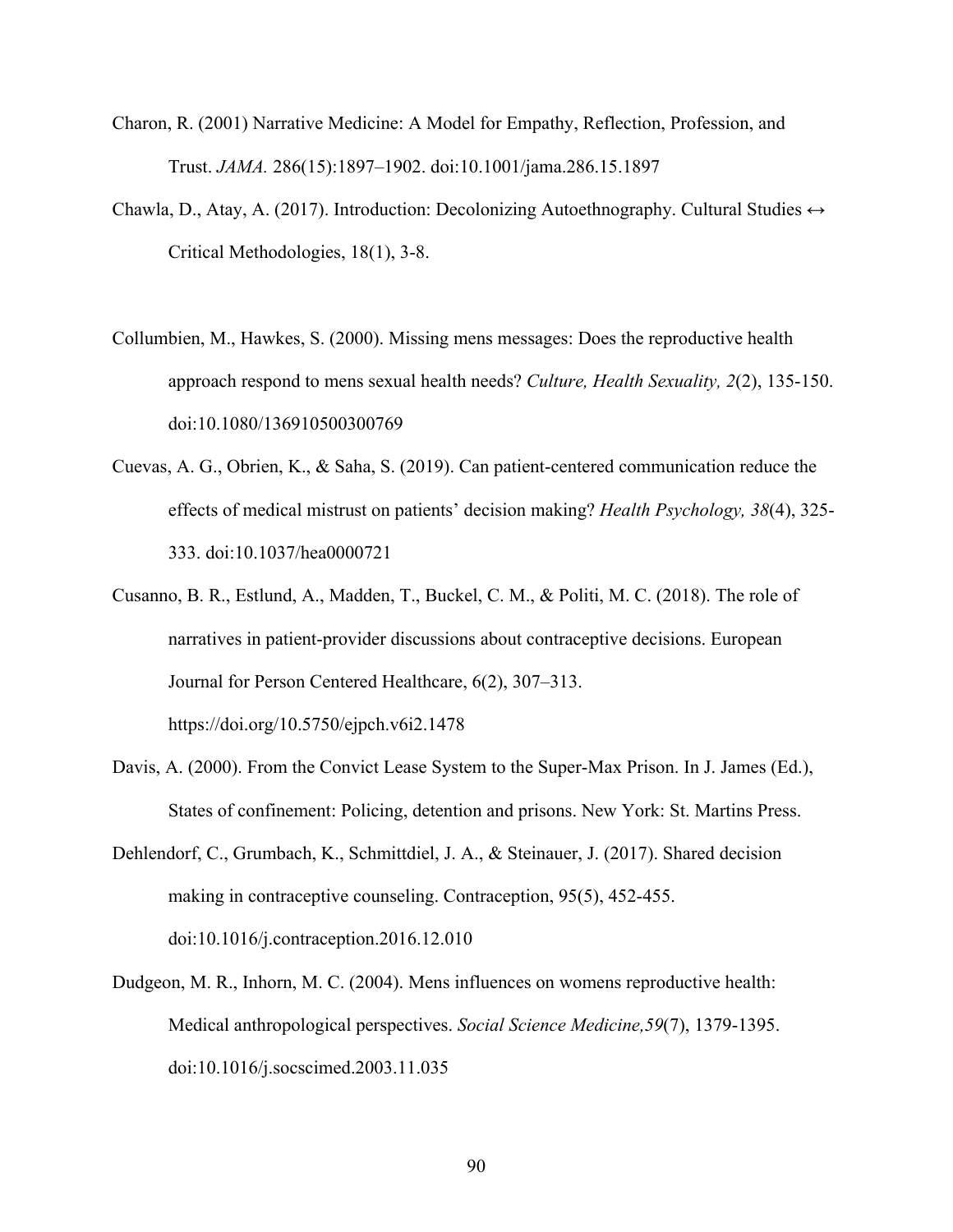- Dunlop, A. L., & Everett, D. L. (2012). Forthcoming Changes in Healthcare Financing and Delivery Offer Opportunities for Reducing Racial Disparities in Risks to Reproductive Health. Journal of Womens Health, 21(7), 717-719.
- Downing, R. A., LaVeist, T. A., & Bullock, H. E. (2007). Intersections of ethnicity and social class in provider advice regarding reproductive health. The American Journal of Public Health, (10), 1803.
- Epstein, R. M., Street, R. L., Jr (2011). The values and value of patient-centered care. *Annals of family medicine*, *9*(2), 100–103. doi:10.1370/afm.1239
- Erevelles, N. (1996). Disability and the dialectics of difference. Disability Society, 11 (4), 519- 537.
- Fivush, R. (2010). Speaking silence: The social construction of silence in autobiographical and cultural narratives. Memory, 18(2), 88-98.
- Francis, D. (1992). *The imaginary Indian: The image of the Indian in Canadian culture*. Vancouver: Arsenal Pulp Press.
- Genova, N. D., Ramos-Zayas, A. Y. (2003). *Latino crossings: Mexicans, Puerto Ricans, and the politics of race and citizenship*. New York: Routledge.
- Goffman, E. (1990). Stigma and Social Identity. In Stigma: Notes on the Management of Spoiled Identity. London: Penguin Books.
- Gomez, A. M., Mann, E. S., & Torres, V. (2017). 'It would have control over me instead of me having control': Intrauterine devices and the meaning of reproductive freedom.
- Critical Public Health, 28(2), 190-200. DOI: 10.1080/09581596.2017.1343935
- Graff, G. (2015). Redesigning Racial Caste in America via Mass Incarceration. Journal of Psychohistory, 43(2), 120–133.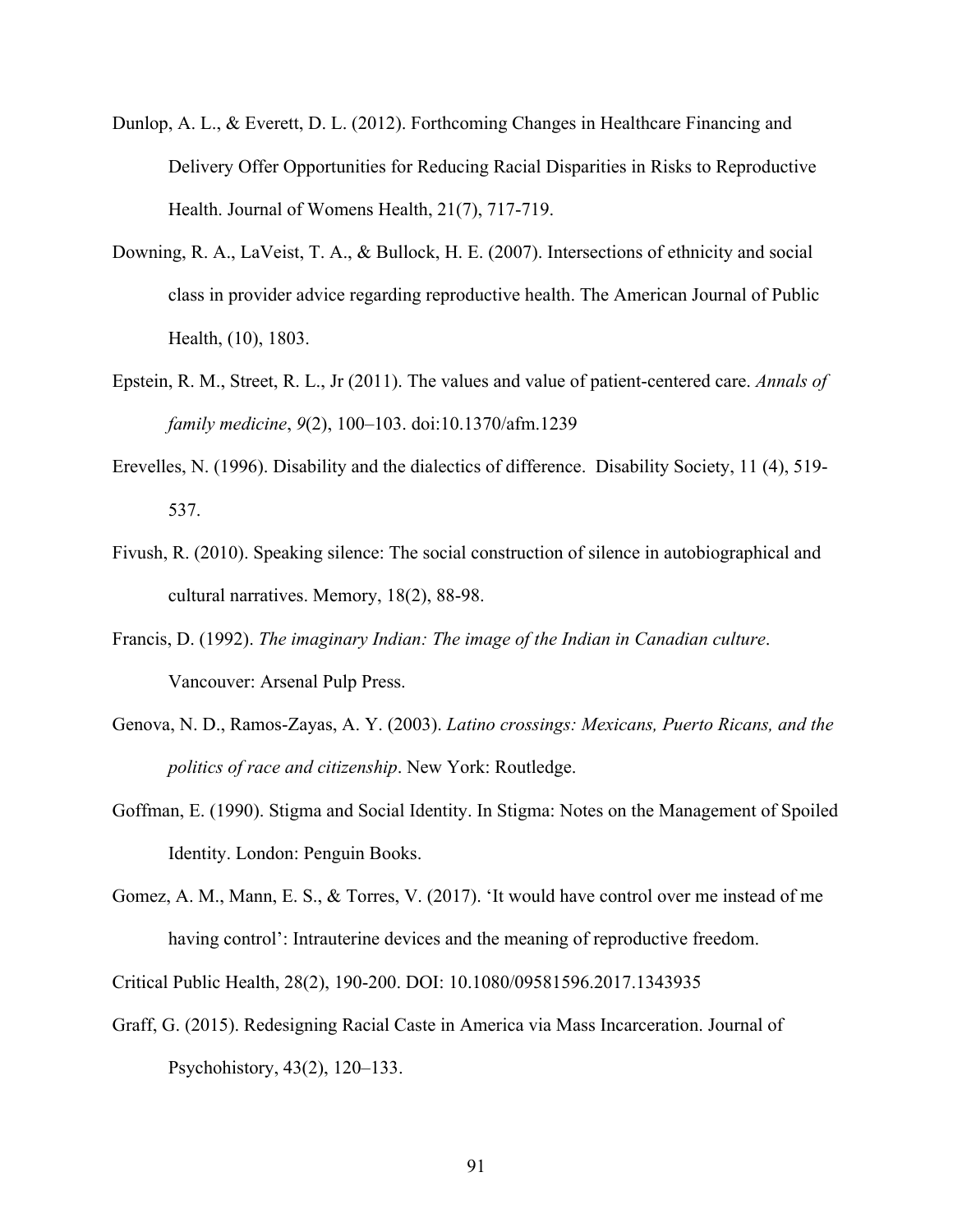- Gadson, A., Akpovi, E., & Mehta, P. K. (2017). Exploring the social determinants of racial/ethnic disparities in prenatal care utilization and maternal outcome. Seminars in Perinatology, 41(5), 308-317. doi:10.1053/j.semperi.2017.04.008
- Harris, L. H., Wolfe, T. (2014). Stratified reproduction, family planning care and the double edge of history: Current Opinion in Obstetrics and Gynecology, 26(6), 539–544. https://doi.org/10.1097/GCO.0000000000000121
- Howell, E. A., Egorova, N., Balbierz, A., Zeitlin, J., & Hebert, P. L. (2016). Black-White differences in severe maternal morbidity and site of care. American Journal of Obstetrics and Gynecology, 214(1). doi:10.1016/j.ajog.2015.08.019
- Jagannathan, R., & Camasso, M. J. (2003). Family Cap and Nonmarital Fertility: The Racial Conditioning of Policy Effects. Journal of Marriage and Family, 65(1), 52-71.
- Kaufman, R. E. (1997). The cultural meaning of the "welfare queen": using state constitutions to challenge child exclusion provisions. New York University Review of Law Social Change, (2), 301.
- Kendall, C., Afable-Munsuz, A., Speizer, I., Avery, A., Schmidt, N., & Santelli, J. (2009). Understanding Pregnancy in a Population of Inner-City Women in New Orleans— Results of Qualitative Research. Anthropology and Public Health, 114-141.
- King, A., Hoppe, B. R. (*2013*) "Best Practice" for Patient-Centered Communication: A Narrative Review. Journal of Graduate Medical Education: September 2013, Vol. 5, No. 3, pp. 385- 393.
- Knott, T., Donovan, K. (2010). Disproportionate representation of African-American children in foster care: Secondary analysis of the National Child Abuse and Neglect Data System, 2005. Children and Youth Services Review, 32(5), 679-684.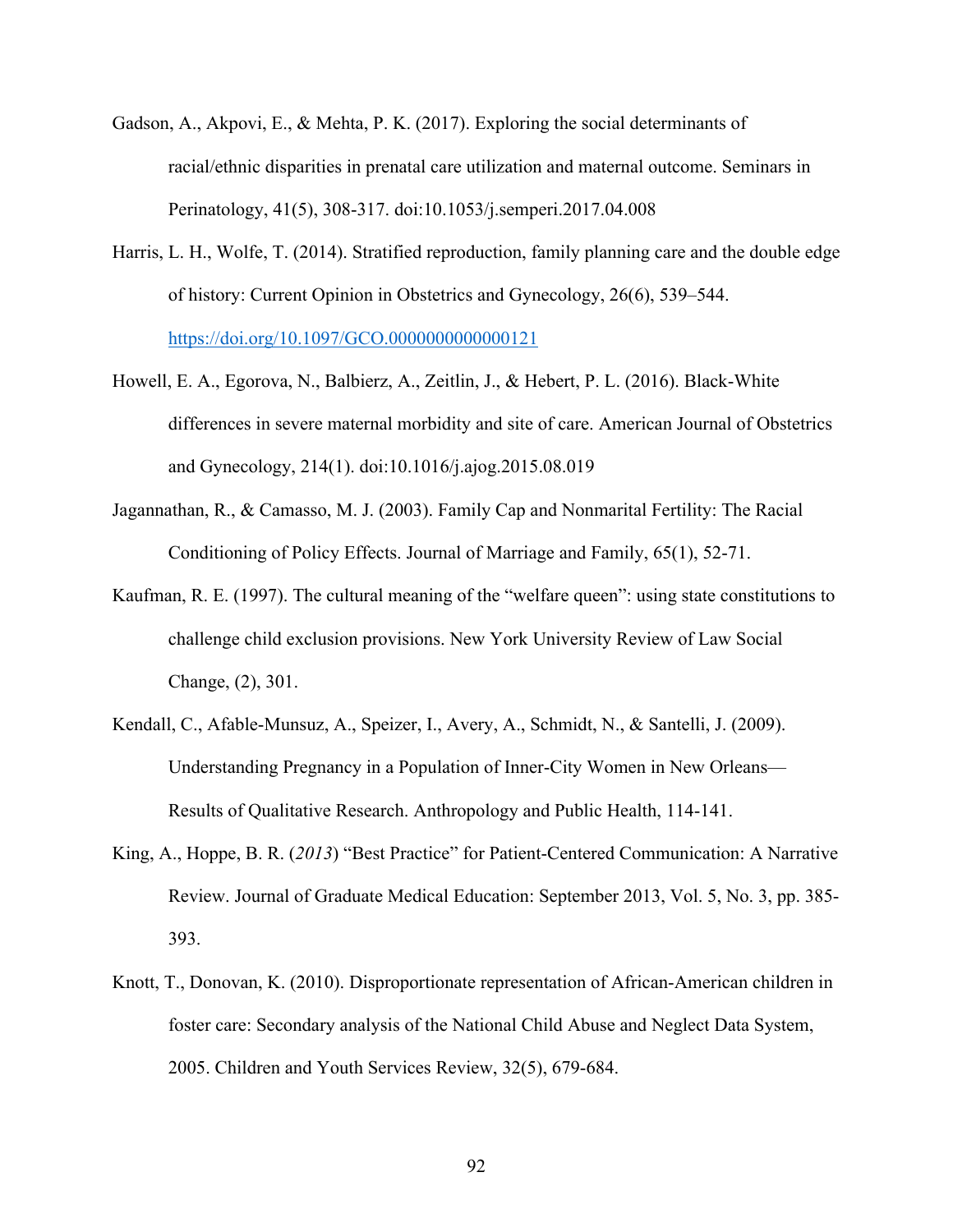- Krisberg, B., Schwartz, I., Fishman, G., Eisikovits, Z., Guttman, E., & Joe, K. (1987). The Incarceration of Minority Youth. Crime & Delinquency, 33(2), 173.
- Levin, S., Like, R., Gottlieb, J. (2000). ETHNIC: A framework for culturally competent clinical practice. In Appendix: Useful clinical interviewing mnemonics. *Patient Care*. 34(9):188– 9
- Levy, K., Minnis, A., Lahiff, M., Dehlendorf, C. (2014). Bringing patients' social context into the exam room: An investigation of the discussion of social influence during contraceptive counseling. *Contraception, 90*(3), 321-322. doi:10.1016/j.contraception.2014.05.101
- Lifflander, A., Gaydos, L. M., & Hogue, C. J. (2006). Circumstances of Pregnancy: Low Income Women in Georgia Describe the Difference between Planned and Unplanned Pregnancies. *Maternal and Child Health Journal, 11*(1), 81-89. doi:10.1007/s10995-006- 0138-3
- Lubiano, W. (1992). Black ladies, welfare queens and state minstrels: ideological war by narrative means. In T. Morrison (Ed.), Race-ing justice , en-gendering power: Essays on Anita Hill , Clarence Thomas and the construction of social identity, pp. 323-363. New York: Pantheon.
- Mauer, M. (2011). Addressing Racial Disparities in Incarceration. Prison Journal, 91(3),87S– 101S
- Merryfield, M. M., & Subedi, B. (2017). Decolonizing the Mind for World-Centered Global Education. In *The Social Studies Curriculum: Purposes, Problems, and Possibilities* (3rd ed.). State University of New York Press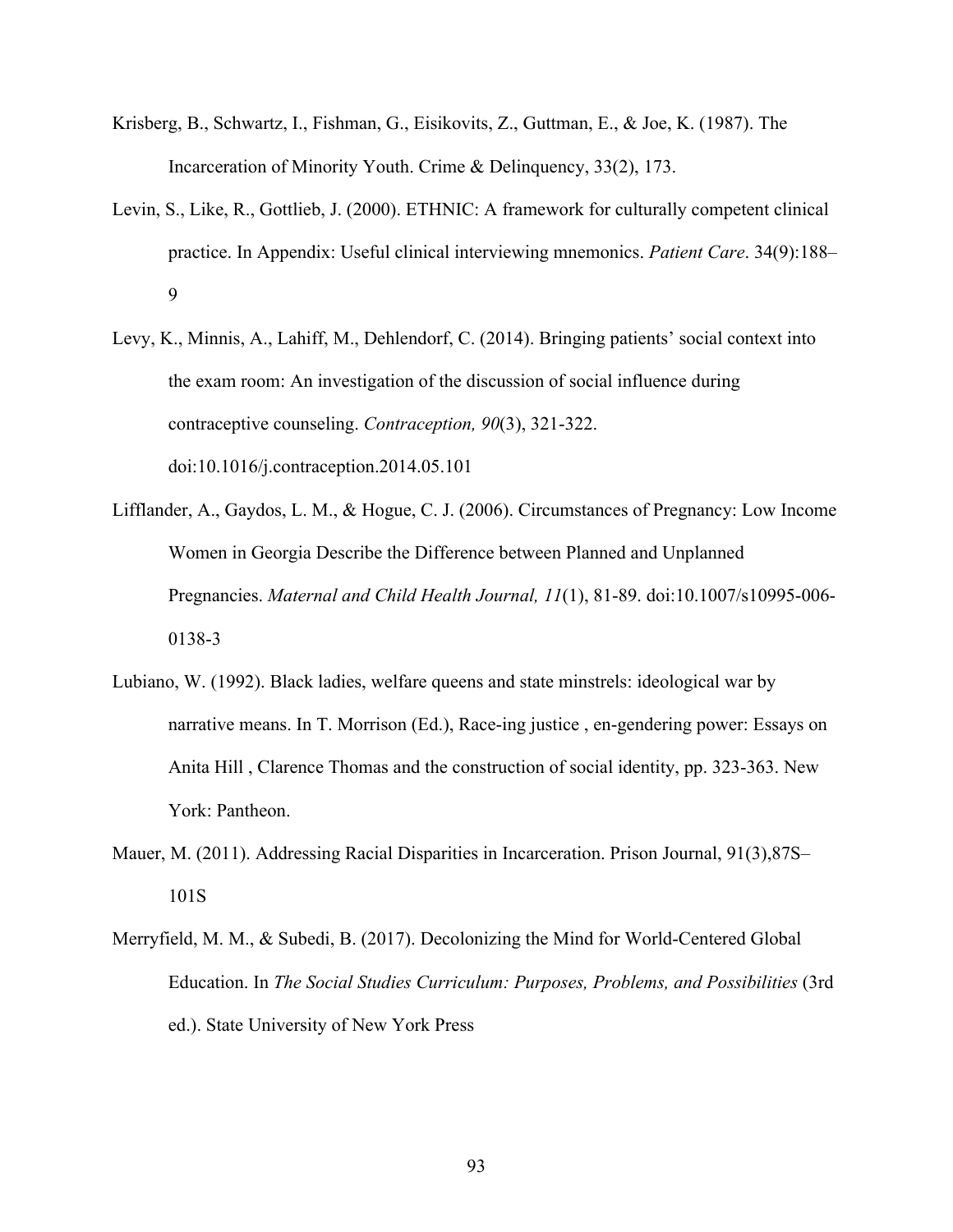Mostow, C., Crosson, J., Gordon, S., Chapman, S., Gonzalez, P., Hardt, E., . . . David, M. (2010). Treating and Precepting with RESPECT: A Relational Model Addressing Race, Ethnicity, and Culture in Medical Training. *Journal of General Internal Medicine, 25*(11), 1257-1257. doi:10.1007/s11606-010-1365-2

National Council on Crime Fact Sheet. (n.d.). Retrieved from http://www.nccdglobal.org/sites/default/files/publication\_pdf/factsheet-usincarceration.pdf

Omi, M., Winant, H. (2015). *Racial formation in the United States*. New York, NY: Routledge.

- Paltrow, L. M., & Flavin, J. (2013). Arrests of and Forced Interventions on Pregnant Women in the United States, 1973–2005: Implications for Womens Legal Status and Public Health. Journal of Health Politics, Policy and Law, 38(2), 299-343.
- Paradies, Y., Truong, M., Priest, N. (2013). A Systematic Review of the Extent and Measurement of Healthcare Provider Racism. *Journal of General Internal Medicine,29*(2), 364-387. doi:10.1007/s11606-013-2583-1
- Pewewardy, N., Severson, M. (2003). A Threat to Liberty: White Privilege and Disproportionate Minority incarceration. Journal of Progressive Human Services, 14(2), 53.
- Price, K. (2010). What is reproductive justice?: How women of color activists are redefining the pro-choice paradigm. Meridians: feminism, race, transnationalism, 10(2), 42-65.
- Roberts, D. E. (1991). Punishing Drug Addicts Who Have Babies: Women of Color, Equality, and the Right of Privacy. Harvard Law Review, 104(7), 1419.
- Roberts, D. E. (2011). Prison, Foster Care, and the Systemic Punishment of Black Mothers. UCLA Law Review, 59(1), 1474–1500.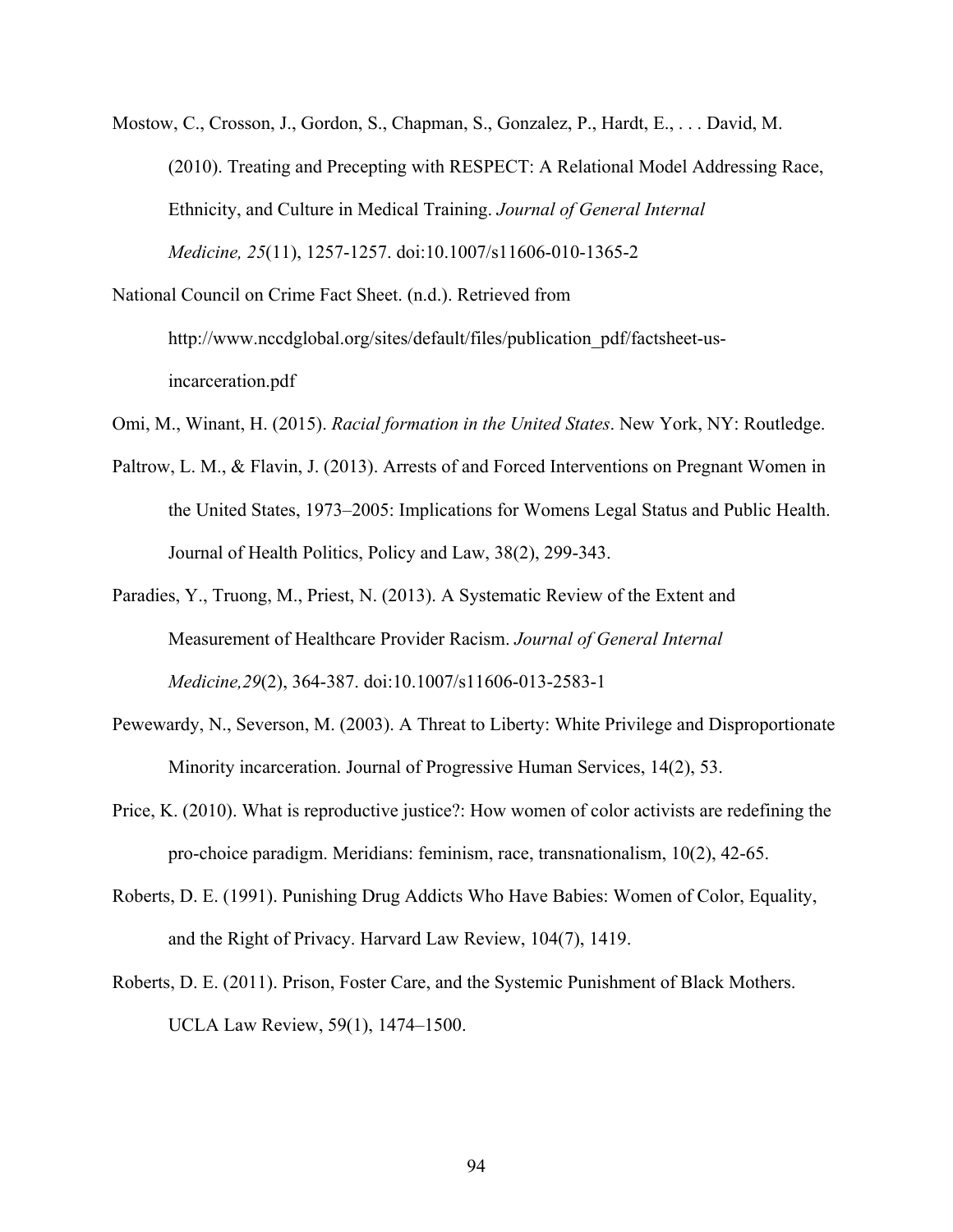- Roberts, D. (2017). Killing the Black Body: Race, Reproduction, and the meaning of liberty (2nd ed.). New York, NY: Vintage Books.
- Romero, D., Fuentes, L. (2010). The Welfare Family Cap Policy: Fertility Restriction as Poverty Prevention. Different Takes, (66).
- Ross, L. J., & Solinger, R. (2017). Reproductive justice: An introduction. Oakland, CA: University of California Press.
- Sen, G., Östlin, P. (2008). Gender inequity in health: Why it exists and how we can change it. Global Public Health, 3(Sup1), 1-12. doi:10.1080/17441690801900795
- Silva, E. B., Forman, T. A. (2000). "I Am Not a Racist But...": Mapping White College Students Racial Ideology in the USA. *Discourse Society, 11*(1), 50-85. doi:10.1177/0957926500011001003
- Smith, K., Morris, M. W. (2017). *Poster child: The Kemba Smith story*. Indianapolis, IN: Kemba Smith.
- Stevens, L. M. (2018). "We have to be mythbusters": Clinician attitudes about the legitimacy of patient concerns and dissatisfaction with contraception. *Social Science Medicine, 212*, 145-152. doi:10.1016/j.socscimed.2018.07.020
- Solinger, R. (2005). Pregnancy and power: A short history of reproductive politics in america. NewYork, NY: New York University Press.
- Spettel, S., White, M. D. (2011). The Portrayal of J. Marion Sims Controversial Surgical Legacy. *Journal of Urology,185*(6), 2424-2427. doi:10.1016/j.juro.2011.01.077
- Spong, C. Y., Iams, J., Goldenberg, R., Hauck, F. R., & Willinger, M. (2011). Disparities in Perinatal Medicine. Obstetrics & Gynecology, 117(4), 948-955.